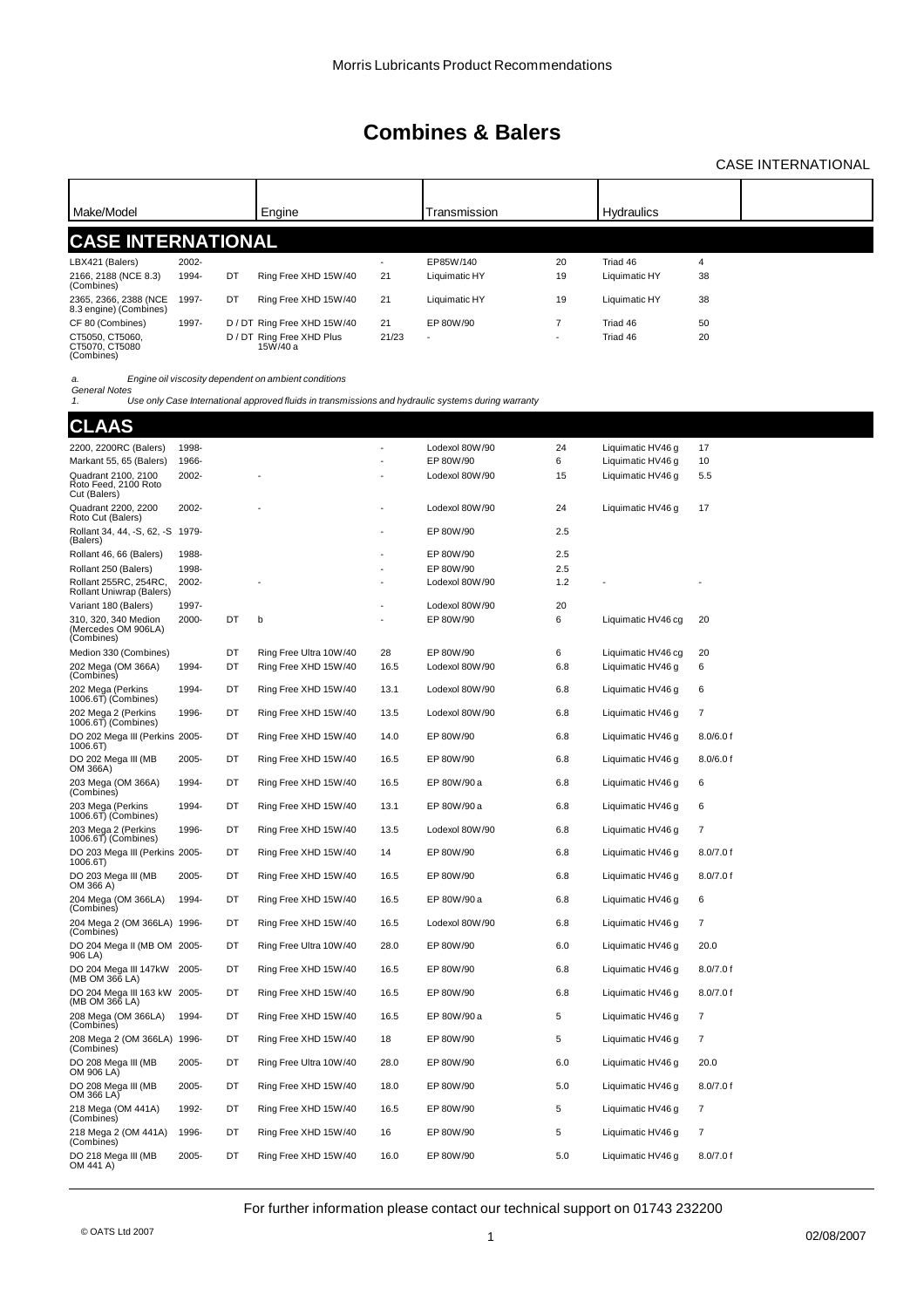CLAAS

| Make/Model                                                           |       |    | Engine                              |       | Transmission |       | <b>Hydraulics</b>  |      |  |
|----------------------------------------------------------------------|-------|----|-------------------------------------|-------|--------------|-------|--------------------|------|--|
| Mega 350, 360<br>(Combines)                                          | 2004- | DT | Ring Free Ultra 10W/40              | 28    | EP 80W/90    | 6     | Liquimatic HV46 cq | 20   |  |
| Commandor 228CS (OM 1990-<br>443) (Combines)                         |       | D  | Ring Free XHD 20                    | 28.5  | EP 80W/90 a  | 5     | Liquimatic HV46 q  | 7    |  |
| Dominator 116CS.<br>Commandor 116CS (OM<br>422) (Combines)           | 1981- | D  | Ring Free XHD 20                    | 25.5  | EP 80W/90 a  | 5     | Liquimatic HV46 q  | 7    |  |
| Dominator 118SL Maxi<br>(OM 441A) (Combines)                         | 1990- | DT | Ring Free XHD 15W/40                | 16.5  | EP 80W/90    | 5     | Liquimatic HV46 q  | 7    |  |
| 128VX (Dominator)                                                    | 2005- | DT | Ring Free Ultra 10W/40              | 28.0  | EP 80W/90    | 6.0   | Liquimatic HV46 g  | 20.0 |  |
| Lexion 405, 410, 420,<br>430, 440, 450, 460<br>(OM401LA) (Combines)  | 1995- | DT | Ring Free XHD 15W/40                | 15    | EP 80W/90    | 5     | Liquimatic HV46 q  | 20   |  |
| Lexion 405, 410, 420,<br>430, 450, 460 (Perkins<br>1306T) (Combines) | 1995- | DT | Ring Free XHD 15W/40                | 24.6  | EP 80W/90    | 5     | Liquimatic HV46 q  | 20   |  |
| Lexion 470 (Caterpillar<br>C12 / C9) (Combines)                      | 2000- |    | D / DT Ring Free XHD Plus<br>15W/40 | 32/34 | EP 80W/90    | 6.5/7 | Liquimatic HV46 cq | 30   |  |
| Lexion 480 (OM401LA)<br>(Combines)                                   | 1995- | DT | Ring Free XHD 15W/40                | 15    | EP 80W/90    | 5     | Liquimatic HV46 g  | 20   |  |
| Lexion 480 (Caterpillar<br>C12 / C9) (Combines)                      | 2000- |    | D / DT Ring Free XHD Plus<br>15W/40 | 32/34 | EP 80W/90    | 5/7   | Liquimatic HV46 cq | 30   |  |
| Lexion 510. Lexion 520.<br>Lexion 530 (Combines)                     | 2003- | DT | Ring Free XHDS 10W/40               | 28    | EP 80W/90    | 10.8  | Liquimatic HV46 q  | 30   |  |
| Lexion 540, Lexion 540C 2003-<br>(Combines)                          |       | DT | Ring Free XHDS 10W/40               | 28    | EP 80W/90    | 10.8  | Liquimatic HV46 q  | 30   |  |
| Lexion 550 (Combines)                                                | 2003- | DT | Ring Free XHDS 10W/40               | 32    | EP 80W/90    | 10.8  | Liquimatic HV46 q  | 30   |  |
| Lexion 560 (Combines)                                                | 2003- | DT | Ring Free XHDS 10W/40               | 34    | EP 80W/90    | 10.8  | Liquimatic HV46 g  | 30   |  |
| Lexion 570 (Caterpillar<br>C12) (Combines)                           | 2003- | DT | Ring Free XHDS 10W/40               | 34    | EP 80W/90    | 10.8  | Liquimatic HV46 q  | 30   |  |
| Lexion 570 Montana<br>(Caterpillar C12)<br>(Combines)                | 2003- | DT | Ring Free XHDS 10W/40               | 34    | EP 80W/90    | d     | Liquimatic HV46 q  | 30   |  |
| Lexion 580 (OM 502LA)<br>(Combines)                                  | 2003- | DT | Ring Free Ultra 10W/40              | 38    | EP 80W/90    | 10.8  | Liquimatic HV46 g  | 30   |  |
| Lexion 580 Terra Trac<br>(OM 502LA) (Combines)                       | 2003- | DT | Ring Free Ultra 10W/40              | 38    | EP 80W/90    | 10.8  | Liquimatic HV46 q  | 30   |  |
| Lexion 600, 600 Terra<br>Trac                                        |       | DT | Ring Free Ultra 10W/40              | 38    | EP 80W/90    | 17    | Liquimatic HV46    | 30   |  |

a. Sauer hydrostatic drive: 27 ltr, Liquimatic HV46, 1987 onwards: 17 ltr<br>b. Mercedes OM906LA engine: 28 ltr, Ring Free Ultra 10W/40; Perkins 1006-6TA engine: 15.3 ltr, Ring Free XHD 15W/40<br>c.

*d. Capacity unquoted: e. 21T single step/19T two step*

f. Ground drive/working hydraulics<br>g. Liquimatic No.5 also suitable for combine hydraulics if '3D Cleaning System' is not fitted and for all hydrostatic drives *General Notes*

1. Models prior to 1994, use only Ring Free XHD 20 in naturally aspirated engines and Ring Free XHD 20 in turbocharged engines for first 200 hours operation<br>2. Model year 1994 onwards use only special r

| = A L<br>ш<br>$\bullet$<br>ı<br>m<br>- 11<br>ш |
|------------------------------------------------|
|------------------------------------------------|

| HD380 (Balers)                                        | 1986- |    |                                 |           | EP 80W/90           | 2.5       |                 |         |
|-------------------------------------------------------|-------|----|---------------------------------|-----------|---------------------|-----------|-----------------|---------|
| HD440, HD490 (Balers)                                 | 1984- |    |                                 |           | EP 80W/90           | 3.5       |                 |         |
| GP2.30, 2.50 (Balers)                                 | 1985- |    |                                 |           | EP 80W/90           | 0.8       |                 |         |
| GP3.612 (Balers)                                      | 1991- |    |                                 |           | EP 80W/90           | 12        |                 |         |
| RB3.20 OC. RB3.50 OC<br>Round Baler (Balers)          | 1991- |    |                                 |           | EP 80W/90           | 0.8       |                 |         |
| 4030, 4035, 4040 (4000<br>Series)                     | 2005- |    | D / DT Ring Free XHD 15W/40 m   |           | 13.5/18.0 EP 80W/90 | 14.0      | Triad 46 n      | 20.0    |
| 4045H (4000 Series)                                   | 2005- |    | D / DT Ring Free XHD 15W/40 m   | 17.5      | EP 80W/90           | 14.5      | Triad 46 n      | 20.0    |
| 4060 (4000 Series)                                    | 2005- |    | D / DT Ring Free XHD 15W/40 m   | 17.5      | EP 80W/90           | 14.0      | Triad 46 n      | 28.0    |
| 4060H, 4065H, 4070H,<br>4080H, 4090H (4000<br>Series) | 2005- |    | D / DT Ring Free XHD 15W/40 m   | 16.0/21.0 | EP 80W/90           | 14.0      | Triad 46 n      | 28.0    |
| 4068H, 4075H (4000<br>Series)                         | 2005- |    | D / DT Refer to Main Dealer p   |           | 16.0/17.5 EP 80W/90 | 14.0      | Triad 46 n      | 28.0    |
| 5545H, 5565H, 5585HT<br>(55 Series)                   | 2005- | DT | Super Farm Universal<br>10W/30i | 26.0      | EP 80W/90 k         | 7.0       | Liquimatic HV46 | 25.0    |
| 5670H, 5670HTS<br>(Combines)                          |       | DT | Ring Free Ultra 10W/40          |           | 15.5/21 e EP 80W/90 | $14/17$ q | Triad 46        | 45/70 h |
| 5680HTS, 5690HTS<br>(Combines)                        |       | DT | Ring Free Ultra 10W/40          |           | 15.5/21 e EP 80W/90 | 14/17 g   | Triad 46        | 70      |
| M33.60 (Deutz 4-cyl)<br>(Combines)                    | 1988- | D  | Ring Free XHD 15W/40 d          | 10.5      | EP 80W/90           | 3         | Triad 46        | 16      |
| M34.80 (Deutz 6-cyl)<br>(Combines)                    | 1988- | D  | Ring Free XHD 15W/40 d          | 13.5      | EP 80W/90           | 15        | Triad 46        | 20      |
| M35.80M, M35.80H<br>(Deutz 6-cyl) (Combines)          | 1985- | D  | Ring Free XHD 15W/40 d          | 15.5      | EP 80W/90           | 6         | Triad 46        | 25      |
| M36.10H (Deutz 6-cvl)<br>(Combines)                   | 1985- | D  | Ring Free XHD 15W/40 d          | 15.5      | EP 80W/90           | 8.5       | Triad 46        | 25      |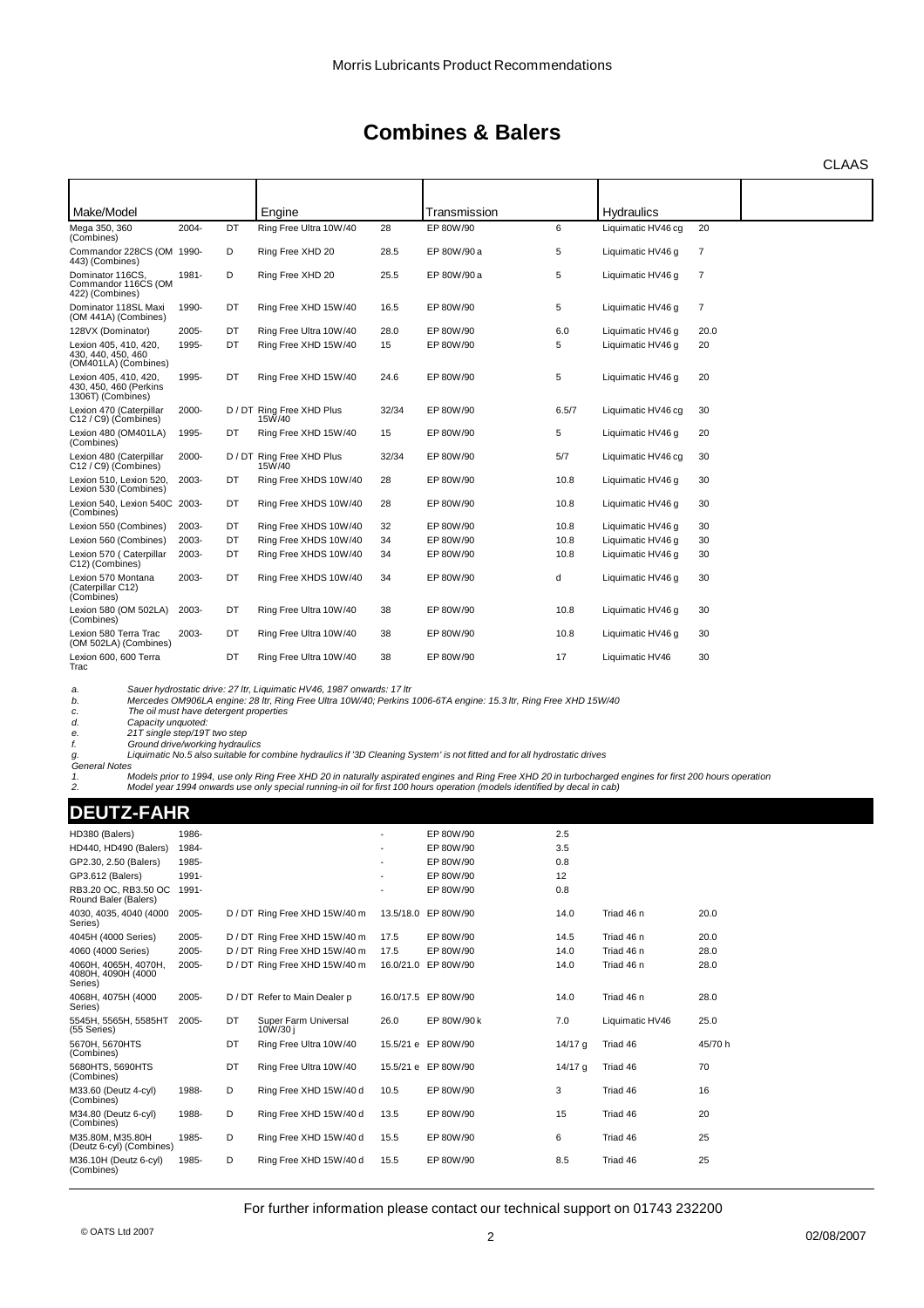#### DEUTZ-FAHR

| Make/Model                                                                    |       |    | Engine                  |         | Transmission |     | <b>Hydraulics</b> |    |  |
|-------------------------------------------------------------------------------|-------|----|-------------------------|---------|--------------|-----|-------------------|----|--|
| M36.30H/M36.30HS<br>(Deutz 6/8-cyl)<br>(Combines)                             | 1985- | D  | Ring Free XHD 15W/40 d  | 15.5/22 | EP 80W/90    | 8.5 | Triad 46          | 25 |  |
| M36.40H (Deutz 8-cyl)<br>(Combines)                                           | 1987- | D  | Ring Free XHD 15W/40 d  | 20      | EP 80W/90    | 8.5 | Triad 46          | 25 |  |
| M40.30 (Deutz 6-cyl)<br>(Combines)                                            | 1994- | D  | Ring Free XHD 15W/40 d  | 18      | EP 80W/90    | 15  | Triad 46          | 20 |  |
| M40.40 (Deutz 6-cyl)<br>(Combines)                                            | 1989- | D  | Ring Free XHD 15W/40 d  | 15      | EP 80W/90    | 14  | Triad 46          | 25 |  |
| M40.45H (Deutz 6-cyl)<br>(Combines)                                           | 1994- | D  | Ring Free XHD 15W/40 d  | 15      | EP 80W/90    | 14  | Triad 46          | 25 |  |
| Topliner Series: 40.60,<br>40.65, 40.70, -H, -HTS<br>(Deutz 6-cyl) (Combines) | 1992- | DT | Ring Free XHD 15W/40 d  | 17.5    | EP 80W/90    | 14  | Triad 46          | 28 |  |
| Topliner Series: 40.75,<br>40.80, -H, -HTS (Deutz<br>8-cyl) (Combines)        | 1992- | D  | Ring Free XHD 15W/40 cd | 21      | EP 80W/90    | 14  | Triad 46          | 28 |  |
| Topliner Series: 40.90<br>HTS (Deutz 8-cyl)<br>(Combines)                     | 1992- | DT | Ring Free XHD 15W/40 d  | 21      | EP 80W/90    | 14  | Triad 46          | 28 |  |

*a. Lateral gear/Planetary gear b. Capacity unquoted:*

c. 40.75H with engine code MB70: Use only Ring Free Ultra 10W/40<br>d. Alternative recommendations, Engine: Ring Free XHD 30<br>e. BF6L913C engine/BF6M1013FC engine<br>f. Dana & ZNK16/ZNK25

*g. Dana & ZNK19/ZNK25 h. without balance/with balance*

j. Alternative recommendations, Engine: -10°C to >30°C, 10W-30; >10°C to >45°C, 15W-40<br>k. Alternative recommendations: Gear oils: -10°C to >30°C, EP 80W-90; >10°C to >45°C, EP 85W-140<br>m. Alternative recommendations: >20ºC

### **DRONNINGBORG/DANIA**

| D900, D950          | D  | Magnol STOU 15W/30 c   | 7.5 | EP 80W/90           | 4   | Triad 68 | 4.5 |
|---------------------|----|------------------------|-----|---------------------|-----|----------|-----|
| D <sub>1200</sub>   | D  | Magnol STOU 15W/30 c   | 8   | EP 80W/90           | 7.5 | Triad 68 | 35  |
| D1250, D1500        | D  | Magnol STOU 15W/30 c   | 8   | EP 80W/90           | 7.5 | Triad 68 | 35  |
| D1600, D1650, D1800 | D  | Magnol STOU 15W/30 c   | 14  | EP 80W/90           | 7.5 | Triad 68 | 35  |
| D <sub>1900</sub>   | D  | Magnol STOU 15W/30 c   | 16  | EP 80W/90           | 3.5 | Triad 68 | 32  |
| D2200               | D  | Magnol STOU 15W/30 c   | 14  |                     |     | Triad 68 | 70  |
| D <sub>2500</sub>   | DT | Ring Free XHD 15W/40 c | 14  |                     |     | Triad 68 | 70  |
| D <sub>2600</sub>   | D  | Magnol STOU 15W/30 c   | 20  | ٠                   |     | Triad 68 | 70  |
| D3000, D3600        | DT | Ring Free XHD 15W/40 c | 7.5 | EP 80W/90           | 3.5 | Triad 68 | 18  |
| D4000               | DT | Ring Free XHD 15W/40 c | 10  | EP 80W/90           | 3.5 | Triad 68 | 32  |
| D4500               | DT | Ring Free XHD 15W/40 c | 13  | EP 80W/90           | 3.5 | Triad 68 | 32  |
| D5000               | DT | Ring Free XHD 15W/40 c | 20  | EP 80W/90           | 4   | Triad 68 | 87  |
| D5500               | DT | Ring Free XHD 15W/40 c | 20  | EP 80W/90           | 3   | Triad 68 | 87  |
| D7000S              | DT | Ring Free XHD 15W/40 c | 17  | EP 80W/90           | 3.5 | Triad 68 | 32  |
| D7200               | DT | Ring Free XHD 15W/40 c |     | 13/13.5 a EP 80W/90 | 3.5 | Triad 68 | 35  |
| D7500               | DT | Ring Free XHD 15W/40 c |     | 13/13.5 a EP 80W/90 | 6.5 | Triad 68 | 35  |
| D8000S              | DT | Ring Free XHD 15W/40 c | 16  | EP 80W/90           | 6.5 | Triad 68 | 32  |
| D8500               | DT | Ring Free XHD 15W/40 c |     | 13/13.5 a EP 80W/90 | 6.5 | Triad 68 | 32  |
| D9000               | DT | Ring Free XHD 15W/40 c | 23  | EP 80W/90           | 11  | Triad 68 | 43  |
|                     |    |                        |     |                     |     |          |     |

*a. Perkins/Valmet*

*b. Capacity unquoted: c. Alternative recommendations: STOU; SAE 20W-20 Geral Note* 

*1. Use only Ring Free XHD 20 in naturally aspirated engines during run-in and early life*

#### **FENDT**

| 5220 (Combines) | 1999- | DT | Ring Free XHD 15W/40 | 21 | EP 80W/90 a | 7.5  | Triad 68 | 83 |  |
|-----------------|-------|----|----------------------|----|-------------|------|----------|----|--|
| 5250 (Combines) | 1999- | DT | Ring Free XHD 15W/40 | 21 | EP 80W/90 a | 10.5 | Triad 68 | 83 |  |
| 6300 (Combines) | 1999- | DT | Ring Free XHD 15W/40 | 33 | EP 80W/90 a | 9.5  | Triad 68 | 83 |  |
| 6330 (Combines) | 1999- | DT | Ring Free XHD 15W/40 | 33 | EP 80W/90 a | 9.5  | Triad 68 | 90 |  |
| 8350 (Combines) | 2000- | DT | Ring Free XHD 15W/40 | 33 | EP 80W/90   | 9.5  | Triad 68 | 90 |  |

*a. Right-angle gear: This grease must not be changed, only refilled if needed*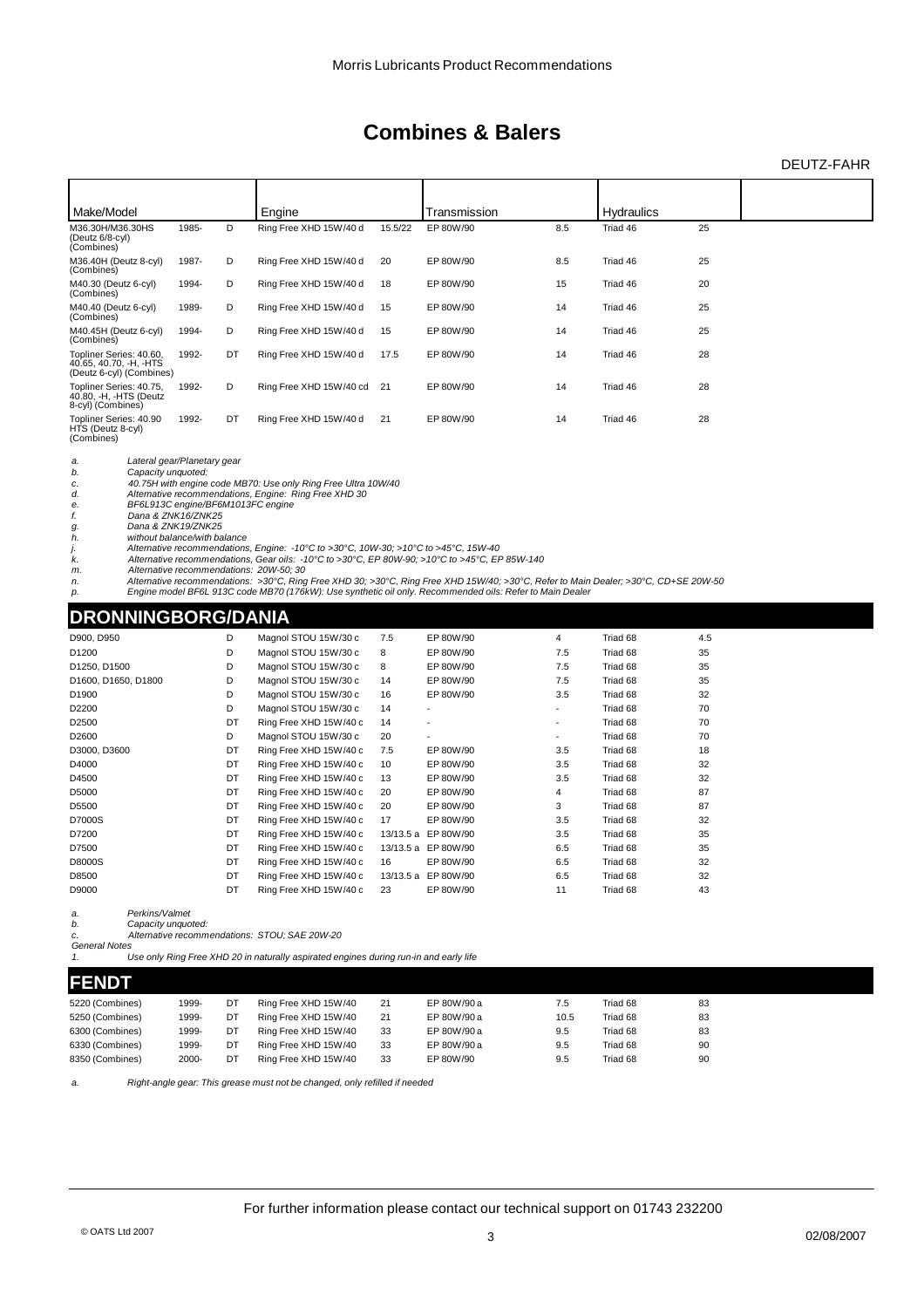JOHN DEERE

| Make/Model                                                                                                                      |          |      | Engine                    |      | Transmission     |                          | Hydraulics       |          |  |
|---------------------------------------------------------------------------------------------------------------------------------|----------|------|---------------------------|------|------------------|--------------------------|------------------|----------|--|
| <b>JOHN DEERE</b>                                                                                                               |          |      |                           |      |                  |                          |                  |          |  |
|                                                                                                                                 |          |      |                           |      |                  |                          |                  |          |  |
| 332A, 342A, 359 (Balers) 1982-                                                                                                  |          |      |                           |      | EP85W/140        | 3.8                      | Liquimatic JDF v | a        |  |
| 456, 456A, 459, 466, 468 1977-<br>(Balers)                                                                                      |          |      |                           |      | EP85W/140        | 3.8                      | Liquimatic JDF v | a        |  |
| 540, 545, 550 Round<br>Baler (Balers)                                                                                           | 1982-    |      |                           |      | EP85W/140        | 0.7                      |                  |          |  |
| 568, 578, 572, 582, 592<br>Round Baler (Balers)                                                                                 | 2001-    |      |                           |      | EP 80W/90        | 1.3 <sub>d</sub>         |                  |          |  |
| 570, 580, 590 Round<br>Baler (Balers)                                                                                           | 1994-    |      |                           |      | EP 80W/90        | 1.3                      |                  |          |  |
| 680, 690 Big Baler<br>(Balers)                                                                                                  | 1996-    |      |                           |      |                  | 15                       | Liquimatic HV46  | 10       |  |
| 1055 (Combines)                                                                                                                 | 1983-    | D    | Ring Free XHD 15W/40 v    | 11.5 | EP 80W/90 u      | 6.6                      | Liquimatic JDF v | 20       |  |
| 1157 (Combines)                                                                                                                 | 1990-    | D    | Ring Free XHD 15W/40 v    | 11.5 | EP 80W/90 u      | 6.6                      | Liquimatic JDF v | 20       |  |
| 1166, -SII, 1169H, -SII,                                                                                                        | 1989-    | DT   | Ring Free XHD 15W/40 v    | 13   | EP 80W/90 u      | 6.6                      | Liquimatic JDF v | 20       |  |
| 1174, -SII (Combines)<br>1166 Hydro/4, -SII                                                                                     | 1990-    | DT   | Ring Free XHD 15W/40 v    | 13   | EP 80W/90 u      | 6.6                      | Liquimatic JDF v | 20       |  |
| (Combines)<br>1170 (Combines)                                                                                                   | 1997-    | DT   | Ring Free XHD 15W/40      | 18   | EP 80W/90 u      | 7                        | Liquimatic JDF v | 28       |  |
| 1174 Hydro/4, -SII                                                                                                              | 1989-    | DT   | Ring Free XHD 15W/40 v    | 13   | EP 80W/90 u      | 6.6                      | Liquimatic JDF v | 20       |  |
| (Combines)                                                                                                                      |          |      |                           |      |                  |                          |                  |          |  |
| 1177, -SII (Combines)                                                                                                           | 1989-    | DT   | Ring Free XHD 15W/40 v    | 17   | EP 80W/90 u      | 6.6                      | Liquimatic JDF v | 20       |  |
| 1177 Hydro/4, -SII<br>(Combines)                                                                                                | 1989-    | DT   | Ring Free XHD 15W/40 v    | 20   | EP 80W/90 u      | 6.6                      | Liquimatic JDF v | 20       |  |
| 1188, -SII (Combines)                                                                                                           | 1988-    | DT   | Ring Free XHD 15W/40 v    | 20   | EP 80W/90 u      | 6.6                      | Liquimatic JDF v | 20       |  |
| 1188 Hydro/4, -SII<br>(Combines)                                                                                                | 1988-    | DT   | Ring Free XHD 15W/40 v    | 20   | EP 80W/90 u      | 6.6                      | Liquimatic JDF v | 20       |  |
| 1450CWS (Combines)                                                                                                              | $2001 -$ | DT   | Ring Free XHD 15W/40      | 24.6 |                  |                          | Liquimatic JDF v | 29       |  |
| 1550CWS (Combines)                                                                                                              | $2001 -$ | DT   | Ring Free XHD 15W/40      | 32.5 |                  |                          | Liquimatic JDF v | 29       |  |
| 9540WTS (Combines)                                                                                                              | 2001-    | DT   | Ring Free XHD 15W/40 e    | 18.9 | Liquimatic JDF v | 16                       | Liquimatic JDF v | 34       |  |
| 9560WTS (Combines)                                                                                                              | 2001-    | DT   | Ring Free XHD 15W/40 e    | 28.5 | Liquimatic JDF v | 16                       | Liquimatic JDF v | 34       |  |
| 9580WTS (Combines)                                                                                                              | 2001-    | DT   | Ring Free XHD 15W/40 e    | 28.5 | Liquimatic JDF v | 16                       | Liquimatic JDF v | 34       |  |
| 9640WTS (Combines)                                                                                                              | 2001-    | DT   | Ring Free XHD 15W/40 e    | 28.5 | Liquimatic JDF v | 16                       | Liquimatic JDF v | 34       |  |
| 9660WTS (Combines)                                                                                                              | 2001-    | DT   | Ring Free XHD 15W/40 e    | 28.5 | Liquimatic JDF v | 16                       | Liquimatic JDF v | 34       |  |
| 9680WRS (Combines)                                                                                                              | 2001-    | DT   | Ring Free XHD 15W/40 e    | 28.5 | Liquimatic JDF v | 16                       | Liquimatic JDF v | 34       |  |
| 9660 STS, 9760 STS<br>(Combines)                                                                                                |          | DT   | Ring Free XHD 15W/40 e    | 29.5 | EP 80W/90 fu     | 9.6                      | Liquimatic HY    | 34       |  |
| 9780CTS (Combines)                                                                                                              | 2001-    | DT   | Ring Free XHD 15W/40 e    | 28.5 | Liquimatic JDF v | 16                       | Liquimatic JDF v | 34       |  |
| 9860 STS (Combines)                                                                                                             |          | DT   | Ring Free XHD 15W/40 e    | 42   | EP 80W/90 fu     | 9.6                      | Liquimatic HY    | 34       |  |
| 9650STS, 9750STS<br>(Combines)                                                                                                  |          | D/DT | Ring Free XHD 15W/40 e    | 28.5 | EP 80W/90        | 9.6                      | Liquimatic JDF v | 34       |  |
| 9450 (Combines)                                                                                                                 |          | DT   | Ring Free XHD 15W/40 e    | 18.9 | EP 80W/90 fu     | 9.6                      | Liquimatic HY    | 34       |  |
| 9880STS (Combines)                                                                                                              | $2001 -$ | DT   | Ring Free XHD 15W/40 e    | 42   | Liquimatic JDF v | 21.3                     | Liquimatic JDF v | 34       |  |
| 9550, 9650 (Combines)                                                                                                           |          | DT   | Ring Free XHD 15W/40 e    | 28.5 | EP 80W/90 fu     | 9.6                      | Liquimatic HY    | 34       |  |
| CTS (Combines)                                                                                                                  | 1996-    | DT   | Ring Free XHD 15W/40      | 28.5 | EP 80W/90 u      | 7                        | Liquimatic JDF v | 65/89    |  |
| Z Series Hillmaster 2054 1993-<br>(Combines)                                                                                    |          | DT   | Ring Free XHD 15W/40 v    | 17   | EP 80W/90 u      | 9.6                      | Liquimatic JDF v | 65/73 bc |  |
| Z Series Hillmaster 2056 1993-<br>(Combines)                                                                                    |          | DT   | Ring Free XHD 15W/40 v    | 25   | EP 80W/90 u      | 9.6                      | Liquimatic JDF v | 65/73 bc |  |
| Z Series Hillmaster 2058 1993-<br>(Combines)                                                                                    |          | DT   | Ring Free XHD 15W/40 v    | 25   | EP 80W/90 u      | 9.6                      | Liquimatic JDF v | 65/73 bc |  |
| Z Series Hillmaster 2064 1993-<br>(Combines)                                                                                    |          | DT   | Ring Free XHD 15W/40 v    | 25   | EP 80W/90 u      | 9.6                      | Liquimatic JDF v | 65/73 bc |  |
| Z Series Hillmaster 2066 1993-<br>(Combines)                                                                                    |          | DT   | Ring Free XHD 15W/40 v    | 25   | EP 80W/90 u      | 9.6                      | Liquimatic JDF v | 65/73 bc |  |
| Z Series Hillmaster 2254 1997-<br>(Combines)                                                                                    |          | DT   | Ring Free XHD 15W/40      | 19   | EP 80W/90 u      | 7                        | Liquimatic JDF v | 65/89    |  |
| Z Series Hillmaster 2256 1997-<br>(Combines)                                                                                    |          | DT   | Ring Free XHD 15W/40      | 28.5 | EP 80W/90 u      | 7                        | Liquimatic JDF v | 65/89    |  |
| Z Series Hillmaster 2258 1997-<br>(Combines)                                                                                    |          | DT   | Ring Free XHD 15W/40      | 28.5 | EP 80W/90 u      | 7                        | Liquimatic JDF v | 65/89    |  |
| Z Series Hillmaster 2264 1997-<br>(Combines)                                                                                    |          | DT   | Ring Free XHD 15W/40      | 28.5 | EP 80W/90 u      | $\overline{\mathcal{I}}$ | Liquimatic JDF v | 65/89    |  |
| Z Series Hillmaster 2266 1997-<br>(Combines)                                                                                    |          | DT   | Ring Free XHD 15W/40      | 28.5 | EP 80W/90 u      | 7                        | Liquimatic JDF v | 65/89    |  |
| 9970 (Cotton Pickers)                                                                                                           | 1998-    | DT   | Ring Free Ultra 10W/40 pi | 28.5 | Liquimatic JDF   | 7.6                      | Liquimatic JDF j | s        |  |
| 9976 (Cotton Pickers)                                                                                                           | 1997-    | DT   | Ring Free XHD 15W/40 p    | 29.3 | EP85W/140 k      | 6.6                      | Liquimatic JDF j | t        |  |
| 9986 (Cotton Pickers)                                                                                                           | $2001 -$ | DT   | Ring Free XHD 15W/40 e    | 29   | EP85W/140 k      | 6.6                      | Liquimatic JDF j | t        |  |
| 9996 (Cotton Pickers)                                                                                                           | 2004-    | DT   | Ring Free Ultra 10W/40 hi | 29   | Liquimatic JDF   | 9.5                      | Liquimatic JDF j | t        |  |
| 7455 (Cotton Strippers)                                                                                                         | 1997-    | DT   | Ring Free XHD 15W/40 p    | 20   | EP85W/140 k      | 13.6                     | Liquimatic JDF j | ŗ        |  |
| 7460 (Cotton Strippers)                                                                                                         | 1997-    | DT   | Ring Free XHD 15W/40 p    | 20   | EP85W/140 k      | 13.6                     | Liquimatic JDF j | r        |  |
| Capacity unquoted:<br>a.<br>2WD/4WD<br>b.<br>Hillmaster models: 70 ltr / 78 ltr<br>c.<br>d.<br>If pre-cutter fitted add 0.1 Itr |          |      |                           |      |                  |                          |                  |          |  |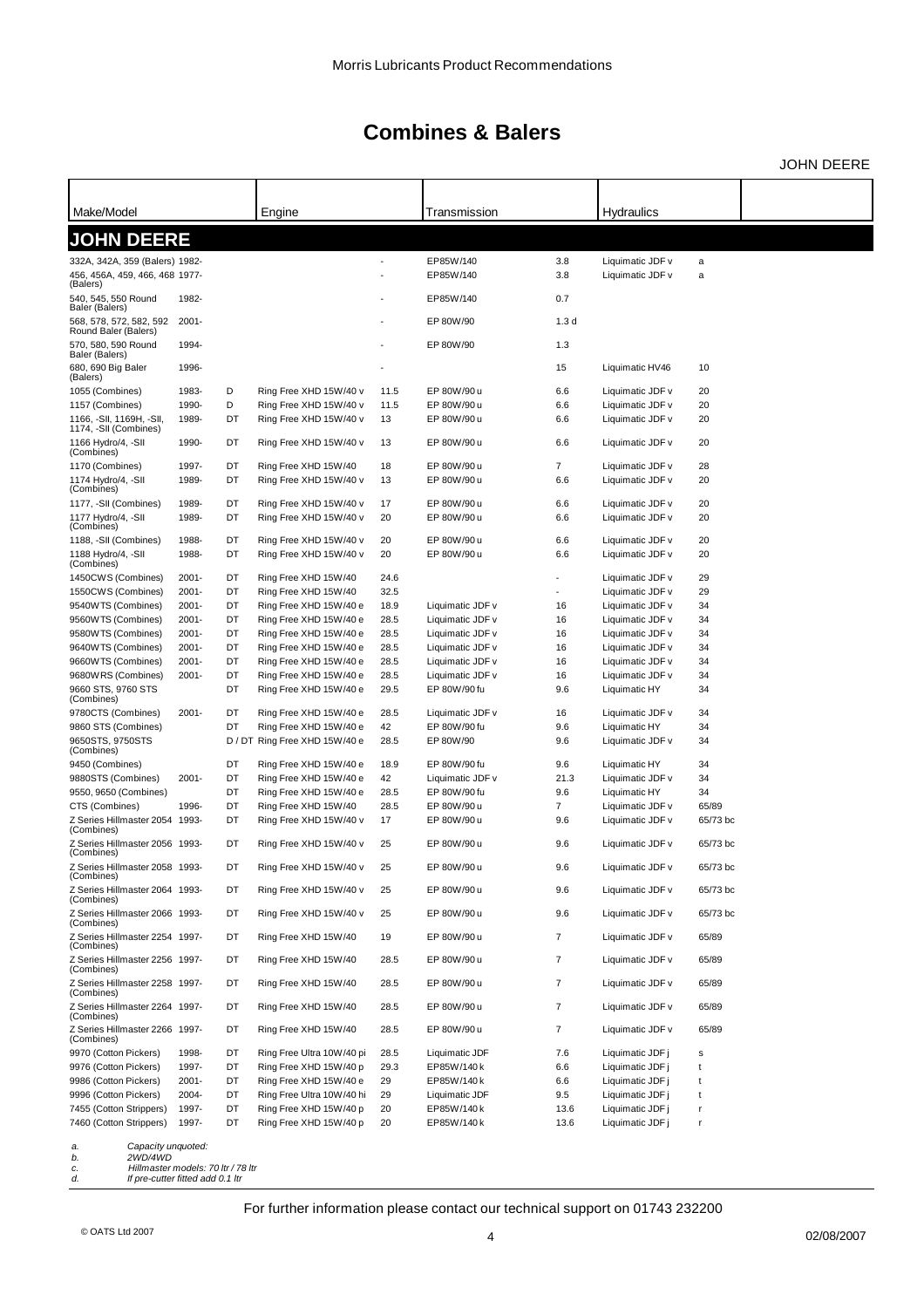|                                                                                                                           |                                                                                                                                                                                                                              |    |                                                                                                                                                                                                                                                                                                                                                                                                                                                                                                                                                                                                                                                                                                                                                                                                                                                                                                                                                         |         |                                  |              |                                    | <b>JOHN DEERE</b>                                                                                                                                                                                                                                                                                                                       |
|---------------------------------------------------------------------------------------------------------------------------|------------------------------------------------------------------------------------------------------------------------------------------------------------------------------------------------------------------------------|----|---------------------------------------------------------------------------------------------------------------------------------------------------------------------------------------------------------------------------------------------------------------------------------------------------------------------------------------------------------------------------------------------------------------------------------------------------------------------------------------------------------------------------------------------------------------------------------------------------------------------------------------------------------------------------------------------------------------------------------------------------------------------------------------------------------------------------------------------------------------------------------------------------------------------------------------------------------|---------|----------------------------------|--------------|------------------------------------|-----------------------------------------------------------------------------------------------------------------------------------------------------------------------------------------------------------------------------------------------------------------------------------------------------------------------------------------|
|                                                                                                                           |                                                                                                                                                                                                                              |    |                                                                                                                                                                                                                                                                                                                                                                                                                                                                                                                                                                                                                                                                                                                                                                                                                                                                                                                                                         |         |                                  |              |                                    |                                                                                                                                                                                                                                                                                                                                         |
| Make/Model                                                                                                                |                                                                                                                                                                                                                              |    | Engine                                                                                                                                                                                                                                                                                                                                                                                                                                                                                                                                                                                                                                                                                                                                                                                                                                                                                                                                                  |         | Transmission                     |              | Hydraulics                         |                                                                                                                                                                                                                                                                                                                                         |
| е.<br>f.<br>g.<br>h.<br>i.<br>j.<br>k.<br>m.<br>n.<br>р.<br>q.<br>r.<br>s.<br>t.<br>u.<br>v.<br>w.<br>General Notes<br>1. | Heavy Duty/Single Reduction<br>Preferred grade: Refer to Main Dealer<br>Preferred grade: Refer to Main Dealer<br>Reservoir 68 ltr, System 79.5 ltr<br>Reservoir 34 ltr, System 62.5 ltr<br>Reservoir 68 ltr, System 96.5 ltr |    | Alternative recommendations, Engine: -15°C to 50°C, 15W-40; -20°C to 50°C, 10W-40<br>Other oils may be used if they meet one or more of the following; ACEA E2 or E3. API CF-4, CG-4, CH-4, CI-4. If CF-4 or CG-4 is used reduce oil drain interval by 50%<br>Alternative recommendations, Hydraulics: - 25°C to 50°C, Liquimatic JDF; -40°C to 30°C, Liquimatic HY<br>Alternative recommendations, Gears (oil): -10°C to 50°C, 85W-140; -10°C to 40°C, 85W-90; -20°C to 40°C, 80W-140; -20°C to 35°C, 80W-90<br>Sole recommendation: Refer to Main Dealer<br>Alternative recommendations, Engine: -15°C to 50°C, 15W-40; -20°C to 40°C, 10W-40; -30°C to 30°C, 5W-30; -40°C to 40°C, 0W-40; 0°C to 40°C, 30<br>Alternative recommendations: EP 85W-90; EP 85W-140<br>Also recommended: Super Farm Universal 10W/30<br>Sole recommendation: Refer to Main Dealer<br>Use only John Deere approved fluids in transmissions and hydraulics during warranty |         |                                  |              |                                    | Alternative recommendations, Gears (oil): -10°C to 50°C, EP 90; -10°C to 50°C, EP 85W-140; -25°C to 50°C, EP 80W-90; -25°C to 50°C, EP 80W-140; 5°C to 50°C, EP 140<br>Alternative recommendations, Engine: -20°C to 50°C, 15W-40; -25°C to 50°C, 10W-40; -30°C to 40°C, 5W-30; -40°C to 50°C, 0W-40; 0°C to 40°C, 30; 10°C to 50°C, 40 |
| <b>JONES</b>                                                                                                              |                                                                                                                                                                                                                              |    | (ALLIS-CHALMERS/JONES)                                                                                                                                                                                                                                                                                                                                                                                                                                                                                                                                                                                                                                                                                                                                                                                                                                                                                                                                  |         |                                  |              |                                    |                                                                                                                                                                                                                                                                                                                                         |
| 100 Rolo Baler                                                                                                            | 1983-                                                                                                                                                                                                                        |    |                                                                                                                                                                                                                                                                                                                                                                                                                                                                                                                                                                                                                                                                                                                                                                                                                                                                                                                                                         |         | Lodexol 80W/90                   | 0.8          |                                    |                                                                                                                                                                                                                                                                                                                                         |
| 150/155/535 Baler                                                                                                         | 1982-                                                                                                                                                                                                                        |    |                                                                                                                                                                                                                                                                                                                                                                                                                                                                                                                                                                                                                                                                                                                                                                                                                                                                                                                                                         |         | Lodexol 80W/90                   | a            |                                    |                                                                                                                                                                                                                                                                                                                                         |
| Mk 15/AC404S, Mk<br>16/160/165/757 Baler                                                                                  | 1978-                                                                                                                                                                                                                        |    |                                                                                                                                                                                                                                                                                                                                                                                                                                                                                                                                                                                                                                                                                                                                                                                                                                                                                                                                                         |         | Lodexol 80W/90                   | a            |                                    |                                                                                                                                                                                                                                                                                                                                         |
| Capacity unquoted:<br>a.<br>General Notes                                                                                 |                                                                                                                                                                                                                              |    |                                                                                                                                                                                                                                                                                                                                                                                                                                                                                                                                                                                                                                                                                                                                                                                                                                                                                                                                                         |         |                                  |              |                                    |                                                                                                                                                                                                                                                                                                                                         |
| <b>KRONE</b>                                                                                                              |                                                                                                                                                                                                                              |    |                                                                                                                                                                                                                                                                                                                                                                                                                                                                                                                                                                                                                                                                                                                                                                                                                                                                                                                                                         |         |                                  |              |                                    |                                                                                                                                                                                                                                                                                                                                         |
| 80/80, 120/80 Big pack<br>baler                                                                                           | 1994-                                                                                                                                                                                                                        |    |                                                                                                                                                                                                                                                                                                                                                                                                                                                                                                                                                                                                                                                                                                                                                                                                                                                                                                                                                         |         | a                                | 15           | Liquimatic HV46                    | 10                                                                                                                                                                                                                                                                                                                                      |
| KR 8-16 Chamber baler 1992-<br>KR 125, 130, 160                                                                           | 1984-                                                                                                                                                                                                                        |    |                                                                                                                                                                                                                                                                                                                                                                                                                                                                                                                                                                                                                                                                                                                                                                                                                                                                                                                                                         |         | Lodexol 80W/90<br>Lodexol 80W/90 | 1<br>1       |                                    |                                                                                                                                                                                                                                                                                                                                         |
| a.<br>b.<br><b>General Notes</b>                                                                                          | Also recommended: As Engine                                                                                                                                                                                                  |    |                                                                                                                                                                                                                                                                                                                                                                                                                                                                                                                                                                                                                                                                                                                                                                                                                                                                                                                                                         |         |                                  |              |                                    | Main gearbox: Lodexol 150, Bottom pick-up drive gear box: K323. Gatherer gearbox: 3 ltr, Lodexol Ultra Drive 80W/90. All other gearboxes: Lodexol Ultra Drive 80W/90                                                                                                                                                                    |
| <b>LAVERDA</b>                                                                                                            |                                                                                                                                                                                                                              |    |                                                                                                                                                                                                                                                                                                                                                                                                                                                                                                                                                                                                                                                                                                                                                                                                                                                                                                                                                         |         |                                  |              |                                    |                                                                                                                                                                                                                                                                                                                                         |
| 304, 305, 306 (M Series)                                                                                                  |                                                                                                                                                                                                                              |    | D / DT Ring Free XHD Plus<br>15W/40                                                                                                                                                                                                                                                                                                                                                                                                                                                                                                                                                                                                                                                                                                                                                                                                                                                                                                                     | 28.0    | EP 80W/90                        | 12.0         | Liquimatic HV46                    | 20.0/31.0<br>b                                                                                                                                                                                                                                                                                                                          |
| 304 LS 4WD, 306 LS<br>4WD (M Series)                                                                                      |                                                                                                                                                                                                                              |    | D / DT Ring Free XHD Plus<br>15W/40                                                                                                                                                                                                                                                                                                                                                                                                                                                                                                                                                                                                                                                                                                                                                                                                                                                                                                                     | 28.0    | EP 80W/90                        | 12.0         | Liquimatic HV46                    | 28.0/47.0                                                                                                                                                                                                                                                                                                                               |
| 2350, L627 (LS Series)<br>25.50 (LS Series)                                                                               |                                                                                                                                                                                                                              |    | D / DT Ring Free XHD 15W/40<br>D / DT Ring Free XHD Plus                                                                                                                                                                                                                                                                                                                                                                                                                                                                                                                                                                                                                                                                                                                                                                                                                                                                                                | 28.0    | 18.0/19.0 EP 80W/90<br>EP 80W/90 | 12.0<br>12.0 | Liquimatic HV46<br>Liquimatic HV46 | 28.0/57 b<br>28.0/47.0                                                                                                                                                                                                                                                                                                                  |
| 1950, 2050, 2350, 2560,<br>2760, L627 (LX Series)                                                                         |                                                                                                                                                                                                                              |    | 15W/40<br>D / DT Ring Free XHD 15W/40                                                                                                                                                                                                                                                                                                                                                                                                                                                                                                                                                                                                                                                                                                                                                                                                                                                                                                                   |         | 17.0/19.0 EP 80W/90              | 12.0         | Liquimatic HV46                    | b<br>17.0/25.0<br>b                                                                                                                                                                                                                                                                                                                     |
| 21.50, 25.50, 28.60 (LXE<br>Series)                                                                                       |                                                                                                                                                                                                                              |    | D / DT Ring Free XHD Plus<br>15W/40                                                                                                                                                                                                                                                                                                                                                                                                                                                                                                                                                                                                                                                                                                                                                                                                                                                                                                                     |         | 17.0/28.0 EP 80W/90              | 12.0         | Liquimatic HV46                    | 17.0/31.0<br>b                                                                                                                                                                                                                                                                                                                          |
| a.<br>b.<br>Reservoir / System<br><b>General Notes</b><br>1.<br>2.                                                        | See also: New Holland (FiatAgri-Laverda)                                                                                                                                                                                     |    | Alternative recommendations, Engine: <35°C, 30; >35°C, 40<br>From 05/2000, Laverda sold to ARGO S.p.A., holding company of Landini                                                                                                                                                                                                                                                                                                                                                                                                                                                                                                                                                                                                                                                                                                                                                                                                                      |         |                                  |              |                                    |                                                                                                                                                                                                                                                                                                                                         |
| MASSEY FERGUSON                                                                                                           |                                                                                                                                                                                                                              |    |                                                                                                                                                                                                                                                                                                                                                                                                                                                                                                                                                                                                                                                                                                                                                                                                                                                                                                                                                         |         |                                  |              |                                    |                                                                                                                                                                                                                                                                                                                                         |
| 185 MB Big Baler<br>(Balers)                                                                                              | 1996-                                                                                                                                                                                                                        |    |                                                                                                                                                                                                                                                                                                                                                                                                                                                                                                                                                                                                                                                                                                                                                                                                                                                                                                                                                         |         | EP85W/140                        | 9.5          |                                    |                                                                                                                                                                                                                                                                                                                                         |
| 190 LB Big Baler (Balers) 1996-<br>8 (Perkins A4.236)<br>(Combines)                                                       | 1985-                                                                                                                                                                                                                        | D  | Ring Free XHD 15W/40 mn 8                                                                                                                                                                                                                                                                                                                                                                                                                                                                                                                                                                                                                                                                                                                                                                                                                                                                                                                               |         | EP85W/140<br>Lodexol 80W/90      | 18.8<br>4    | Liquimatic JDF k                   | 40                                                                                                                                                                                                                                                                                                                                      |
| 23 (Valmet 420 DSL)<br>(Combines)                                                                                         | 1994-                                                                                                                                                                                                                        | DT | Super Farm Universal<br>10W/30 mn                                                                                                                                                                                                                                                                                                                                                                                                                                                                                                                                                                                                                                                                                                                                                                                                                                                                                                                       | 14      | Lodexol 80W/90                   | 3            | Super Farm Universal 12<br>10W/30  |                                                                                                                                                                                                                                                                                                                                         |
| 26 (Valmet 620 DSL)<br>(Combines)                                                                                         | 1994-                                                                                                                                                                                                                        | DT | Super Farm Universal<br>10W/30 mn                                                                                                                                                                                                                                                                                                                                                                                                                                                                                                                                                                                                                                                                                                                                                                                                                                                                                                                       | 15      | Lodexol 80W/90                   | 4            | Super Farm Universal 12<br>10W/30  |                                                                                                                                                                                                                                                                                                                                         |
| 28 (Combines)                                                                                                             | 2000-                                                                                                                                                                                                                        | D  | Super Farm Universal                                                                                                                                                                                                                                                                                                                                                                                                                                                                                                                                                                                                                                                                                                                                                                                                                                                                                                                                    | 14/30 f | EP 80W/90                        | 3/3.5        | Liquimatic HV46                    | $12/25$ g                                                                                                                                                                                                                                                                                                                               |
| 28 (Combines)                                                                                                             | 2000-                                                                                                                                                                                                                        | DT | 10W/30 mn<br>Super Farm Universal<br>10W/30 mn                                                                                                                                                                                                                                                                                                                                                                                                                                                                                                                                                                                                                                                                                                                                                                                                                                                                                                          | 14/30 f | EP 80W/90                        | 3/3.5        | Liquimatic HV46                    | $12/25$ g                                                                                                                                                                                                                                                                                                                               |
| 30, 32 (Valmet 620 DSL) 1990-<br>(Combines)                                                                               |                                                                                                                                                                                                                              | DT | Ring Free XHD 15W/40 mn 23                                                                                                                                                                                                                                                                                                                                                                                                                                                                                                                                                                                                                                                                                                                                                                                                                                                                                                                              |         | EP 80W/90                        | 11           | Triad 68                           | 55                                                                                                                                                                                                                                                                                                                                      |
| 34, 38 (Valmet 612)<br>(Combines)                                                                                         | 1988-                                                                                                                                                                                                                        | DT | Ring Free XHD 15W/40 mn 23                                                                                                                                                                                                                                                                                                                                                                                                                                                                                                                                                                                                                                                                                                                                                                                                                                                                                                                              |         | EP 80W/90                        | 11           | Triad 68                           | 55                                                                                                                                                                                                                                                                                                                                      |
| 36RS (Valmet 612)                                                                                                         | 1992-                                                                                                                                                                                                                        | DT | Ring Free XHD 15W/40 mn 23                                                                                                                                                                                                                                                                                                                                                                                                                                                                                                                                                                                                                                                                                                                                                                                                                                                                                                                              |         | EP 80W/90                        | 7.5          | Triad 68                           | 55                                                                                                                                                                                                                                                                                                                                      |

For further information please contact our technical support on 01743 232200

36RS (Valmet 612) 1992- (Combines)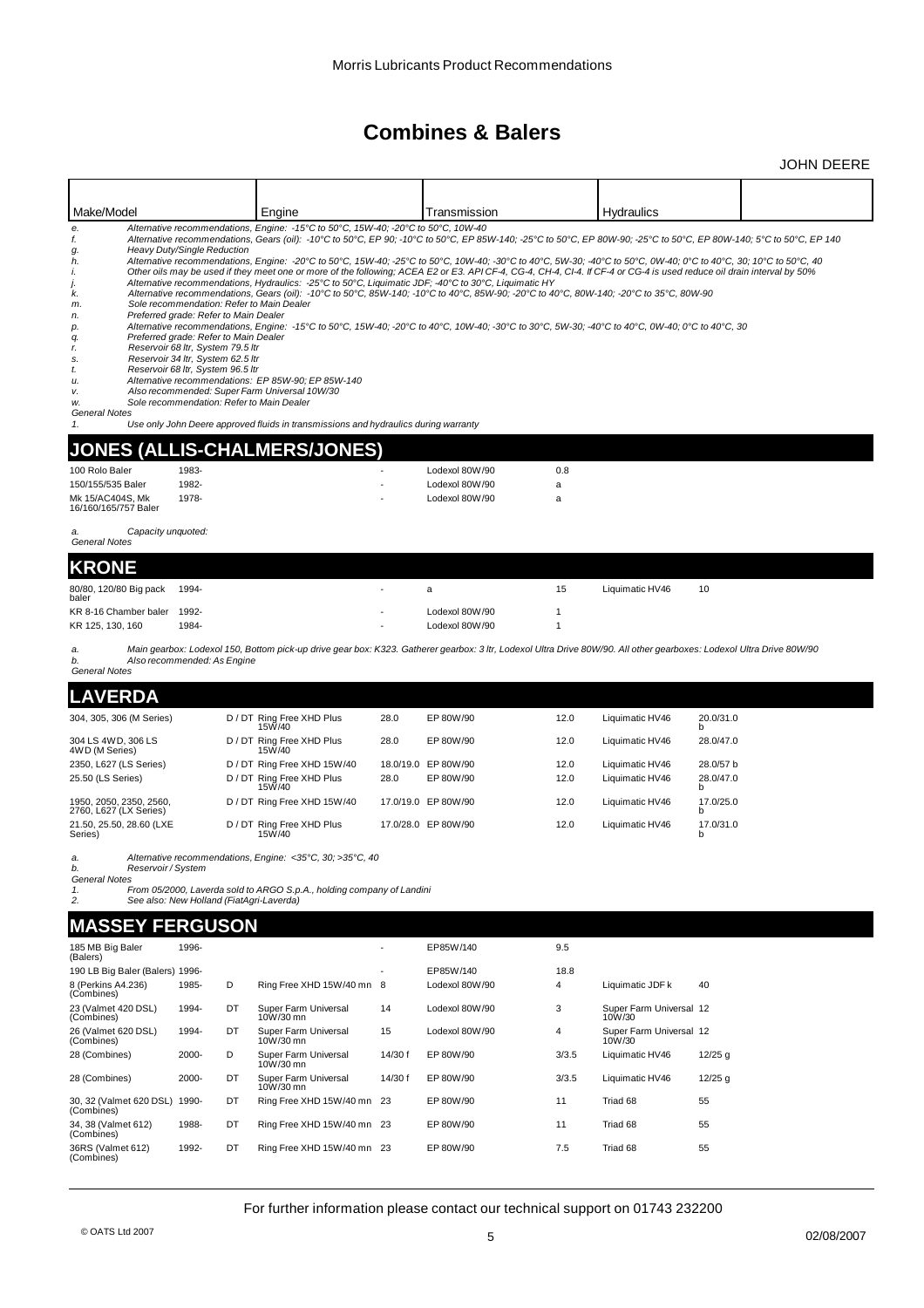### MASSEY FERGUSON

| Make/Model                                                                                                                                                                                                                                                                                                                     |       |    | Engine                                                                                                                                                                                                                                                          |      | Transmission                                                                                                                                                                                                              |                          | Hydraulics              |         |  |
|--------------------------------------------------------------------------------------------------------------------------------------------------------------------------------------------------------------------------------------------------------------------------------------------------------------------------------|-------|----|-----------------------------------------------------------------------------------------------------------------------------------------------------------------------------------------------------------------------------------------------------------------|------|---------------------------------------------------------------------------------------------------------------------------------------------------------------------------------------------------------------------------|--------------------------|-------------------------|---------|--|
| 40RS (Valmet 612)<br>(Combines)                                                                                                                                                                                                                                                                                                | 1992- | DT | Ring Free XHD 15W/40 mn 23                                                                                                                                                                                                                                      |      | EP 80W/90                                                                                                                                                                                                                 | 10                       | Triad 68                | 55      |  |
| 7250, 7252,-AL<br>(Combines)                                                                                                                                                                                                                                                                                                   | 1999- | DT | Ring Free XHD 15W/40 mn 27                                                                                                                                                                                                                                      |      | EP 80W/90                                                                                                                                                                                                                 | 7.5                      | Triad 68                | 55      |  |
| 7254,-AL (Combines)                                                                                                                                                                                                                                                                                                            | 1999- | DT | Ring Free XHD 15W/40 mn 27                                                                                                                                                                                                                                      |      | EP 80W/90 e                                                                                                                                                                                                               | 7.5                      | Triad 68                | 90      |  |
| 7256,-AL (Combines)                                                                                                                                                                                                                                                                                                            | 1999- | DT | Ring Free XHD 15W/40 mn 27                                                                                                                                                                                                                                      |      | EP 80W/90 e                                                                                                                                                                                                               | 10.5                     | Triad 68                | 90      |  |
| 7272,-AL (Combines)                                                                                                                                                                                                                                                                                                            | 1999- | DT | Ring Free XHD 15W/40 mn 27                                                                                                                                                                                                                                      |      | EP 80W/90 e                                                                                                                                                                                                               | 10.5                     | Triad 68                | 90      |  |
| 7274.-AL, 7274,- Cerea,<br>Cerea AL (Combines)                                                                                                                                                                                                                                                                                 | 1999- |    | D / DT Ring Free XHD 15W/40 mn 27                                                                                                                                                                                                                               |      | EP 80W/90 e                                                                                                                                                                                                               | 9.5                      | Triad 68                | 90      |  |
| 7276,-AL (Combines)                                                                                                                                                                                                                                                                                                            | 1999- | DT | Ring Free XHD 15W/40 mn 27                                                                                                                                                                                                                                      |      | EP 80W/90 e                                                                                                                                                                                                               | 9.5                      | Triad 68                | 90      |  |
| 7278,- Cerea (Combines) 2000-                                                                                                                                                                                                                                                                                                  |       | DT | Ring Free XHD 15W/40 mn 27                                                                                                                                                                                                                                      |      | EP 80W/90                                                                                                                                                                                                                 | 9.5                      | Triad 68                | 90      |  |
| 8780 (Combines)                                                                                                                                                                                                                                                                                                                | 2000- | DT | Ring Free XHD 15W/40 mn 18.9                                                                                                                                                                                                                                    |      | Liquimatic JDF h                                                                                                                                                                                                          | 8.5                      | From Transm             |         |  |
| a.<br>Capacity unquoted. Fill to level hole<br>b.<br>Without/with hydrostatic drive<br>с.<br>d.<br>Preferred grade: Liquimatic HV46<br>e.<br>f.<br>4 cylinder/6 cylinder<br>Working hydraulics/Traction hydraulics<br>g.<br>h.<br>Do not use GO MAF 1134 in transmission<br>i.<br>k.<br>m.<br>n.<br><b>General Notes</b><br>1. |       |    | Also suitable, top-up only: Liquimatic Super ATF<br>Alternative recommendations: GL-5 80W-90<br>Also recommended: Super Farm Universal 10W/30<br>Super Farm Universal 10W/30 is suitable for all engines<br>Alternative recommendations, Engine: 10W-30; 20W-20 |      | Right-angle gear: This must not be changed, only refilled if needed. Refer to Main Dealer for lubricant grade<br>Use only CC+SE or TOU oils in Perkins naturally aspirated engines during run-in and light load operation |                          |                         |         |  |
| <b>MENGELE</b>                                                                                                                                                                                                                                                                                                                 |       |    |                                                                                                                                                                                                                                                                 |      |                                                                                                                                                                                                                           |                          |                         |         |  |
| 530 Big Square Baler                                                                                                                                                                                                                                                                                                           | 1994- |    |                                                                                                                                                                                                                                                                 |      | EP 80W/90                                                                                                                                                                                                                 | a                        | Triad 46                | 15      |  |
| 550 Big Square Baler                                                                                                                                                                                                                                                                                                           | 1994- |    |                                                                                                                                                                                                                                                                 |      | EP 80W/90                                                                                                                                                                                                                 | 25                       | Triad 46                | 15      |  |
| SB 8580 Big Baler                                                                                                                                                                                                                                                                                                              | 1990- |    |                                                                                                                                                                                                                                                                 |      | Lodexol 80W/90                                                                                                                                                                                                            | 8                        | Triad 68                | 60      |  |
| Capacity unquoted:<br>a.                                                                                                                                                                                                                                                                                                       |       |    |                                                                                                                                                                                                                                                                 |      |                                                                                                                                                                                                                           |                          |                         |         |  |
|                                                                                                                                                                                                                                                                                                                                |       |    |                                                                                                                                                                                                                                                                 |      |                                                                                                                                                                                                                           |                          |                         |         |  |
|                                                                                                                                                                                                                                                                                                                                |       |    | <b>NEW HOLLAND (FIATAGRI - HESSTON)</b>                                                                                                                                                                                                                         |      |                                                                                                                                                                                                                           |                          |                         |         |  |
| 814 Round (Balers)                                                                                                                                                                                                                                                                                                             |       |    |                                                                                                                                                                                                                                                                 |      | EP 80W/90                                                                                                                                                                                                                 | 0.9                      |                         |         |  |
| 945 Round, 945 Silage<br>Round (Balers)                                                                                                                                                                                                                                                                                        |       |    |                                                                                                                                                                                                                                                                 |      | EP 80W/90                                                                                                                                                                                                                 | 0.9                      |                         |         |  |
| 946 Auto-Cycle Round,<br>946 Silage Auto-Cycle<br>Round (Balers)                                                                                                                                                                                                                                                               |       |    |                                                                                                                                                                                                                                                                 |      | EP 80W/90                                                                                                                                                                                                                 | 0.9                      | Triad 68                | 16      |  |
| 955 Round (Balers)                                                                                                                                                                                                                                                                                                             |       |    |                                                                                                                                                                                                                                                                 |      | EP 80W/90                                                                                                                                                                                                                 | 0.9                      |                         |         |  |
| 956 Round (Balers)                                                                                                                                                                                                                                                                                                             |       |    |                                                                                                                                                                                                                                                                 |      | EP 80W/90                                                                                                                                                                                                                 | 0.9                      |                         |         |  |
| 956 Auto-Cycle Round<br>(Balers)                                                                                                                                                                                                                                                                                               |       |    |                                                                                                                                                                                                                                                                 |      | EP 80W/90                                                                                                                                                                                                                 | 0.9                      | Triad 68                | 16      |  |
| 4590 (Balers)                                                                                                                                                                                                                                                                                                                  | 1991- |    |                                                                                                                                                                                                                                                                 |      | EP85W/140                                                                                                                                                                                                                 | b                        | Liquimatic JDF          | 2.7     |  |
| 4600 (Balers)                                                                                                                                                                                                                                                                                                                  | 1990- |    |                                                                                                                                                                                                                                                                 |      | EP85W/140                                                                                                                                                                                                                 | 12                       | Liquimatic Super ATF 6  |         |  |
| 4750 (Balers)                                                                                                                                                                                                                                                                                                                  | 1992- |    |                                                                                                                                                                                                                                                                 |      | EP85W/140                                                                                                                                                                                                                 | 9.5                      |                         |         |  |
| 4760 (Balers)                                                                                                                                                                                                                                                                                                                  |       |    |                                                                                                                                                                                                                                                                 |      | EP85W/140                                                                                                                                                                                                                 | 9.5                      |                         |         |  |
| 4790 (Balers)                                                                                                                                                                                                                                                                                                                  |       |    |                                                                                                                                                                                                                                                                 |      | EP85W/140                                                                                                                                                                                                                 | 18.9                     |                         |         |  |
| 4820 Square (Balers)                                                                                                                                                                                                                                                                                                           | 1993- |    |                                                                                                                                                                                                                                                                 |      | EP85W/140                                                                                                                                                                                                                 | 12                       | Triad 46                | b       |  |
| 4860, 4880 Square<br>(Balers)                                                                                                                                                                                                                                                                                                  | 1993- |    |                                                                                                                                                                                                                                                                 |      | EP85W/140                                                                                                                                                                                                                 | 20                       | Triad 46                | 14      |  |
| 4900 Big (Balers)                                                                                                                                                                                                                                                                                                              | 1989- |    |                                                                                                                                                                                                                                                                 |      | EP85W/140                                                                                                                                                                                                                 | 4                        | Liquimatic Super ATF 16 |         |  |
| 4910 (Balers)                                                                                                                                                                                                                                                                                                                  |       |    |                                                                                                                                                                                                                                                                 |      | EP85W/140                                                                                                                                                                                                                 | 18.9                     |                         |         |  |
| 5650, 5670, -H, 5670<br>Auto Round (Balers)                                                                                                                                                                                                                                                                                    | 1984- |    |                                                                                                                                                                                                                                                                 |      | EP85W/140                                                                                                                                                                                                                 | 2.3                      | Liquimatic JDF a        | 3       |  |
| 5850, 5880 Round<br>(Balers)                                                                                                                                                                                                                                                                                                   | 1992- |    |                                                                                                                                                                                                                                                                 |      | EP 80W/90                                                                                                                                                                                                                 | b                        |                         |         |  |
| 5930, -Twin Twine<br>(Balers)                                                                                                                                                                                                                                                                                                  | 1996- |    |                                                                                                                                                                                                                                                                 |      | EP 80W/90                                                                                                                                                                                                                 | 1                        |                         |         |  |
| 5950, 5980 (Balers)                                                                                                                                                                                                                                                                                                            | 1995- |    |                                                                                                                                                                                                                                                                 |      | EP 80W/90                                                                                                                                                                                                                 | 1                        |                         |         |  |
| 8250, 8250S (Self<br>Propelled Windrower<br>Tractors)                                                                                                                                                                                                                                                                          |       |    | D / DT Ring Free XHD 15W/40                                                                                                                                                                                                                                     | 10.5 | From Hydraulics                                                                                                                                                                                                           |                          | Ring Free XHD<br>15W/40 | 76/87 c |  |
| 8450 (Self Propelled<br>Windrower Tractors)                                                                                                                                                                                                                                                                                    |       | DT | Ring Free XHD 15W/40                                                                                                                                                                                                                                            | 10.5 | From Hydraulics                                                                                                                                                                                                           |                          | Ring Free XHD<br>15W/40 | 76/87 c |  |
| 9230 (Self Propelled<br>Windrower Tractors)                                                                                                                                                                                                                                                                                    |       | DT | Ring Free XHD 15W/40                                                                                                                                                                                                                                            | 10.5 | From Hydraulics                                                                                                                                                                                                           | $\overline{\phantom{a}}$ | Ring Free XHD<br>15W/40 | 76/87 c |  |
| 9240 (Self Propelled<br>Windrower Tractors)                                                                                                                                                                                                                                                                                    |       | DT | Ring Free XHD 15W/40                                                                                                                                                                                                                                            | 7.6  | From Hydraulics                                                                                                                                                                                                           |                          | Ring Free XHD<br>15W/40 | 76/87 c |  |
| 9260 (Self Propelled<br>Windrower Tractors)                                                                                                                                                                                                                                                                                    |       | DT | Ring Free XHD 15W/40                                                                                                                                                                                                                                            | 15   | From Hydraulics                                                                                                                                                                                                           |                          | Ring Free XHD<br>15W/40 | 79/99 с |  |
|                                                                                                                                                                                                                                                                                                                                |       |    |                                                                                                                                                                                                                                                                 |      |                                                                                                                                                                                                                           |                          |                         |         |  |

*a. Hydraulic fluid must be compatible with tractor system*

*b. Capacity unquoted: c. System / Reservoir:*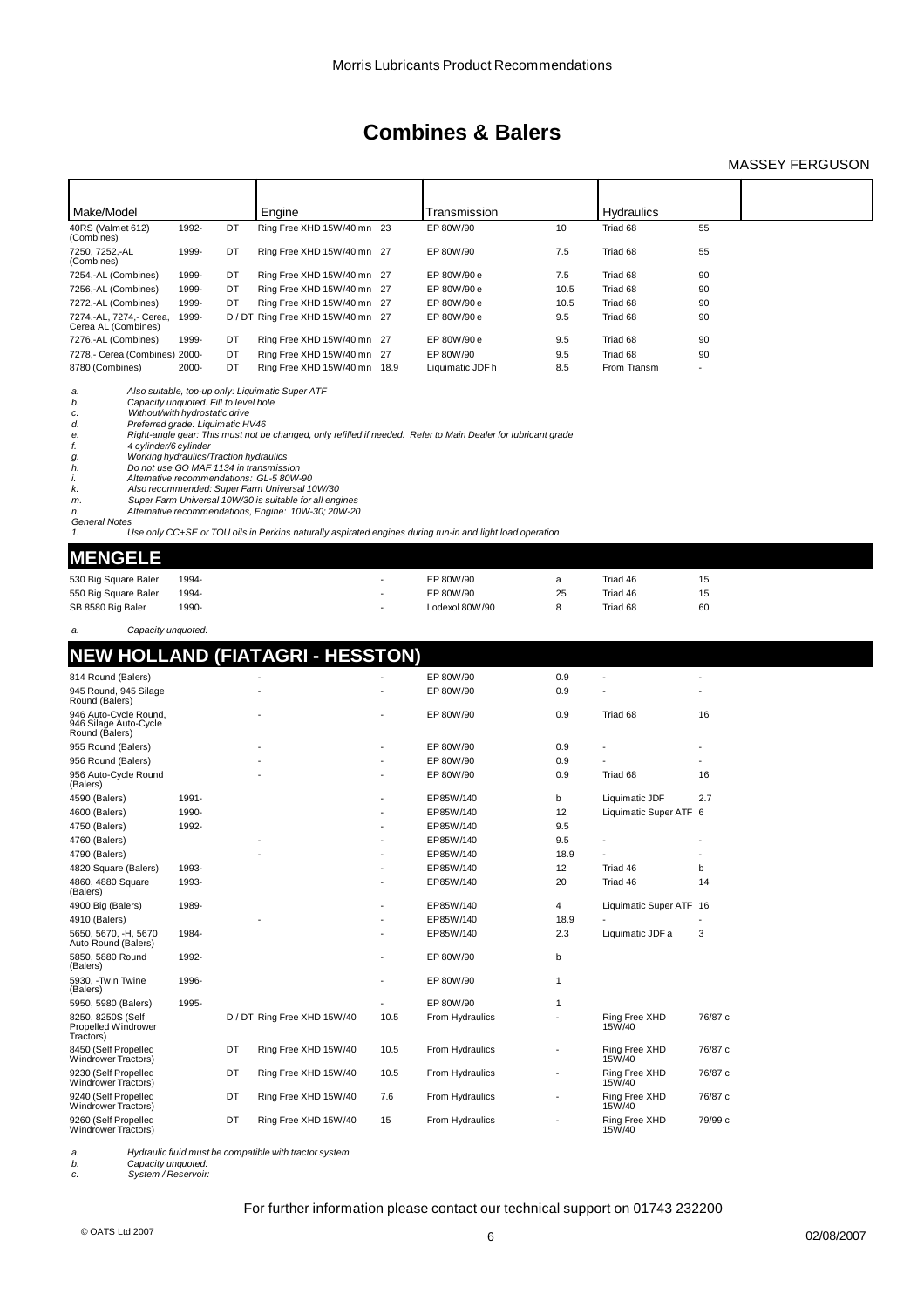NEW HOLLAND (FIATAGRI - HESSTON)

| Make/Model                                                                     |       |    | Engine                                                                        |      | Transmission |      | <b>Hydraulics</b> |      |  |
|--------------------------------------------------------------------------------|-------|----|-------------------------------------------------------------------------------|------|--------------|------|-------------------|------|--|
| General Notes<br>$\mathbf{1}$                                                  |       |    | Superfarm Universal 10W/30 / Magnol STOU are not approved for any application |      |              |      |                   |      |  |
|                                                                                |       |    | NEW HOLLAND (FIATAGRI - LAVERDA)                                              |      |              |      |                   |      |  |
| 3500 (Fiat 8061)<br>(Combines)                                                 | 1990- | D  | Ring Free XHD 15W/40 b                                                        | 16   | EP 80W/90    | 10   | Triad 46          | 17   |  |
| 3550 (Fiat 8061)<br>(Combines)                                                 | 1986- | DT | Ring Free XHD 15W/40 b                                                        | 16   | EP 80W/90    | 10   | Triad 46          | 17   |  |
| 3550AL (Fiat 8061)<br>(Combines)                                               | 1984- | DT | Ring Free XHD 15W/40 b                                                        | 16   | EP 80W/90    | 10   | Triad 46          | 61   |  |
| 3650 (Fiat 8061)<br>(Combines)                                                 | 1986- | DT | Ring Free XHD 15W/40 b                                                        | 16   | EP 80W/90    | 10   | Triad 46          | 25   |  |
| 3750 (Fiat 8061)<br>(Combines)                                                 | 1986- | DT | Ring Free XHD 15W/40 b                                                        | 16   | EP 80W/90    | 10   | Triad 46          | 25   |  |
| 3790. 3890 (Fiat 8361)<br>(Combines)                                           | 1986- | DT | Ring Free XHD 15W/40 b                                                        | 17   | EP 80W/90    | 14   | Triad 46          | 25   |  |
| 3850 (Fiat 8361)<br>(Combines)                                                 | 1984- | DT | Ring Free XHD 15W/40 b                                                        | 17   | EP 80W/90    | 14   | Triad 46          | 25   |  |
| L413, L416, L516<br>(Combines)                                                 | 1993- | DT | Ring Free XHD 15W/40                                                          | 22.8 | EP 80W/90    | 15   | Liquimatic HV46   | 20   |  |
| L517 MCS, -Integrale<br>(Fiat 8061) (Combines)                                 | 1992- | DT | Ring Free XHD 15W/40 b                                                        | 15   | EP 80W/90    | 12   | Liquimatic HV46   | 46   |  |
| L518 MCS, L520 MCS<br>(98 Series)                                              |       |    | D / DT Ring Free XHD 15W/40                                                   | 17.0 | EP 80W/90    | 12   | Liquimatic HV46   | 23.0 |  |
| L521 MCS, -Integrale<br>and L624 MCS. -<br>Integrale (Fiat 8361)<br>(Combines) | 1992- | DT | Ring Free XHD 15W/40 b                                                        | 16   | EP 80W/90    | 12   | Liquimatic HV46   | 46   |  |
| L523 MCS & L523<br>Integrale (98 Series)                                       |       |    | D / DT Ring Free XHD 15W/40                                                   | 18.0 | EP 80W/90    | 12.0 | Liquimatic HV46   | 25.0 |  |
| L524 MCS, -Integrale<br>(Combines)                                             | 1992- | DT | Ring Free XHD 15W/40                                                          | 18   | EP 80W/90    | 12   | Liquimatic HV46   | 25   |  |
| L525 & L625 MCS (98<br>Series)                                                 |       |    | D / DT Ring Free XHD 15W/40                                                   | 18.0 | EP 80W/90    | 12.0 | Liquimatic HV46   | 25.0 |  |
| L626 MCS, -Integrale<br>(Combines)                                             | 1992- | DT | Ring Free XHD 15W/40                                                          | 19   | EP 80W/90    | 12   | Liquimatic HV46   | 25   |  |
| L627 Integrale (98<br>Series)                                                  |       |    | D / DT Ring Free XHD 15W/40                                                   | 19.0 | EP 80W/90    | 12.0 | Liquimatic HV46   | 25.0 |  |
| MX240, MX300 (Fiat<br>8210) (Combines)                                         | 1987- | D  | Ring Free XHD 15W/40 b                                                        | 22   | Triad 46 a   | 85   | From Transm       |      |  |

*a. Linde hydrostatic drive*

*b. Alternative recommendations, Engine: Ring Free XHD 30 General Notes 1. Superfarm Universal 10W/30 / Magnol STOU are not approved for any application*

#### **NEW HOLLAND (FORD)**

| AL 59 Hillside<br>(Combines)                           | 1995- | DT | Ring Free XHD 15W/40         | 23   | EP 80W/90 | 12    | Liquimatic HV46   | 41    |
|--------------------------------------------------------|-------|----|------------------------------|------|-----------|-------|-------------------|-------|
| Clayson 8030, 8040,<br>8055 (Ford 2723E)<br>(Combines) | 1980- | D  | Ring Free XHD 15W/40         | 13.6 | EP 80W/90 | 20    | Liquimatic HV46   | 15    |
| Clayson 8030, 8040,<br>8055 (Fiat 8051)<br>(Combines)  | 1980- | D  | Ring Free XHD 15W/40         | 14   | EP 80W/90 | 20    | Liquimatic HV46   | 15    |
| Clayson 8030, 8040.<br>8055 (Fiat 8061)<br>(Combines)  | 1980- | D  | Ring Free XHD 15W/40         | 14   | EP 80W/90 | 20    | Liquimatic HV46   | 15/22 |
| CS 520, CS 660<br>(Combines)                           | 2002- | DT | Ring Free XHD Plus<br>15W/40 | 23   |           | ۰     | Liquimatic HV46 c | 70    |
| CS 540 (Combines)                                      | 2002- | DT | Ring Free XHD 15W/40         | 21.3 | EP 80W/90 | 15    | Liquimatic HV46   | 20    |
| CS 640 (Combines)                                      | 2002- | DT | Ring Free XHD 15W/40         | 22.8 | EP 80W/90 | 15    | Liquimatic HV46 b | 20    |
| CR 960 (Combines)                                      | 2002- | DT | Ring Free XHD Plus<br>15W/40 | 23   |           | ۰.    | Liquimatic HV46   | 70 c  |
| CR 980 (Combines)                                      | 2002- | DT | Ring Free XHD Plus<br>15W/40 | 29   |           |       | Liquimatic HV46   | 70 c  |
| TC 52 (Ford 444T)<br>(Combines)                        | 1991- | DT | Ring Free XHD 15W/40         | 15.7 | EP 80W/90 | 20    | Liquimatic HV46   | 20    |
| TC 52 (Ford 675T)<br>(Combines)                        | 1991- | DT | Ring Free XHD 15W/40         | 20.4 | EP 80W/90 | 20    | Liquimatic HV46   | 20    |
| TC 54 (Combines)                                       | 1995- | DT | Ring Free XHD 15W/40         | 21.3 | EP 80W/90 | 15    | Liquimatic HV46   | 20    |
| TC 56H (Combines)                                      | 1995- | DT | Ring Free XHD 15W/40         | 22.8 | EP 80W/90 | 15    | Liquimatic HV46 b | 20    |
| TC 56M (Combines)                                      | 1995- | DT | Ring Free XHD 15W/40         | 21.3 | EP 80W/90 | 15    | Liquimatic HV46   | 20    |
| TC 56RS (Combines)                                     |       | DT | Ring Free XHD 15W/40         | 21.3 | EP 80W/90 | 15    | Liquimatic HV46   | 20    |
| TF 42 (Ford 678 HTA)<br>(Combines)                     | 1983- | DT | Ring Free XHD 15W/40         | 16   | EP 80W/90 | 15/19 | Liquimatic HV46   | 20    |
| TF 42 (Fiat 8361-S1)<br>(Combines)                     | 1983- | DT | Ring Free XHD 15W/40         | 19   | EP 80W/90 | 15/19 | Liquimatic HV46   | 20    |
| TF 44 (OM 421)<br>(Combines)                           | 1983- | D  | Ring Free XHD 15W/40         | 18.5 | EP 80W/90 | 15/19 | Liquimatic HV46   | 20    |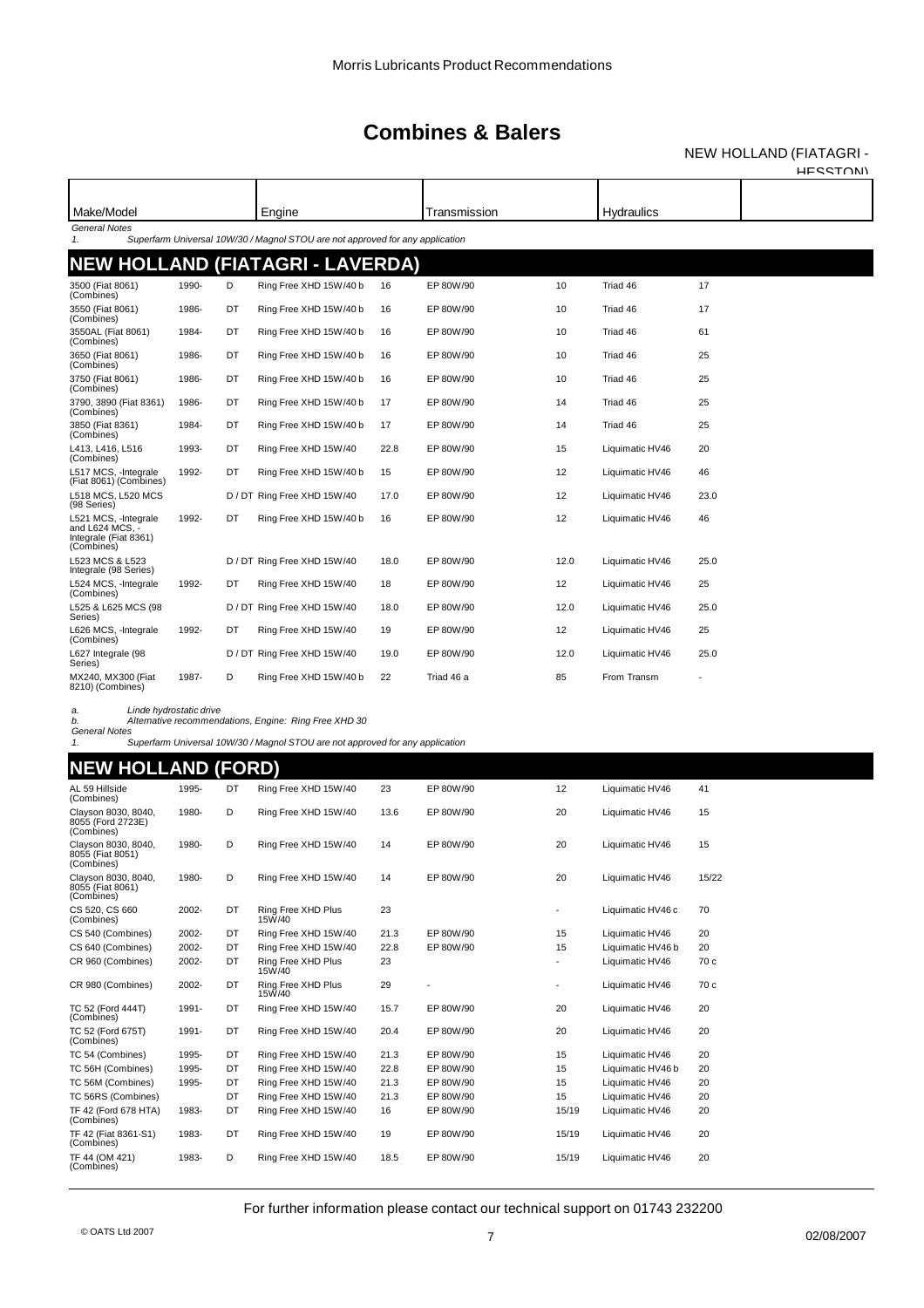### NEW HOLLAND (FORD)

| Make/Model                                                               |          |    | Engine                                              |       | Transmission    |                          | <b>Hydraulics</b> |      |  |
|--------------------------------------------------------------------------|----------|----|-----------------------------------------------------|-------|-----------------|--------------------------|-------------------|------|--|
| TF 44 (OM 421A)<br>(Combines)                                            | 1983-    | DT | Ring Free XHD 15W/40                                | 18.5  | EP 80W/90       | 15/19                    | Liquimatic HV46   | 20   |  |
| TF 46 (OM 422)<br>(Combines)                                             | 1986-    | D  | Ring Free XHD 15W/40                                | 22.5  | EP 80W/90       | 15                       | Liquimatic HV46   | 20   |  |
| TF 46 (OM 442)<br>(Combines)                                             | 1986-    | D  | Ring Free XHD 15W/40                                | 22.5  | EP 80W/90       | 15                       | Liquimatic HV46   | 20   |  |
| TF 76 (Ford 675 TA/3)<br>(Combines)                                      | 1994-    | DT | Ring Free XHD 15W/40                                | 21-23 | EP 80W/90       | 15                       | Liquimatic HV46   | 32   |  |
| TF 78 (Iveco 8460 SRI<br>20) (Combines)                                  | 1994-    | DT | Ring Free XHD 15W/40                                | 15-20 | EP 80W/90       | 15                       | Liquimatic HV46   | 32   |  |
| TL 58i (Iveco 8361 SI10)<br>(Combines)                                   | 1993-    | DT | Ring Free XHD 15W/40                                | 18    | EP 80W/90       | 12                       | Liquimatic HV46   | 46   |  |
| TR 88 (Combines)                                                         | 1998-    | DT | Ring Free XHD 15W/40                                | а     | EP 80W/90       | 14                       | Liquimatic JDF    | 55.6 |  |
| TX 30, TX 32(M) (Ford<br>666 HT) (Combines)                              | 1988-    | DT | Ring Free XHD 15W/40                                | 15.5  | EP 80W/90       | 15                       | Liquimatic HV46   | 20   |  |
| TX 34, -M (Ford 678 HT) 1987-<br>(Combines)                              |          | DT | Ring Free XHD 15W/40                                | 15.5  | EP 80W/90       | 15                       | Liquimatic HV46   | 20   |  |
| TX 34H, TX 36, -H (Ford 1987-<br>678 HTA) (Combines)                     |          | DT | Ring Free XHD 15W/40                                | 16    | EP 80W/90       | 15                       | Liquimatic HV46   | 20   |  |
| TX 62, TX 63, TX 64, TX 1993-<br>65, TX 66 (Ford 675<br>TA/3) (Combines) |          | DT | Ring Free XHD 15W/40                                | 21-23 | EP 80W/90       | 15                       | Liquimatic HV46   | 20   |  |
| TX 64 Plus (Ford 675<br>TA/3) (Combines)                                 | 1997-    | DT | Ring Free XHD 15W/40                                | 23    | EP 80W/90       | 15                       | Liquimatic HV46   | 20   |  |
| TX 65Plus, 67<br>(Combines)                                              | 1994-    | DT | Ring Free XHD 15W/40                                | 21-23 | EP 80W/90       | 15                       | Liquimatic HV46   | 20   |  |
| TX 68 (Iveco 8460 SRI)<br>(Combines)                                     | 1993-    | DT | Ring Free XHD 15W/40                                | 27.5  | EP 80W/90       | 15                       | Liquimatic HV46   | 20   |  |
| TX 68, 68Plus<br>(Combines)                                              | 1994-    | DT | Ring Free XHD 15W/40                                | 15-20 | EP 80W/90       | 15                       | Liquimatic HV46   | 20   |  |
| CX720, 740, 760, 780,<br>820 (NH engine)                                 | $2001 -$ | DT | Refer to Main Dealer                                | 23    |                 |                          | Liquimatic HV46   | 70 c |  |
| CX840 (NH engine)                                                        | $2001 -$ | DT | Ring Free VS Plus 15W/40                            | 23    |                 |                          | Liquimatic HV46   | 70 c |  |
| CX860 (Iveco engine)                                                     | $2001 -$ | DT | Ring Free XHD Plus<br>15W/40                        | 24    |                 |                          | Liquimatic HV46   | 70 c |  |
| CX880 (Iveco engine)                                                     | $2001 -$ | DT | Ring Free XHD Plus<br>15W/40                        | 29    |                 |                          | Liquimatic HV46   | 70 c |  |
| 275, 276 (Balers)                                                        |          |    |                                                     |       | EP 80W/90       | a                        |                   |      |  |
| 544 (Balers)                                                             | 1996-    |    |                                                     |       | EP 80W/90       | 1                        |                   |      |  |
| 548 (Balers)                                                             | $2001 -$ |    |                                                     |       | EP 80W/90       | 1                        |                   |      |  |
| 548 Combi (Balers)                                                       | 2002-    |    |                                                     |       | EP 80W/90       | 1                        |                   |      |  |
| 565, 570, 575 (Balers)                                                   | 1988-    |    |                                                     |       | EP 80W/90       | 2.5                      | Liquimatic HV46   |      |  |
| 640, 644, 650, 654<br>(round) (Balers)                                   | 1992-    |    |                                                     |       | EP 80W/90       | а                        |                   |      |  |
| 648, 658 (round) (Balers) 1998-                                          |          |    |                                                     |       | EP 80W/90       | 1                        |                   |      |  |
| 835, 865 (round) (Balers) 1988-                                          |          |    |                                                     |       | EP 80W/90       | a                        |                   |      |  |
| 1118 (Balers)                                                            |          | D  | Super Farm Universal<br>10W/30 ge                   | 11.4  | From Hydraulics | $\overline{\phantom{a}}$ | Liquimatic JDF    | 49.2 |  |
| BB920 (Balers)                                                           | 2002-    |    |                                                     |       | EP 80W/90       | 12                       | Liquimatic HV46   | 4    |  |
| BB940, BB940 Packer,<br>BB940 Rotor, BB960<br>BB960 Rotor (Balers)       | 2000-    |    |                                                     |       | EP85W/140       | 20                       | Liquimatic HV46   | 4    |  |
| BB940A, BB960A<br>(Balers)                                               |          |    |                                                     |       | EP85W/140       | 20                       | Liquimatic HV46   | 4    |  |
| BB950 Standard, BB950 2002-<br>Rotor Cutter (Balers)                     |          |    |                                                     |       | EP 80W/90       | 20                       | Liquimatic HV46   |      |  |
| BB950A (Balers)                                                          |          |    |                                                     |       | EP 80W/90       | 20                       | Liquimatic HV46   | 4    |  |
| BB980 (Balers)                                                           | 2002-    |    |                                                     |       | EP 80W/90       | 20                       | From Tractor      |      |  |
| BR740, BR750 (Balers)                                                    | 2002-    |    |                                                     |       | <b>XEP 90</b>   | a                        | Liquimatic JDF    | а    |  |
| D 710 (rectangular)<br>(Balers)                                          | 1993-    |    |                                                     |       | EP 80W/90       | 12                       | Liquimatic HV46   | a    |  |
| D 800 (Balers)                                                           | 1991-    |    |                                                     |       | EP 80W/90       | $\overline{4}$           | Liquimatic HV46   | 14   |  |
| D 1010, D 1210<br>(rectangular) (Balers)                                 | 1993-    |    |                                                     |       | EP 80W/90       | 20                       | Liquimatic HV46   | 14   |  |
| Capacity unquoted:<br>a.<br>b.                                           |          |    | 5-straw walker machines with hydrostatic drive only |       |                 |                          |                   |      |  |

*c. Includes hydrostatic system d. Standard: 7.2 ltr, Lodexol Ultra Drive 80W/90; heavy duty: 7.9 ltr, Lodexol Ultra Drive 80W/90; planetary: 6.7 ltr, Lodexol Ultra Drive 80W/90 e. Alternative recommendations, Engine: <-12°C, 5W-20; -12°C to 32°C, 10W-30; 0°C to 32°C, 20W; >24°C, 30 f. 10/75 ... 11/111 g. Also recommended: Super Farm Universal 10W/30*

*General Notes*

1. Use only Ring Free XHD 20 oil in all Mercedes engines during first 200 hours operation<br>2. All other gearboxes, chains and chain drives: Lodexol Ultra Drive 80W/90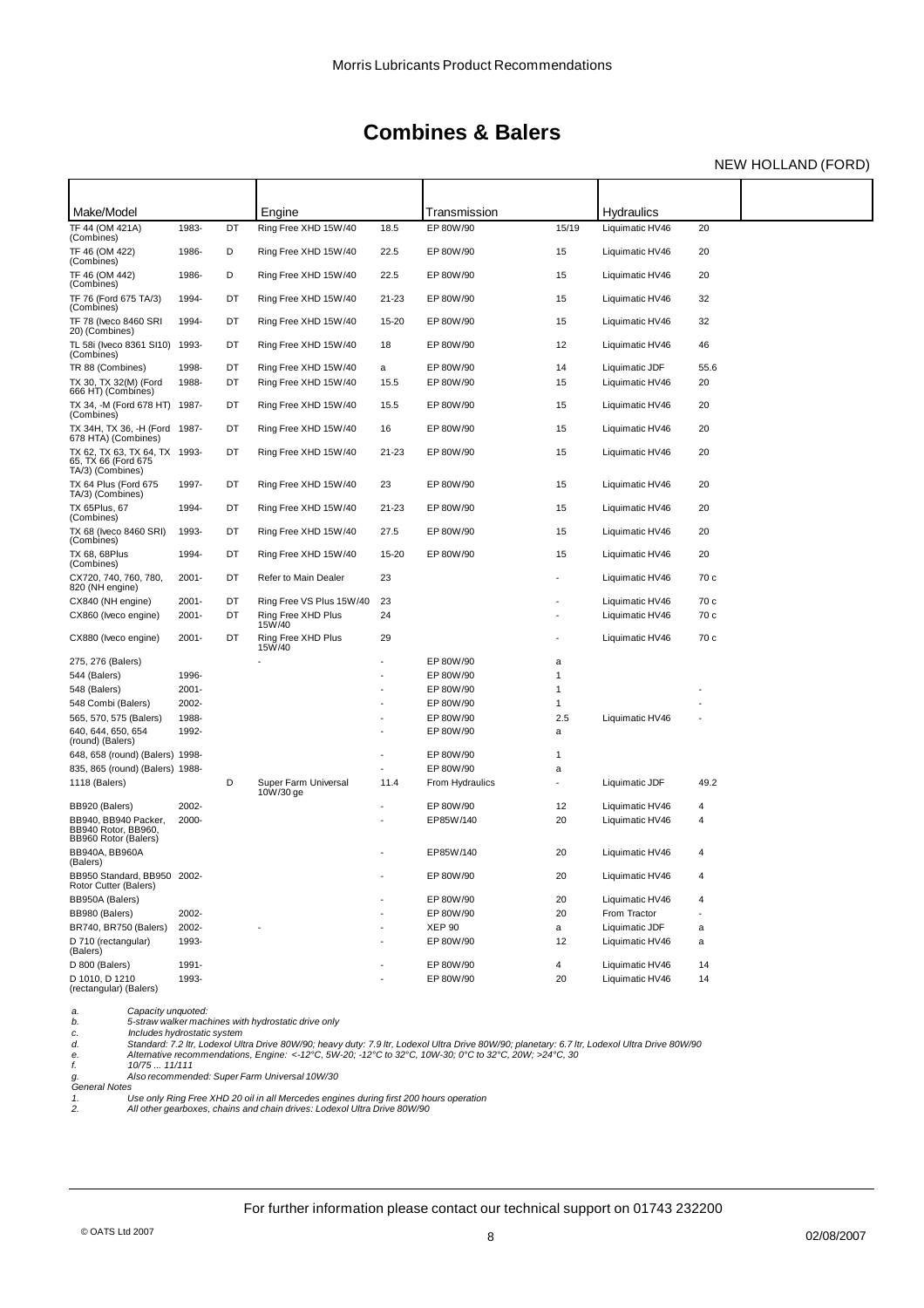| Make/Model                                                                                                                                               |          |         | Engine                                                                                                                                                                                                                                                                                                                                                                     |           | Transmission                       |                | <b>Hydraulics</b>                  |            |  |
|----------------------------------------------------------------------------------------------------------------------------------------------------------|----------|---------|----------------------------------------------------------------------------------------------------------------------------------------------------------------------------------------------------------------------------------------------------------------------------------------------------------------------------------------------------------------------------|-----------|------------------------------------|----------------|------------------------------------|------------|--|
| <b>PELLENC</b>                                                                                                                                           |          |         |                                                                                                                                                                                                                                                                                                                                                                            |           |                                    |                |                                    |            |  |
| 3070 (Grape Harvesters)<br>3080, 3090, 3100, 3125,<br>3140, 3200 (Grape<br>Harvesters)                                                                   |          | D<br>DT | Ring Free XHD 15W/40 b<br>Ring Free XHD 15W/40 b                                                                                                                                                                                                                                                                                                                           | 6<br>6    | From Hydraulics<br>From Hydraulics | ÷,             | Liquimatic HV46<br>Liquimatic HV46 | 150<br>150 |  |
| 3125 (Grape Harvesters)                                                                                                                                  |          | DT      | Ring Free XHD 15W/40 b                                                                                                                                                                                                                                                                                                                                                     | 6         | From Hydraulics                    |                | Liquimatic HV46                    | 150        |  |
| 3140, 3200 (Grape<br>Harvesters)                                                                                                                         |          | DT      | Ring Free XHD 15W/40 b                                                                                                                                                                                                                                                                                                                                                     | 6         | From Hydraulics                    |                | Liquimatic HV46                    | 150        |  |
| 3300, 3400 (Grape<br>Harvesters)                                                                                                                         |          | DT      | Ring Free XHD 15W/40 b                                                                                                                                                                                                                                                                                                                                                     | 6         | From Hydraulics                    |                | Liquimatic HV46                    | 150        |  |
| a.<br>b.                                                                                                                                                 |          |         | Where contact with grapes is possible: K968<br>Engine, severe duty: Ring Free XHD Plus 15W/40                                                                                                                                                                                                                                                                              |           |                                    |                |                                    |            |  |
| RECO GALLIGNANI                                                                                                                                          |          |         |                                                                                                                                                                                                                                                                                                                                                                            |           |                                    |                |                                    |            |  |
| 2200, 2500, 3200 Round 1992-<br>Baler                                                                                                                    |          |         |                                                                                                                                                                                                                                                                                                                                                                            |           | Lodexol 80W/90                     | 1.3            |                                    |            |  |
| G1690, G2690 E, G3690 1986-<br>S Baler                                                                                                                   |          |         |                                                                                                                                                                                                                                                                                                                                                                            |           | Lodexol 220                        | 3              |                                    |            |  |
| G5690, -S, G5690 E<br>Baler                                                                                                                              | 1986-    |         |                                                                                                                                                                                                                                                                                                                                                                            |           | Lodexol 220                        | 2              |                                    |            |  |
| G6190, G7190 Baler                                                                                                                                       | 1986-    |         |                                                                                                                                                                                                                                                                                                                                                                            |           | Lodexol 220                        | $\overline{2}$ |                                    |            |  |
| G8190 E Baler                                                                                                                                            | 1986-    |         |                                                                                                                                                                                                                                                                                                                                                                            |           | Lodexol 220                        | 4.5            |                                    |            |  |
| G9220, G9250, -S, -SL<br>Round Baler                                                                                                                     | 1986-    |         |                                                                                                                                                                                                                                                                                                                                                                            |           | Lodexol 80W/90                     | 1.3            |                                    |            |  |
| G9520, G9550 Round<br>Baler                                                                                                                              | 1986-    |         |                                                                                                                                                                                                                                                                                                                                                                            |           | Lodexol 80W/90                     | 1.3            |                                    |            |  |
| R52 Round Baler                                                                                                                                          | 1991-    |         |                                                                                                                                                                                                                                                                                                                                                                            |           | Lodexol 80W/90                     | 1.3            |                                    |            |  |
|                                                                                                                                                          |          |         |                                                                                                                                                                                                                                                                                                                                                                            |           |                                    |                |                                    |            |  |
| <b>SAMPO ROSENLEW</b>                                                                                                                                    |          |         |                                                                                                                                                                                                                                                                                                                                                                            |           |                                    |                |                                    |            |  |
| SR 2010 (Combines)                                                                                                                                       | 1993-    |         | D / DT Super Farm Universal<br>10W/30 ab                                                                                                                                                                                                                                                                                                                                   | 6.8       | EP 80W/90 c                        | 3.5            | Liquimatic HV46                    | 25         |  |
| SR 2050 (Valmet 420<br>DSL) (Combines)                                                                                                                   | 1993-    | DT      | Super Farm Universal<br>10W/30                                                                                                                                                                                                                                                                                                                                             | 10        | Lodexol 80W/90                     | 4              | Super Farm Universal 12<br>10W/30  |            |  |
| SR 2035, SR 2045<br>(Combines)                                                                                                                           | 1990-    | D       | Super Farm Universal<br>10W/30                                                                                                                                                                                                                                                                                                                                             | $14/26$ g | EP 80W/90 c                        | 3/3.5 h        | Liquimatic HV46 d                  | 14         |  |
| SR 2035, SR 2045<br>(Combines)                                                                                                                           | 1990-    | DT      | Super Farm Universal<br>10W/30                                                                                                                                                                                                                                                                                                                                             | $14/26$ g | EP 80W/90 c                        | 3/3.5 h        | Liquimatic HV46 d                  | 14         |  |
| SR 2055 (Valmet 620<br>DL) (Combines)                                                                                                                    | 1993-    | D       | Super Farm Universal<br>10W/30                                                                                                                                                                                                                                                                                                                                             | 15        | Lodexol 80W/90                     | 4              | Super Farm Universal 12<br>10W/30  |            |  |
| SR 2060 (Valmet 620<br>DSL) (Combines)                                                                                                                   | 1993-    | DT      | Super Farm Universal<br>10W/30                                                                                                                                                                                                                                                                                                                                             | 15        | Lodexol 80W/90                     | 4              | Super Farm Universal 12<br>10W/30  |            |  |
| SR 2065, SR 2075, SR<br>2085 (Combines)                                                                                                                  | 1990-    | D       | Super Farm Universal<br>10W/30                                                                                                                                                                                                                                                                                                                                             | $14/26$ g | EP 80W/90 c                        | 3/3.5 h        | Liquimatic HV46 d                  | 14         |  |
| SR 2065, SR 2075, SR<br>2085 (Combines)                                                                                                                  | 1990-    | DT      | Super Farm Universal<br>10W/30                                                                                                                                                                                                                                                                                                                                             | $14/26$ g | EP 80W/90 c                        | 3/3.5 h        | Liquimatic HV46 d                  | 14         |  |
| SR 3035, SR 3045, SR<br>3065, SR 3085<br>(Combines)                                                                                                      | $2001 -$ |         | D / DT Super Farm Universal<br>10W/30                                                                                                                                                                                                                                                                                                                                      | 26        | EP 80W/90 c                        | 7              | Liquimatic HV46 d                  | 25         |  |
| a.<br>b.<br>c.<br>d.<br>е.<br>f.<br>Capacity unquoted:<br>4 cylinder/6 cylinder<br>g.<br>h.<br>Mechanical/hydraulic<br>Left, 6 ltr; right, 5.5 ltr<br>i. |          |         | Alternative recommendations: CD-2 10W-30<br>Alternative recommendations, Engine: 10°C to 45°C, Ring Free XHD 15W-40<br>Alternative recommendations, Gears (oil): -10°C to 30°C, EP 80W-90; 10°C to 45°C, EP 85W-140<br>Alternative recommendations, Hydraulics: 10°C to 45°C, Liquimatic HV 68<br>Alternative recommendations: -10°C to 30°C, 10W-30; 10°C to 40°C, 15W-40 |           |                                    |                |                                    |            |  |
| URSUS                                                                                                                                                    |          |         |                                                                                                                                                                                                                                                                                                                                                                            |           |                                    |                |                                    |            |  |
| Bizon Z043 (SW 400/R3<br>engine) (Combines)                                                                                                              | 1981-    | D       | Super Farm Universal<br>10W/30 a                                                                                                                                                                                                                                                                                                                                           | 13        | Lodexol 80W/90 b                   | 23             | Triad 32                           | 54         |  |
| Bizon Z050, Z056<br>(SW400/R3 engine)<br>(Combines)                                                                                                      | 1977-    | D       | Super Farm Universal<br>10W/30 a                                                                                                                                                                                                                                                                                                                                           | 13        | Lodexol 80W/90 b                   | 20             | Triad 32                           | 37         |  |

*a. Also recommended: Magnol STOU 15W/30 b. Also recommended: Super Farm Universal 10W/30*

DT Super Farm Universal 17 Lodexol 80W/90 b 6.5 Triad 32 65 10W/30

D Super Farm Universal 30 Lodexol 80W/90 b 7.5 Triad 32 90 10W/30 a

Bizon Z058 (CT107/R4 1981- engine) (Combines)

Bizon Z060 (Ursus 1981- engine) (Combines)

PELLENC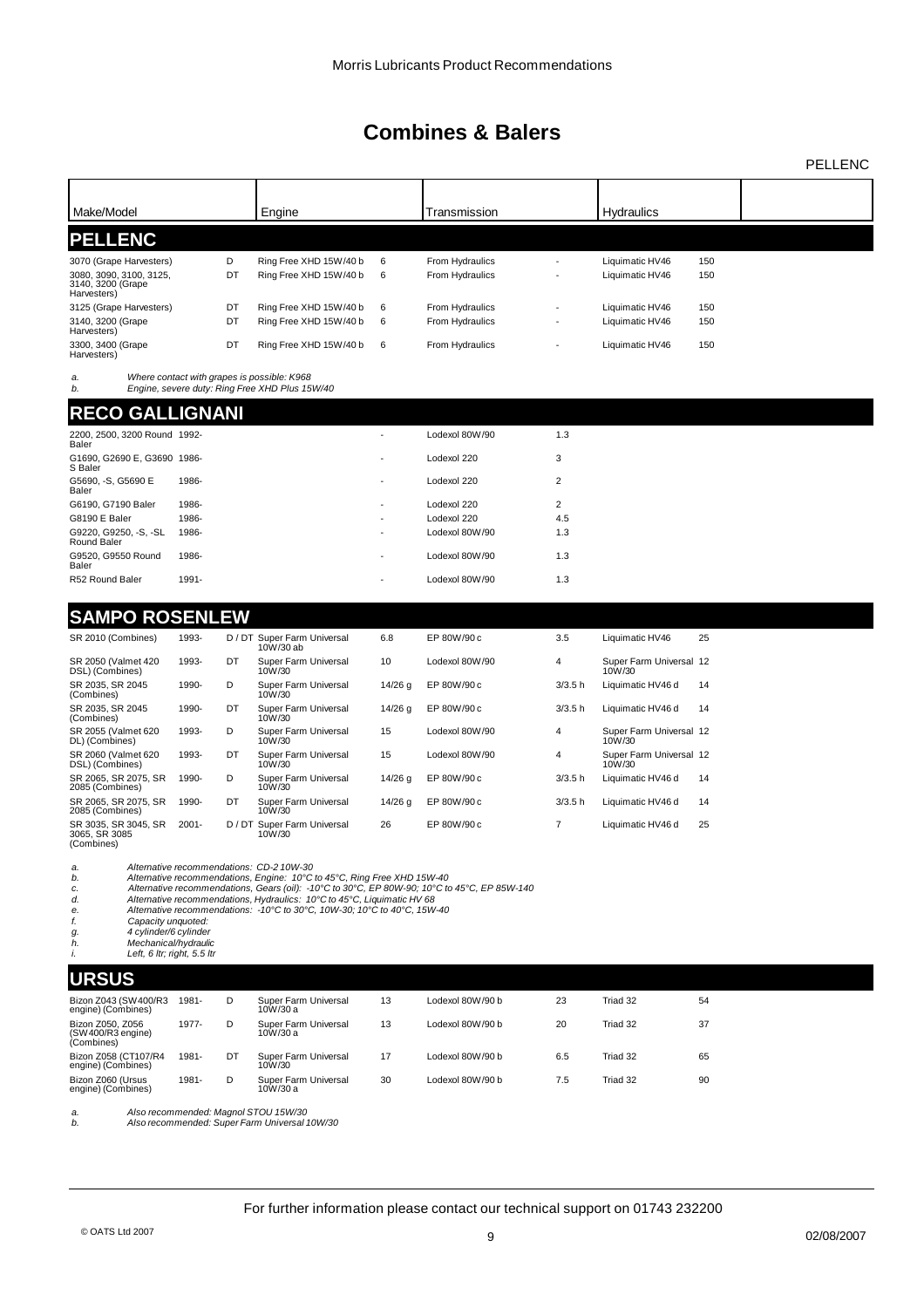|                                           |                                                                  |        |                          |                |                |            |    | <b>VERMEER</b> |
|-------------------------------------------|------------------------------------------------------------------|--------|--------------------------|----------------|----------------|------------|----|----------------|
| Make/Model                                |                                                                  |        |                          | Transmission   |                |            |    |                |
|                                           |                                                                  | Engine |                          |                |                | Hydraulics |    |                |
| <b>VERMEER</b>                            |                                                                  |        |                          |                |                |            |    |                |
| 504I, 504IS Round Baler 1988-             |                                                                  |        | $\overline{\phantom{a}}$ | EP 80W/90      | a              |            |    |                |
| 604J, -K, 605J Round<br>Baler             | 1988-                                                            |        |                          | EP 80W/90      | a              |            |    |                |
| a.<br>b.                                  | Capacity unquoted. Fill to level plug<br>From tractor hydraulics |        |                          |                |                |            |    |                |
| <b>WELGER</b>                             |                                                                  |        |                          |                |                |            |    |                |
| AP63, AP630 Baler                         | 1981-                                                            |        |                          | Lodexol 80W/90 | 3.5            |            |    |                |
| AP73, AP730, AP83,<br>AP830 Baler         | 1982-                                                            |        | ٠                        | Lodexol 80W/90 | $\sqrt{4}$     |            |    |                |
| AP500, AP530 Baler                        | 1988-                                                            |        | ٠                        | Lodexol 80W/90 | 1.1            |            |    |                |
| D2500 Baler                               | 1989-                                                            |        | ٠                        | Lodexol 80W/90 | 1.1            |            |    |                |
| D4000                                     | 1992-                                                            |        |                          | a              | 32             | Triad 46   | 11 |                |
| D6000                                     | 1993-                                                            |        | ٠                        | a              | 32             | Triad 46   | 11 |                |
| Delta 5000 Big Baler                      | 1988-                                                            |        | ٠                        | Lodexol 80W/90 | $\overline{4}$ | Triad 46   | 11 |                |
| RP120, RP200 Round<br>Baler               | 1992-                                                            |        |                          | Lodexol 80W/90 | 1.3            |            |    |                |
| RP165 Round Baler                         | 1989-                                                            |        |                          | Lodexol 80W/90 | 1.3            |            |    |                |
| RP400 Round Baler                         | 1993-                                                            |        | ٠                        | Lodexol 80W/90 | 3.5            |            |    |                |
| <b>Service Contract Contract Contract</b> | $0 - 1 - 2 - 3 - 3 - 4 - 4 - 1 - 1 - 4 - 1 - 1 - 0$              |        |                          |                |                |            |    |                |

*a. Sole recommendation: Lodexol PG 460*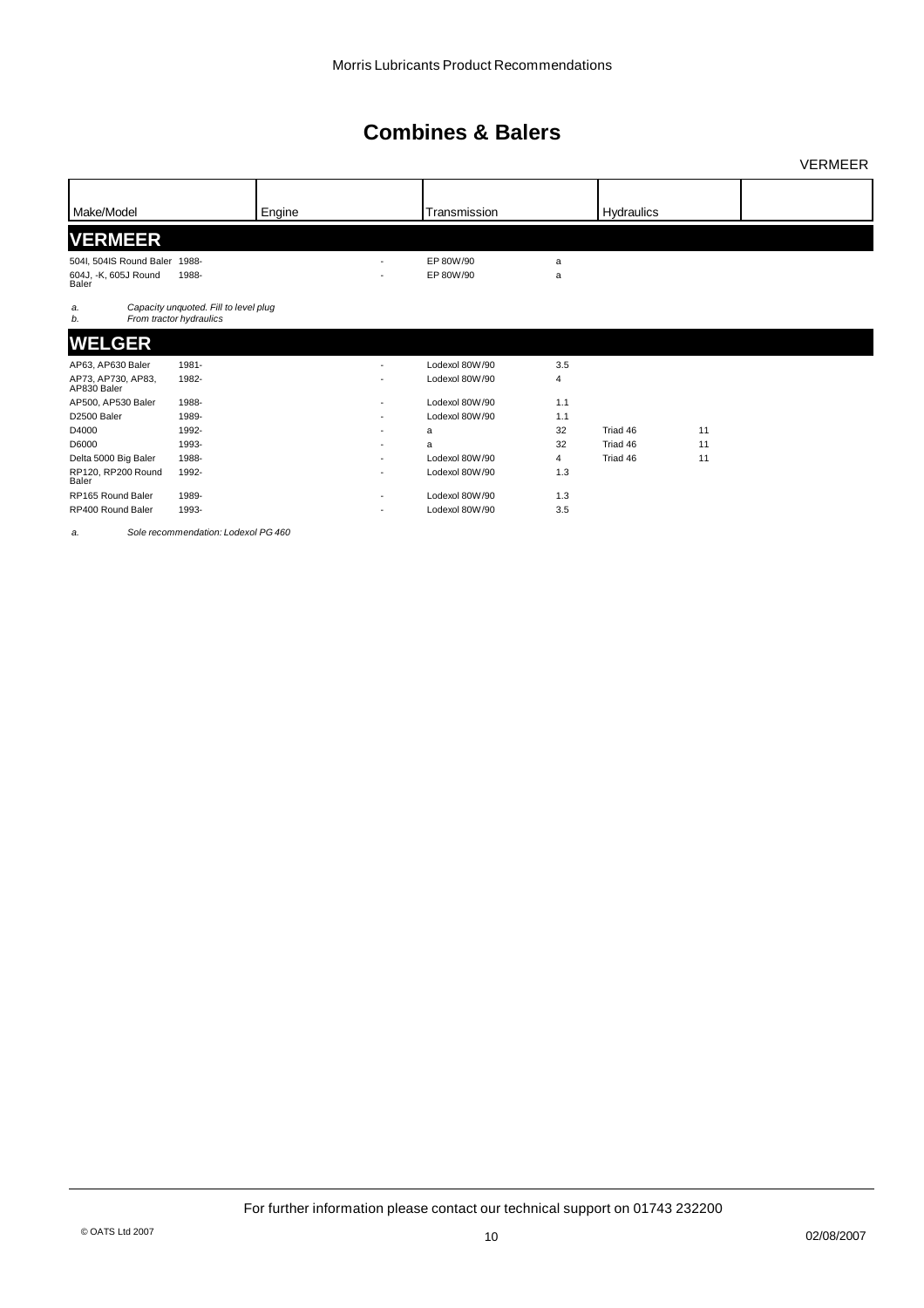| Make/Model                                                                                                                                                                                                                                                                                                                                                                                                                                                                                                                                                                                                                                                                                                                                                                                                                                                                                                                                                                                                                                                                                                                                                                                                                                                                                                                                                                                                                                                                                 |         |    | Engine                                 |      | Transmission                                                                                                                                                                                                                                                                        |     | Hydraulics              |           |  |
|--------------------------------------------------------------------------------------------------------------------------------------------------------------------------------------------------------------------------------------------------------------------------------------------------------------------------------------------------------------------------------------------------------------------------------------------------------------------------------------------------------------------------------------------------------------------------------------------------------------------------------------------------------------------------------------------------------------------------------------------------------------------------------------------------------------------------------------------------------------------------------------------------------------------------------------------------------------------------------------------------------------------------------------------------------------------------------------------------------------------------------------------------------------------------------------------------------------------------------------------------------------------------------------------------------------------------------------------------------------------------------------------------------------------------------------------------------------------------------------------|---------|----|----------------------------------------|------|-------------------------------------------------------------------------------------------------------------------------------------------------------------------------------------------------------------------------------------------------------------------------------------|-----|-------------------------|-----------|--|
| <b>CASE</b>                                                                                                                                                                                                                                                                                                                                                                                                                                                                                                                                                                                                                                                                                                                                                                                                                                                                                                                                                                                                                                                                                                                                                                                                                                                                                                                                                                                                                                                                                |         |    |                                        |      |                                                                                                                                                                                                                                                                                     |     |                         |           |  |
| 275, 275 AccuSteer<br>(Steiger STX)                                                                                                                                                                                                                                                                                                                                                                                                                                                                                                                                                                                                                                                                                                                                                                                                                                                                                                                                                                                                                                                                                                                                                                                                                                                                                                                                                                                                                                                        |         | DT | Ring Free XHD Plus<br>15W/40           | 23.8 | Liquimatic HY                                                                                                                                                                                                                                                                       |     | 51.1-49.2 From Transm   |           |  |
| 325, 325 AccuSteer<br>(Steiger STX)                                                                                                                                                                                                                                                                                                                                                                                                                                                                                                                                                                                                                                                                                                                                                                                                                                                                                                                                                                                                                                                                                                                                                                                                                                                                                                                                                                                                                                                        |         | DT | Ring Free XHD Plus<br>15W/40           | 27.6 | Liquimatic HY                                                                                                                                                                                                                                                                       | b   | 51.1-49.2 From Transm   |           |  |
| 9370, 9380 (Quadtrac)                                                                                                                                                                                                                                                                                                                                                                                                                                                                                                                                                                                                                                                                                                                                                                                                                                                                                                                                                                                                                                                                                                                                                                                                                                                                                                                                                                                                                                                                      |         | DT | Ring Free XHD 15W/40                   | 38.6 | Liquimatic HY                                                                                                                                                                                                                                                                       |     | 37.8-39.7 Liquimatic HY | 250       |  |
| 375, 440 (Quadtrac STX) 2000-                                                                                                                                                                                                                                                                                                                                                                                                                                                                                                                                                                                                                                                                                                                                                                                                                                                                                                                                                                                                                                                                                                                                                                                                                                                                                                                                                                                                                                                              |         | DT | Ring Free XHD Plus<br>15W/40           | 49.2 | Liquimatic HY                                                                                                                                                                                                                                                                       |     | 76/49.2 b Liquimatic HY | 397       |  |
| Quadtrac STX 450, 425                                                                                                                                                                                                                                                                                                                                                                                                                                                                                                                                                                                                                                                                                                                                                                                                                                                                                                                                                                                                                                                                                                                                                                                                                                                                                                                                                                                                                                                                      |         | DT | Ring Free XHD Plus<br>15W/40           | 49.2 | Liquimatic HY                                                                                                                                                                                                                                                                       | h   | 51.1/49.2 Liquimatic HY | 132/303 c |  |
| Quadtrac 500 (Quadtrac 2005-<br>STX)                                                                                                                                                                                                                                                                                                                                                                                                                                                                                                                                                                                                                                                                                                                                                                                                                                                                                                                                                                                                                                                                                                                                                                                                                                                                                                                                                                                                                                                       |         | DT | Ring Free XHD Plus<br>15W/40           | 49.2 | Liquimatic HY                                                                                                                                                                                                                                                                       | b   | 51.1/49.2 Liquimatic HY | 132/303 c |  |
| Capacity unquoted:<br>a.<br>With/without PTO<br>b.<br>Reservoir/Complete System<br>c.                                                                                                                                                                                                                                                                                                                                                                                                                                                                                                                                                                                                                                                                                                                                                                                                                                                                                                                                                                                                                                                                                                                                                                                                                                                                                                                                                                                                      |         |    |                                        |      |                                                                                                                                                                                                                                                                                     |     |                         |           |  |
| <b>CATERPILLAR</b>                                                                                                                                                                                                                                                                                                                                                                                                                                                                                                                                                                                                                                                                                                                                                                                                                                                                                                                                                                                                                                                                                                                                                                                                                                                                                                                                                                                                                                                                         |         |    |                                        |      |                                                                                                                                                                                                                                                                                     |     |                         |           |  |
| Challenger 35, 45                                                                                                                                                                                                                                                                                                                                                                                                                                                                                                                                                                                                                                                                                                                                                                                                                                                                                                                                                                                                                                                                                                                                                                                                                                                                                                                                                                                                                                                                          | 1994-   | DT | Ring Free XHD Plus<br>15W/40 np        | 28   | From Hydraulics                                                                                                                                                                                                                                                                     |     | Liquimatic JDF          | 124       |  |
| Challenger 55                                                                                                                                                                                                                                                                                                                                                                                                                                                                                                                                                                                                                                                                                                                                                                                                                                                                                                                                                                                                                                                                                                                                                                                                                                                                                                                                                                                                                                                                              | 1994-   |    | D / DT Ring Free XHD Plus<br>15W/40 np | 33   | From Hydraulics                                                                                                                                                                                                                                                                     |     | Liquimatic JDF          | 124       |  |
| Challenger 65                                                                                                                                                                                                                                                                                                                                                                                                                                                                                                                                                                                                                                                                                                                                                                                                                                                                                                                                                                                                                                                                                                                                                                                                                                                                                                                                                                                                                                                                              | 1988-   | DT | Ring Free XHD Plus<br>15W/40 np        | 26   | Liquimatic CT30                                                                                                                                                                                                                                                                     | 67  | Ring Free XHD 10W       | 61        |  |
| Challenger 65D                                                                                                                                                                                                                                                                                                                                                                                                                                                                                                                                                                                                                                                                                                                                                                                                                                                                                                                                                                                                                                                                                                                                                                                                                                                                                                                                                                                                                                                                             | 1996-97 |    | D / DT Ring Free XHD Plus<br>15W/40 np | 26   | Liquimatic CT30                                                                                                                                                                                                                                                                     | 57  | Ring Free XHD 10W<br>q  | 110       |  |
| Challenger 65E, 75E                                                                                                                                                                                                                                                                                                                                                                                                                                                                                                                                                                                                                                                                                                                                                                                                                                                                                                                                                                                                                                                                                                                                                                                                                                                                                                                                                                                                                                                                        | 1998-   |    | D / DT Ring Free XHD Plus<br>15W/40 np | 30   | Liquimatic CT30                                                                                                                                                                                                                                                                     | 57  | Liquimatic JDF b        | 110/121 c |  |
| Challenger 75D, 85D                                                                                                                                                                                                                                                                                                                                                                                                                                                                                                                                                                                                                                                                                                                                                                                                                                                                                                                                                                                                                                                                                                                                                                                                                                                                                                                                                                                                                                                                        | 1996-97 |    | D / DT Ring Free XHD Plus<br>15W/40 np | 34   | Liquimatic CT30                                                                                                                                                                                                                                                                     | 57  | Ring Free XHD 10W       | 121       |  |
| Challenger 85E, 95E                                                                                                                                                                                                                                                                                                                                                                                                                                                                                                                                                                                                                                                                                                                                                                                                                                                                                                                                                                                                                                                                                                                                                                                                                                                                                                                                                                                                                                                                        | 1998-   |    | D / DT Ring Free XHD Plus<br>15W/40 np | 30   | Liquimatic CT30                                                                                                                                                                                                                                                                     | 57  | Liquimatic JDF b        | 110       |  |
| D4E SA VHP                                                                                                                                                                                                                                                                                                                                                                                                                                                                                                                                                                                                                                                                                                                                                                                                                                                                                                                                                                                                                                                                                                                                                                                                                                                                                                                                                                                                                                                                                 | 1984-   | DT | Ring Free XHD Plus<br>15W/40 np        | 19   | Liquimatic CT30 a                                                                                                                                                                                                                                                                   | 9 a | Ring Free XHD 10W<br>q  | 22        |  |
| D6D                                                                                                                                                                                                                                                                                                                                                                                                                                                                                                                                                                                                                                                                                                                                                                                                                                                                                                                                                                                                                                                                                                                                                                                                                                                                                                                                                                                                                                                                                        | 1980-   | DT | Ring Free XHD Plus<br>15W/40 np        | 27.5 | Liquimatic CT30                                                                                                                                                                                                                                                                     | 98  | Ring Free XHD 10W<br>q  | 23/42     |  |
| D6D SA VHP                                                                                                                                                                                                                                                                                                                                                                                                                                                                                                                                                                                                                                                                                                                                                                                                                                                                                                                                                                                                                                                                                                                                                                                                                                                                                                                                                                                                                                                                                 | 1983-   | DT | Ring Free XHD Plus<br>15W/40 np        | 27.5 | Liquimatic CT30                                                                                                                                                                                                                                                                     | 92  | Ring Free XHD 10W<br>q  | 42        |  |
| With steering booster: 68 ltr<br>a.<br>Alternative recommendations: Ring Free XHD 10W<br>b.<br>Hydraulic tank/hydraulic tank with 3 point hitch<br>c.<br>Alternative recommendations, Final Drives (each): -40°C to 0°C, 0W-20; -40°C to 10°C, 0W-30; -30°C to 10°C, 5W-30; -30°C to 0°C, 10W; -25°C to 25°C, 30; -15°C to 50°C, 50;<br>d.<br>-10°C to 50°C, 60<br>Factory fill viscosity: 50<br>е.<br>Capacity unquoted:<br>f.<br>Factory fill viscosity: 30<br>g.<br>Steering hydraulic tank/implement hydraulic tank<br>k.<br>Caterpillar list API CH-4 and API CI-4 as preferred oils and API CG-4 as an acceptable alternative. These oils must meet Caterpillar's ECF-1 specification to avoid reduced engine<br>n.<br>life. API CF-4 should not be used in Caterpillar diesel engines<br>Alternative recommendations, Engine: - 20°C to 40°C, Ring Free XC 10W-30<br>р.<br>Alternative recommendations, Hydraulics/hydrostatic system: Superfarm Universal 10W-30<br>q.<br>General Notes<br>If TF CAT TO4 oils are unavailable, use CD/CE engine oils with TF CAT TO2 qualification<br>1.<br>Alternative hydraulic/hydrostatic system recommendations (except Challenger 35 and 45): CF-4 SG, CE, CE+SG or CC+SF engine oils, TF CAT TO4 transmission oils or HM 46<br>2.<br>hydraulic oils. Liquimatic SB 46, a biodegradable oil, is also recommended for restricted applications.<br>For extensive use below 10°C, 10W should replace 30 in transmissions and final drives<br>3. |         |    |                                        |      |                                                                                                                                                                                                                                                                                     |     |                         |           |  |
| 4.<br>5.                                                                                                                                                                                                                                                                                                                                                                                                                                                                                                                                                                                                                                                                                                                                                                                                                                                                                                                                                                                                                                                                                                                                                                                                                                                                                                                                                                                                                                                                                   |         |    |                                        |      | Superfarm Universal 10W/30/Liquimatic JDF/Ring Free XHD 10, 20, 30 or 40 should not be used where CAT TO4 is recommended<br>STOU not approved for any application. Multigrade oils are not approved for power shift transmissions and final drives except for Challenger 35 and 45. |     |                         |           |  |
| <b>CHALLENGER</b>                                                                                                                                                                                                                                                                                                                                                                                                                                                                                                                                                                                                                                                                                                                                                                                                                                                                                                                                                                                                                                                                                                                                                                                                                                                                                                                                                                                                                                                                          |         |    |                                        |      |                                                                                                                                                                                                                                                                                     |     |                         |           |  |
| MT735, MT745, MT755,<br>MT765                                                                                                                                                                                                                                                                                                                                                                                                                                                                                                                                                                                                                                                                                                                                                                                                                                                                                                                                                                                                                                                                                                                                                                                                                                                                                                                                                                                                                                                              | 2002-   | DT | Ring Free XC 10W/30 ab                 | 30   | From Hydraulics                                                                                                                                                                                                                                                                     |     | Liquimatic JDF          | 182       |  |
| MT835, MT845                                                                                                                                                                                                                                                                                                                                                                                                                                                                                                                                                                                                                                                                                                                                                                                                                                                                                                                                                                                                                                                                                                                                                                                                                                                                                                                                                                                                                                                                               | 2002-   | DT | Ring Free XC 10W/30 ab                 | 30   | From Hydraulics                                                                                                                                                                                                                                                                     |     | Liquimatic JDF          | 246       |  |
| MT855, MT865                                                                                                                                                                                                                                                                                                                                                                                                                                                                                                                                                                                                                                                                                                                                                                                                                                                                                                                                                                                                                                                                                                                                                                                                                                                                                                                                                                                                                                                                               | 2002-   | DT | Ring Free XC 10W/30 ab                 | 34   | From Hydraulics                                                                                                                                                                                                                                                                     |     | Liquimatic JDF          | 246       |  |

*a. Alternative recommendations, Engine: -20°C to 40°C, Ring Free XC 10W-30; -15°C to 50°C, Ring Free VS Plus 15W-40 b. If the engine oil viscosity is changed, see the Operation and Maintenance Manual 'engine oil and filter change' for information on the oil detection plug*

CASE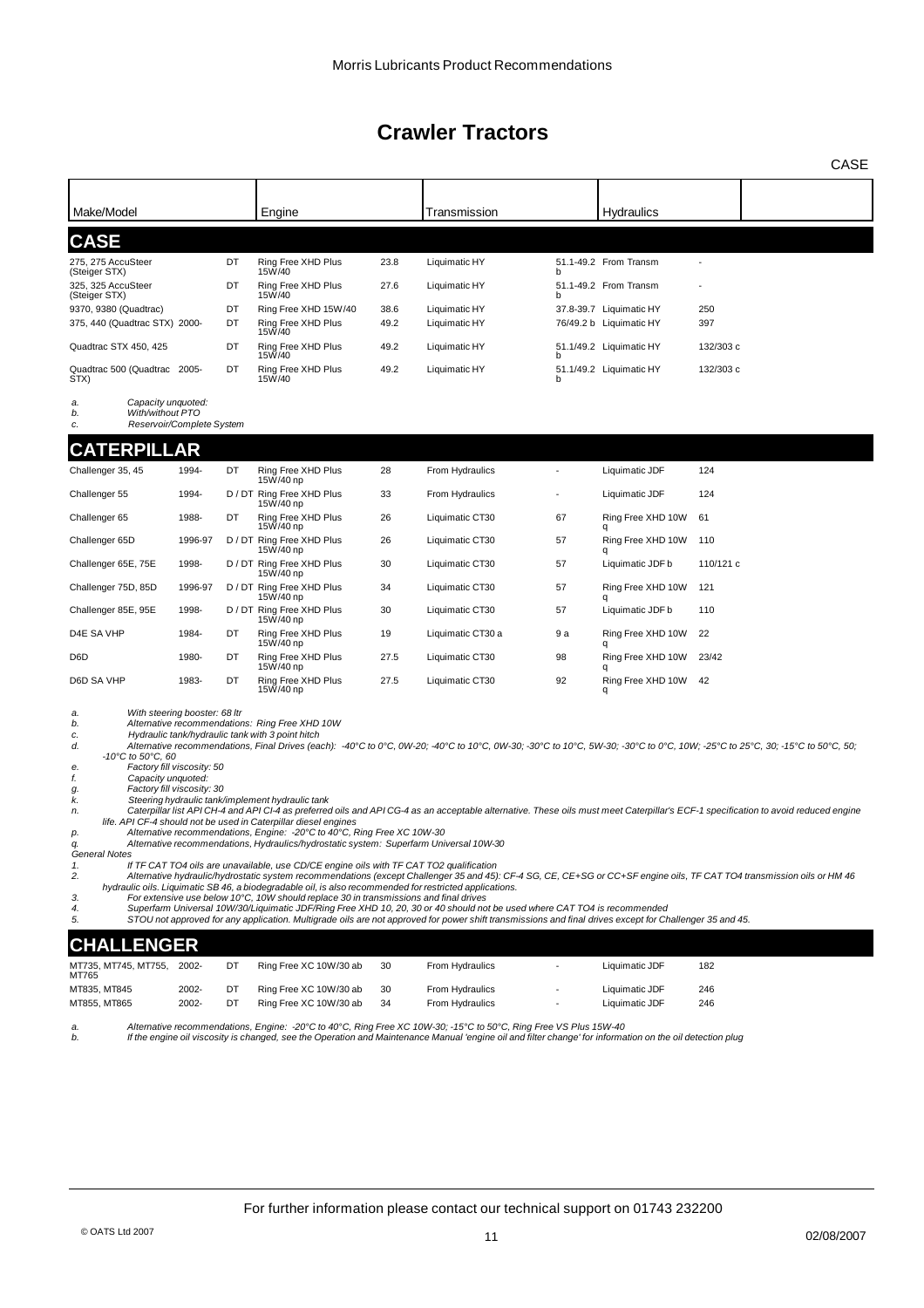|                                            |                                       |            |                                                                                                                                                                                                                                                                                                                                   |                |                                    |            |                                    |                  | CLAAS |
|--------------------------------------------|---------------------------------------|------------|-----------------------------------------------------------------------------------------------------------------------------------------------------------------------------------------------------------------------------------------------------------------------------------------------------------------------------------|----------------|------------------------------------|------------|------------------------------------|------------------|-------|
|                                            |                                       |            |                                                                                                                                                                                                                                                                                                                                   |                |                                    |            |                                    |                  |       |
| Make/Model                                 |                                       |            | Engine                                                                                                                                                                                                                                                                                                                            |                | Transmission                       |            | Hydraulics                         |                  |       |
| <b>CLAAS</b>                               |                                       |            |                                                                                                                                                                                                                                                                                                                                   |                |                                    |            |                                    |                  |       |
| Challenger 35, 45                          | 1997-                                 |            | D / DT Ring Free XHD 15W/40 c                                                                                                                                                                                                                                                                                                     | 28             | From Hydraulics                    |            | Liquimatic JDF                     | 124              |       |
| Challenger 55<br>Challenger 65E, 75E       | 1997-<br>1998-                        |            | D / DT Ring Free XHD 15W/40 c<br>D / DT Ring Free XHD 15W/40 c                                                                                                                                                                                                                                                                    | 33<br>30       | From Hydraulics<br>Liquimatic CT30 | 57         | Liquimatic JDF<br>Liquimatic JDF a | 124<br>110/121 b |       |
| Challenger 85E, 95E                        | 1998-                                 |            | D / DT Ring Free XHD 15W/40 c                                                                                                                                                                                                                                                                                                     | 30             | Liquimatic CT30                    | 57         | Liquimatic JDF a                   | 110              |       |
| a.                                         | Alternative recommendations: CD 10W   |            |                                                                                                                                                                                                                                                                                                                                   |                |                                    |            |                                    |                  |       |
| b.<br>c.                                   |                                       |            | Hydraulic tank/hydraulic tank with 3 point hitch<br>Alternative recommendations, Engine: -20°C to 40°C, Superfarm Universal 10W-30; -15°C to 50°C, Ring Free XHD 15W-40                                                                                                                                                           |                |                                    |            |                                    |                  |       |
| <b>FIAT-ALLIS</b>                          |                                       |            |                                                                                                                                                                                                                                                                                                                                   |                |                                    |            |                                    |                  |       |
| H3, HD3 (Crawler                           |                                       | <b>ALL</b> | Ring Free XHD 15W/40 b                                                                                                                                                                                                                                                                                                            | a              | Liquimatic JDF                     | a          | Ring Free XHD 10W a                |                  |       |
| Tractors)<br>H4, HD4 (Crawler              |                                       | <b>ALL</b> | Ring Free XHD 15W/40 b                                                                                                                                                                                                                                                                                                            | a              | EP 80W/90                          | a          | Ring Free XHD 10W a                |                  |       |
| Tractors)<br>HD6, HD11, HD16,              |                                       | ALL        | Ring Free XHD 15W/40 b                                                                                                                                                                                                                                                                                                            | a              | AG90 f                             | a          | Ring Free XHD 10W a                |                  |       |
| HD21 (Crawler Tractors)                    |                                       |            |                                                                                                                                                                                                                                                                                                                                   |                |                                    |            |                                    |                  |       |
| Capacity unquoted:<br>a.<br>b.             |                                       |            | Alternative recommendations, Engine, Allis-Chalmers: -18°C to 35°C, Ring Free XHD 15W-40                                                                                                                                                                                                                                          |                |                                    |            |                                    |                  |       |
| c.                                         | Fluid must meet Allison C3 & CAT TO-2 |            |                                                                                                                                                                                                                                                                                                                                   |                |                                    |            |                                    |                  |       |
| d.<br>е.                                   |                                       |            | Alternative recommendations: >0°C, 30; <0°C, 10W<br>Alternative recommendations, Gear oils: >0°C, EP 80W-90; >0°C, EP 90; <0°C, EP 80W-90                                                                                                                                                                                         |                |                                    |            |                                    |                  |       |
| f.                                         |                                       |            | Alternative recommendations, Gear oils: >0°C, AG90; <0°C, Lodexol SS 80W                                                                                                                                                                                                                                                          |                |                                    |            |                                    |                  |       |
| <b>JOHN DEERE</b>                          |                                       |            |                                                                                                                                                                                                                                                                                                                                   |                |                                    |            |                                    |                  |       |
| 8100T                                      | 1997-                                 | DT         | Ring Free XHD 15W/40                                                                                                                                                                                                                                                                                                              | 21.5           | Liquimatic JDF                     | 246        | From Transm                        |                  |       |
| 8110T                                      | 1999-                                 | DT         | Ring Free XHD 15W/40                                                                                                                                                                                                                                                                                                              | 21.5           | Liquimatic JDF                     | 246        | From Transm                        |                  |       |
| 8120T                                      | 2001-                                 | DT         | Ring Free XHD 15W/40                                                                                                                                                                                                                                                                                                              | 21.5           | Liquimatic JDF                     | 246        | From Transm                        |                  |       |
| 8200T                                      | 1997-                                 | DT         | Ring Free XHD 15W/40                                                                                                                                                                                                                                                                                                              | 21.5           | Liquimatic JDF                     | 246        | From Transm                        |                  |       |
| 8210T                                      | 1999-                                 | DT         | Ring Free XHD 15W/40                                                                                                                                                                                                                                                                                                              | 23.5           | Liquimatic JDF                     | 246        | From Transm                        |                  |       |
| 8220T                                      | $2001 -$                              | DT         | Ring Free XHD 15W/40                                                                                                                                                                                                                                                                                                              | 21.5           | Liquimatic JDF                     | 246        | From Transm                        |                  |       |
| 8300T                                      | 1997-                                 | DT         | Ring Free XHD 15W/40                                                                                                                                                                                                                                                                                                              | 21.5           | Liquimatic JDF                     | 246        | From Transm                        |                  |       |
| 8310T                                      | 1999-                                 | DT         | Ring Free XHD 15W/40                                                                                                                                                                                                                                                                                                              | 25             | Liquimatic JDF                     | 246        | From Transm                        |                  |       |
| 8320T                                      | 2001-                                 | DT         | Ring Free XHD 15W/40                                                                                                                                                                                                                                                                                                              | 21.5           | Liquimatic JDF                     | 246        | From Transm                        |                  |       |
| 8400T<br>8410T                             | 1997-<br>1999-                        | DT<br>DT   | Ring Free XHD 15W/40<br>Ring Free XHD 15W/40                                                                                                                                                                                                                                                                                      | 21.5<br>27     | Liquimatic JDF<br>Liquimatic JDF   | 246<br>246 | From Transm<br>From Transm         |                  |       |
| 8420T                                      | 2001-                                 | DT         | Ring Free XHD 15W/40                                                                                                                                                                                                                                                                                                              | 21.5           | Liquimatic JDF                     | 246        | From Transm                        |                  |       |
| 8520T                                      | 2001-                                 | DT         | Ring Free XHD 15W/40                                                                                                                                                                                                                                                                                                              | 21.5           | Liquimatic JDF                     | 246        | From Transm                        |                  |       |
| 9300T                                      | 2000-                                 | DT         | Ring Free XHD 15W/40                                                                                                                                                                                                                                                                                                              | 42             | Liquimatic JDF                     | 64-68      | Liquimatic JDF                     | 87-89            |       |
| 9320T                                      | 2001-                                 | DT         | Ring Free XHD 15W/40                                                                                                                                                                                                                                                                                                              | 42             | Liquimatic JDF                     | 230        | Liquimatic JDF                     | 106              |       |
| 9400T                                      | 2000-                                 | DT         | Ring Free XHD 15W/40                                                                                                                                                                                                                                                                                                              | 42             | Liquimatic JDF                     | 64-68      | Liquimatic JDF                     | 87-89            |       |
| 9420T                                      | $2001 -$                              | DT         | Ring Free XHD 15W/40                                                                                                                                                                                                                                                                                                              | 42             | Liquimatic JDF                     | 230        | Liquimatic JDF                     | 106              |       |
| 9520T                                      | 2001-                                 | DT         | Ring Free XHD 15W/40                                                                                                                                                                                                                                                                                                              | 42             | Liquimatic JDF                     | 230        | Liquimatic JDF                     | 106              |       |
| 8230T, 8330T, 8430T<br>(8030 Series)       | 2005-                                 | DT         | Ring Free VS Plus 15W/40<br>bd                                                                                                                                                                                                                                                                                                    | 24/25.5        | From Hydraulics                    |            | Liquimatic JDF a                   | 246              |       |
| a.                                         |                                       |            | Alternative recommendations, Hydraulics: -25°C to 50°C, WB JHD 20C; -40°C to 30°C, WB JHD 20D                                                                                                                                                                                                                                     |                |                                    |            |                                    |                  |       |
| b.                                         |                                       |            | Engine oil specification and change interval alternatives: Fuel sulfur; 1000-5000 ppm using standard oil and filter 250 hours, using premium oil and JD filter 375 hours. Fuel sulfur;<br>5000-10000 ppm using standard oil and filter 150 hours, using premium oil and JD filter 250 hours. Premium oil = Ring Free Ultra 10W/40 |                |                                    |            |                                    |                  |       |
| Fill to oil fill plug<br>с.<br>d.          |                                       |            | Alternative recommendations, Engine: -20°C to 50°C, 15W-40; -25°C to 50°C, 10W-40; -25°C to 40°C, 10W-30; -40°C to 50°C, 0W-40; -30°C to 40°C, 5W-30                                                                                                                                                                              |                |                                    |            |                                    |                  |       |
|                                            |                                       |            |                                                                                                                                                                                                                                                                                                                                   |                |                                    |            |                                    |                  |       |
| <b>LANDINI</b>                             |                                       |            |                                                                                                                                                                                                                                                                                                                                   |                |                                    |            |                                    |                  |       |
| 60, 70 (Trekker)                           |                                       |            | D / DT Ring Free XHD 15W/40 a                                                                                                                                                                                                                                                                                                     | 10.0           | Liquimatic JDF                     | 35.0       | From Gearbox                       |                  |       |
| 70, 80, 90, 100 (Trekker<br>C Series)      |                                       |            | D / DT Ring Free XHD 15W/40 b                                                                                                                                                                                                                                                                                                     | 7.0            | Liquimatic JDF                     | 35.0       | From Gearbox                       |                  |       |
| 70, 80, 90, 100 (Trekker<br>CF-CFL Series) |                                       |            | D / DT Ring Free XHD 15W/40 b                                                                                                                                                                                                                                                                                                     | 7.0            | Liquimatic JDF                     | 35.0       | From Gearbox                       |                  |       |
| 75, 85, 95, 105 (Trekker<br>C Series)      |                                       |            | D / DT Ring Free XHD 15W/40 b                                                                                                                                                                                                                                                                                                     | 7.0            | Liquimatic JDF                     | 35.0       | From Gearbox                       |                  |       |
| 75, 85, 95, 105 (Trekker<br>CF-M Series)   |                                       |            | D / DT Ring Free XHD 15W/40 b                                                                                                                                                                                                                                                                                                     | 7.0            | Liquimatic JDF                     | 35.0       | From Gearbox                       |                  |       |
| 55C-CF (Trekker)                           | 1991-                                 | D          | Ring Free XHD 15W/40 c                                                                                                                                                                                                                                                                                                            | 7              | Liquimatic JDF                     | 15         | From Transm                        |                  |       |
| 60C-CF (Trekker)                           | 1991-                                 | DT         | Ring Free XHD 15W/40 c                                                                                                                                                                                                                                                                                                            | $\overline{7}$ | Liquimatic JDF                     | 15         | From Transm                        |                  |       |
| 75C-CF (Trekker)                           | 1991-                                 | D          | Ring Free XHD 15W/40 c                                                                                                                                                                                                                                                                                                            | $\overline{7}$ | Liquimatic JDF                     | 35         | From Transm                        |                  |       |
| 85C-CF (Trekker)                           | 1991-                                 | D          | Ring Free XHD 15W/40 c                                                                                                                                                                                                                                                                                                            | $\overline{7}$ | Liquimatic JDF                     | 35         | From Transm                        |                  |       |
| 95C-CF (Trekker)                           | 1991-                                 | DT         | Ring Free XHD 15W/40 c                                                                                                                                                                                                                                                                                                            | 7              | Liquimatic JDF                     | 35         | From Transm                        |                  |       |
| CF75, CM75 (New                            |                                       |            | D / DT Ring Free XHD 15W/40                                                                                                                                                                                                                                                                                                       | 7.0            | Liquimatic JDF                     | 35.0       | From Transm                        |                  |       |

CF75, CM75 (New Trekker)

CF85, CM85 (New Trekker)

For further information please contact our technical support on 01743 232200

D / DT Ring Free XHD 15W/40 7.0 Liquimatic JDF 35.0 From Transm -

D / DT Ring Free XHD 15W/40 7.0 Liquimatic JDF 35.0 From Transm -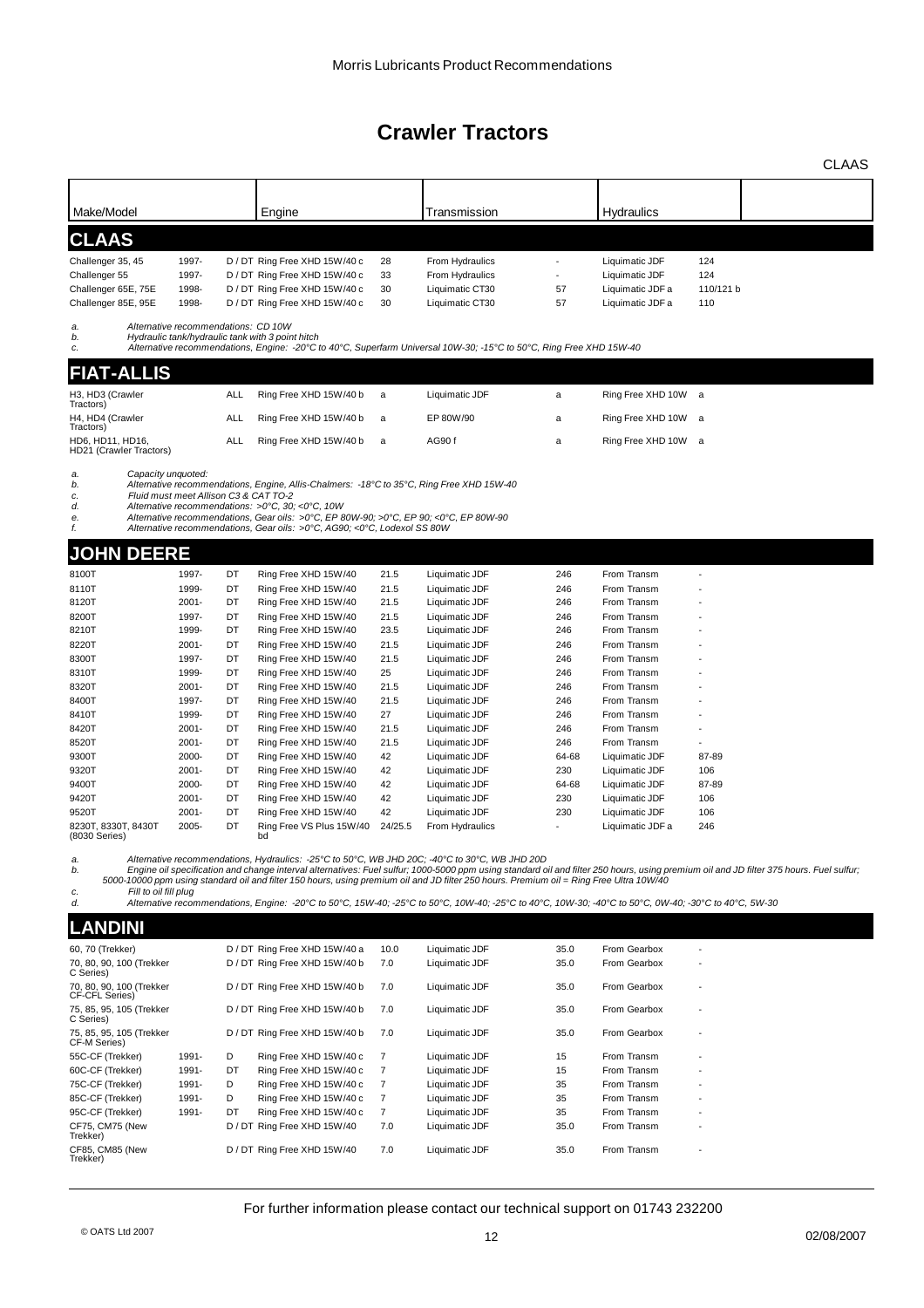LANDINI

| Make/Model                                                       | Engine                      |      | Transmission   |      | <b>Hydraulics</b> |                          |  |
|------------------------------------------------------------------|-----------------------------|------|----------------|------|-------------------|--------------------------|--|
| CF95, CM95 (New<br>Trekker)                                      | D / DT Ring Free XHD 15W/40 | 7.0  | Liquimatic JDF | 35.0 | From Transm       | $\overline{\phantom{a}}$ |  |
| CF105, CM105 (New<br>Trekker)                                    | D / DT Ring Free XHD 15W/40 | 7.0  | Liquimatic JDF | 35.0 | From Transm       |                          |  |
| C85, C95, C105 (New<br>Trekker)                                  | D / DT Ring Free XHD 15W/40 | 7.0  | Liquimatic JDF | 35.0 | From Transm       |                          |  |
| 60CF (Compact)                                                   | D / DT Ring Free XHD 15W/40 | 10.0 | Liquimatic JDF | 14.0 | From Transm       | ٠                        |  |
| 60CFS (Compact)                                                  | D / DT Ring Free XHD 15W/40 | 10.0 | Liquimatic JDF | 14.0 | From Transm       |                          |  |
| 70CF (Compact)                                                   | D / DT Ring Free XHD 15W/40 | 10.0 | Liquimatic JDF | 14.0 | From Transm       |                          |  |
| 70CFS (Compact)                                                  | D / DT Ring Free XHD 15W/40 | 10.0 | Liquimatic JDF | 14.0 | From Transm       |                          |  |
| C4500, C4830, CF4830,<br>CF5030 (Mechanical<br>Crawlers)         | D / DT Ring Free XHD 15W/40 | 6.8  | Liquimatic JDF | 14.0 | From Transm       |                          |  |
| C5500, C5830, CF5830.<br>CF6030, CH6060<br>(Mechanical Crawlers) | D / DT Ring Free XHD 15W/40 | 6.8  | Liquimatic JDF | 14.0 | From Transm       |                          |  |
| C6500 (Mechanical<br>Crawlers)                                   | D / DT Ring Free XHD 15W/40 | 7.0  | Liquimatic JDF | 15.0 | From Transm       |                          |  |
| C6830, CF6830<br>(Mechanical Crawlers)                           | D / DT Ring Free XHD 15W/40 | 9.1  | Liquimatic JDF | 14.0 | From Transm       |                          |  |
| C7800, C7830, C8860<br>(Mechanical Crawlers)                     | D / DT Ring Free XHD 15W/40 | 9.1  | Liquimatic JDF | 14.0 | From Transm       |                          |  |
| C11500 (Mechanical<br>Crawlers)                                  | D / DT Ring Free XHD 15W/40 | 18.0 | Liquimatic JDF | 60.0 | From Transm       | ٠                        |  |
| C13500 (Mechanical<br>Crawlers)                                  | D / DT Ring Free XHD 15W/40 | 18.0 | Liquimatic JDF | 25.0 | From Transm       |                          |  |

a. Alternative recommendations, Engine: >27°C, 30<br>b. Alternative recommendations, Engine: <0°C, 20W-20; >27°C, 30<br>c. Alternative recommendations, Engine: 15W-40; <0°C, 10W; 0°C to 27°C, 20W;

### **NEW HOLLAND (FIATAGRI)**

| $T = T$                                                      |       |   |                             |      |                |      |                |                          |
|--------------------------------------------------------------|-------|---|-----------------------------|------|----------------|------|----------------|--------------------------|
| 55-85, 60-85, 62-85                                          | 1993- | D | Ring Free XHD 15W/40        | 7.3  | Liquimatic JDF | 33.3 | From Transm    | $\overline{\phantom{0}}$ |
| 55-85V, 55-85F, 55-85M, 1992-<br>60-85V, 60-85F, 60<br>-85FR |       |   | D / DT Ring Free XHD 15W/40 | 7.3  | Liquimatic JDF | 33.3 | From Transm    | $\overline{\phantom{a}}$ |
| 62-85FD                                                      | 1992- |   | D / DT Ring Free XHD 15W/40 | 7.3  | Liquimatic JDF | 39   | From Transm    | $\overline{\phantom{a}}$ |
| 72-85, 82-85, 88-85T                                         | 1993- |   | D / DT Ring Free XHD 15W/40 | 10.5 | Liquimatic JDF | 33.3 | From Transm    | $\overline{\phantom{a}}$ |
| 80-75C                                                       | 1991- | D | Ring Free XHD 15W/40        | 10.5 | Liquimatic JDF | 33   | From Transm    |                          |
| 100-55                                                       | 1994- | D | Ring Free XHD 15W/40        | 13.7 | EP 80W/90      | 30   | Liquimatic JDF | 29                       |
| TK65V. TK65F. TK75V.<br>TK75F. TK75M                         | 1999- |   | D / DT Ring Free XHD 15W/40 | 7.3  | Liquimatic JDF | 33.3 | From Transm    |                          |
| TK76, TK76M, TK85                                            | 1999- |   | D / DT Ring Free XHD 15W/40 | 11.2 | Liquimatic JDF | 39   | From Transm    | ٠                        |
| <b>TK85M. TK95M</b>                                          | 1999- |   | D / DT Ring Free XHD 15W/40 | 11.2 | Liquimatic JDF | 39   | From Transm    | $\overline{\phantom{a}}$ |

### **SAME LAMBORGHINI-LAMBORGHINI**

| 674-70, 774-80, 874-90<br>turbo (C Ergomatic)                                             | D / DT Ring Free XHD 15W/40 | 12  | Liquimatic JDF | 35 | From Transm |  |
|-------------------------------------------------------------------------------------------|-----------------------------|-----|----------------|----|-------------|--|
| 555 Normale Largo<br>Stretto, 560 Normale<br>Largo Stretto, 560<br>Superstretto (Grimper) | D / DT Ring Free XHD 15W/40 | 7.5 | Liquimatic JDF | 35 | From Transm |  |
| 570 Normale Largo<br>Stretto (Grimper)                                                    | D / DT Ring Free XHD 15W/40 | 11  | Liquimatic JDF | 35 | From Transm |  |
| 80, 90, 100 (Triumph)                                                                     | D / DT Ring Free XHD 15W/40 | 12  | Liquimatic JDF | 35 | From Transm |  |

### **SAME LAMBORGHINI-SAME**

|                                     | $\bullet$ , $\bullet$ , $\bullet$ , $\bullet$ , $\bullet$ , $\bullet$ , $\bullet$ , $\bullet$ , $\bullet$ , $\bullet$ , $\bullet$ , $\bullet$ , $\bullet$ , $\bullet$ , $\bullet$ , $\bullet$ , $\bullet$ , $\bullet$ , $\bullet$ , $\bullet$ , $\bullet$ , $\bullet$ , $\bullet$ , $\bullet$ , $\bullet$ , $\bullet$ , $\bullet$ , $\bullet$ , $\bullet$ , $\bullet$ , $\bullet$ , $\bullet$ , $\bullet$ , $\bullet$ , $\bullet$ , $\bullet$ , $\bullet$ , |      |                |    |              |                          |
|-------------------------------------|-------------------------------------------------------------------------------------------------------------------------------------------------------------------------------------------------------------------------------------------------------------------------------------------------------------------------------------------------------------------------------------------------------------------------------------------------------------|------|----------------|----|--------------|--------------------------|
| Explorer 70C                        | D / DT Ring Free XHD 15W/40                                                                                                                                                                                                                                                                                                                                                                                                                                 | 12   | Liquimatic JDF | 35 | From Transm  | ٠                        |
| Explorer 70C Montagna               | D / DT Ring Free XHD 15W/40                                                                                                                                                                                                                                                                                                                                                                                                                                 | 12   | Liquimatic JDF | 35 | From Transm  | $\overline{\phantom{a}}$ |
| Explorer 80C                        | D / DT Ring Free XHD 15W/40                                                                                                                                                                                                                                                                                                                                                                                                                                 | 12   | Liquimatic JDF | 35 | From Transm  | $\overline{\phantom{a}}$ |
| Explorer 80C Heavy Duty             | D / DT Ring Free XHD 15W/40                                                                                                                                                                                                                                                                                                                                                                                                                                 | 12   | Liquimatic JDF | 35 | From Transm  | ٠                        |
| Explorer 90C Ergomatic              | D / DT Ring Free XHD 15W/40                                                                                                                                                                                                                                                                                                                                                                                                                                 | 12   | Liquimatic JDF | 35 | From Transm  | ٠                        |
| Krypton 80, 90, 100                 | D / DT Ring Free XHD 15W/40                                                                                                                                                                                                                                                                                                                                                                                                                                 | 12   | Liquimatic JDF | 35 | From Transm  | ٠                        |
| F78, F88, F98 (Krypton F<br>Series) | Ring Free XHD 15W/40<br>DT                                                                                                                                                                                                                                                                                                                                                                                                                                  | 12   | Liquimatic JDF | 35 | From Gearbox | $\overline{\phantom{a}}$ |
| Rock 55 Normale<br>Montagna         | D / DT Ring Free XHD 15W/40                                                                                                                                                                                                                                                                                                                                                                                                                                 | 8.5  | Liquimatic JDF | 35 | From Transm  | ٠                        |
| Rock 60 Normale<br>Montagna         | D / DT Ring Free XHD 15W/40                                                                                                                                                                                                                                                                                                                                                                                                                                 | 8.5  | Liquimatic JDF | 35 | From Transm  |                          |
| Rock 60 Super Compatto              | D / DT Ring Free XHD 15W/40                                                                                                                                                                                                                                                                                                                                                                                                                                 | 8.5  | Liquimatic JDF | 35 | From Transm  | ٠                        |
| Rock 70 Normale<br>Montagna         | D / DT Ring Free XHD 15W/40                                                                                                                                                                                                                                                                                                                                                                                                                                 | 8.5  | Liquimatic JDF | 35 | From Transm  | ٠                        |
| Solar 55C Compact                   | D / DT Ring Free XHD 15W/40                                                                                                                                                                                                                                                                                                                                                                                                                                 | 11.8 | Liquimatic JDF | 24 | From Transm  | ٠                        |
| Solar 55C Compact<br>Ergomatic      | D / DT Ring Free XHD 15W/40                                                                                                                                                                                                                                                                                                                                                                                                                                 | 11.8 | Liquimatic JDF | 24 | From Transm  | $\overline{\phantom{a}}$ |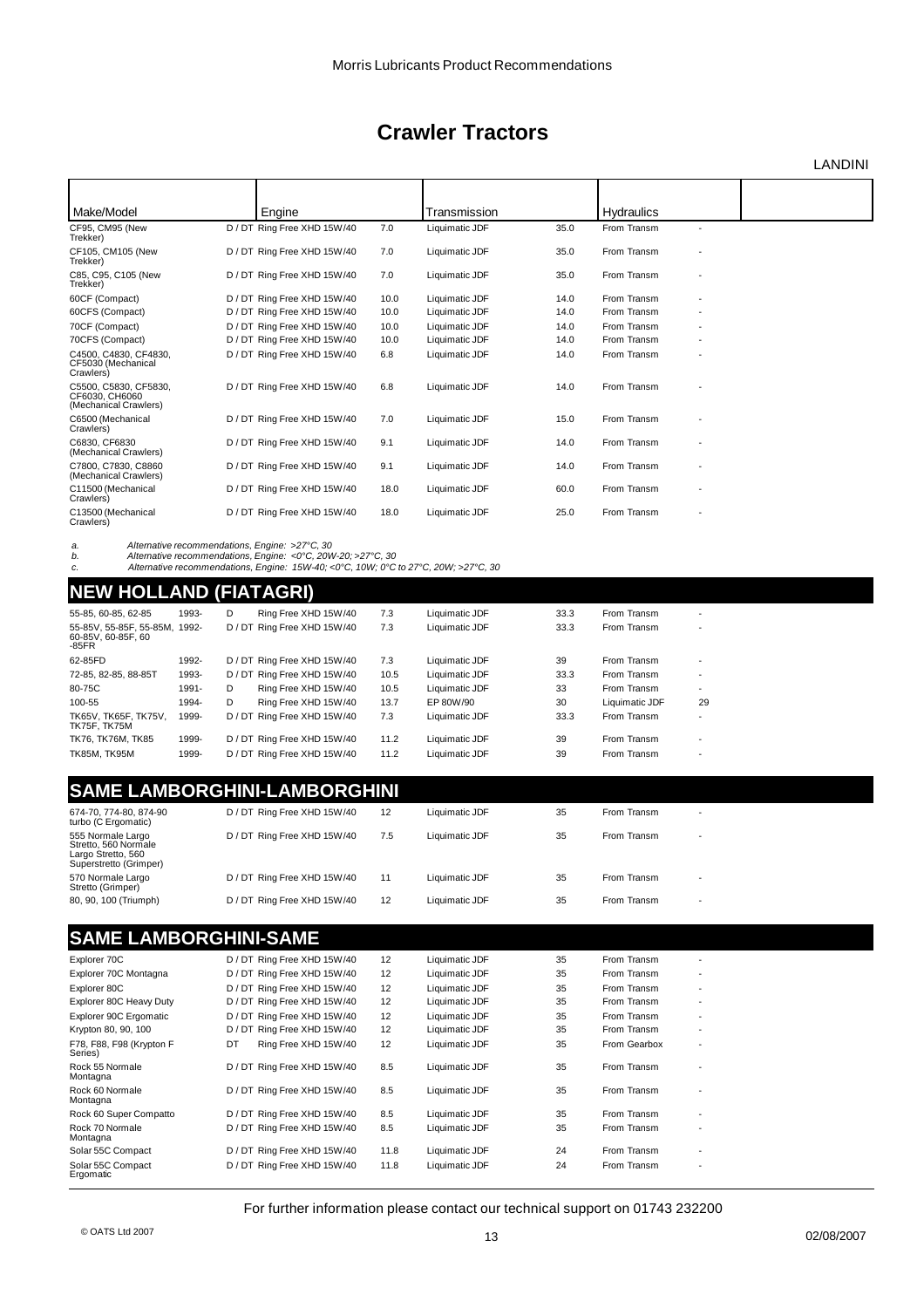### SAME LAMBORGHINI-SAME

| Make/Model                       | Engine                      |      | Transmission   |    | <b>Hydraulics</b> |                          |  |
|----------------------------------|-----------------------------|------|----------------|----|-------------------|--------------------------|--|
| Solar 55C Ergomatic              | D / DT Ring Free XHD 15W/40 | 11.8 | Liquimatic JDF | 24 | From Transm       | $\overline{\phantom{a}}$ |  |
| Solar 55C Montagna<br>Heavy Duty | D / DT Ring Free XHD 15W/40 | 11.8 | Liquimatic JDF | 24 | From Transm       | $\overline{\phantom{a}}$ |  |
| Solar 60C Ergomatic              | D / DT Ring Free XHD 15W/40 | 11.8 | Liquimatic JDF | 24 | From Transm       | $\overline{\phantom{a}}$ |  |
| Solar 60C Montagna<br>Heavy Duty | D / DT Ring Free XHD 15W/40 | 11.8 | Liquimatic JDF | 24 | From Transm       | $\overline{\phantom{a}}$ |  |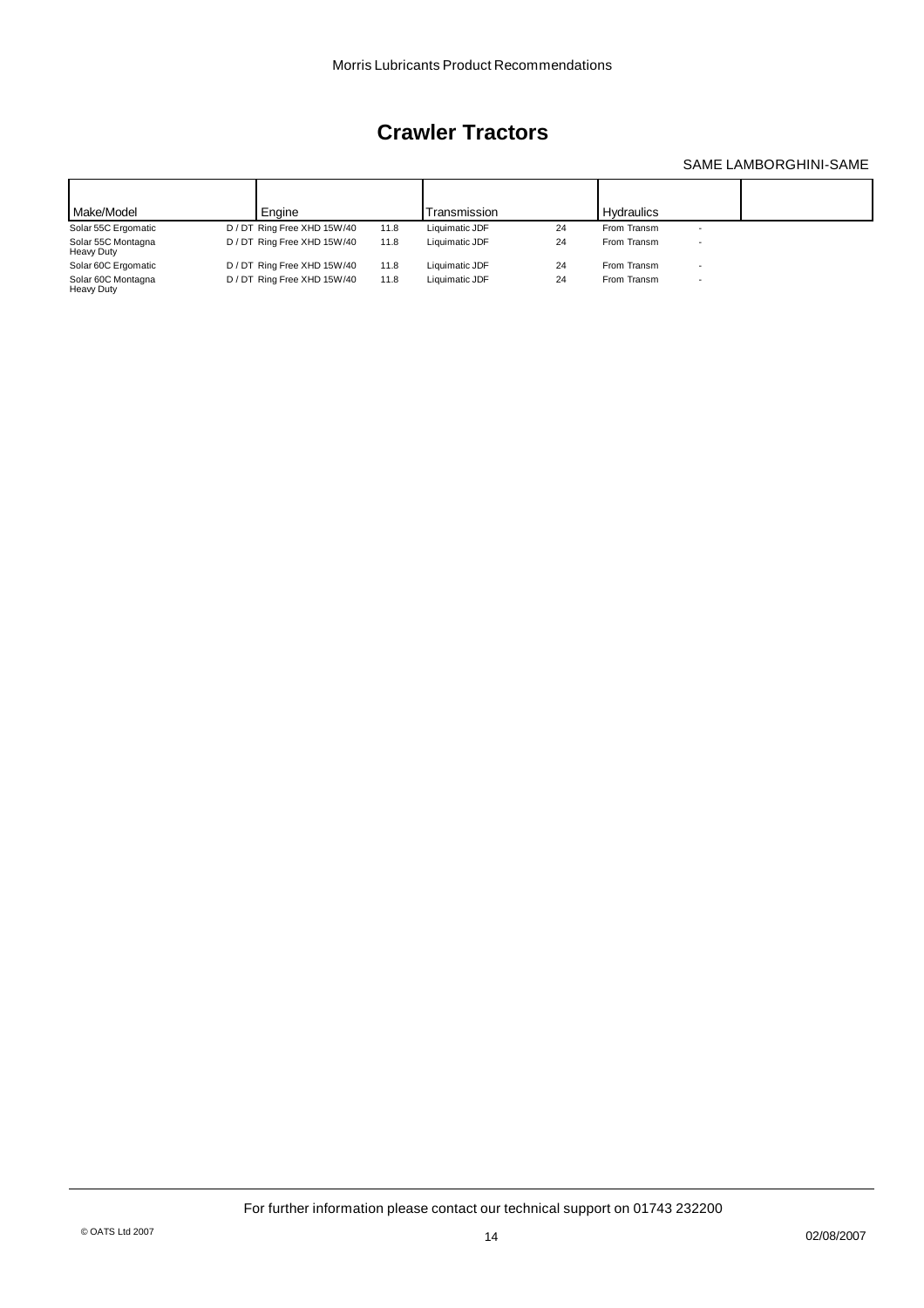CATERPILLAR

| Make/Model                                                                           |          |                                                                                                                                                                                 |              |                                  |                |                                      |                                                                                                                                                                                    |
|--------------------------------------------------------------------------------------|----------|---------------------------------------------------------------------------------------------------------------------------------------------------------------------------------|--------------|----------------------------------|----------------|--------------------------------------|------------------------------------------------------------------------------------------------------------------------------------------------------------------------------------|
| <b>CATERPILLAR</b>                                                                   |          |                                                                                                                                                                                 |              |                                  |                |                                      |                                                                                                                                                                                    |
| 550, 570                                                                             |          | D / DT Super Farm Universal<br>$10W/30$ ab                                                                                                                                      | 30           | From Hydraulics                  |                | Super Farm Universal 130<br>10W/30 c |                                                                                                                                                                                    |
| 580                                                                                  |          | D / DT Super Farm Universal<br>10W/30 ab                                                                                                                                        | 30           | From Hydraulics                  |                | Super Farm Universal 130<br>10W/30 c |                                                                                                                                                                                    |
| a.<br>life.                                                                          |          |                                                                                                                                                                                 |              |                                  |                |                                      | Caterpillar list API CH-4 and API CI-4 as preferred oils and API CG-4 as an acceptable alternative. These oils must meet Caterpillar's ECF-1 specification to avoid reduced engine |
| b.<br>c.                                                                             |          | Viscosity options: -20℃ to 40℃, Superfarm Universal 10W-30; -15℃ to 50℃, Ring Free XHD 15W-40<br>Viscosity options: -20°C to 40°C, Superfarm Universal 10W-30 or Liquimatic JDF |              |                                  |                |                                      |                                                                                                                                                                                    |
| <b>CLAAS</b>                                                                         |          |                                                                                                                                                                                 |              |                                  |                |                                      |                                                                                                                                                                                    |
| Jaquar 682S, -SL<br>(Mercedes OM441A)                                                | DT       | Ring Free XHD 15W/40                                                                                                                                                            | 15           | Lodexol 80W/90                   | 6.8            | Liquimatic HV46                      | 6                                                                                                                                                                                  |
| Jaguar 682S, -SL<br>(Perkins TV 8.540)                                               | DT       | Ring Free XHD 15W/40                                                                                                                                                            | 17.5         | Lodexol 80W/90                   | 6.8            | Liquimatic HV46                      | 6                                                                                                                                                                                  |
| Jaguar 685, 690, 695<br>(Mercedes OM421A)                                            | DT       | Ring Free XHD 15W/40                                                                                                                                                            | 18.5         | EP 80W/90                        | 8              | Liquimatic HV46                      | 6                                                                                                                                                                                  |
| Jaguar 685, 690, 695<br>(Mercedes OM422A)                                            | DT       | Ring Free XHD 15W/40                                                                                                                                                            | 25.5         | EP 80W/90                        | 8              | Liquimatic HV46                      | 6                                                                                                                                                                                  |
| Jaguar 685, 690, 695<br>(Mercedes OM442A)                                            | DT       | Ring Free XHD 15W/40                                                                                                                                                            | 27.5         | EP 80W/90                        | 8              | Liquimatic HV46                      | 6                                                                                                                                                                                  |
| Jaguar 800 (Mercedes<br>OM441A)                                                      | DT       | Ring Free XHD 15W/40                                                                                                                                                            | 15           | Lodexol 80W/90                   | 6.8            | Liquimatic HV46                      | 6                                                                                                                                                                                  |
| 8500 (Jaguar)<br>2005-<br>Jaguar 800 (Perkins TV                                     | DT<br>DT | Ring Free Ultra 10W/40<br>Ring Free XHD 15W/40                                                                                                                                  | 15.5<br>17.5 | Lodexol 80W/90<br>Lodexol 80W/90 | 6.8<br>6.8     | Liquimatic HV46<br>Liquimatic HV46   | 16.0<br>6                                                                                                                                                                          |
| 8.540)<br>Jaguar 820, 840, 864,<br>880 (Mercedes                                     | DT       | Ring Free XHD 15W/40                                                                                                                                                            | 27.5         | Lodexol 80W/90                   | 6.8            | Liquimatic HV46                      | 16                                                                                                                                                                                 |
| <b>OM402LA)</b><br>Jaguar 820, 840, 864,<br>880 (Mercedes                            | DT       | Ring Free XHD 15W/40                                                                                                                                                            | 15.5         | Lodexol 80W/90                   | 6.8            | Liquimatic HV46                      | 16                                                                                                                                                                                 |
| <b>OM441LA)</b><br>Jaguar 820, 840, 860,<br>864, 880 (Mercedes                       | DT       | Ring Free Ultra 10W/40                                                                                                                                                          | 27.5         | Lodexol 80W/90                   | 6.8            | Liquimatic HV46                      | 16                                                                                                                                                                                 |
| <b>OM442LA)</b><br>Jaguar 830, 850, 870,<br>890, 900 (Daimler                        | DT       | Ring Free Ultra 10W/40                                                                                                                                                          | 38           | Lodexol 80W/90                   | 9              | Liquimatic HV46                      | 16                                                                                                                                                                                 |
| Chrysler OM502LA)<br>Jaguar 830, 850, 870,<br>890, 900 (Daimler<br>Chrysler OM457LA) | DT       | Ring Free Ultra 10W/40                                                                                                                                                          | 36           | Lodexol 80W/90                   | 9              | Liquimatic HV46                      | 16                                                                                                                                                                                 |
| 8550, 8700 (Jaguar)<br>2005-                                                         | DT       | Ring Free Ultra 10W/40                                                                                                                                                          | 36.0         | Lodexol 80W/90                   | 9.0            | Liquimatic HV46                      | 16.0                                                                                                                                                                               |
| <b>FARWICK</b>                                                                       |          |                                                                                                                                                                                 |              |                                  |                |                                      |                                                                                                                                                                                    |
| Genius (Compost<br>Maker/Mobile Sifter)                                              | DT       | Ring Free XHD Plus<br>15W/40                                                                                                                                                    |              |                                  |                | Liquimatic HV46 a                    | 60.0                                                                                                                                                                               |
| Alternative recommendations: HY HEES 46<br>a.                                        |          |                                                                                                                                                                                 |              |                                  |                |                                      |                                                                                                                                                                                    |
| <b>FIATAGRI</b>                                                                      |          |                                                                                                                                                                                 |              |                                  |                |                                      |                                                                                                                                                                                    |
| Braud 2420, Braud 2620<br>(Grape Harvesters)                                         |          | D / DT Ring Free XHD 15W/40 a                                                                                                                                                   | 7.5          |                                  |                | Liquimatic HV46                      | 150                                                                                                                                                                                |
| Braud 2720 (Grape<br>Harvesters)                                                     |          | D / DT Ring Free XHD 15W/40 a                                                                                                                                                   | 7.5          |                                  |                | Liquimatic HV46                      | 150                                                                                                                                                                                |
| a.                                                                                   |          | Alternative recommendations, Engine: -20°C to 0°C, 10W; -10°C to 10°C, 20W; 0°C to 35°C, 30; 10°C to 50°C, 40; -20°C to 20°C, 10W-30; -15°C to 50°C, 15W-40                     |              |                                  |                |                                      |                                                                                                                                                                                    |
| <b>GREGOIRE</b>                                                                      |          |                                                                                                                                                                                 |              |                                  |                |                                      |                                                                                                                                                                                    |
| G122, G170 (Grape<br>Harvester - New World<br>Series)                                |          | D / DT Ring Free XHD Plus<br>15W/40                                                                                                                                             | 14.0/21.0 -  |                                  | $\blacksquare$ | Triad 46                             | 165.0/230<br>.0                                                                                                                                                                    |
|                                                                                      |          |                                                                                                                                                                                 |              |                                  |                |                                      |                                                                                                                                                                                    |
|                                                                                      |          |                                                                                                                                                                                 |              |                                  |                |                                      |                                                                                                                                                                                    |
|                                                                                      |          |                                                                                                                                                                                 |              |                                  |                |                                      |                                                                                                                                                                                    |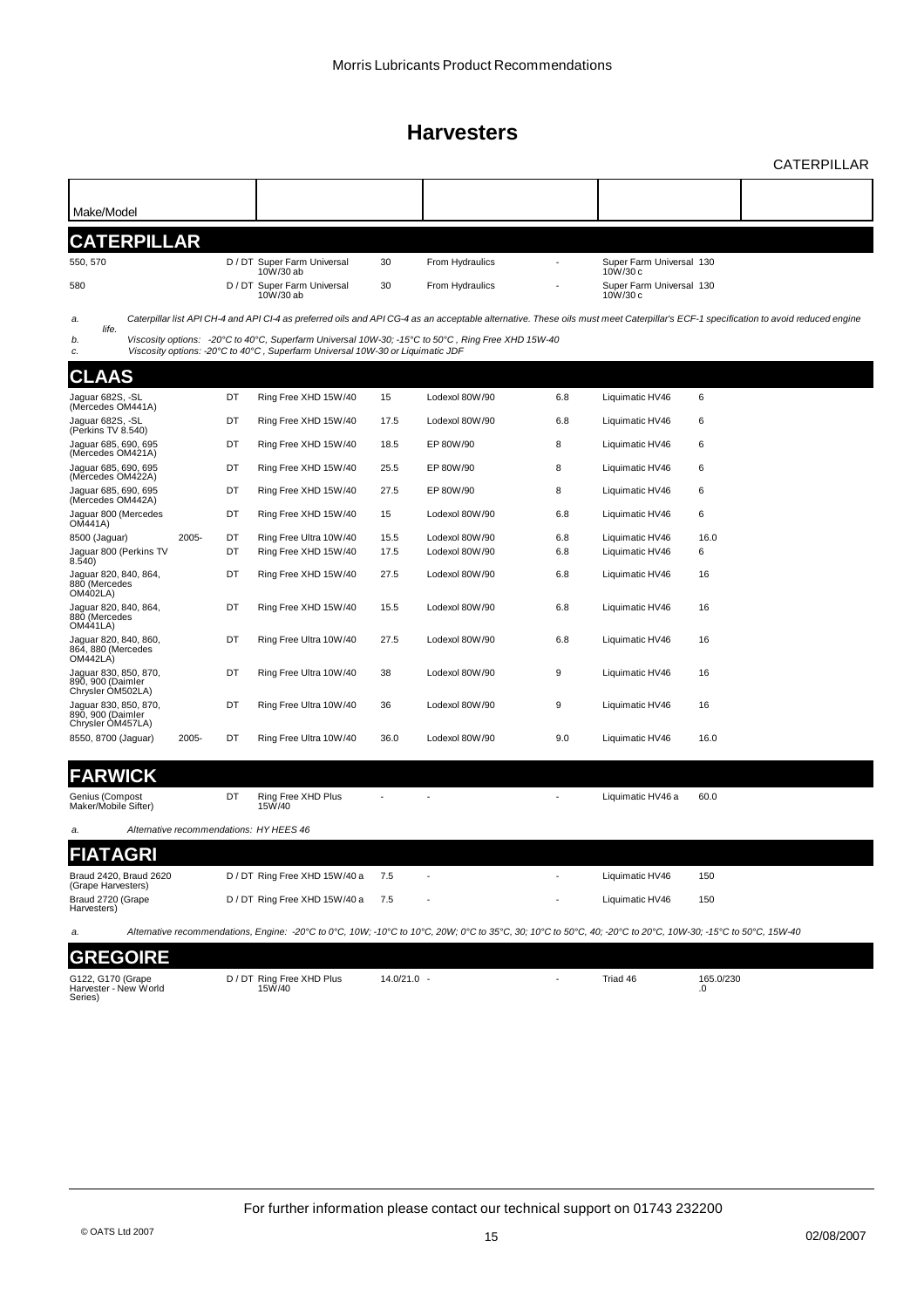JOHN DEERE

| Make/Model                          |                                 |    |                                                                                                     |      |                                                                                                                                                        |                         |                                          |                                                                                                                                                                         |
|-------------------------------------|---------------------------------|----|-----------------------------------------------------------------------------------------------------|------|--------------------------------------------------------------------------------------------------------------------------------------------------------|-------------------------|------------------------------------------|-------------------------------------------------------------------------------------------------------------------------------------------------------------------------|
| <b>JOHN DEERE</b>                   |                                 |    |                                                                                                     |      |                                                                                                                                                        |                         |                                          |                                                                                                                                                                         |
| 5200                                |                                 | DT | Super Farm Universal                                                                                | 16.1 | Liquimatic JDF                                                                                                                                         | 10.4                    | Super Farm Universal 11.4/19 i           |                                                                                                                                                                         |
|                                     |                                 |    | 10W/30 g                                                                                            |      |                                                                                                                                                        |                         | 10W/30                                   |                                                                                                                                                                         |
| 5400                                |                                 | DT | Super Farm Universal<br>10W/30 g                                                                    | 24.6 | Liquimatic JDF                                                                                                                                         | 10.4                    | Super Farm Universal 11.4/19 i<br>10W/30 |                                                                                                                                                                         |
| 5420                                |                                 | DT | Ring Free XHDS 10W/40 h                                                                             | -17  | EP 80W/90                                                                                                                                              | 6.6                     | Liquimatic 33G                           | 46/50 i                                                                                                                                                                 |
| 5440                                |                                 | DT | Ring Free XHDS 10W/40 h                                                                             | 16   | EP 80W/90                                                                                                                                              | 6.6                     | Liquimatic 33G                           | 46/50 i                                                                                                                                                                 |
| 5460                                |                                 | DT | Ring Free XHDS 10W/40 h                                                                             | 23   | Liquimatic JDF                                                                                                                                         | 10                      | Liquimatic 33G                           | 46/50 i                                                                                                                                                                 |
| 5720                                |                                 | DT | Ring Free XHD 15W/40 j                                                                              | 19   | Ring Free XHD 10W                                                                                                                                      | 10.5                    | Liquimatic JDF m                         | 41.5                                                                                                                                                                    |
| 5730                                |                                 | DT | Ring Free XHD 15W/40 j                                                                              | 19   | EP 80W/90                                                                                                                                              | 10                      | Liquimatic JDF m                         | 42                                                                                                                                                                      |
| 5820                                |                                 | DT | Ring Free XHD 15W/40 i                                                                              | 25   | Ring Free XHD 10W                                                                                                                                      | 10.5                    | Liquimatic JDF m                         | 41.5                                                                                                                                                                    |
| 5830                                |                                 | DT | Ring Free XHD 15W/40 j                                                                              | 23   | EP 80W/90                                                                                                                                              | 10                      | Liquimatic JDF m                         | 42                                                                                                                                                                      |
| 6650                                | 1998-                           | DT | Ring Free XHD 15W/40 j                                                                              | 28.5 | EP 80W/90                                                                                                                                              | $\overline{7}$          | Liquimatic JDF m                         | 46                                                                                                                                                                      |
| 6750                                | 1998-                           | DT | Ring Free XHD 15W/40 j                                                                              | 42   | EP 80W/90                                                                                                                                              | 7                       | Liquimatic JDF m                         | 46                                                                                                                                                                      |
| 6850                                | 1998-                           | DT | Ring Free XHD 15W/40 j                                                                              | 42   | EP 80W/90                                                                                                                                              | 7                       | Liquimatic JDF m                         | 46                                                                                                                                                                      |
| 6950                                | 1998-                           | DT | Ring Free XHD 15W/40 j                                                                              | 41.7 | EP 80W/90                                                                                                                                              | $\overline{\mathbf{7}}$ | Liquimatic JDF m                         | 46                                                                                                                                                                      |
| 7200                                | 2003-                           | DT | Ring Free XHD 15W/40 d                                                                              | 28.5 | EP 80W/90f                                                                                                                                             | 7                       | Liquimatic JDF m                         | 90                                                                                                                                                                      |
| 7300                                | 2003-                           | DT | Ring Free XHD 15W/40 d                                                                              | 42   | EP 80W/90f                                                                                                                                             | $\overline{\mathbf{7}}$ | Liquimatic JDF m                         | 90                                                                                                                                                                      |
| 7400, 7500                          | 2003-                           | DT | Ring Free XHD 15W/40 d                                                                              | 42   | EP 80W/90f                                                                                                                                             | 7                       | Liquimatic JDF m                         | 90                                                                                                                                                                      |
| 7700                                | 2003-                           | DT | Ring Free XHD 15W/40 d                                                                              | 42   | EP 80W/90f                                                                                                                                             | $\overline{7}$          | Liquimatic JDF m                         | 90                                                                                                                                                                      |
| 7800                                | 2003-                           | DT | Ring Free XHD 15W/40 d                                                                              | 45   | EP 80W/90f                                                                                                                                             | 7                       | Liquimatic JDF m                         | 90                                                                                                                                                                      |
| 3765 Towed                          |                                 |    |                                                                                                     |      | EP 80W/90                                                                                                                                              | 3.8                     |                                          |                                                                                                                                                                         |
| 131 (Mowers)                        |                                 |    |                                                                                                     |      | EP 80W/90                                                                                                                                              | 2.5                     |                                          |                                                                                                                                                                         |
| 228A Front (Mowers)                 |                                 |    |                                                                                                     |      | EP85W/140                                                                                                                                              | 2                       |                                          |                                                                                                                                                                         |
| 324 Mounted (Mowers)                |                                 |    |                                                                                                     |      | EP85W/140                                                                                                                                              | 1.7                     |                                          |                                                                                                                                                                         |
| 324 Mounted (from 2001)<br>(Mowers) |                                 |    |                                                                                                     |      | EP 80W/90                                                                                                                                              | 2.3                     |                                          |                                                                                                                                                                         |
| 328 Mounted (Mowers)                |                                 |    |                                                                                                     |      | EP85W/140                                                                                                                                              | 2                       |                                          |                                                                                                                                                                         |
| 328 Mounted (from 2001)<br>(Mowers) |                                 |    |                                                                                                     |      | EP 80W/90                                                                                                                                              | 2.3                     |                                          |                                                                                                                                                                         |
| 331 (Mowers)                        |                                 |    |                                                                                                     |      | EP 80W/90                                                                                                                                              | 2.3                     |                                          |                                                                                                                                                                         |
| 946 Trailed (Mowers)                |                                 |    |                                                                                                     |      | Liquimatic JDF                                                                                                                                         | 8.5                     |                                          |                                                                                                                                                                         |
| 956 Trailed (Mowers)                |                                 |    |                                                                                                     |      | Liquimatic JDF                                                                                                                                         | 9.5                     |                                          |                                                                                                                                                                         |
| 1355 Trailed (Mowers)               |                                 |    |                                                                                                     |      | EP85W/140                                                                                                                                              | $\overline{\mathbf{c}}$ |                                          |                                                                                                                                                                         |
| 1360 Trailing Mower<br>(Mowers)     |                                 |    |                                                                                                     |      | EP85W/140 a                                                                                                                                            | 5                       |                                          |                                                                                                                                                                         |
| 1365 Trailed (Mowers)               |                                 |    |                                                                                                     |      | EP85W/140                                                                                                                                              |                         |                                          |                                                                                                                                                                         |
| 6610 (Mowers)                       |                                 |    | D / DT Ring Free XHD 15W/40 j                                                                       | 28.5 | EP 80W/90                                                                                                                                              | 9.5                     | Liquimatic JDF m                         | 46                                                                                                                                                                      |
| 6710 (Mowers)                       |                                 |    | D / DT Ring Free XHD 15W/40 j                                                                       | 35.5 | EP 80W/90                                                                                                                                              | 9.5                     | Liquimatic JDF m                         | 46                                                                                                                                                                      |
| 6810, 6910 (Mowers)                 |                                 |    | D / DT Ring Free XHD 15W/40 j                                                                       | 42   | EP 80W/90                                                                                                                                              | 9.5                     | Liquimatic JDF m                         | 46                                                                                                                                                                      |
| a.<br>b.<br>2WD/4WD<br>c.           | Add 15 ltr for rear axle motor  |    | Cutter bar gearbox: 2 Itr max. capacity dry fill - critical to prevent hydraulic locking, EP85W/140 |      |                                                                                                                                                        |                         |                                          |                                                                                                                                                                         |
| d.<br>4-speed/IVLOC<br>e.           |                                 |    |                                                                                                     |      | Alternative recommendations, Engine: -15°C to 50°C, 15W-40; -20°C to 50°C, 10W-40; -30°C to 40°C, 5W-30; -40°C to 50°C, 5W-40; 0°C to 40°C, 30         |                         |                                          |                                                                                                                                                                         |
| f.<br>140                           |                                 |    |                                                                                                     |      |                                                                                                                                                        |                         |                                          | Alternative recommendations, Transmission: -10°C to 50°C, EP 85W-140; -25°C to 40°C, EP 80W-90; -40°C to 40°C, Lodexol SS 75W-90; -10°C to 40°C, EP 90; 0°C to 50°C, EP |
| g.<br>h.                            |                                 |    | Alternative recommendations, Engine: >0°C, 30; -23°C to 0°C, 10W-20/10W-30; <-23°C, 5W-20           |      | Alternative recommendations, Engine: -20°C to 10°C, 10W-20; -10°C to 20°C, 20W-30; -10°C to 30°C, 20W-40; -15°C to 30°C, 15W-40; -20°C to 20°C, 10W-30 |                         |                                          |                                                                                                                                                                         |
| i.<br>j.                            | Without/with hydraulic coupling |    |                                                                                                     |      |                                                                                                                                                        |                         |                                          | Alternative recommendations, Engine: -55℃ to -10℃, Arctic oil; -30℃ to -5℃, 5W-20; -20℃ to 10℃, 10W; 0℃ to 40℃, 30; 20℃ to 50℃, 40; -20℃ to 10℃, 10W-20; -15℃ to        |
|                                     |                                 |    | 30°C, 15W-30; -15°C to 40°C, 15W-40; 5°C to 40°C, 20W-40                                            |      |                                                                                                                                                        |                         |                                          |                                                                                                                                                                         |
| k.                                  |                                 |    |                                                                                                     |      |                                                                                                                                                        |                         |                                          | Alternative recommendations, Gears (oil): -55℃ to 10℃, Arctic oil; -35℃ to 0℃, 75W; -20℃ to 20℃, 80W; -10℃ to 40℃, 90; 0℃ to 50℃, 140; -20℃ to 35℃, 80W-90; -20℃ to     |
|                                     |                                 |    | 40°C, 80W-140; -10°C to 40°C, 85W-90; -10°C to 50°C, 85W-140                                        |      |                                                                                                                                                        |                         |                                          |                                                                                                                                                                         |
| m.<br>n.                            |                                 |    | Alternative recommendations, Hydraulics: Refer to Main Dealer                                       |      | Alternative recommendations, Grease Points: -30°C to 20°C, K40EP; -20°C to 30°C, 1; -10°C to 50°C, K42EP                                               |                         |                                          |                                                                                                                                                                         |
| KRONE                               |                                 |    |                                                                                                     |      |                                                                                                                                                        |                         |                                          |                                                                                                                                                                         |
| Big X V8                            |                                 | DT | Ring Free Ultra 10W/40                                                                              | a    | From Hydraulics                                                                                                                                        |                         | Triad 46                                 | 150                                                                                                                                                                     |
| Big X V12                           |                                 | DT | Ring Free Ultra 10W/40                                                                              | a    | From Hydraulics                                                                                                                                        | ÷,                      | Triad 46                                 | 150                                                                                                                                                                     |
|                                     |                                 |    |                                                                                                     |      |                                                                                                                                                        |                         |                                          |                                                                                                                                                                         |
| Capacity unquoted:<br>a.<br>b.      |                                 |    | Gear oil PGLP DIN 51502. Viscosity unspecified.                                                     |      |                                                                                                                                                        |                         |                                          |                                                                                                                                                                         |
|                                     |                                 |    |                                                                                                     |      |                                                                                                                                                        |                         |                                          |                                                                                                                                                                         |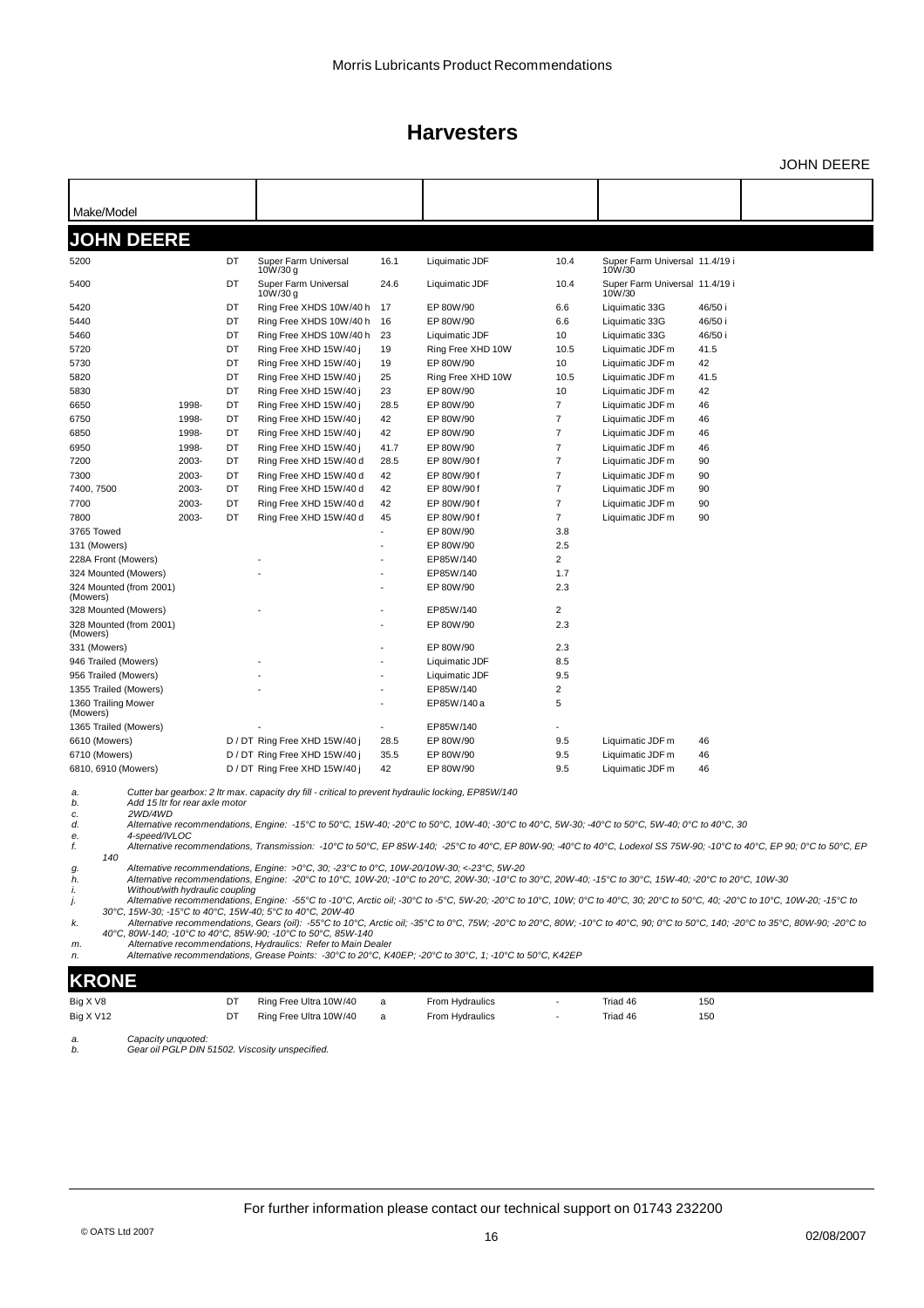|                                                                                                |    |                             |       |                 |                          |                   |     | <b>KUHN</b> |
|------------------------------------------------------------------------------------------------|----|-----------------------------|-------|-----------------|--------------------------|-------------------|-----|-------------|
|                                                                                                |    |                             |       |                 |                          |                   |     |             |
| Make/Model                                                                                     |    |                             |       |                 |                          |                   |     |             |
| <b>KUHN</b>                                                                                    |    |                             |       |                 |                          |                   |     |             |
| Alterna 400, 500 (Mower                                                                        |    |                             |       | EP75W/80W       | a                        |                   |     |             |
| Conditioners)<br>FC202, FC202R (Mower                                                          |    |                             |       | EP75W/80W       | a                        |                   |     |             |
| Conditioners)<br>FC243, FC243R, FC283,<br>FC313 (Mower                                         |    |                             |       | EP75W/80W       | a                        |                   |     |             |
| Conditioners)<br>FC250MN/G,<br>FC302MN/G,<br>FC352MN/G (Mower                                  |    |                             |       | EP75W/80W       | a                        |                   |     |             |
| Conditioners)<br>FC280F, FC313F Lift<br>Control (Mower<br>Conditioners)                        |    |                             |       | EP75W/80W       | a                        |                   |     |             |
| FC303GC, FC303YGC,<br>FC303RGC, FC353GC,<br>FC353RGC (Mower<br>Conditioners)                   |    |                             |       | EP75W/80W       | a                        |                   |     |             |
| FC303GL, FC303YGL,<br>FC303RGL (Mower                                                          |    |                             |       | EP75W/80W       | a                        |                   |     |             |
| Conditioners)<br>GMD400, GMD500,<br>GMD600GII,<br>GMD700GII, GMD800GII<br>(Rotary Disc Mowers) |    |                             |       | EP75W/80W       | a                        |                   |     |             |
| GMD602F, GMD702F,<br>GMD802F (Rotary Disc<br>Mowers)                                           |    |                             |       | EP75W/80W       | a                        |                   |     |             |
| GMD602 Lift Control,<br>GMD702 Lift Control<br>(Rotary Disc Mowers)                            |    |                             |       | EP75W/80W       | a                        |                   |     |             |
| GMD Select 44, 55, 66<br>(Rotary Disc Mowers)                                                  |    |                             |       | EP75W/80W       | a                        |                   |     |             |
| Capacity unquoted:<br>a.                                                                       |    |                             |       |                 |                          |                   |     |             |
| <b>MOREAU</b>                                                                                  |    |                             |       |                 |                          |                   |     |             |
| Cetra (Harvesters)                                                                             | DT | Ring Free XHD 15W/40        | 25    |                 |                          | Liquimatic HV46   | 250 |             |
| GR4000/2, GR5005/2<br>(Harvesters)                                                             | DT | Ring Free XHD 15W/40        | 25    |                 |                          | Liquimatic HV46   | 250 |             |
| Lectra 4005, Lectra 4005<br>S (Harvesters)                                                     | DT | Ring Free XHD 15W/40        | 40    |                 |                          | Liquimatic HV46   | 250 |             |
| Lectra V2 (Harvesters)                                                                         | DT | Ring Free XHD 15W/40        | 37    |                 |                          | Liquimatic HV46   | 250 |             |
| Suptra 9.12 (Harvesters)                                                                       | DT | Ring Free XHD 15W/40        | 38    |                 |                          | Liquimatic HV46   | 250 |             |
| Voltra V2 (Harvesters)                                                                         | DT | Ring Free XHD 15W/40        | 38    |                 |                          | Liquimatic HV46   | 250 |             |
| <b>NEW HOLLAND (BRAUD)</b>                                                                     |    |                             |       |                 |                          |                   |     |             |
| SB36, SB56, SB58 (SB<br>Series Grape<br>Harvesters)                                            |    | D / DT Ring Free XHD 15W/40 | 11/17 | From Hydraulics |                          | Liquimatic HV46 a | 65  |             |
| SB60, SB62, SB64 (SB<br>Series Grape<br>Harvesters)                                            |    | D / DT Ring Free XHD 15W/40 | 11/17 | From Hydraulics | $\overline{\phantom{a}}$ | Liquimatic HV46 a | 65  |             |
| VM460 (VM Series<br>Grape Harvesters)                                                          | DT | Ring Free VS Plus 15W/40    | 9.5   | From Hydraulics | $\overline{\phantom{a}}$ | Triad 68          | 65  |             |
| VL610, VL 620, (VL<br>Series Grape<br>Harvesters)                                              | DT | Ring Free VS Plus 15W/40    | - 16  | From Hydraulics | $\overline{\phantom{a}}$ | Triad 68          | 65  |             |
| VL630, VL 640 (VL<br>Series Grape<br>Harvesters)                                               | DT | Ring Free VS Plus 15W/40    | 16    | From Hydraulics |                          | Triad 68          | 65  |             |
| VL660 (VL Series Grape<br>Harvesters)                                                          | DT | Ring Free VS Plus 15W/40 16 |       | From Hydraulics | $\centerdot$             | Triad 68          | 65  |             |
|                                                                                                |    |                             |       |                 |                          |                   |     |             |

*a. Hydraulic reservoirs filled with Liquimatic SB 46 should be marked with a sticker on the tank*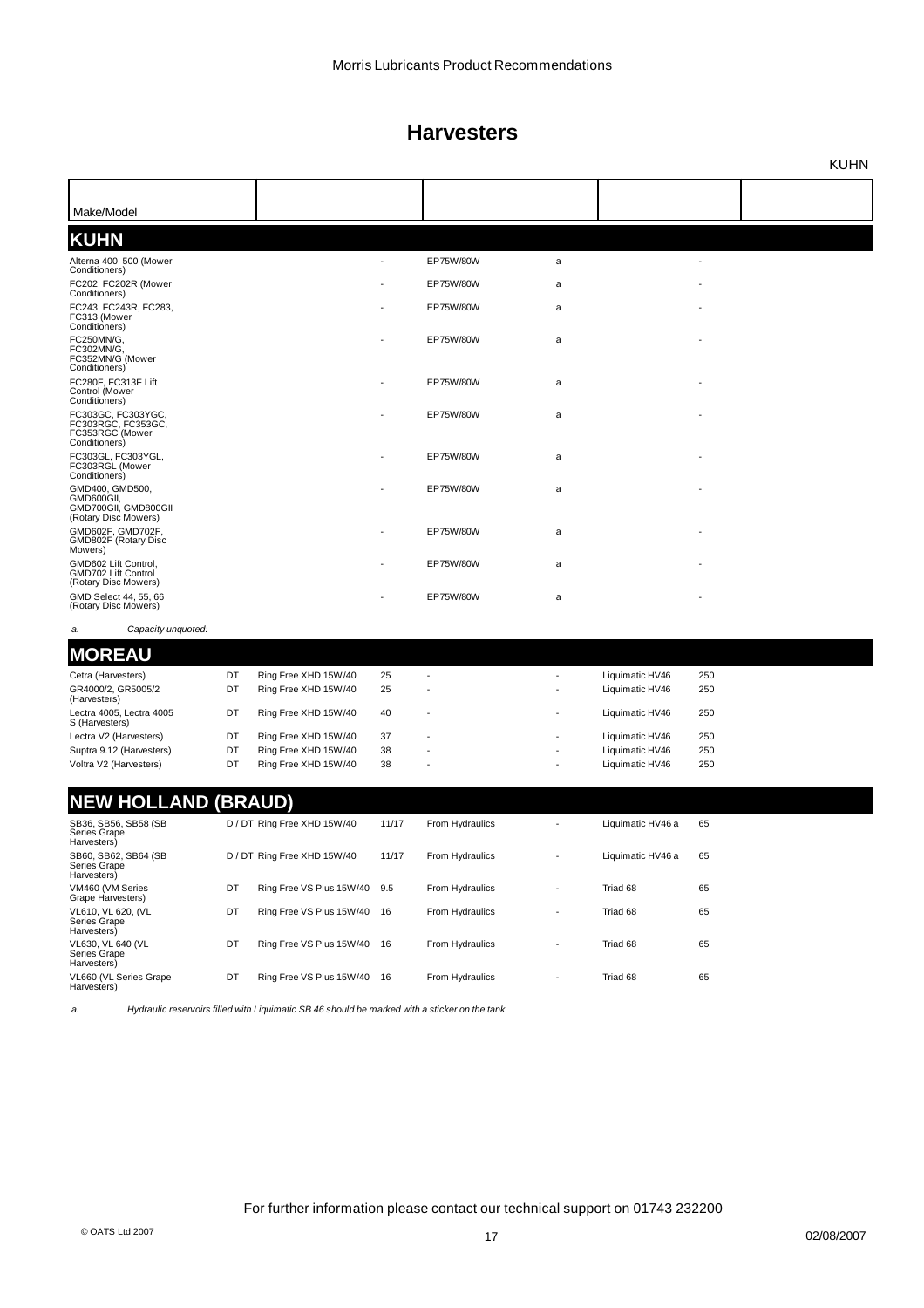### NEW HOLLAND (FORD)

| Make/Model                                                  |       |    |                             |                          |                 |        |                 |    |  |
|-------------------------------------------------------------|-------|----|-----------------------------|--------------------------|-----------------|--------|-----------------|----|--|
| <b>NEW HOLLAND (FORD)</b>                                   |       |    |                             |                          |                 |        |                 |    |  |
| 525, 550 (Towed)                                            |       |    |                             | $\overline{\phantom{a}}$ | EP 80W/90       | 0.8    |                 |    |  |
| 1900, 1900S, 1905,<br>2205, 2305, 2405, 2305<br>CP, 2405 CP |       | DT | Ring Free XHD 15W/40        | b                        | Liquimatic HV46 | 47/53a | Liquimatic HV46 | 18 |  |
| 9630, 9640, 9645                                            |       | DT | Ring Free XHD 15W/40        | 23                       | EP 80W/90       | 15     | Liquimatic HV46 | 38 |  |
| FX 28, 38, 48, 58                                           | 1998- | DT | Ring Free XHD 15W/40        | 23/34                    | Liquimatic HV46 | c      | Liquimatic HV46 | d  |  |
| FX 30, FX 40, FX 50, FX 2003-<br>60                         |       | DT | Ring Free XHD 15W/40        | 23/34                    | Liquimatic HV46 | с      | Liquimatic HV46 | d  |  |
| <b>FX 300</b>                                               |       | DT | Ring Free XHD 15W/40        | 23                       | Liquimatic HV46 | 18     | Liquimatic HV46 | 20 |  |
| <b>FX 375</b>                                               |       | DT | Ring Free XHD 15W/40        | 23                       | Liquimatic HV46 | 18     | Liquimatic HV46 | 20 |  |
| FX 450                                                      |       | DT | Ring Free XHD 15W/40        | 23                       | Liquimatic HV46 | 18     | Liquimatic HV46 | 20 |  |
| SB36, SB56, SB58,<br>SB60, SB62, SB64<br>(Grape Harvesters) |       |    | D / DT Ring Free XHD 15W/40 | $11 - 17$                | From Hydraulics | ٠      | Liquimatic HV46 | 65 |  |

*a. 2WD/4WD b. Capacity unquoted: c. Main hydraulic/hydrostatic system: reservoir, 38 ltr; system, 93 ltr d. High capacity rear hydraulics: Reservoir, 70 ltr; system, 77 ltr. Main hydraulic clutch: Reservoir, 7 ltr; system 10 ltr*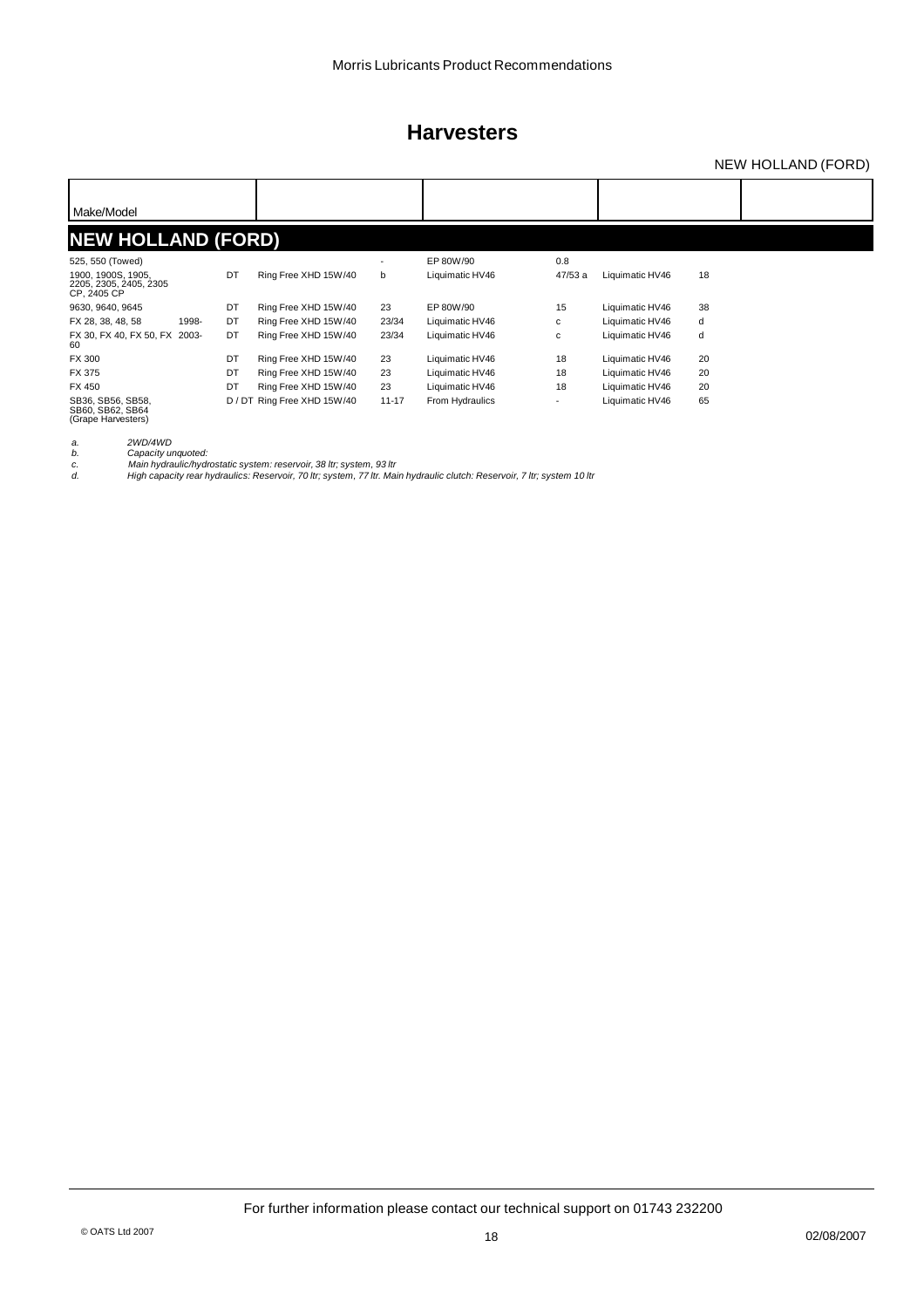ALLIS-CHALMERS

| Make/Model                           |         |     | Engine                                                                                                                     |                | Transmission                                                                                           |          | Hydraulics                          |                |  |
|--------------------------------------|---------|-----|----------------------------------------------------------------------------------------------------------------------------|----------------|--------------------------------------------------------------------------------------------------------|----------|-------------------------------------|----------------|--|
|                                      |         |     |                                                                                                                            |                |                                                                                                        |          |                                     |                |  |
| <b>ALLIS-CHALMERS</b>                |         |     |                                                                                                                            |                |                                                                                                        |          |                                     |                |  |
| $I-40, I-400$                        |         | ALL | Ring Free XHD 15W/40 a                                                                                                     | b              | Super Farm Universal<br>10W/30                                                                         | b        | Super Farm Universal b<br>10W/30    |                |  |
| I-60, I-600, 615, 190<br>Beachmaster |         | ALL | Ring Free XHD 15W/40 a                                                                                                     | b              | Liquimatic JDF                                                                                         | b        | Liquimatic JDF                      | b              |  |
| a.                                   |         |     |                                                                                                                            |                | Alternative recommendations, Engine: -18°C to >35°C, 15W-40; -18°C to 35°C, Superfarm Universal 10W-30 |          |                                     |                |  |
| Capacity unquoted:<br>b.             |         |     |                                                                                                                            |                |                                                                                                        |          |                                     |                |  |
| <b>BELARUS</b>                       |         |     |                                                                                                                            |                |                                                                                                        |          |                                     |                |  |
| 252                                  | 1993-   | D   | Super Farm Universal                                                                                                       | $\overline{7}$ | Lodexol 80W/90                                                                                         | 14       | Super Farm Universal 10.6           |                |  |
|                                      |         |     | 10W/30 de                                                                                                                  |                |                                                                                                        |          | 10W/30                              |                |  |
| 310, 320                             | 1997-   | D   | Super Farm Universal<br>10W/30 de                                                                                          | 3.6            | EP 80W/90 c                                                                                            | 3.8      | Super Farm Universal 8.7<br>10W/30  |                |  |
| 321 (Compact)                        | 1997-   | D   | Super Farm Universal<br>10W/30 de                                                                                          | 8              | Ring Free XHD 30 b                                                                                     | 8.3      | Super Farm Universal 8.5<br>10W/30  |                |  |
| 540                                  | 1993-   | D   | Super Farm Universal<br>10W/30 de                                                                                          | 11             | Lodexol 80W/90                                                                                         | 17.4     | Super Farm Universal 14.5<br>10W/30 |                |  |
| 542                                  | 1993-   | D   | Super Farm Universal<br>10W/30 de                                                                                          | 15             | EP 80W/90 c                                                                                            | 40       | Super Farm Universal 22<br>10W/30   |                |  |
| 560                                  | 1997-   | D   | Super Farm Universal<br>10W/30 de                                                                                          | 12             | Ring Free XHD 40                                                                                       | 40       | Super Farm Universal 20.5<br>10W/30 |                |  |
| 562                                  | 1997-   | D   | Super Farm Universal<br>10W/30 de                                                                                          | 15             | EP 80W/90 c                                                                                            | 40       | Super Farm Universal 22<br>10W/30   |                |  |
| 570                                  | 1983-   | D   | Super Farm Universal<br>10W/30 de                                                                                          | 12             | Ring Free XHD 40                                                                                       | 40       | Super Farm Universal 20.5<br>10W/30 |                |  |
| 572, 592                             | 1983-   | D   | Super Farm Universal<br>10W/30 de                                                                                          | 15             | EP 80W/90 c                                                                                            | 40       | Super Farm Universal 22<br>10W/30   |                |  |
| 680                                  | 1995-   | D   | Super Farm Universal<br>10W/30 de                                                                                          | 12             | Ring Free XHD 40                                                                                       | 40       | Super Farm Universal 20.5<br>10W/30 |                |  |
| 682                                  | 1995-   | D   | Super Farm Universal<br>10W/30 de                                                                                          | 15             | EP 80W/90 c                                                                                            | 40       | Super Farm Universal 22<br>10W/30   |                |  |
| 890                                  | 1995-   | DT  | Super Farm Universal<br>10W/30 de                                                                                          | 12             | Ring Free XHD 40                                                                                       | 40       | Super Farm Universal 22<br>10W/30   |                |  |
| 892                                  | 1995-   | D   | Super Farm Universal<br>10W/30 de                                                                                          | 15             | EP 80W/90 c                                                                                            | 40       | Super Farm Universal 22<br>10W/30   |                |  |
| 900, 920, Pronar 82A                 | 1995-   | D   | Super Farm Universal<br>10W/30 de                                                                                          | 15             | EP 80W/90 c                                                                                            | 40       | Super Farm Universal 22<br>10W/30   |                |  |
| 950, 952                             | 1995-   | DT  | Super Farm Universal<br>10W/30 de                                                                                          | 15             | Ring Free XHD 40                                                                                       | 40       | Super Farm Universal 22<br>10W/30   |                |  |
| 1005                                 | 1995-   | DT  | Super Farm Universal<br>10W/30 de                                                                                          | 12             | Ring Free XHD 30                                                                                       | 40       | Super Farm Universal 22<br>10W/30   |                |  |
| 1221                                 | 1996-   | DT  | Super Farm Universal<br>10W/30 de                                                                                          | 22             | Super Farm Universal<br>10W/30                                                                         | 47       | Super Farm Universal 22<br>10W/30   |                |  |
|                                      |         |     | Reduction Hubs (each): 2.3 Itr Itr. Lodexol Ultra Drive 80W/90                                                             |                |                                                                                                        |          |                                     |                |  |
| a.<br>b.                             |         |     | Manufacturer does not approve of STOU in transmission                                                                      |                |                                                                                                        |          |                                     |                |  |
| c.<br>d.                             |         |     | Alternative recommendations, Transmission: -30 $\degree$ C to 5 $\degree$ C, CD 30; 5 $\degree$ C to 40 $\degree$ C, CD 40 |                | Alternative engine oil specifications: API CD or MIL-L-2104C for monogrades, API CE for multigrades    |          |                                     |                |  |
| е.                                   |         |     | Alternative recommendations, Engine: -40°C to 5°C, 20W; 10W-20; 5°C to 50°C, 30                                            |                |                                                                                                        |          |                                     |                |  |
| <b>CASE INTERNATIONAL</b>            |         |     |                                                                                                                            |                |                                                                                                        |          |                                     |                |  |
| 235                                  | 1989-   | D   | Ring Free XHD 15W/40 w                                                                                                     | 3.5            | Liquimatic HY                                                                                          | 12       | From Transm                         |                |  |
| 255                                  | 1989-   | D   | Ring Free XHD 15W/40 w                                                                                                     | 3.4/3.8        | Liquimatic HY                                                                                          | 20/25 c  | From Transm                         |                |  |
| 275                                  | 1989-   | D   | Ring Free XHD 15W/40 w                                                                                                     | 4.7            | Liquimatic HY                                                                                          | 6.5      | From Transm                         |                |  |
| 844S, 844 XL                         | 1991-   | D   | Ring Free XHD 15W/40 w                                                                                                     | 9.5            | Liquimatic JDF t                                                                                       | 37/39 bt | Liquimatic HY                       | 48             |  |
| 856XL                                | 1985-   | DT  | Ring Free XHD 15W/40 w                                                                                                     | 9.5            | Lodexol 80W/90                                                                                         | 37/39 b  | Liquimatic HY                       | 18/48 a        |  |
| 956XL, 1056XL                        | 1985-   | D   | Ring Free XHD 15W/40 w                                                                                                     | 12.5           | Liquimatic HY                                                                                          | 27/29 b  | Liquimatic HY                       | 48             |  |
| 9280                                 | 1992-96 | DT  | Ring Free XHD 15W/40 w                                                                                                     | 38.6           | Liquimatic HY                                                                                          | 39/44 с  | Liquimatic HY                       | 68             |  |
| 9310, 9330                           | 1996-   | DT  | Ring Free XHD 15W/40 w                                                                                                     | 21             | Liquimatic HY                                                                                          | 36       | Liquimatic HY                       | 68             |  |
| 9350                                 | 1996-   | DT  | Ring Free XHD 15W/40 w                                                                                                     | 36.7           | Liquimatic HY                                                                                          | 38/40 cf | Liquimatic HY                       | 68             |  |
| 9370, 9380                           | 1996-   | DT  | Ring Free XHD 15W/40 w                                                                                                     | 41.5           | Liquimatic HY                                                                                          | 38/40 cf | Liquimatic HY                       | 68             |  |
| 1255XL, 1455XL                       | 1985-   | DT  | Ring Free XHD 15W/40 w                                                                                                     | 12.5           | Liquimatic HY                                                                                          | 34/40 b  | From Transm                         | $\overline{a}$ |  |
| 2120, 2130                           | 1994-   | D   | Ring Free XHD 15W/40 w                                                                                                     | 6.7            | Liquimatic HY                                                                                          | 36/38 b  | From Transm                         |                |  |
| 2140, 2150                           | 1994-   | D   | Ring Free XHD 15W/40 w                                                                                                     | 9.2            | Liquimatic HY                                                                                          | 36/38 b  | From Transm                         |                |  |
| 3210, 3220                           | 1994-   | D   | Ring Free XHD 15W/40 w                                                                                                     | 7.5            | Liquimatic HY                                                                                          |          | 34/36.5 b From Transm               |                |  |
|                                      |         |     |                                                                                                                            |                |                                                                                                        |          |                                     |                |  |

2140, 2150 1994- D Ring Free XHD 15W/40 w 9.2 Liquimatic HY 36/38 b From Transm -3210, 3220 1994- D Ring Free XHD 15W/40 w 7.5 Liquimatic HY 34/36.5 b From Transm - 3230 1994- D Ring Free XHD 15W/40 w 9.5 Liquimatic HY 34/36.5 b From Transm -4210, 4220, 4230, 4240 1994- D / DT Ring Free XHD 15W/40 w 9.8 Liquimatic HY 34/36.5 b From Transm -<br>CS 48A 1996- D Ring Free XHD 15W/40 w 7.5 Liquimatic JDF 24 Liquimatic HV46 9.6

CS 68 (CS Series) 1996- DT Ring Free XHD 15W/40 w 10 Super Farm Universal 28 Liquimatic HV46 xy 15-29

CS 75 (CS Series) 1996- DT Ring Free XHD 15W/40 w 7 Super Farm Universal 30 Liquimatic HV46 23

CS 68A, CS 75A (CS 1996- Series)

Ring Free XHD 15W/40 w 7.5 Liquimatic JDF 24 Liquimatic HV46 9.6<br>
Ring Free XHD 15W/40 w 10 Super Farm Universal 28 Liquimatic HV46 x 15-29

.<br>Super Farm Universal<br>10W/30

DT Ring Free XHD 15W/40 w 10 Super Farm Universal 30 Liquimatic HV46 xy 15-29 Super Farm Universal<br>10W/30

Super Farm Universal<br>10W/30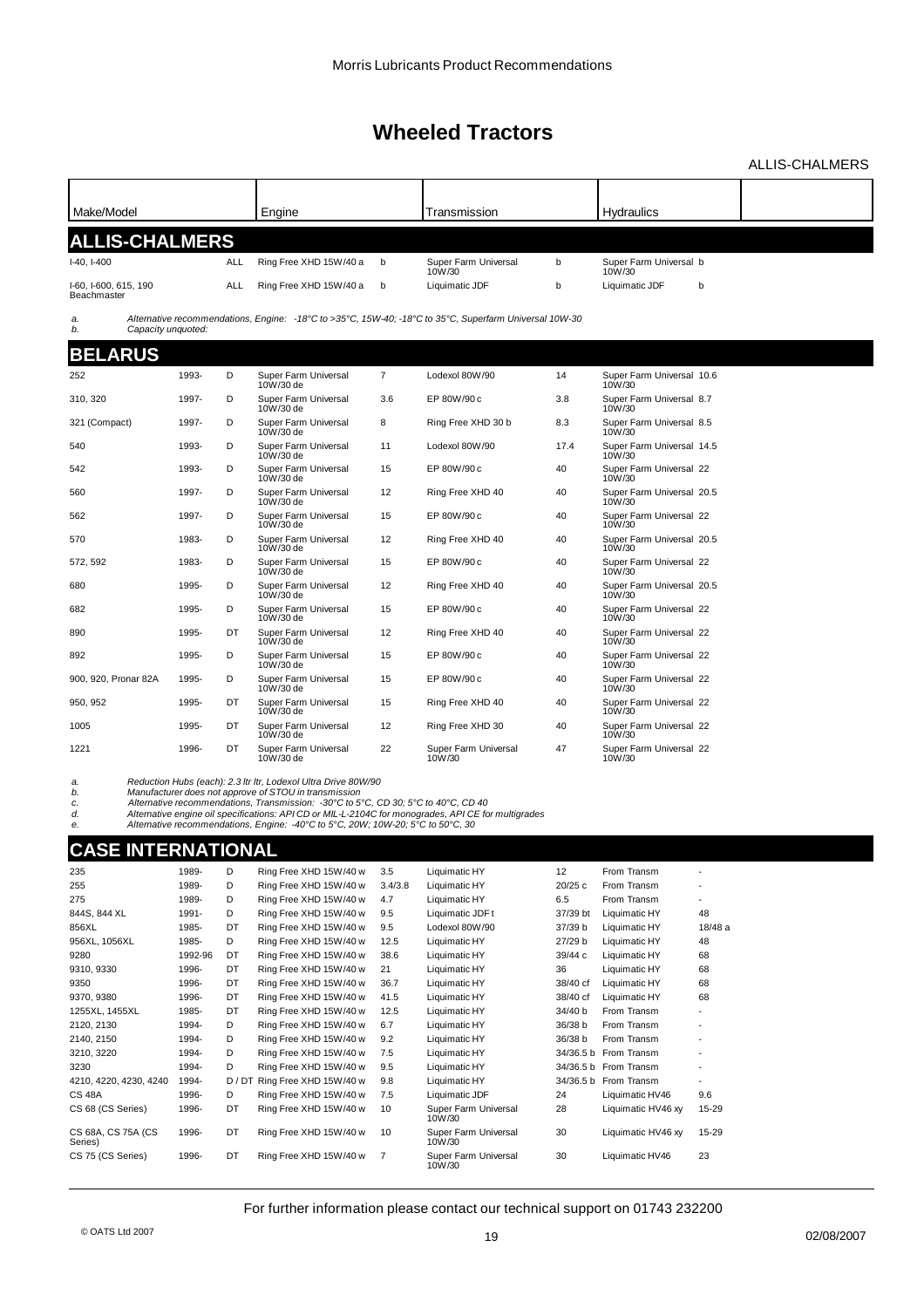### CASE INTERNATIONAL

| Make/Model                                       |          |    | Engine                                  |                | Transmission                             |         | <b>Hydraulics</b>     |       |  |
|--------------------------------------------------|----------|----|-----------------------------------------|----------------|------------------------------------------|---------|-----------------------|-------|--|
| CS 78 (CS Series)                                | 1996-    | DT | Ring Free XHD 15W/40 w                  | 12             | Super Farm Universal                     | 31      | Liquimatic HV46       | 30-34 |  |
| CS 86 (CS Series)                                | 1996-    | DT | Ring Free XHD 15W/40 w                  | 12             | 10W/30<br>Super Farm Universal<br>10W/30 | 34      | Liquimatic HV46       | 30-34 |  |
| CS 94 (CS Series)                                | 1996-    | DT | Ring Free XHD 15W/40 w                  | 12             | Super Farm Universal<br>10W/30           | 34      | Liquimatic HV46       | 30-34 |  |
| CS 100, CS 110 (CS<br>Series)                    | 1996-    | DT | Ring Free XHD 15W/40 w                  | 14             | Super Farm Universal<br>10W/30           | 72      | From Transm           |       |  |
| CS 120 (CS Series)                               | 1996-    | DT | Ring Free XHD 15W/40 w                  | 20             | Super Farm Universal<br>10W/30           | 72      | From Transm           |       |  |
| CS 130 (CS Series)                               | 1996-    | DT | Ring Free XHD 15W/40 w                  | 20             | Super Farm Universal<br>10W/30           | 72      | From Transm           |       |  |
| CS 150 (CS Series)                               | 1996-    | DT | Ring Free XHD 15W/40 w                  | 20             | Super Farm Universal<br>10W/30           | 72      | From Transm           |       |  |
| 120, 130 (CVX Series)                            | $2001 -$ |    | D / DT Super Farm Universal<br>10W/30 w | 20             | Refer to Main Dealer                     | 60      | Triad 46              | 51    |  |
| 150, 170 (CVX Series)                            | $2001 -$ |    | D / DT Super Farm Universal<br>10W/30 w | 20             | Refer to Main Dealer                     | 60      | Triad 46              | 51    |  |
| 1135, 1145 (CVX Series) 2004-                    |          | DT | Ring Free XHD Plus<br>15W/40 w          | 20             | Refer to Main Dealer                     | 60      | Liquimatic HV46 xy    | 52    |  |
| 1155, 1170, 1190 (CVX<br>Series)                 | 2004-    | DT | Ring Free XHD Plus<br>15W/40 w          | 20             | Refer to Main Dealer                     | 60      | Liquimatic HV46 xy    | 52    |  |
| CX50, 60 (CX Series)                             | 1997-    | D  | Ring Free XHD 15W/40 w                  | 6.4            | Liquimatic HY                            |         | 34.5/37 b From Transm |       |  |
| CX70, 80, 90,100 (CX<br>Series)                  | 1997-    |    | D / DT Ring Free XHD 15W/40 w           | 7.3            | Liquimatic HY                            |         | 34.5/37 b From Transm |       |  |
| 80C (CX Series)                                  | 1999-    | D  | Ring Free XHD 15W/40 w                  | 7              | Liquimatic HY                            | 71      | From Transm           |       |  |
| 90C, 100C (CX Series)                            | 1999-    | D  | Ring Free XHD 15W/40 w                  | $\overline{7}$ | Liquimatic HY                            | 71      | From Transm           |       |  |
| 7210, 7220, 7230, 7240,<br>7250 (Magnum)         | 1994-    | DT | Ring Free XHD 15W/40 w                  | 21             | Liquimatic HY                            | 172     | From Transm           |       |  |
| 225, 250, 280, 310<br>(Magnum III Series)        | 2006-    | DT | Ring Free XHD Plus<br>15W/40            | 25             | Liquimatic HY                            | 207     | From Transm           |       |  |
| 210, 230 (Magnum MX<br>Series)                   | 1999-    | DT | Ring Free XHD Plus<br>15W/40 w          | 21             | Liquimatic HY                            | 172     | From Transm           |       |  |
| 255, 285 (Magnum MX<br>Series)                   | 1999-    | DT | Ring Free XHD Plus<br>15W/40 w          | 21             | Liquimatic HY                            | 172     | From Transm           |       |  |
| 215, 245, 275 (Magnum<br>MX III Series)          | 2006-    | DT | Ring Free XHD Plus<br>15W/40            | 25             | Liquimatic HY                            | 207     | From Transm           |       |  |
| 305 (Magnum MX III<br>Series)                    | 2006-    | DT | Ring Free XHD Plus<br>15W/40            | 29.6           | Liquimatic HY                            | 207     | From Transm           |       |  |
| 55, 65 (Maxxima JX)                              | 2002-    | D  | Ring Free XHD Plus<br>15W/40 w          | 8.2            | Liquimatic JDF                           | 49      | From Transm           |       |  |
| 75, 85 (Maxxima JX)                              | 2002-    | D  | Ring Free XHD Plus<br>15W/40 w          | 11.7           | Liquimatic JDF                           | 55      | From Transm           |       |  |
| 95 (Maxxima JX)                                  | 2002-    | D  | Ring Free XHD Plus<br>15W/40 w          | 9.2            | Liquimatic JDF                           | 55      | From Transm           |       |  |
| JX60, JX70 (JX Series)                           | 2005-    | D  | Ring Free XHD Plus<br>15W/40 w          | 7.5            | Liquimatic JDF                           | 49 aa   | From Transm           |       |  |
| JX80, JX90, JX95 (JX<br>Series)                  | 2005-    | D  | Ring Free XHD Plus<br>15W/40 w          | 11.4           | Liquimatic JDF                           | 55      | From Transm           |       |  |
| JX1060C, JX1070C.<br>JX1075C (JXC Series)        | 2005-    | D  | Ring Free XHD 15W/40 w                  | 7.5            | Liquimatic JDF                           | 42      | From Transm           |       |  |
| 70 (Maxxima JXU)                                 | 2002-    | D  | Ring Free XHD Plus<br>15W/40 w          | 9.5            | Liquimatic JDF                           | 54.5    | From Transm           |       |  |
| 80, 90, 100 (Maxxima<br>JXU)                     | 2002-    | D  | Ring Free XHD Plus<br>15W/40 w          | 9.5            | Liquimatic JDF                           | 54.5    | From Transm           |       |  |
| 1070U (JXU Maxima)                               | 2005-    | D  | Ring Free XHD 15W/40 w                  | 9.5            | Liquimatic JDF                           | 49      | From Transm           |       |  |
| 1080U, 1090U, 1100U<br>(JXU Maxima)              | 2005-    | D  | Ring Free XHD 15W/40 w                  | 9.5            | Liquimatic JDF                           | 55      | From Transm           |       |  |
| 5120 (Maxxum)                                    | 1990-    | DT | Ring Free XHD 15W/40 w                  | 11             | Liquimatic HY                            | 76 e    | From Transm           |       |  |
| 5130, 5130 svnchro                               | 1990-    | D  | Ring Free XHD 15W/40 w                  | 15             | Liquimatic HY                            | 76 e    | From Transm           |       |  |
| (Maxxum)<br>5140, 5140 synchro,<br>5150 (Maxxum) | 1990-    | DT | Ring Free XHD 15W/40 w                  | 15             | Liquimatic HY                            | 76 e    | From Transm           |       |  |
| MX 100, 110, 120<br>(Maxxum MX Series)           | 1997-    | D  | Ring Free XHD 15W/40 w                  | 15             | Liquimatic HY                            | 66.3    | From Transm           |       |  |
| MX 135 (Maxxum MX<br>Series)                     | 1997-    | D  | Ring Free XHD 15W/40 w                  | 15             | Liquimatic HY                            | 66.3    | From Transm           |       |  |
| 150, 170 (Maxxum MX<br>Series)                   | 1999-    | D  | Ring Free XHD 15W/40 w                  | 15             | Liquimatic HY k                          | 95      | From Transm           |       |  |
| MX 180, 200, 220                                 | 1999-    | D  | Ring Free XHD 15W/40 w                  | 21             | Liquimatic HY                            | 172     | From Transm           |       |  |
| (Maxxum MX Series)<br>MX 240, 270 (Maxxum        | 1999-    | D  | Ring Free XHD 15W/40 w                  | 21             | Liquimatic HY                            | 172     | From Transm           |       |  |
| MX Series)<br>120, 130 (Maxxum MXM) 2002-        |          | DT | Ring Free XHD 15W/40 w                  | 19             | Liquimatic JDF                           | 65-73   | From Transm           |       |  |
| 140 (Maxxum MXM)                                 | 2002-    | DT | Ring Free XHD 15W/40 w                  | 19             | Liquimatic JDF                           | 65-73   | From Transm           |       |  |
| 155 (Maxxum MXM)                                 | 2002-    | DT | Ring Free XHD 15W/40 w                  | 19             | Liquimatic JDF                           | 90      | From Transm           |       |  |
| 175, 190 (Maxxum MXM) 2002-                      |          | DT | Ring Free XHD 15W/40 w                  | 19             | Liquimatic JDF                           | 100     | From Transm           |       |  |
| 100, 110 (Maxxum MXU) 2004-                      |          | DT | Ring Free XHD Plus                      | 10             | Liquimatic JDF                           | 55-65.5 | From Transm           |       |  |
| 115 (Maxxum MXU)                                 | 2004-    | DT | 15W/40 w                                | 15             | Liquimatic JDF                           | 55-65.5 | From Transm           |       |  |
|                                                  |          |    | Ring Free XHD Plus<br>15W/40 w          |                |                                          |         |                       |       |  |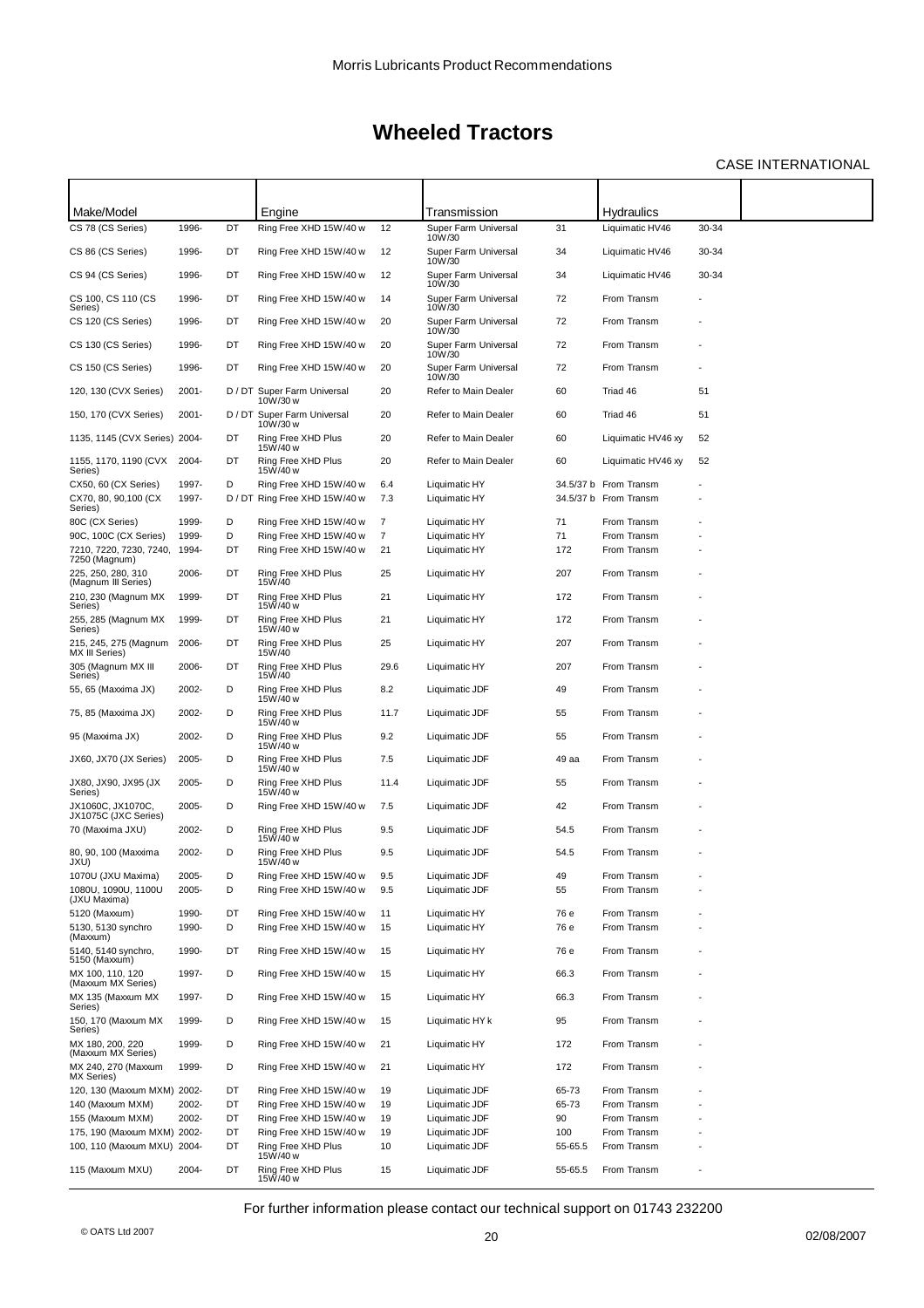### CASE INTERNATIONAL

| Make/Model                                                                                                                                                                                                                                                                                                                                                                                                                                                                                                                                                                                                                                                                                                                                                                                                       |                                   |    | Engine                                                                                                                                                                                                                                                                                                                                                                                                                                                                                                                                                                                                                                                                                                                                                                            |      | Transmission                                                                                                                                                                                                                                                                                                                                                                                                                                                                                                                                                                                                                                                                                                                                                                                                                                                                                                                                                                                                                                                                                                                                                                                                                                                                                                                                                                                                                    |         | <b>Hydraulics</b>       |                 |          |    |
|------------------------------------------------------------------------------------------------------------------------------------------------------------------------------------------------------------------------------------------------------------------------------------------------------------------------------------------------------------------------------------------------------------------------------------------------------------------------------------------------------------------------------------------------------------------------------------------------------------------------------------------------------------------------------------------------------------------------------------------------------------------------------------------------------------------|-----------------------------------|----|-----------------------------------------------------------------------------------------------------------------------------------------------------------------------------------------------------------------------------------------------------------------------------------------------------------------------------------------------------------------------------------------------------------------------------------------------------------------------------------------------------------------------------------------------------------------------------------------------------------------------------------------------------------------------------------------------------------------------------------------------------------------------------------|------|---------------------------------------------------------------------------------------------------------------------------------------------------------------------------------------------------------------------------------------------------------------------------------------------------------------------------------------------------------------------------------------------------------------------------------------------------------------------------------------------------------------------------------------------------------------------------------------------------------------------------------------------------------------------------------------------------------------------------------------------------------------------------------------------------------------------------------------------------------------------------------------------------------------------------------------------------------------------------------------------------------------------------------------------------------------------------------------------------------------------------------------------------------------------------------------------------------------------------------------------------------------------------------------------------------------------------------------------------------------------------------------------------------------------------------|---------|-------------------------|-----------------|----------|----|
| 125 (Maxxum MXU)                                                                                                                                                                                                                                                                                                                                                                                                                                                                                                                                                                                                                                                                                                                                                                                                 | 2004-                             | DT | Ring Free XHD Plus<br>15W/40 w                                                                                                                                                                                                                                                                                                                                                                                                                                                                                                                                                                                                                                                                                                                                                    | 15   | Liquimatic JDF                                                                                                                                                                                                                                                                                                                                                                                                                                                                                                                                                                                                                                                                                                                                                                                                                                                                                                                                                                                                                                                                                                                                                                                                                                                                                                                                                                                                                  | 55-65.5 | From Transm             |                 |          |    |
| 135 (Maxxum MXU)                                                                                                                                                                                                                                                                                                                                                                                                                                                                                                                                                                                                                                                                                                                                                                                                 | 2004-                             | DT | Ring Free XHD Plus<br>15W/40 w                                                                                                                                                                                                                                                                                                                                                                                                                                                                                                                                                                                                                                                                                                                                                    | 15   | Liquimatic JDF                                                                                                                                                                                                                                                                                                                                                                                                                                                                                                                                                                                                                                                                                                                                                                                                                                                                                                                                                                                                                                                                                                                                                                                                                                                                                                                                                                                                                  | 55-65.5 | From Transm             |                 |          |    |
| 375, 440 (Steiger STX)                                                                                                                                                                                                                                                                                                                                                                                                                                                                                                                                                                                                                                                                                                                                                                                           | 2000-                             | DT | Ring Free XHD Plus<br>15W/40 w                                                                                                                                                                                                                                                                                                                                                                                                                                                                                                                                                                                                                                                                                                                                                    | 49.2 | Liquimatic HY                                                                                                                                                                                                                                                                                                                                                                                                                                                                                                                                                                                                                                                                                                                                                                                                                                                                                                                                                                                                                                                                                                                                                                                                                                                                                                                                                                                                                   |         | 49.2/76 c Liquimatic HY | 352             |          |    |
| STX 425 & 450 (Steiger<br>STX)                                                                                                                                                                                                                                                                                                                                                                                                                                                                                                                                                                                                                                                                                                                                                                                   | 2005-                             | D  | Ring Free XHD Plus<br>15W/40 w                                                                                                                                                                                                                                                                                                                                                                                                                                                                                                                                                                                                                                                                                                                                                    | 49.2 | Liquimatic HY                                                                                                                                                                                                                                                                                                                                                                                                                                                                                                                                                                                                                                                                                                                                                                                                                                                                                                                                                                                                                                                                                                                                                                                                                                                                                                                                                                                                                   |         | 49.2/51.1 Liquimatic HY | 132/303<br>bbcc |          |    |
| Without/With oil cooling reservoir<br>a.<br>b.<br>2WD/4WD<br>Without/With PTO<br>c.<br>d.<br>е.<br>f.<br>g.<br>785L: 8.5 ltr; 885L, -XL: 9.5 ltr<br>h.<br>Transmission, Powershift: 45 Itr Itr<br>i.<br>j.<br>additive Refer to Main Dealer to differential lubricant<br>k.<br>n.<br>р.<br>q.<br>Capacity unquoted:<br>r.<br>Without/with cab<br>s.<br>4WD, Fast Speed: 29 Itr Itr, Liquimatic HY<br>t.<br>и.<br>Without / with brakes<br>ν.<br>w.<br>Also recommended: Liquimatic Super ATF<br>х.<br>Includes steering system<br>у.<br>Alternative recommendations: EP 80W-90<br>z.<br>Reversing synchro capacity: 55 ltr<br>aa.<br>Reservoir/Complete System<br>bb.<br>Models with 3-point pivot: add 19 ltr<br>CC.<br>dd.<br>Also recommended: Liquimatic HY<br>ee.<br><b>General Notes</b><br>2.<br>3.<br>4. | Front PTO gearbox: Lodexol PG 220 |    | Differential: 10.8 Itr (plus 0.5 Itr Refer to Main Dealer), planetary housings: 0.9 Itr each side<br>For operation in hilly conditions fill to 'MAXIMUM' level - 88 ltr (all transmission options)<br>Liquimatic HY. Model 9280, 39 ltr / 44 ltr, Liquimatic HY<br>K694 Planetary axle (each): 40 ltr, Liquimatic HY. K692 Bar Axle (each): 39.7 ltr, Liquimatic HY<br>ZF steering axle: Lodexol Ultra Drive 80W/90. If 'squawk' is experienced: XEP 90<br>-10°C to above 30°C, 15W-40; -5°C to above 30°C, 20W-50.<br>Limited slip axles only: Add 0.5 ltr Refer to Main Dealer<br>models with separate reservoir): LHM Plus Plus; 9300 series: DOT 3; CS series: LHM Plus<br>Use only Case International approved fluids in transmissions and hydraulic systems during warranty |      | Synchroshift transmission: Models 9370 and 9380, 45 ltr / 47 ltr, Liquimatic HY. Model 9280, 45 ltr / 51 ltr, Liquimatic HY. Powershift: Models 9370 and 9380, 38 ltr / 40 ltr,<br>K695 Front steerable axle (where fitted), Differential: 18 ltr, Liquimatic HY; Planetary housing (each): 7 ltr, Liquimatic HY<br>Differential: MX 100, 110, 120, 135, 6ltr; planetary housing: 0.6 ltr except 135, 0.7 ltr. MX 180, 200, 220, 240, 270, 15.9 ltr; planetary housing: 1.9 ltr to 2.6 ltr. Add limited slip<br>Hubs without brakes: 1.5 ltr, Lodexol Ultra Drive 80W/90; hubs with brakes: 2 ltr Super Farm Universal 10W/30<br>4 Wheel drive with independent suspension 20, 25: differential, 2.2 ltr, Lodexol Ultra Drive 80W/90; hubs, 1.5 ltr, Lodexol Ultra Drive 80W/90; 4 Wheel drive with independent<br>suspension 20, 29: Differential, 5.5 ltr, Lodexol Ultra Drive 80W/90; hubs, 1.5 ltr, Lodexol Ultra Drive 80W/90<br>Engine oil viscosity recommendations: -25°C to 9°C, 10W-30; -25°C to 28°C, 10W-40; -15°C to 43°C, 15W-40. CS models, -20°C to 30°C, 10W-30; -20°C to above 30°C, 10W-40;<br>Braking systems (844, 856, 956, 1056, 1255 and 1455 models): Liquimatic HY. Brake Valve Oil Tank 2120, 2130, 2140, 2150: 0.3 ltr, Liquimatic HY, (1394, 1494, 1594, 1694<br>Super Farm Universal 10W/30 tacitly approved to replace CDSF 15W-40, CCSD 20W-20, CE 15W-40 and CD/CE 15W-40 in all applications. |         |                         |                 |          |    |
| <b>CLAAS</b>                                                                                                                                                                                                                                                                                                                                                                                                                                                                                                                                                                                                                                                                                                                                                                                                     |                                   |    |                                                                                                                                                                                                                                                                                                                                                                                                                                                                                                                                                                                                                                                                                                                                                                                   |      |                                                                                                                                                                                                                                                                                                                                                                                                                                                                                                                                                                                                                                                                                                                                                                                                                                                                                                                                                                                                                                                                                                                                                                                                                                                                                                                                                                                                                                 |         |                         |                 |          |    |
| 546, 556, 566 (Ares 500                                                                                                                                                                                                                                                                                                                                                                                                                                                                                                                                                                                                                                                                                                                                                                                          |                                   | D  | Ring Free XHD Plus<br>15W/40                                                                                                                                                                                                                                                                                                                                                                                                                                                                                                                                                                                                                                                                                                                                                      |      | 10.0/12.5 Liquimatic JDF                                                                                                                                                                                                                                                                                                                                                                                                                                                                                                                                                                                                                                                                                                                                                                                                                                                                                                                                                                                                                                                                                                                                                                                                                                                                                                                                                                                                        | 65      | From Transm             |                 |          |    |
| Series)<br>547, 557, 567, 577<br>(Ares)                                                                                                                                                                                                                                                                                                                                                                                                                                                                                                                                                                                                                                                                                                                                                                          | 2004-                             | DT | Ring Free XHD Plus<br>15W/40                                                                                                                                                                                                                                                                                                                                                                                                                                                                                                                                                                                                                                                                                                                                                      |      | 12.5/17 c Liquimatic JDF                                                                                                                                                                                                                                                                                                                                                                                                                                                                                                                                                                                                                                                                                                                                                                                                                                                                                                                                                                                                                                                                                                                                                                                                                                                                                                                                                                                                        | 63      | From Transm             |                 |          |    |
| 616, 656 (Ares)                                                                                                                                                                                                                                                                                                                                                                                                                                                                                                                                                                                                                                                                                                                                                                                                  | 2005-                             | DT | Ring Free XHD Plus<br>15W/40                                                                                                                                                                                                                                                                                                                                                                                                                                                                                                                                                                                                                                                                                                                                                      |      | 12.5/17 c Liquimatic JDF                                                                                                                                                                                                                                                                                                                                                                                                                                                                                                                                                                                                                                                                                                                                                                                                                                                                                                                                                                                                                                                                                                                                                                                                                                                                                                                                                                                                        | 65      | From Transm             |                 |          |    |
| 617, 657 (Ares)                                                                                                                                                                                                                                                                                                                                                                                                                                                                                                                                                                                                                                                                                                                                                                                                  | 2004-                             | DT | Ring Free XHD Plus<br>15W/40                                                                                                                                                                                                                                                                                                                                                                                                                                                                                                                                                                                                                                                                                                                                                      |      | 12.5/17 c Liquimatic JDF                                                                                                                                                                                                                                                                                                                                                                                                                                                                                                                                                                                                                                                                                                                                                                                                                                                                                                                                                                                                                                                                                                                                                                                                                                                                                                                                                                                                        | 63      | From Transm             |                 |          |    |
| 696 (Ares)                                                                                                                                                                                                                                                                                                                                                                                                                                                                                                                                                                                                                                                                                                                                                                                                       | 2005-                             | DT | Ring Free XHD Plus<br>15W/40                                                                                                                                                                                                                                                                                                                                                                                                                                                                                                                                                                                                                                                                                                                                                      |      | 12.5/17 c Liquimatic JDF                                                                                                                                                                                                                                                                                                                                                                                                                                                                                                                                                                                                                                                                                                                                                                                                                                                                                                                                                                                                                                                                                                                                                                                                                                                                                                                                                                                                        | 65      | From Transm             |                 |          |    |
| 697 (Ares)                                                                                                                                                                                                                                                                                                                                                                                                                                                                                                                                                                                                                                                                                                                                                                                                       | 2004-                             | DT | Ring Free XHD Plus<br>15W/40                                                                                                                                                                                                                                                                                                                                                                                                                                                                                                                                                                                                                                                                                                                                                      |      | 12.5/17 c Liquimatic JDF                                                                                                                                                                                                                                                                                                                                                                                                                                                                                                                                                                                                                                                                                                                                                                                                                                                                                                                                                                                                                                                                                                                                                                                                                                                                                                                                                                                                        | 63      | From Transm             |                 |          |    |
| 816, 826 (Ares)                                                                                                                                                                                                                                                                                                                                                                                                                                                                                                                                                                                                                                                                                                                                                                                                  | 2004-                             | DT | Ring Free XHD Plus<br>15W/40                                                                                                                                                                                                                                                                                                                                                                                                                                                                                                                                                                                                                                                                                                                                                      | 25   | Liquimatic JDF                                                                                                                                                                                                                                                                                                                                                                                                                                                                                                                                                                                                                                                                                                                                                                                                                                                                                                                                                                                                                                                                                                                                                                                                                                                                                                                                                                                                                  | 100/110 | From Transm             |                 |          |    |
| 836 (Ares)                                                                                                                                                                                                                                                                                                                                                                                                                                                                                                                                                                                                                                                                                                                                                                                                       | 2004-                             | DT | Ring Free XHD Plus<br>15W/40                                                                                                                                                                                                                                                                                                                                                                                                                                                                                                                                                                                                                                                                                                                                                      | 25   | Liquimatic JDF                                                                                                                                                                                                                                                                                                                                                                                                                                                                                                                                                                                                                                                                                                                                                                                                                                                                                                                                                                                                                                                                                                                                                                                                                                                                                                                                                                                                                  | 100     | From Transm             |                 |          |    |
| 926 (Atles)                                                                                                                                                                                                                                                                                                                                                                                                                                                                                                                                                                                                                                                                                                                                                                                                      | 2004-                             | DT | Ring Free XHD Plus<br>15W/40                                                                                                                                                                                                                                                                                                                                                                                                                                                                                                                                                                                                                                                                                                                                                      | 24   | Liquimatic JDF                                                                                                                                                                                                                                                                                                                                                                                                                                                                                                                                                                                                                                                                                                                                                                                                                                                                                                                                                                                                                                                                                                                                                                                                                                                                                                                                                                                                                  | 150     | From Transm             |                 |          |    |
| 936 (Atles)                                                                                                                                                                                                                                                                                                                                                                                                                                                                                                                                                                                                                                                                                                                                                                                                      | 2004-                             | DT | Ring Free XHD Plus<br>15W/40                                                                                                                                                                                                                                                                                                                                                                                                                                                                                                                                                                                                                                                                                                                                                      | 24   | Liquimatic JDF                                                                                                                                                                                                                                                                                                                                                                                                                                                                                                                                                                                                                                                                                                                                                                                                                                                                                                                                                                                                                                                                                                                                                                                                                                                                                                                                                                                                                  | 158     | From Transm             |                 |          |    |
| 426, 436, 446 (Celtis)                                                                                                                                                                                                                                                                                                                                                                                                                                                                                                                                                                                                                                                                                                                                                                                           | 2004-                             |    | D / DT Ring Free XHD Plus<br>15W/40                                                                                                                                                                                                                                                                                                                                                                                                                                                                                                                                                                                                                                                                                                                                               | 12.5 | Liquimatic JDF                                                                                                                                                                                                                                                                                                                                                                                                                                                                                                                                                                                                                                                                                                                                                                                                                                                                                                                                                                                                                                                                                                                                                                                                                                                                                                                                                                                                                  | 65      | From Transm             |                 |          |    |
| 456 (Celtis)                                                                                                                                                                                                                                                                                                                                                                                                                                                                                                                                                                                                                                                                                                                                                                                                     | 2004-                             |    | D / DT Ring Free XHD Plus<br>15W/40                                                                                                                                                                                                                                                                                                                                                                                                                                                                                                                                                                                                                                                                                                                                               | 12.5 | Liquimatic JDF                                                                                                                                                                                                                                                                                                                                                                                                                                                                                                                                                                                                                                                                                                                                                                                                                                                                                                                                                                                                                                                                                                                                                                                                                                                                                                                                                                                                                  | 65      | From Transm             |                 |          |    |
| 217, 227, 237, -F, VE, -<br>VL (Nectis)                                                                                                                                                                                                                                                                                                                                                                                                                                                                                                                                                                                                                                                                                                                                                                          | 2004-                             |    | D / DT Ring Free XHD Plus<br>15W/40                                                                                                                                                                                                                                                                                                                                                                                                                                                                                                                                                                                                                                                                                                                                               | 8.5  | Liquimatic JDF                                                                                                                                                                                                                                                                                                                                                                                                                                                                                                                                                                                                                                                                                                                                                                                                                                                                                                                                                                                                                                                                                                                                                                                                                                                                                                                                                                                                                  | 30-38   | From Transm             |                 |          |    |
| 247, 257, 267, -F, VE, -<br>VL (Nectis)                                                                                                                                                                                                                                                                                                                                                                                                                                                                                                                                                                                                                                                                                                                                                                          | 2004-                             |    | D / DT Ring Free XHD Plus<br>15W/40                                                                                                                                                                                                                                                                                                                                                                                                                                                                                                                                                                                                                                                                                                                                               | 10   | Liquimatic JDF                                                                                                                                                                                                                                                                                                                                                                                                                                                                                                                                                                                                                                                                                                                                                                                                                                                                                                                                                                                                                                                                                                                                                                                                                                                                                                                                                                                                                  | 30-38   | From Transm             |                 |          |    |
| Xerion 2000, 3000                                                                                                                                                                                                                                                                                                                                                                                                                                                                                                                                                                                                                                                                                                                                                                                                | 2005-                             | D  | Ring Free XHD Plus<br>15W/40                                                                                                                                                                                                                                                                                                                                                                                                                                                                                                                                                                                                                                                                                                                                                      | 30   | g                                                                                                                                                                                                                                                                                                                                                                                                                                                                                                                                                                                                                                                                                                                                                                                                                                                                                                                                                                                                                                                                                                                                                                                                                                                                                                                                                                                                                               | 24      | Liquimatic HV46         | 80              | XEP 90 d | 16 |
| 3300 (Xerion)                                                                                                                                                                                                                                                                                                                                                                                                                                                                                                                                                                                                                                                                                                                                                                                                    | 2004-                             | DT | Ring Free XHDS 10W/40                                                                                                                                                                                                                                                                                                                                                                                                                                                                                                                                                                                                                                                                                                                                                             | 32   | b                                                                                                                                                                                                                                                                                                                                                                                                                                                                                                                                                                                                                                                                                                                                                                                                                                                                                                                                                                                                                                                                                                                                                                                                                                                                                                                                                                                                                               | 5.6     | Liquimatic HV46         | 130             |          |    |
| Capacity unquoted:<br>а.<br>b.<br>4 cylinder/6 cylinder<br>c.<br>d.                                                                                                                                                                                                                                                                                                                                                                                                                                                                                                                                                                                                                                                                                                                                              |                                   |    | Sole recommendation: Refer to Main Dealer<br>Alternative recommendations: GL-5 85W-90                                                                                                                                                                                                                                                                                                                                                                                                                                                                                                                                                                                                                                                                                             |      |                                                                                                                                                                                                                                                                                                                                                                                                                                                                                                                                                                                                                                                                                                                                                                                                                                                                                                                                                                                                                                                                                                                                                                                                                                                                                                                                                                                                                                 |         |                         |                 |          |    |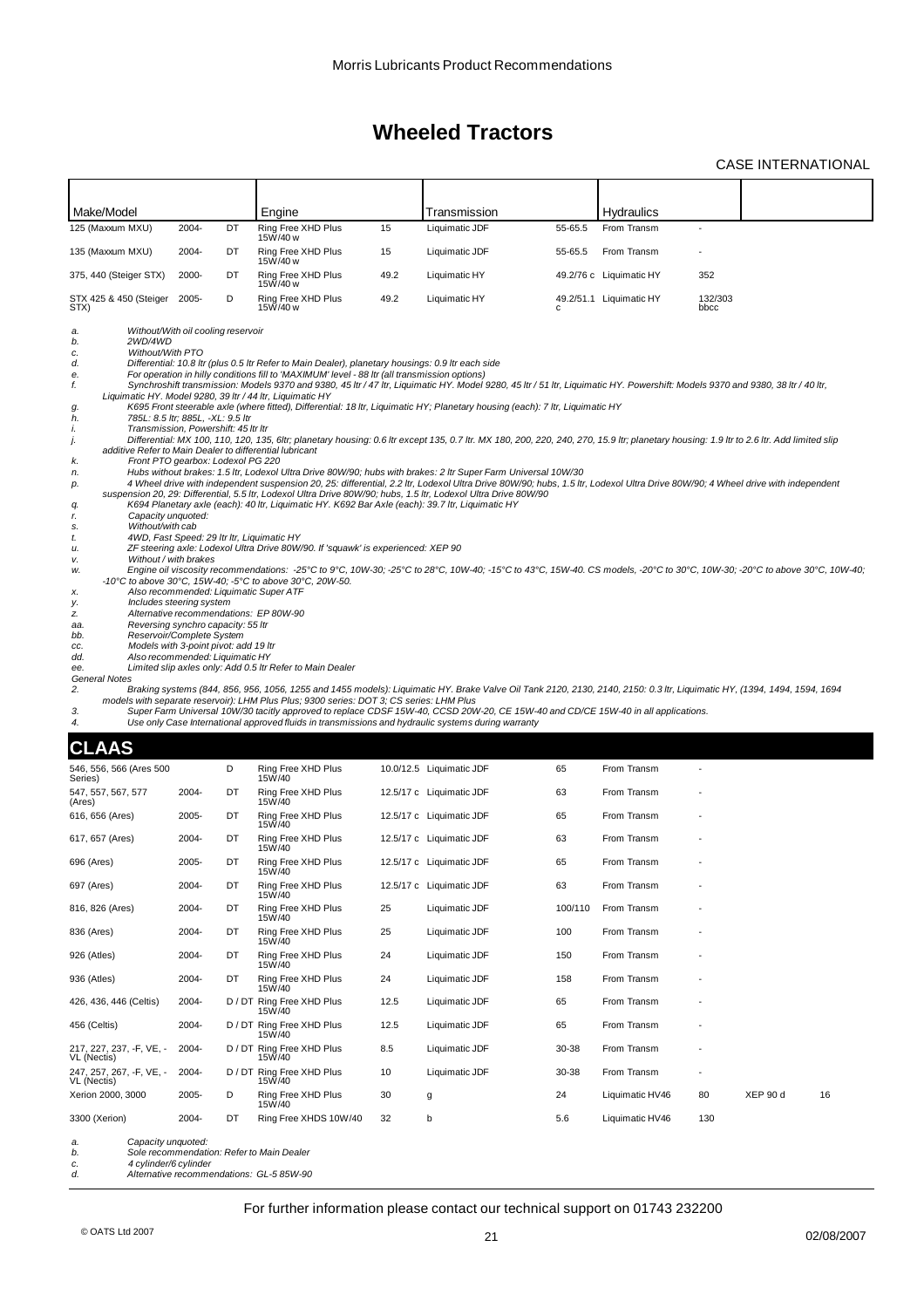|                                                  |          |    |                                           |      |                                |       |                         |           | <b>CLAAS</b> |
|--------------------------------------------------|----------|----|-------------------------------------------|------|--------------------------------|-------|-------------------------|-----------|--------------|
|                                                  |          |    |                                           |      |                                |       |                         |           |              |
| Make/Model                                       |          |    | Engine                                    |      | Transmission                   |       | <b>Hydraulics</b>       |           |              |
| e.<br>f.<br>Fixed front axle/Proactiv front axle |          |    | Sole recommendation: Refer to Main Dealer |      |                                |       |                         |           |              |
| g.                                               |          |    | Sole recommendation: Refer to Main Dealer |      |                                |       |                         |           |              |
| <b>DEUTZ-FAHR</b>                                |          |    |                                           |      |                                |       |                         |           |              |
| D 45-07C, D 48-07C                               | 2005-    | D  | Ring Free XHD 15W/40                      | 7.5  | Ring Free XHD 15W/40 a         | 16/18 | Ring Free XHD 20        | 14        |              |
| D60-07C                                          | 2005-    | D  | Ring Free XHD 15W/40                      | 8.5  | Ring Free XHD 15W/40 a         | 18    | Ring Free XHD 20        | 14        |              |
| DX 3.10, DX 3.10A, DX<br>3.30, DX 3.30A          | 1984-    | D  | Ring Free XHD 15W/40                      | 9    | Ring Free XHD 15W/40 a         | 19-23 | Ring Free XHD<br>15W/40 | 14-28     |              |
| DX 3.50, DX 3.50A                                | 1984-    | D  | Ring Free XHD 15W/40                      | 9    | Ring Free XHD 15W/40 a         | 19-23 | Ring Free XHD<br>15W/40 | 14-28     |              |
| DX 3.65 A                                        | 1989-    | D  | Ring Free XHD 15W/40                      | 11   | Ring Free XHD 15W/40 a         | 19-23 | Ring Free XHD<br>15W/40 | 14-28     |              |
| DX 4.17, DX 4.17A                                | 1991-    | D  | Ring Free XHD 15W/40                      | 11   | Ring Free XHD 15W/40 a         | 19-23 | Ring Free XHD<br>15W/40 | 14-28     |              |
| DX 4.30, DX4.30A, DX<br>4.31, DX 4.31A           | 1984-    | D  | Ring Free XHD 15W/40                      | 11   | Ring Free XHD 15W/40           | 44    | Ring Free XHD<br>15W/40 | 13/38 b   |              |
| DX 4.47 A                                        | 1993-    | DT | Ring Free XHD 15W/40                      | 11   | Ring Free XHD 15W/40           | 44    | Ring Free XHD<br>15W/40 | 13/38 b   |              |
| DX 4.50, DX 4.50A, DX                            | 1984-    | DT | Ring Free XHD 15W/40                      | 11   | Ring Free XHD 15W/40           | 44    | Ring Free XHD<br>15W/40 | 13/38 b   |              |
| 4.51, DX 4.51A<br>DX 4.56, DX 4.56A              | 1991-    | DT | Ring Free XHD 15W/40                      | 11   | Ring Free XHD 15W/40           | 44    | Ring Free XHD<br>15W/40 | 28        |              |
| DX 4.57, DX 4.57A                                | 1991-    | DT | Ring Free XHD 15W/40                      | 11   | Ring Free XHD 15W/40           | 44    | Ring Free XHD           | 13/38 b   |              |
| DX 4.61, DX 4.71                                 | 1990-    | DT | Ring Free XHD 15W/40                      | 11   | Ring Free XHD 15W/40           | 44    | 15W/40<br>Ring Free XHD | 13/30 b   |              |
| DX 4.68 AP, DX 4.78 AP 1994-                     |          | DT | Ring Free XHD 15W/40                      | 11   | Ring Free XHD 15W/40           | 44    | 15W/40<br>Ring Free XHD | 13/38 b   |              |
| DX 6.05, DX 6.05A, DX                            | 1987-    | D  | Ring Free XHD 15W/40                      | 17   | Ring Free XHD 15W/40           | 44    | 15W/40<br>Ring Free XHD | 13/38     |              |
| 6.05AM<br>DX 6.06, 6.06A, DX 6.07, 1991-         |          | D  | Ring Free XHD 15W/40                      | 17   | Ring Free XHD 15W/40           | 44    | 15W/40<br>Ring Free XHD | 13/38     |              |
| DX 6.07A<br>DX 6.08A, DX 6.11, DX 1990-          |          | D  | Ring Free XHD 15W/40                      | 16   | Ring Free XHD 15W/40           | 44    | 15W/40<br>Ring Free XHD | 13/30 b   |              |
| 6.11A<br>DX 6.16, DX 6.16A, DX 1991-             |          | D  | Ring Free XHD 15W/40                      | 16   | Ring Free XHD 15W/40           | 44    | 15W/40<br>Ring Free XHD | 28        |              |
| 6.17, DX 6.17A<br>DX 6.21, DX 6.21A, DX          | 1991-    | D  | Ring Free XHD 15W/40                      | 16   | Ring Free XHD 15W/40           | 44    | 15W/40<br>Ring Free XHD | 30        |              |
| 6.21AP, DX 6.28A<br>DX 6.31, DX 6.31A, DX        | 1990-    | DT | Ring Free XHD 15W/40                      | 16   | Ring Free XHD 15W/40           | 44    | 15W/40<br>Ring Free XHD | 13/30 b   |              |
| 6.31AP, DX 6.38A<br>DX 6.61, DX 6.61AP           | 1990-    | DT | Ring Free XHD 15W/40                      | 18   | Ring Free XHD 15W/40           | 46    | 15W/40<br>Ring Free XHD | 13/30 b   |              |
| DX 6.81                                          | 1994-    | DT | Ring Free XHD 15W/40                      | 18   | d                              | 105   | 15W/40<br>From Transm   |           |              |
| F60, 70F3, 70F4, F80<br>(Agrocompact)            | 1998-    | DT | Ring Free XHD 15W/40                      | 8.2  | Liquimatic JDF                 | 41    | From Transm             |           |              |
| F75 (Agrocompact)                                |          |    | D / DT Ring Free XHD 15W/40               | 12.5 | Liquimatic JDF                 | 41    | From Transm             |           |              |
| F90 (Agrocompact)                                | 1998-    | DT | Ring Free XHD 15W/40                      | 12.5 | Liquimatic JDF                 | 41    | From Transm             |           |              |
| F100 (Agrocompact)                               |          |    | D / DT Ring Free XHD 15W/40               | 12   | Liquimatic JDF                 | 41    | From Transm             |           |              |
| 25 (Agrokid)                                     | 1996-    | DT | Ring Free XHD 15W/40                      | 5.1  | Liquimatic JDF                 | 21    | From Transm             |           |              |
| 30 (Agrokid)                                     |          |    | D / DT Ring Free XHD 15W/40               | 6.2  | Liquimatic JDF                 | 21    | From Transm             |           |              |
| 35, 42 (Agrokid)                                 | 1996-    |    | Ring Free XHD 15W/40                      | 7.1  | Liquimatic JDF                 | 21    | From Transm             |           |              |
| 40 (Agrokid)                                     |          |    | D / DT Ring Free XHD 15W/40               | 6.2  | Liquimatic JDF                 | 21    | From Transm             |           |              |
| 50 (Agrokid)                                     |          |    | D / DT Ring Free XHD 15W/40               | 6.2  | Liquimatic JDF                 | 21    | From Transm             |           |              |
| F50 (Agrolux)                                    | 2005-    | DT | Ring Free XHD 15W/40                      | 9.5  | Liquimatic JDF                 | 41    | From Transm             |           |              |
| 60, F60 (Agrolux)                                | 2001-    | DT | Ring Free XHD 15W/40                      | 11   | Liquimatic JDF                 | 41    | From Transm             |           |              |
| 70, F70, F80 (Agrolux)                           | $2001 -$ | DT | Ring Free XHD 15W/40                      | 12.5 | Liquimatic JDF                 | 41    | From Transm             |           |              |
| 80, 90 (Agrolux)                                 | 2001-    | DT | Ring Free XHD 15W/40                      | 12.5 | Liquimatic JDF                 | 52    | From Transm             |           |              |
| 60 (Agroplus)                                    | 1996-    | DT | Ring Free XHD 15W/40                      | 9.5  | Liquimatic JDF                 | 41    | From Transm             |           |              |
| 70 (Agroplus)                                    | 1996-    | DT | Ring Free XHD 15W/40                      | 11   | Liquimatic JDF                 | 41    | From Transm             |           |              |
| 80 (Agroplus)                                    | 2001-    | DT | Ring Free XHD 15W/40                      | 11   | Liquimatic JDF                 | 41    | From Transm             |           |              |
| 75, 85, 95 (Agroplus)                            | 1997-    | DT | Ring Free XHD 15W/40                      | 10.5 | Liquimatic JDF                 | 73    | From Transm             |           |              |
| 100 (Agroplus)                                   | 1997-    | DT | Ring Free XHD 15W/40                      | 14   | Liquimatic JDF                 | 73    | From Transm             |           |              |
| 4.31, 4.51, 4.56                                 | 2005-    | DT | Ring Free XHD 15W/40                      | 11.0 | Ring Free XHD 15W/40           | 44.0  | Ring Free XHD           | 13.0/28.0 |              |
| (Agroprima)<br>6.06, 6.16 (Agroprima)            | 2005-    | DT | Ring Free XHD 15W/40                      | 16.0 | Ring Free XHD 15W/40           | 44.0  | 15W/40<br>Ring Free XHD | 13.0/28.0 |              |
| 4.61, 4.71 (Agrostar)                            | 2005-    | DT | Ring Free XHD 15W/40                      | 11.0 | Ring Free XHD 15W/40           | 44.0  | 15W/40<br>Ring Free XHD | 13.0/30.0 |              |
| 6.11, 6.21, 6.31                                 | 2005-    | DT | Ring Free XHD 15W/40                      | 16.0 | Ring Free XHD 15W/40           | 44.0  | 15W/40<br>Ring Free XHD | 13.0/30.0 |              |
| (Agrostar)<br>6.61 (Agrostar)                    | 2005-    | DT | Ring Free XHD 15W/40 i                    | 18.0 | Ring Free XHD 15W/40           | 46.0  | 15W/40<br>Ring Free XHD | 13.0/30.0 |              |
| 4.68, 4,78, 6.08, 6.28,                          | 2005-    | DT | Ring Free XHD 15W/40 i                    |      | 11.0/16.0 Ring Free XHD 15W/40 | 44.0  | 15W/40<br>Ring Free XHD | 13.0/30   |              |
| 6.38 (Agrostar)<br>6.71, 6.81 (Agrostar)         | 2005-    | DT | Ring Free XHD 15W/40 i                    | 18.0 | Super Farm Universal           | 120   | 15W/40<br>From Gearbox  |           |              |
|                                                  |          |    |                                           |      | 10W/30                         |       |                         |           |              |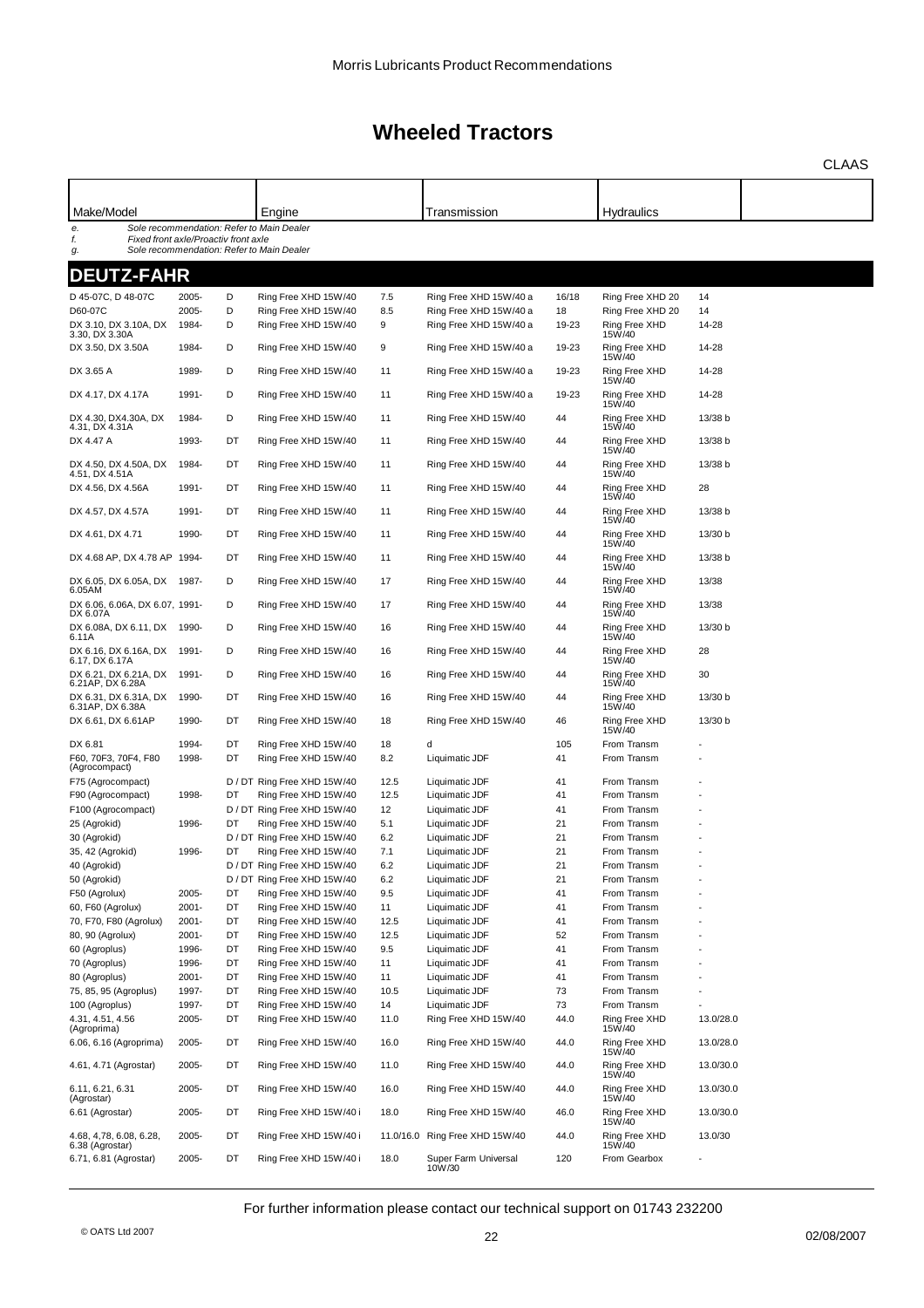### DEUTZ-FAHR

| Make/Model                                     |       |      | Engine                        |      | Transmission                   |           | <b>Hydraulics</b> |                          |  |
|------------------------------------------------|-------|------|-------------------------------|------|--------------------------------|-----------|-------------------|--------------------------|--|
| 100, 120, 140 (Agrosun)                        | 1999- | DT   | Ring Free XHD 15W/40          | 16.5 | Liquimatic JDF                 | 76        | From Transm       | ÷,                       |  |
| 4.70, 4.80, 4.85, 4.90,<br>4.95 (Agrotron)     | 1995- | DT   | Ring Free XHD 15W/40          | 10   | Super Farm Universal<br>10W/30 | 38/44     | From Transm       |                          |  |
| 6.00, 6.05, 6.15<br>(Agrotron)                 | 1995- | DT   | Ring Free XHD 15W/40          | 14   | Super Farm Universal<br>10W/30 | 72/80     | From Transm       |                          |  |
| 6.20, 6.30, 6.45<br>(Agrotron)                 | 1995- | DT   | Ring Free XHD 15W/40          | 21   | Super Farm Universal<br>10W/30 | 72/80     | From Transm       |                          |  |
| 80, 85, 90, 100<br>(Agrotron)                  | 1998- |      | D / DT Ring Free XHD 15W/40   | 10.5 | Liquimatic JDF                 | 38        | From Transm       |                          |  |
| 105, 107 (Agrotron)                            | 1998- |      | D / DT Ring Free XHD 15W/40   | 15.5 | Liquimatic JDF                 | 38        | From Transm       |                          |  |
| 106, 110 (Agrotron)                            | 1998- |      | D / DT Ring Free XHD 15W/40   | 15   | Liquimatic JDF                 | 38        | From Transm       |                          |  |
| 108, 115, 118, 128<br>(Agrotron)               | 2005- | DT   | Ring Free XHD 15W/40          | 15.0 | Liquimatic JDF                 | 78.0/80.0 | From Gearbox      |                          |  |
| 106 MK3, 110 MK3, 115 2001-<br>MK3, (Agrotron) |       | DT   | Ring Free XHD 15W/40          | 15   | Liquimatic JDF                 | 72        | From Transm       |                          |  |
| 120 (Agrotron)                                 | 1998- |      | D / DT Ring Free XHD 15W/40   | 18.5 | Liquimatic JDF                 | 38        | From Transm       |                          |  |
| 120 MK3, 135 MK3, 150 2001-<br>MK3 (Agrotron)  |       | DT   | Ring Free XHD 15W/40          | 18.5 | Liquimatic JDF                 | 72        | From Transm       |                          |  |
| 135 (Agrotron)                                 | 1998- |      | D / DT Ring Free XHD 15W/40   | 18.5 | Liquimatic JDF                 | 38        | From Transm       |                          |  |
| 150 (Agrotron)                                 | 1998- |      | D / DT Ring Free XHD 15W/40   | 18.5 | Liquimatic JDF                 | 38        | From Transm       |                          |  |
| 130, 140, 155, 165<br>(Agrotron)               | 2005- | DT   | Ring Free XHD 15W/40          | 18.5 | Liquimatic JDF                 | 78.0/80.0 | From Gearbox      |                          |  |
| 150.7, 165.7 (Agrotron)                        | 2005- |      | D / DT Ring Free XHD 15W/40   | 18.0 | Liquimatic JDF                 | 81.0/90.0 | From Transm       |                          |  |
| 160, 175, 200 (Agrotron)                       | 2000- | DT   | Ring Free XHD 15W/40          | 18.5 | Liquimatic JDF                 | 105       | From Transm       |                          |  |
| 165 MK3 (Agrotron)                             | 2000- | DT   | Ring Free XHD 15W/40          | 18.5 | Liquimatic JDF                 | 72        | From Transm       |                          |  |
| 215 (Agrotron)                                 | 2005- | D/DT | Ring Free Ultra 10W/40        | 24.0 | Liquimatic JDF                 | 79.0      | From Transm       |                          |  |
| 210, 230, 235, 260<br>(Agrotron)               | 1998- | DT   | Ring Free Ultra 10W/40        | 23   | Liquimatic JDF                 | 80/88     | From Transm       |                          |  |
| 265 (Agrotron)                                 | 2005- |      | D / DT Ring Free Ultra 10W/40 | 24.0 | Liquimatic JDF                 | 79.0      | From Transm       | $\overline{\phantom{a}}$ |  |
| K90 (Agrotron)                                 |       |      | D / DT Ring Free XHD 15W/40   | 10   | Liquimatic JDF                 | 42        | Liquimatic JDF    | 45                       |  |
| K100 (Agrotron)                                |       |      | D / DT Ring Free XHD 15W/40   | 10   | Liquimatic JDF                 | 42        | Liquimatic JDF    | 45                       |  |
| K110 (Agrotron)                                |       |      | D / DT Ring Free XHD 15W/40   | 15   | Liquimatic JDF                 | 42        | Liquimatic JDF    | 45                       |  |
| TTV 1130, 1145, 1160<br>(Agrotron)             | 2000- | DT   | Ring Free XHD 15W/40          | 18.5 | Liquimatic JDF                 | 104       | From Transm       |                          |  |

a. Alternative recommendations: Lodexol 80W/90<br>b. WithoutWith auxiliary tan 20 in this transmission (ZF Powershift)<br>d. Sole recommendation: Refer to Main Dealer<br>d.

*e. Capacity unquoted: f. Without/with active suspension g. With/without diff. lock h. Factory fill: STOU 10W/30*

*i. Alternative recommendations, Engine: -20°C to 20°C, Superfarm Universal 10W-30;-10°C to 30°C, Ring Free XHD 15W-40 General Notes 1. Super Farm Universal 10W/30 is approved for use in engines, transmissions (except transmission of 6.81 and DX 8.30 and Agrotron range engines) and hydraulics*

**FENDT**

| <u>FENDI</u>                            |       |    |                                    |         |                      |         |                                      |          |
|-----------------------------------------|-------|----|------------------------------------|---------|----------------------|---------|--------------------------------------|----------|
| 102, 103 (100 Series)                   |       | D  | Ring Free XHD 15W/40 pw            | 7.8     | Liquimatic JDF       | q       | 25.0/29.0 Ring Free XHD 20           | 7.5/12.0 |
| 200, 201, 203, 204, 205<br>(200 Series) |       | D  | Ring Free XHD 15W/40 pw            | 8.0/9.3 | Liquimatic JDF       |         | 23.0/28.5 Ring Free XHD 20           | 7.5/12.0 |
| 206F, 207F (Farmer)                     | 2003- | DT | Ring Free XHDS 10W/40<br><b>VW</b> | 9       | Refer to Main Dealer | 31/30 h | Super Farm Universal 21<br>10W/30 ii |          |
| 206S, 207S (Farmer)                     | 2003- | DT | Ring Free XHDS 10W/40<br><b>VW</b> | 9       | Refer to Main Dealer | 31      | Super Farm Universal 21<br>10W/30 ij |          |
| 206V, 207V (Farmer)                     | 2003- | DT | Ring Free XHDS 10W/40<br><b>VW</b> | 9       | Refer to Main Dealer | 31/30 h | Super Farm Universal 21<br>10W/30 ij |          |
| 208F, 209F (Farmer)                     | 2003- | DT | Ring Free XHDS 10W/40<br><b>VW</b> | 11      | Refer to Main Dealer | 31/30 h | Super Farm Universal 21<br>10W/30 ij |          |
| 208P, 209P (Farmer)                     | 2003- | DT | Ring Free XHDS 10W/40<br><b>VW</b> | 11      | Refer to Main Dealer | 31      | Super Farm Universal 21<br>10W/30 ij |          |
| 208S, 209S (Farmer)                     | 2003- | DT | Ring Free XHDS 10W/40<br><b>VW</b> | 11      | Refer to Main Dealer | 31      | Super Farm Universal 21<br>10W/30 ij |          |
| 208V, 209V (Farmer)                     | 2003- | DT | Ring Free XHDS 10W/40<br><b>VW</b> | 11      | Refer to Main Dealer | 31/30 h | Super Farm Universal 21<br>10W/30 ij |          |
| 250S, 250V (Farmer)                     | 1988- | D  | Ring Free XHD 15W/40 ww 8          |         | EP 80W/90            | 24.4    | Ring Free XHD 20 d                   | 14       |
| 250SA, 250VA (Farmer)                   | 1988- | D  | Ring Free XHD 15W/40 w 8           |         | EP 80W/90            | 26.4    | Ring Free XHD 20 d                   | 14       |
| 260S, 260V, 260P<br>(Farmer)            | 1988- | D  | Ring Free XHD 15W/40 ww 8          |         | EP 80W/90            | 24.4    | Ring Free XHD 20 d 14                |          |
| 260SA, 260VA, 260PA<br>(Farmer)         | 1988- | D  | Ring Free XHD 15W/40 ww 8          |         | EP 80W/90            | 26.4    | Ring Free XHD 20 d 14                |          |
| 270V, 270P (Farmer)                     | 1988- | D  | Ring Free XHD 15W/40 ww            | 9.3     | EP 80W/90            | 24.4    | Ring Free XHD 20 d 14                |          |
| 270VA, 270PA (Farmer)                   | 1988- | D  | Ring Free XHD 15W/40 ww            | 9.3     | EP 80W/90            | 26.4    | Ring Free XHD 20 d                   | -14      |
| 275S (Farmer)                           | 1988- | D  | Ring Free XHD 15W/40 ww            | 9.3     | EP 80W/90            | 24.4    | Ring Free XHD 20 d                   | 14       |
| 275SA (Farmer)                          | 1988- | D  | Ring Free XHD 15W/40 ww            | 9.3     | EP 80W/90            | 26.4    | Ring Free XHD 20 d                   | 14       |
| 275V (Farmer)                           | 1992- | D  | Ring Free XHD 15W/40 ww            | 9.3     | EP 80W/90            | 24.4    | Ring Free XHD 20 d                   | 6.5/14   |
| 275VA (Farmer)                          | 1992- | D  | Ring Free XHD 15W/40 ww            | 9.3     | EP 80W/90            | 26.4    | Ring Free XHD 20 d                   | 6.5/14   |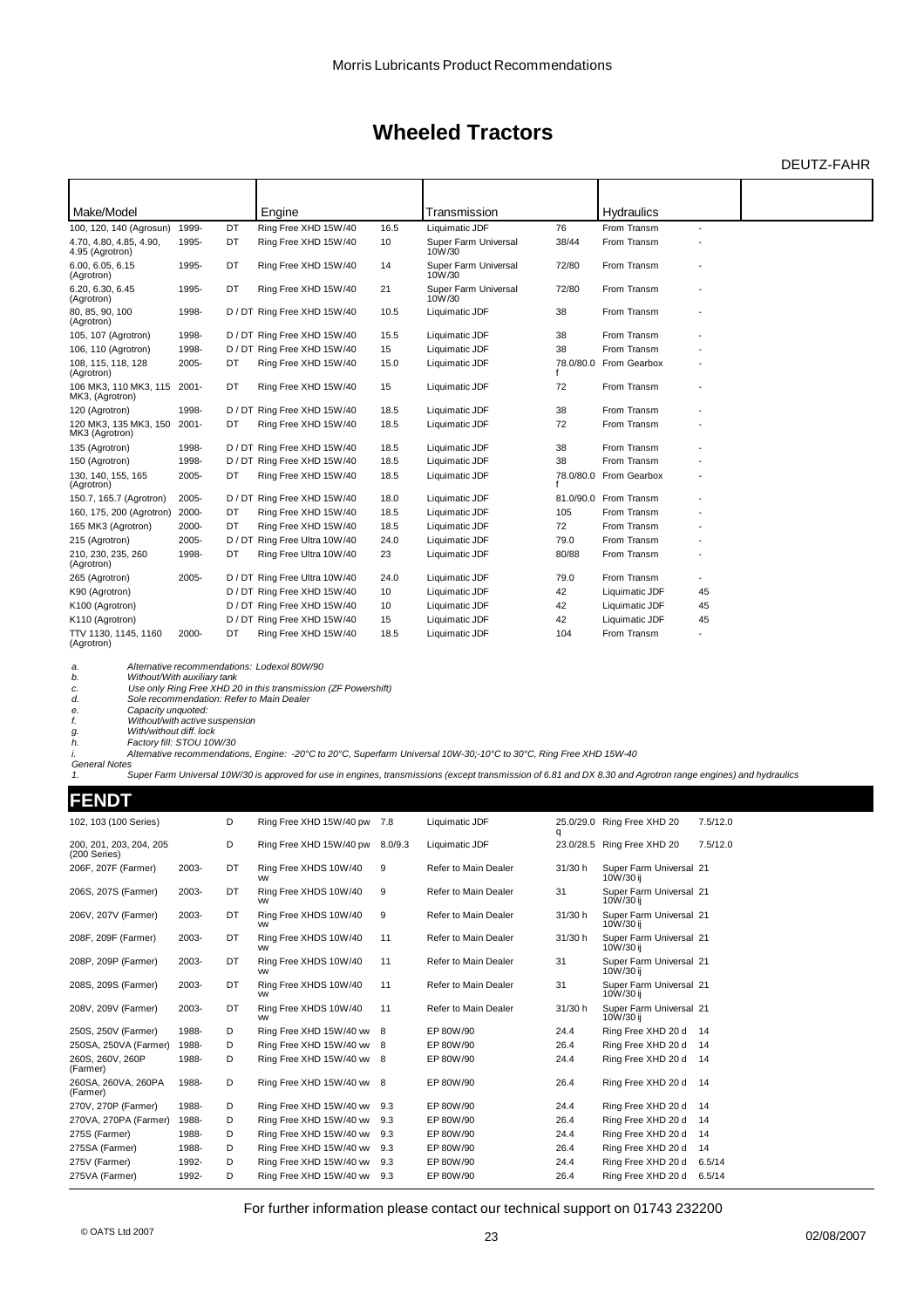FENDT

| Make/Model                                                    |         |    | Engine                             |      | Transmission                     |           | Hydraulics                           |          |  |
|---------------------------------------------------------------|---------|----|------------------------------------|------|----------------------------------|-----------|--------------------------------------|----------|--|
| 280P, 280PA (Farmer)                                          | 1989-   | D  | Ring Free XHD 15W/40 ww            | 9.3  | EP 80W/90                        | 26.4      | Ring Free XHD 20 d                   | 14       |  |
| 280VA, 280SA (Farmer) 1997-                                   |         | D  | Ring Free XHD 15W/40 ww            | 9.3  | EP 80W/90                        | 26.4      | Ring Free XHD 20 d                   | 6.5/14   |  |
| 303LS, 303LSA (Farmer) 1982-                                  |         | D  | Ring Free XHD 15W/40 ww            | 7.3  | EP 80W/90                        | 30/33     | Ring Free XHD 20 d                   | 12/18    |  |
| 304LS, 304LSA (Farmer) 1982-                                  |         | D  | Ring Free XHD 15W/40 ww            | 7.3  | EP 80W/90                        | 30/33     | Ring Free XHD 20 d                   | 12/18    |  |
| 304LS, 304LSA (Farmer) 1991-                                  |         | DT | Ring Free XHD 15W/40 ww            | 7.3  | EP 80W/90                        | 30/33     | Ring Free XHD 20 d                   | 18       |  |
| 305LS, 305LSA (Farmer) 1980-                                  |         | D  | Ring Free XHD 15W/40 ww            | 9.5  | EP 80W/90                        | 30/33     | Ring Free XHD 20 d                   | 12/28    |  |
| 306LS, 306LSA (Farmer) 1980-                                  |         | D  | Ring Free XHD 15W/40 ww            | 9.5  | EP 80W/90                        | 30/33     | Ring Free XHD 20 d                   | 12/28    |  |
| 307 (Farmer)                                                  | 1993-   | DT | Ring Free XHD 15W/40 ww            | 7.3  | EP 80W/90                        | 30/33     | Ring Free XHD 20 d                   | 18       |  |
| 307C, 307CA (Farmer)                                          | 1997-   | DT | Ring Free XHDS 10W/40<br><b>VW</b> | 11   | EP 80W/90 g                      | 35.5      | Ring Free XHD 20 c                   | 41       |  |
| 307 Ci (Farmer)                                               | 2004-   | DT | Ring Free XHDS 10W/40<br><b>VW</b> | 11   | EP 80W/90 g                      | 35.5      | Ring Free XHD 20 c                   | 41       |  |
| 308 Ci, 309 Ci (Farmer)                                       | 2004-   | DT | Ring Free XHDS 10W/40<br><b>VW</b> | 11   | EP 80W/90 g                      | 35.5      | Ring Free XHD 20 c 41                |          |  |
| 308 (Farmer)                                                  | 1993-   | DT | Ring Free XHD 15W/40 ww            | 9.5  | EP 80W/90                        | 30/33     | Ring Free XHD 20 d                   | 12/28    |  |
| 308, 309, -C, -CA<br>(Farmer)                                 | 1997-   | DT | Ring Free XHDS 10W/40<br><b>VW</b> | 11   | EP 80W/90 g                      | 35.5      | Ring Free XHD 20 c                   | 41       |  |
| 309 (Farmer)                                                  | 1993-   | DT | Ring Free XHD 15W/40 ww            | 9.5  | EP 80W/90                        | 30/33     | Ring Free XHD 20 d                   | 12/28    |  |
| 310 (Farmer)                                                  | 1993-   | DT | Ring Free XHD 15W/40 ww            | 9.5  | EP 80W/90                        | 31/33     | Ring Free XHD 20 d                   | 26/27    |  |
| 311 (Farmer)                                                  | 1993-   | D  | Ring Free XHD 15W/40 ww            | 16.4 | EP 80W/90                        | 31/33     | Ring Free XHD 20 d                   | 26/27    |  |
| 312 (Farmer)                                                  | 1993-   | DT | Ring Free XHD 15W/40 ww            | 16.4 | EP 80W/90                        | 21        | Ring Free XHD 20 d                   | 42       |  |
| 409, 410, 411 (Farmer)                                        | 2000-   | DT | Ring Free XHDS 10W/40              | 11   | Refer to Main Dealer             | 30        | Super Farm Universal 42              |          |  |
|                                                               |         |    | <b>VW</b>                          |      |                                  |           | 10W/30 fj                            |          |  |
| 309, 310, 311, 312<br>(Farmer Vario)                          | 2005-   | DT | Ring Free XHD 15W/40 v             | 10   | Refer to Main Dealer             | 30        | Super Farm Universal 60<br>10W/30i   |          |  |
| 412 (Farmer Vario)                                            | 2000-   | DT | Ring Free XHDS 10W/40<br><b>VW</b> | 11.0 | Refer to Main Dealer             | 30        | Refer to Main Dealer 42              |          |  |
| 240S (Farmer 200<br>Series)                                   |         |    | D / DT Ring Free XHD 15W/40 ww     | 8.0  | Liquimatic JDF                   | 24.0      | Ring Free XHD 20                     | 6.5/14.0 |  |
| 250K (Farmer 200<br>Series)                                   |         | D  | Ring Free XHD 15W/40 ww            | 8.0  | EP 80W/90 c                      | 24.4/26.4 | Ring Free XHD 20 d                   | 14.5     |  |
| 280V, 280S (Farmer 200<br>Series)                             |         | D  | Ring Free XHD 15W/40 ww            | 9.3  | EP 80W/90 c                      | 26.4      | Ring Free XHD 20 d                   | 14.5     |  |
| 509C, 510C (Favorit)                                          | 1993-   | DT | Ring Free XHD 15W/40 ww            | 12   | Super Farm Universal<br>10W/30   | 45        | Ring Free XHD 20                     | 12/27    |  |
| 511C (Favorit)                                                | 1993-   | DT | Ring Free XHD 15W/40 ww            | 18.5 | Super Farm Universal<br>10W/30   | 45        | Ring Free XHD 20 c                   | 45       |  |
| 512C (Favorit)                                                | 1993-   | DT | Ring Free XHD 15W/40 ww            | 19.5 | Super Farm Universal<br>10W/30   | 45        | Ring Free XHD 20                     | 20/42    |  |
| 514C (Favorit)                                                | 1993-   | DT | Ring Free XHD 15W/40 ww            | 19.5 | Super Farm Universal<br>10W/30   | 45        | Ring Free XHD 20                     | 20/42    |  |
| 515C (Favorit)                                                | 1995-   | DT | Ring Free XHD 15W/40 ww            | 19.5 | Super Farm Universal<br>10W/30   | 45        | Ring Free XHD 20                     | 20/42    |  |
| 611SL, 611LS, 611LSA<br>(Favorit)                             | 1977-   | D  | Ring Free XHD 15W/40 ww            | 13   | Ring Free XHD 20 d               | 36-47 b   | From Transm                          |          |  |
| 612LSA (Favorit)                                              | 1984-   | DT | Ring Free XHD 15W/40 ww            | 17   | Ring Free XHD 20 d               | 38-47     | From Transm                          |          |  |
| 614SL, 614LSA (Favorit) 1977-                                 |         | DT | Ring Free XHD 15W/40 ww            | 17   | Ring Free XHD 20 d               | 36-47     | From Transm                          |          |  |
| 615SL, 615LSA (Favorit) 1980-                                 |         | DT | Ring Free XHD 15W/40 ww            | 17   | Ring Free XHD 20 d               | 36-60     | From Transm                          |          |  |
| 711, 712 Vario (Favorit)                                      | 2000-   | DT | Ring Free XHDS 10W/40<br><b>VW</b> | 16.5 | Refer to Main Dealer             | 45        | Ring Free XHD 20 c                   | 50       |  |
| 714, 716 Vario (Favorit)                                      | 1998-   | DT | Ring Free XHDS 10W/40<br><b>VW</b> | 16.5 | Refer to Main Dealer             | 45        | Ring Free XHD 20 c                   | - 50     |  |
| 816, 818, 822, 824<br>(Favorit)                               | 1993-   | DT | Ring Free XHD 15W/40 ww 20.5       |      | Super Farm Universal<br>10W/30   | 64        | Ring Free XHD 20 d                   | 60       |  |
| 916, 920, 924 Vario<br>(Favorit)                              | 1997-03 | DT | Ring Free XHD 15W/40 ww            | 20.5 | Super Farm Universal<br>10W/30 e | 65        | Ring Free XHD 20 c 55                |          |  |
| 916 Vario, 920 Vario<br>(from chassis Nos. 6001)<br>(Favorit) | 2003-   | DT | Ring Free XHDS 10W/40<br><b>VW</b> | 24   | Refer to Main Dealer             | 65        | Super Farm Universal 70<br>10W/30 jn |          |  |
| 924 Vario, 926 Vario<br>(from chassis Nos. 6001)<br>(Favorit) | 2003-   | DT | Ring Free XHDS 10W/40<br><b>VW</b> | 24   | Refer to Main Dealer             | 67        | Super Farm Universal 70<br>10W/30 in |          |  |
| 926 Vario (Favorit)                                           | 1996-03 | DT | Ring Free XHD 15W/40 ww            | 20.5 | Super Farm Universal<br>10W/30 e | 65        | Ring Free XHD 20 c 55                |          |  |
| 930 Vario (Favorit)                                           | 1996-03 | DT | Ring Free XHD 15W/40 ww            | 20.5 | Super Farm Universal<br>10W/30 e | 65        | Ring Free XHD 20 c                   | 55       |  |
| 930 Vario (from chassis<br>No. 1001) (Favorit)                | 2003-   | DT | Ring Free XHDS 10W/40<br><b>VW</b> | 24   | Refer to Main Dealer             | 67        | Super Farm Universal 70<br>10W/30 jn |          |  |
| 350 GT (Tool Carriers)                                        | 1998-   | D  | Ring Free XHD 15W/40 ww            | 9    | EP 80W/90                        | 26        | Ring Free XHD 20 d                   | 23       |  |
| 370 GT (Tool Carriers)                                        | 1998-   | D  | Ring Free XHD 15W/40 ww            | 9    | EP 80W/90                        | 26        | Ring Free XHD 20 d                   | 23       |  |
| 370GTA (Tool Carriers)                                        | 1998-   | D  | Ring Free XHDS 10W/40<br><b>VW</b> | 10.5 | EP 80W/90                        | 29.5      | Refer to Main Dealer 30              |          |  |
| 371 GTA (Tool Carriers)                                       | 1998-   | D  | Ring Free XHD 15W/40 ww            | 9    | EP 80W/90                        | 23        | Ring Free XHD 20 d                   | 23       |  |
| 380 GTA Turbo (Tool<br>Carriers)                              | 1998-   | D  | Ring Free XHD 15W/40 ww            | 10.5 | EP 80W/90                        | 25        | Ring Free XHD 20 d                   | 23       |  |
| F345GT (Tool Carriers)                                        | 1986-98 | D  | Ring Free XHD 15W/40 ww 9          |      | EP 80W/90                        | 26        | Ring Free XHD 20 d                   | 23       |  |
| F345GTM (Tool Carriers) 1986-98                               |         | D  | Ring Free XHD 15W/40 ww            | 9    | EP 80W/90                        | 26        | Ring Free XHD 20 d                   | 23       |  |
| F360GT (Tool Carriers)                                        | 1986-98 | D  | Ring Free XHD 15W/40 ww 9          |      | EP 80W/90                        | 26        | Ring Free XHD 20 d                   | 23       |  |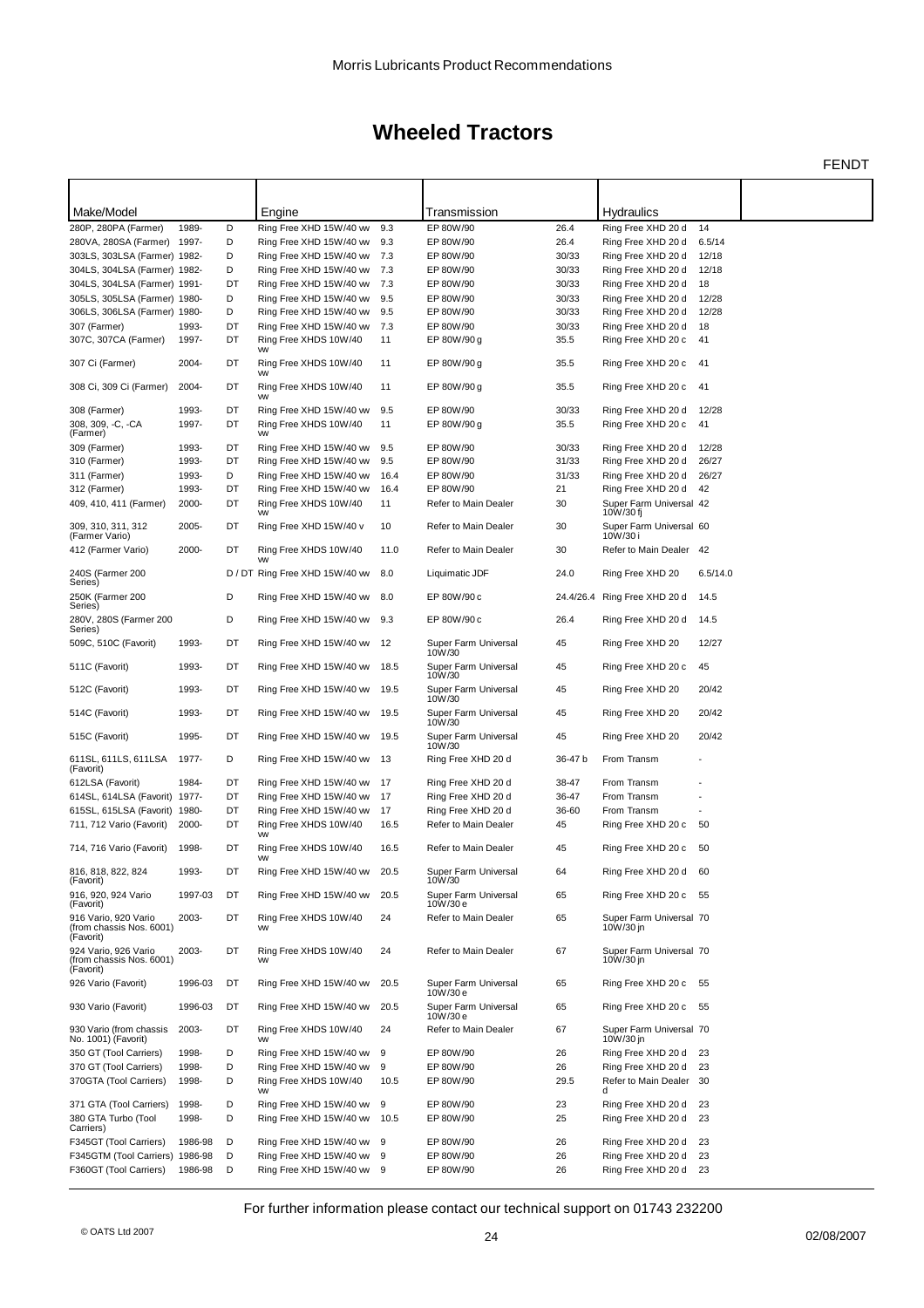FENDT

| Make/Model                                   |         |    | Engine                             |      | Transmission                    |    | <b>Hydraulics</b>                    |  |
|----------------------------------------------|---------|----|------------------------------------|------|---------------------------------|----|--------------------------------------|--|
| F360GTF (Tool Carriers) 1986-98              |         | D  | Ring Free XHD 15W/40 ww 9          |      | EP 80W/90                       | 23 | Ring Free XHD 20 d<br>23             |  |
| F365GTA (Tool Carriers) 1987-                |         | D  | Ring Free XHD 15W/40 ww            | 10.5 | EP 80W/90                       | 25 | Ring Free XHD 20 d<br>23             |  |
| F380GT (Tool Carriers)                       | 1986-98 | D  | Ring Free XHD 15W/40 ww            | 10.5 | EP 80W/90                       | 26 | Ring Free XHD 20 d<br>23             |  |
| F380GTA, F380GTHA<br>(Tool Carriers)         | 1986-98 | D  | Ring Free XHD 15W/40 ww            | 10.5 | EP 80W/90                       | 25 | Ring Free XHD 20 d<br>23             |  |
| F380GTF (Tool Carriers) 1986-                |         | D  | Ring Free XHD 15W/40 ww            | 10.5 | EP 80W/90                       | 23 | Ring Free XHD 20 d<br>23             |  |
| F380GTH (Tool Carriers) 1986-                |         | D  | Ring Free XHD 15W/40 ww            | 10.5 | EP 80W/90                       | 26 | Ring Free XHD 20 d<br>23             |  |
| F390GTA, F395GTA,<br>F395GHA (Tool Carriers) | 1990-   | D  | Ring Free XHD 15W/40 ww 16         |      | EP 80W/90                       | 18 | Ring Free XHD 20 d<br>30             |  |
| 815, 817, 818 (Vario)                        | 2002-   | DT | Ring Free XHDS 10W/40<br><b>VW</b> | 16.5 | Refer to Main Dealer            | 50 | Super Farm Universal 50<br>10W/30 in |  |
| 520 (Xylon)                                  | 1994-   | DT | Ring Free XHD 15W/40 ww            | 14.5 | Super Farm Universal<br>10W/30f | 40 | Ring Free XHD 20 d<br>61             |  |
| 522, 524 (Xylon)                             | 1994-   | DT | Ring Free XHD 15W/40 ww            | 14.5 | Super Farm Universal<br>10W/30f | 40 | Ring Free XHD 20 d<br>61             |  |

*a. ZF Powershift. Use only Ring Free XHD 20 in this transmission. Turbo-clutch: 13 ltr, Ring Free XHD 10W b. SL models: 32 ltr / 37 ltr*

- *c. Alternative recommendations: Super Farm Universal 10W/30***<br>***d.* **Ring Free XHD 20 must be used for first 250 hrs. after which S<br>***e.* **Alternative recommendations, Transmission: 10W-30; 10W-4<br>***H***,** *Alternative recommend d. Ring Free XHD 20 must be used for first 250 hrs. after which Super Farm Universal 10W/30 are approved e. Alternative recommendations, Transmission: 10W-30; 10W-40; 15W-30; 15W-40*
- *f. Alternative recommendations, Hydraulics/Transmission: 10W-30; 15W-30 g. 4WD: 36.5 ltr ltr, Lodexol Ultra Drive 80W/90*
- 
- 
- *i. Alternative recommendations, Hydraulics: 10W-30; 15W-30; 15W-40 j. Alternative recommendations, Hydraulics: >10°C, Ring Free XHD 20 k. Sole recommendation: Refer to Main Dealer*
- *h.* **2WD/4WD**<br> *i.* **Alternative**<br> *j.* **Alternative**<br> *k.* Sole recor
- *m. Fendt provide a definitive list of approved antifreeze products related to the specific make of engine fitted. Refer to the handbook or Fendt distributor for current list n. Alternative recommendations, Hydraulics: 10W-30; 10W-40; 15W-30*
- 
- *p. Alternative recommendations, Engine: -10°C to 35°C, 15W-40; -10°C to 25°C, 15W-30 q. 2WD/4WD*
- 
- *r. Alternative recommendations: GL-4 80W s. Without/with loader*
- 
- *t. 2WD*
- *u. With front end loader & 4WD: 47 ltr* v. Alternative recommendations, Engine: -20℃ to 35℃, 10W-40; -20℃ to 25℃, 10W-30; -15℃ to 35℃, 15W-40; -15℃ to 25℃, 15W-30<br>w. Super Farm Universal 10W/30 not recommended for engines
- *General Notes*
- 

*1. Transfer box (where fitted): Liquimatic JDF. Super Farm Universal 10W/30 also approved after first 250 hours* Lift system (where fitted): Ring Free XHD 20. Super Farm Universal 10W/30 also approved after first 250 hours.

#### **GOLDONI**

| UULDUNI                           |   |                              |                |                      |      |             |                          |  |
|-----------------------------------|---|------------------------------|----------------|----------------------|------|-------------|--------------------------|--|
| E26 RS. E30 RS. E30<br>SN, E40 SN | D | Ring Free XHD 15W/40         | 3.8            | Refer to Main Dealer | a    | From Transm |                          |  |
| E40 RS. E45 RS                    | D | Ring Free XHD 15W/40         | 3.8            | Refer to Main Dealer | a    | From Transm | $\overline{\phantom{0}}$ |  |
| Base 20                           | D | Ring Free XHD 15W/40         | 2.5            | Refer to Main Dealer | a    | From Transm | $\overline{\phantom{a}}$ |  |
| Idea 40 DT                        | D | Ring Free XHD 15W/40         | 2.4            | Refer to Main Dealer | 22   | From Transm |                          |  |
| Idea 40 DT                        | D | Ring Free XHD Plus<br>15W/40 | 6              | Refer to Main Dealer | 22   | From Transm |                          |  |
| Star 50 NRG. Star 70<br>NRG       | D | Ring Free XHD 15W/40         | $\overline{7}$ | Refer to Main Dealer | 28   | From Transm |                          |  |
| Star 3050, 3050SL.<br>3070, 3070V | D | Ring Free XHD 15W/40         | 4.5            | Refer to Main Dealer | 24   | From Transm |                          |  |
| 3000 Star NRG                     | D | Ring Free XHD 15W/40         | 4.5            | Refer to Main Dealer | 28   | From Transm |                          |  |
| Quasar 70, 85                     | D | Ring Free XHD 15W/40         |                | Refer to Main Dealer | 25.5 | From Transm | $\overline{\phantom{a}}$ |  |
| 60SN, 70SN (Maxter)               |   | D / DT Ring Free XHD 15W/40  | a              | Refer to Main Dealer | 15.9 | From Transm | $\overline{\phantom{a}}$ |  |
| 60RS, 70RS, 70 RS REV<br>(Maxter) |   | D / DT Ring Free XHD 15W/40  | a              | Refer to Main Dealer | 15.9 | From Transm | $\overline{\phantom{a}}$ |  |

#### *a. Capacity unquoted:*

**HINOMOTO**

| <i>oupaony anguoto</i> |  |
|------------------------|--|
|                        |  |

| .                |       |   |                                |     |                  |    |             |  |
|------------------|-------|---|--------------------------------|-----|------------------|----|-------------|--|
| C142             | 1983- | D | Super Farm Universal<br>10W/30 | 2.2 | Liquimatic JDF   | 17 | From Transm |  |
| C144             | 1983- | D | Super Farm Universal<br>10W/30 | 2.2 | Liquimatic JDF   | 17 | From Transm |  |
| C172             | 1985- | D | Super Farm Universal<br>10W/30 | 2.2 | Liquimatic JDF   | 17 | From Transm |  |
| C172 HST         | 1987- | D | Super Farm Universal<br>10W/30 | 2.7 | Liquimatic JDF a | 17 | From Transm |  |
| C <sub>174</sub> | 1985- | D | Super Farm Universal<br>10W/30 | 2.2 | Liquimatic JDF   | 17 | From Transm |  |
| <b>C174 HST</b>  | 1987- | D | Super Farm Universal<br>10W/30 | 2.7 | Liquimatic JDF a | 17 | From Transm |  |
| E2302            | 1985- | D | Super Farm Universal<br>10W/30 | 3.5 | Liquimatic JDF   | 22 | From Transm |  |
| E2304            | 1985- | D | Super Farm Universal<br>10W/30 | 3.5 | Liquimatic JDF   | 22 | From Transm |  |
|                  |       |   |                                |     |                  |    |             |  |

*a. Hydrostatic transmission*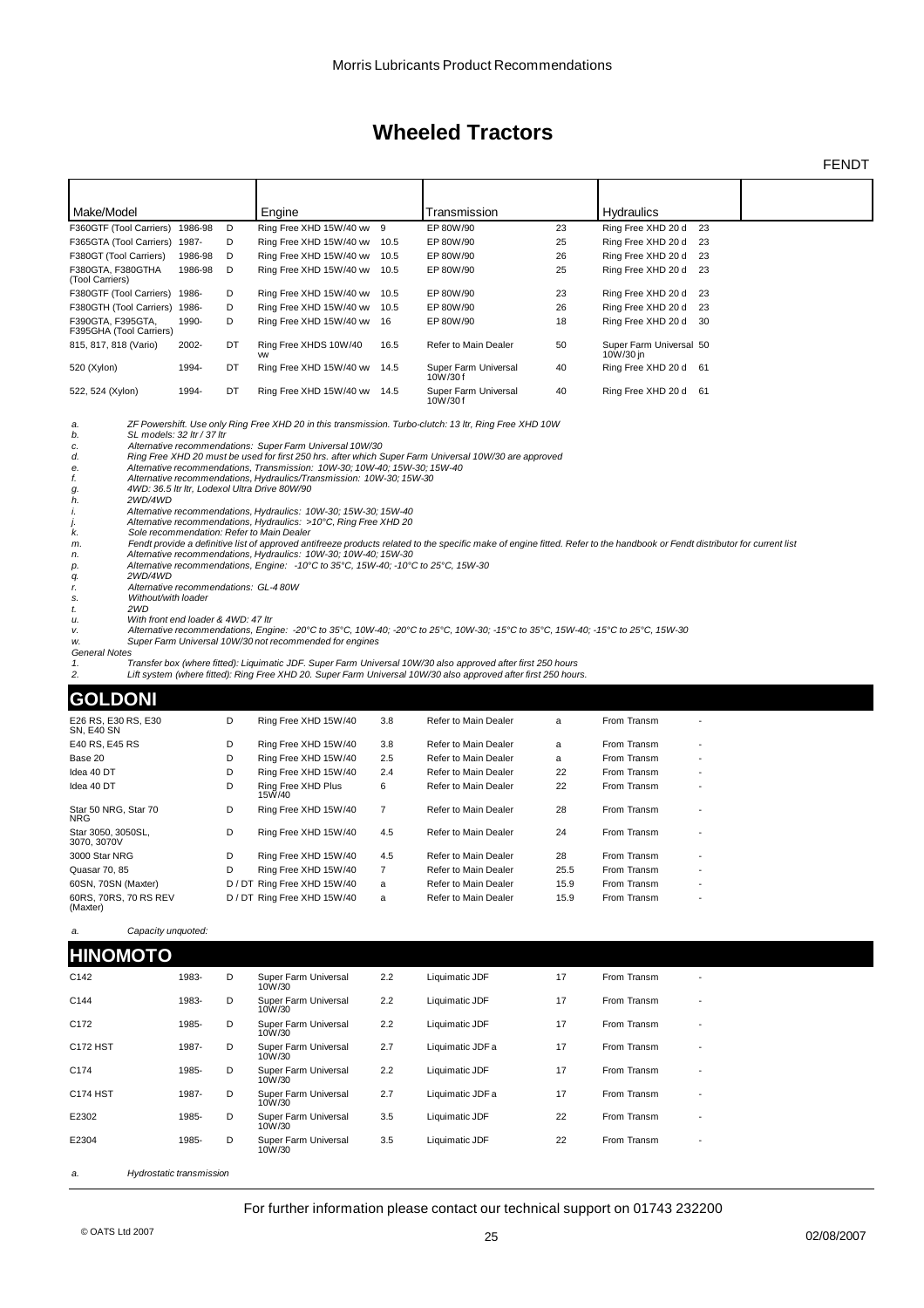HINOMOTO

| Make/Model                     |       |    | Engine                                                                                           |                | Transmission    |                | <b>Hydraulics</b>          |                |  |
|--------------------------------|-------|----|--------------------------------------------------------------------------------------------------|----------------|-----------------|----------------|----------------------------|----------------|--|
| <b>General Notes</b><br>1.     |       |    | Super Farm Universal 10W/30 suitable for all applications except hydrostatic (HST) transmissions |                |                 |                |                            |                |  |
| <b>HOLDER</b>                  |       |    |                                                                                                  |                |                 |                |                            |                |  |
| A50, C50                       | 1982- | D  | Ring Free XHD 15W/40                                                                             | 6              | Liquimatic JDF  |                | 10.3/6.3 a Liquimatic HV68 | 14             |  |
| A50T, A60T, A65T,<br>C500T     | 1982- | DT | Ring Free XHD 15W/40                                                                             | 6              | Liquimatic JDF  |                | 10.3/6.3 a Liquimatic HV68 | 14             |  |
| A550, A630, C650,<br>C5000     | 1990- | D  | Ring Free XHD 15W/40                                                                             | 10.5           | Liquimatic JDF  |                | 10.3/6.3 a Liquimatic HV68 | 18             |  |
| A60, A62                       | 1982- | D  | Ring Free XHD 15W/40                                                                             | 6              | Liquimatic JDF  | 10/6.2 a       | Liquimatic HV68            | 14             |  |
| A440                           | 1990- | D  | Ring Free XHD 15W/40                                                                             | $\overline{7}$ | Liquimatic JDF  | 6.3/8          | Liquimatic HV68            | 18             |  |
| A440S                          | 1990- | D  | Ring Free XHD 15W/40                                                                             | $\overline{7}$ | Liquimatic JDF  | 6.3/8          | Liquimatic HV68            | 18             |  |
| А560Т, А660Т, С560Т,<br>C660 I | 1990- | DT | Ring Free XHD 15W/40                                                                             | 10.5           | Liquimatic JDF  |                | 10.3/6.3 a Liquimatic HV68 | 18             |  |
| A650                           | 1990- | D  | Ring Free XHD 15W/40                                                                             | 12             | Liquimatic JDF  | 6.3/8          | Liquimatic HV68            | 18             |  |
| A760                           | 1994- | DT | Ring Free XHD 15W/40                                                                             | 12             | Liquimatic JDF  | 9.5            | Liquimatic HV46            | 18             |  |
| A860                           | 1994- | DT | Ring Free XHD 15W/40                                                                             | 12             |                 |                | Liquimatic HV46            | 18             |  |
| C30                            | 1996- |    | D / DT Ring Free XHD 15W/40                                                                      | 4              | From Hydraulics |                | Liquimatic HV46            | $\overline{7}$ |  |
| C220                           | 1996- | D  | Ring Free XHD 15W/40                                                                             | 3.9            | From Hydraulics |                | Liquimatic HV46            | 17             |  |
| C <sub>230</sub>               | 1996- | DT | Ring Free XHD 15W/40                                                                             | 4.5            | From Hydraulics |                | Liquimatic HV46            | 17             |  |
| C240                           | 1996- | DT | Ring Free XHD 15W/40                                                                             | 4.5            | From Hydraulics |                | Liquimatic HV46            | 17             |  |
| C330                           | 1996- | D  | Super Farm Universal<br>10W/30                                                                   | 4.5            | From Hydraulics |                | Liquimatic HV46            | 17             |  |
| C340                           | 1996- | DT | Super Farm Universal<br>10W/30                                                                   | 4.5            | From Hydraulics |                | Liquimatic HV46            | 17             |  |
| C440                           | 1990- | D  | Ring Free XHD 15W/40                                                                             | $\overline{7}$ | Liquimatic JDF  | 6.3/8          | Liquimatic HV46            | 18             |  |
| C660                           | 1990- | D  | Ring Free XHD 15W/40                                                                             | 12             | Liquimatic JDF  | 6.3/8          | Liquimatic HV68            | 18             |  |
| C760                           | 1994- | DT | Ring Free XHD 15W/40                                                                             | 12             | Liquimatic JDF  | 9.5/11         | Liquimatic HV46            | 18             |  |
| C860                           | 1994- | DT | Ring Free XHD 15W/40                                                                             | 12             | Liquimatic JDF  | 11.2           | Liquimatic HV46            | 18             |  |
| C5000 Turbo                    | 1990- | DT | Ring Free XHD 15W/40                                                                             | 10.5           | Liquimatic JDF  |                | 10.3/6.3 a Liquimatic HV68 | 18             |  |
| C9600                          | 1996- |    | D / DT Ring Free XHD 15W/40                                                                      | 8.8            | From Hydraulics |                | Liquimatic HV46            | 18             |  |
| C9700                          |       |    | D / DT Ring Free XHD 15W/40                                                                      | 12.5           | Liquimatic JDF  |                | Liquimatic HV46            | 45-50          |  |
| C9700H                         | 1996- |    | D / DT Ring Free XHD 15W/40                                                                      | 8.8            | From Hydraulics |                | Liquimatic HV46            | 18/35          |  |
| C9.72                          |       |    | D / DT Ring Free XHD 15W/40                                                                      | 12.5           | Liquimatic JDF  |                | Liquimatic HV46            | 45-50          |  |
| C9800H                         | 1990- |    | D / DT Ring Free XHD 15W/40                                                                      | 12             | From Hydraulics |                | Liquimatic HV46            | 45/50          |  |
| C9.72H                         |       |    | D / DT Ring Free XHD 15W/40                                                                      | 12.5           | Liquimatic JDF  |                | Liquimatic HV46            | 45-50          |  |
| C9.78H                         |       |    | D / DT Ring Free XHD 15W/40                                                                      | 12.5           | Liquimatic JDF  |                | Liquimatic HV46            | 45-50          |  |
| C9.83H                         |       |    | D / DT Ring Free XHD 15W/40                                                                      | 12.5           | Liquimatic JDF  |                | Liquimatic HV46            | 45-50          |  |
| C9.88H                         |       |    | D / DT Ring Free XHD 15W/40                                                                      | 12.5           | Liquimatic JDF  |                | Liquimatic HV46            | 45-50          |  |
| 5.58                           |       |    | D / DT Ring Free XHD 15W/40                                                                      | 7.5/8.25       |                 |                | Liquimatic HV46            | 18             |  |
| 5.58P                          |       |    | D / DT Ring Free XHD 15W/40                                                                      | 7.5/8.25       |                 |                | Liquimatic HV46            | 18             |  |
| P20                            | 1985- | D  | Ring Free XHD 15W/40                                                                             | 6              | Liquimatic JDF  | $\overline{4}$ | Liquimatic HV68            | $\overline{4}$ |  |
| P22HA                          | 1990- |    | D / DT Ring Free XHD 15W/40                                                                      | 3.1            | Liquimatic JDF  | 14             | From Transm                |                |  |
|                                | 1990- |    |                                                                                                  |                |                 |                |                            |                |  |
| P70                            |       | D  | Ring Free XHD 15W/40                                                                             | 9              | From Hydraulics |                | Liquimatic HV68            | 18             |  |
| P70A                           | 1990- |    | D / DT Ring Free XHD 15W/40                                                                      | 9              | From Hydraulics |                | Liquimatic HV68            | 18             |  |
|                                |       |    |                                                                                                  |                |                 |                |                            |                |  |

*a. Front gearbox/Rear gearbox General Notes 1. Super Farm Universal 10W/30 approved for all applications*

### **HURLIMANN**

| Elite H6115 E/M                                       | 1995- | D    | Ring Free XHD 15W/40        | 15  | Liquimatic JDF       | 75  | From Transm | ٠                        |  |
|-------------------------------------------------------|-------|------|-----------------------------|-----|----------------------|-----|-------------|--------------------------|--|
| Elite H6135                                           | 1995- | DT   | Ring Free XHD 15W/40        | 15  | Liquimatic JDF       | 75  | From Transm | $\overline{\phantom{a}}$ |  |
| H-305XE, H-306XE, H<br>-307XE, H-355XE                |       |      | D / DT Ring Free XHD 15W/40 | 8.8 | Liquimatic JDF       | 41  | From Transm | ٠                        |  |
| H-361 XF                                              |       |      | D / DT Ring Free XHD 15W/40 | 7.7 | Liquimatic JDF       | 33  | From Transm | ٠                        |  |
| H-365F-XE, H-375F-XE                                  |       |      | D / DT Ring Free XHD 15W/40 | 8.8 | Liquimatic JDF       | 41  | From Transm | ٠                        |  |
| H-468.4 Club                                          |       |      | D / DT Ring Free XHD 15W/40 | 12  | Liquimatic JDF       | 52  | From Transm | $\overline{\phantom{a}}$ |  |
| H-468 Prestige, H-478<br>Prestige, H-488T<br>Prestige |       |      | D / DT Ring Free XHD 15W/40 | 12  | Liquimatic JDF       | 52  | From Transm | ٠                        |  |
| H-476 XF                                              |       |      | D / DT Ring Free XHD 15W/40 | 12  | Liquimatic JDF       | 33  | From Transm | ٠                        |  |
| H-478.4                                               |       |      | D / DT Ring Free XHD 15W/40 | 12  | Liquimatic JDF       | 52  | From Transm | ٠                        |  |
| H-478.4 Gamma 1.5                                     |       |      | D / DT Ring Free XHD 15W/40 | 12  | Liquimatic JDF       | 52  | From Transm | ٠                        |  |
| H-481 XF                                              |       |      | D / DT Ring Free XHD 15W/40 | 12  | Liquimatic JDF       | 33  | From Transm | ٠                        |  |
| H-491 XF                                              |       |      | D / DT Ring Free XHD 15W/40 | 12  | Liquimatic JDF       | 33  | From Transm | ٠                        |  |
| Master H6165, H6190                                   | 1995- | DT   | Ring Free XHD 15W/40        | 15  | Liquimatic JDF       | 108 | From Transm | ٠                        |  |
| Prince 325                                            |       | D/DT | Ring Free XHD 15W/40        | 5.1 | Liquimatic JDF       | 21  | From Transm | $\overline{\phantom{a}}$ |  |
| Prince 325 XV                                         |       |      | D / DT Ring Free XHD 15W/40 | 5.1 | Liquimatic Super ATF | 28  | From Transm | $\overline{\phantom{a}}$ |  |
| Prince 335                                            |       |      | D / DT Ring Free XHD 15W/40 | 7.1 | Liquimatic JDF       | 21  | From Transm | ٠                        |  |
|                                                       |       |      |                             |     |                      |     |             |                          |  |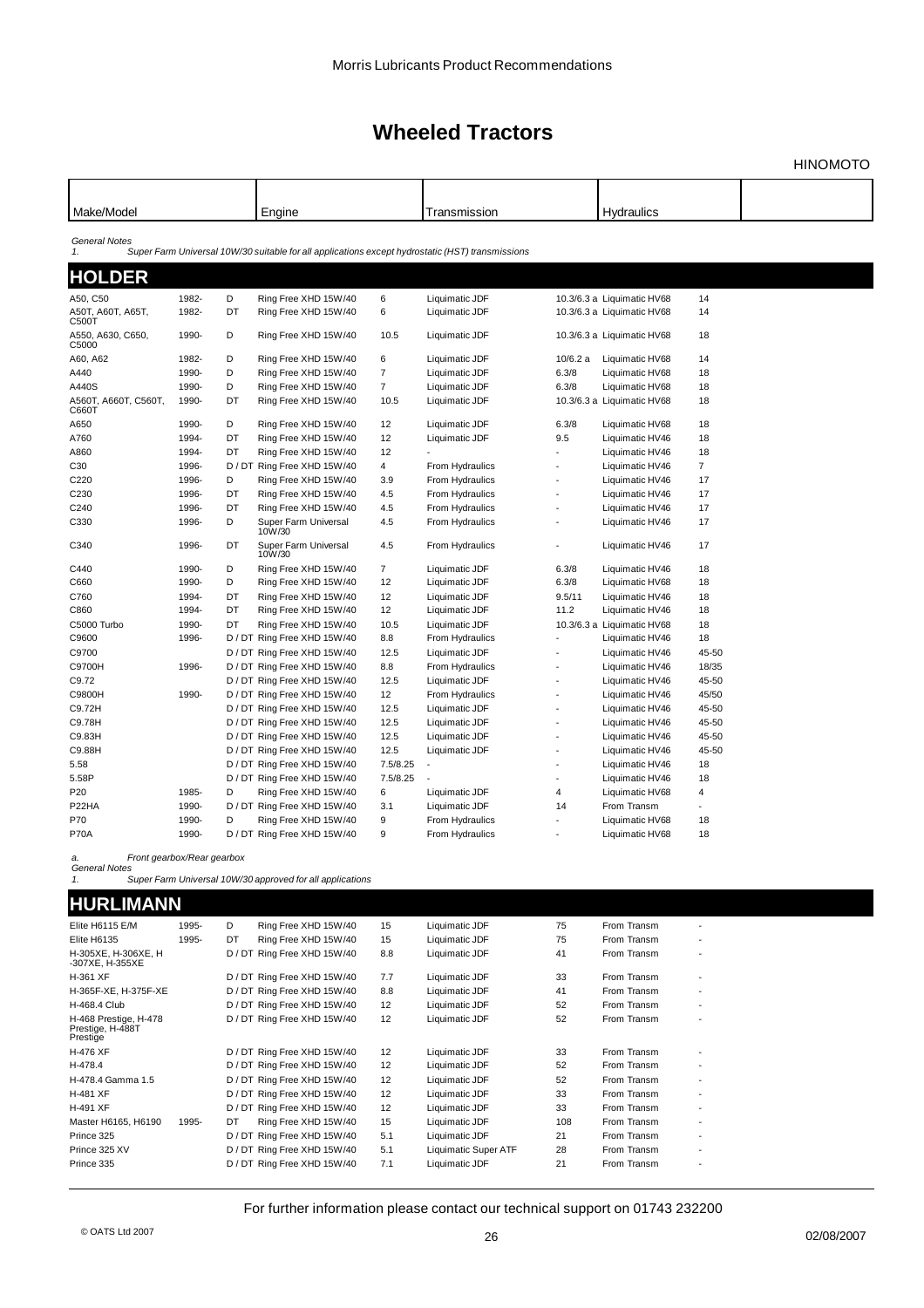### HURLIMANN

| Make/Model                                                     | Engine                            | Transmission           | <b>Hydraulics</b>                        |
|----------------------------------------------------------------|-----------------------------------|------------------------|------------------------------------------|
| Prince 435, Prince 435                                         | D / DT Ring Free XHD 15W/40       | Liquimatic JDF         | From Transm                              |
| Heavy Duty                                                     | 7.1                               | 21                     |                                          |
| Prince 445, Prince 450                                         | D / DT Ring Free XHD 15W/40       | 21                     | From Transm                              |
|                                                                | 7.1                               | Liquimatic JDF         | ٠                                        |
| SX 1200, SX 1350, SX<br>1500, SX 1600, SX 1800,<br>SX 2000     | D / DT Ring Free XHD 15W/40<br>16 | Liquimatic JDF<br>113  | From Transm<br>$\overline{\phantom{a}}$  |
| XA 655, XA 656                                                 | 7.7                               | 41                     | From Transm                              |
|                                                                | D / DT Ring Free XHD 15W/40       | Liquimatic JDF         | $\overline{\phantom{a}}$                 |
| XA 657, XA 658                                                 | D / DT Ring Free XHD 15W/40       | 41                     | From Transm                              |
|                                                                | 12                                | Liquimatic JDF         | $\overline{\phantom{a}}$                 |
| XF-55, XF-70, XF-75, XF<br>DT<br>-90, XF-100 (XF-H)<br>Series) | Ring Free XHD 15W/40<br>7.7/12.0  | Liquimatic JDF<br>41.0 | From Gearbox<br>$\overline{\phantom{a}}$ |
| XN-706                                                         | 7.7                               | 41                     | From Transm                              |
|                                                                | D / DT Ring Free XHD 15W/40       | Liquimatic JDF         |                                          |
| XN-707, XN-708, XN-709                                         | 12                                | 41                     | From Transm                              |
|                                                                | D / DT Ring Free XHD 15W/40       | Liquimatic JDF         | $\overline{\phantom{a}}$                 |
| XT 908, 909, 910-4                                             | D / DT Ring Free XHD 15W/40       | 71                     | From Transm                              |
| 1995-                                                          | 11                                | Liquimatic JDF         | $\overline{\phantom{a}}$                 |
| XT 910-6<br>1995-<br>D                                         | 15<br>Ring Free XHD 15W/40        | 71<br>Liquimatic JDF   | From Transm<br>$\overline{\phantom{a}}$  |
| XT-911, XT-913                                                 | D / DT Ring Free XHD 15W/40       | Liquimatic JDF         | From Transm                              |
|                                                                | 16                                | 75                     | $\overline{\phantom{a}}$                 |

*General Notes 1. Super Farm Universal 10W/30 is not recommended for any application*

| <b>IMT</b>            |       |    |                                |     |                |      |             |                          |
|-----------------------|-------|----|--------------------------------|-----|----------------|------|-------------|--------------------------|
| 539                   | 1982- | D  | Super Farm Universal<br>10W/30 |     | Liquimatic JDF | 30   | From Transm | $\overline{\phantom{a}}$ |
| 542 DL, 549 DL        | 1984- | D  | Super Farm Universal<br>10W/30 |     | Liquimatic JDF | 35.5 | From Transm | $\overline{\phantom{a}}$ |
| 560 DL. 560 DVDL      | 1984- | D  | Super Farm Universal<br>10W/30 | 6.5 | Liquimatic JDF | 35.5 | From Transm |                          |
| 569 DL. 569 DVDL      | 1984- | D  | Super Farm Universal<br>10W/30 | 6.5 | Liquimatic JDF | 35.5 | From Transm | $\overline{\phantom{a}}$ |
| 577, 577 DL, 577 DVDL | 1983- | D  | Super Farm Universal<br>10W/30 | 8   | Liquimatic JDF | 35.5 | From Transm | $\overline{\phantom{a}}$ |
| 585 DL. 585 DVDL      | 1989- | DT | Super Farm Universal<br>10W/30 | 8   | Liquimatic JDF | 35.5 | From Transm | $\overline{\phantom{a}}$ |

| <b>ISEKI</b>                                     |       |   |                                       |                |                                |    |             |  |
|--------------------------------------------------|-------|---|---------------------------------------|----------------|--------------------------------|----|-------------|--|
| SX 75                                            | 1986- | D | Ring Free XHD 20                      | 9              | EP 80W/90                      | 52 | From Transm |  |
| SX 95                                            | 1986- | D | Ring Free XHD 20                      | 16             | EP 80W/90                      | 52 | From Transm |  |
| T6500F                                           | 1983- | D | Ring Free XHD 20                      | 9              | EP 80W/90                      | 35 | From Transm |  |
| TA 530                                           | 1988- | D | Ring Free XHD 20                      | 4.3            | EP 80W/90                      | 25 | From Transm |  |
| <b>TA 537</b>                                    | 1989- | D | Ring Free XHD 20                      | $\overline{7}$ | EP 80W/90                      | 29 | From Transm |  |
| <b>TA 545</b>                                    | 1989- | D | Ring Free XHD 20                      | $\overline{7}$ | EP 80W/90                      | 32 | From Transm |  |
| TD 4451                                          | 1986- | D | Ring Free XHD 20                      | 6              | EP 80W/90                      | 45 | From Transm |  |
| TE 3210 F                                        | 1983- | D | Ring Free XHD 20                      | 3              | EP 80W/90                      | 17 | From Transm |  |
| <b>TE 4270 F</b>                                 | 1983- | D | Ring Free XHD 20                      | 4.8            | EP 80W/90                      | 34 | From Transm |  |
| TE 4320, TE 4320F, TE<br>4370, TE 4370F          | 1984- | D | Ring Free XHD 20                      | 7.1            | EP 80W/90                      | 45 | From Transm |  |
| <b>TK 538HST</b>                                 | 2004- |   | D / DT Super Farm Universal<br>10W/30 | b              | Liquimatic JDF                 | b  | From Transm |  |
| TK 546 (Shuttle transm)                          | 2004- |   | D / DT Super Farm Universal<br>10W/30 | b              | Super Farm Universal<br>10W/30 | b  | From Transm |  |
| TK 546 (Elect/hyd power 2004-<br>shuttle transm) |       |   | D / DT Super Farm Universal<br>10W/30 | b              | Super Farm Universal<br>10W/30 | b  | From Transm |  |
| <b>TM 330</b>                                    | 2004- |   | D / DT Super Farm Universal<br>10W/30 | b              | Liquimatic JDF                 | b  | From Transm |  |
| <b>TU 318</b>                                    | 1988- | D | Ring Free XHD 20                      | 3.1            | EP 80W/90                      | 12 | From Transm |  |
| <b>TU 320</b>                                    | 1988- | D | Ring Free XHD 20                      | 4.3            | EP 80W/90                      | 17 | From Transm |  |
| <b>TU 324</b>                                    | 1988- | D | Ring Free XHD 20                      | 4.3            | EP 80W/90                      | 17 | From Transm |  |
| TX 2140, TX 2140F, TX<br>2160, TX 2160F          | 1981- | D | Ring Free XHD 20                      | 3              | EP 80W/90 a                    | 12 | From Transm |  |
| <b>TX 2160 HST</b>                               | 1985- | D | Ring Free XHD 20                      | 3              | Liquimatic JDF                 | 12 | From Transm |  |
| TXG 23FH                                         | 2004- |   | D / DT Super Farm Universal<br>10W/30 | 2.6            | Liquimatic JDF                 | 11 | From Transm |  |
| TXG 23TH                                         | 2004- |   | D / DT Super Farm Universal<br>10W/30 | 2.6            | Liquimatic JDF                 | 11 | From Transm |  |

*a. Sole recommendation: Super Farm Universal 10W/30 b. Capacity unquoted:*

*c. Power Steering: Liquimatic Super ATF d. Also suitable: Lodexol Ultra Drive 80W/90*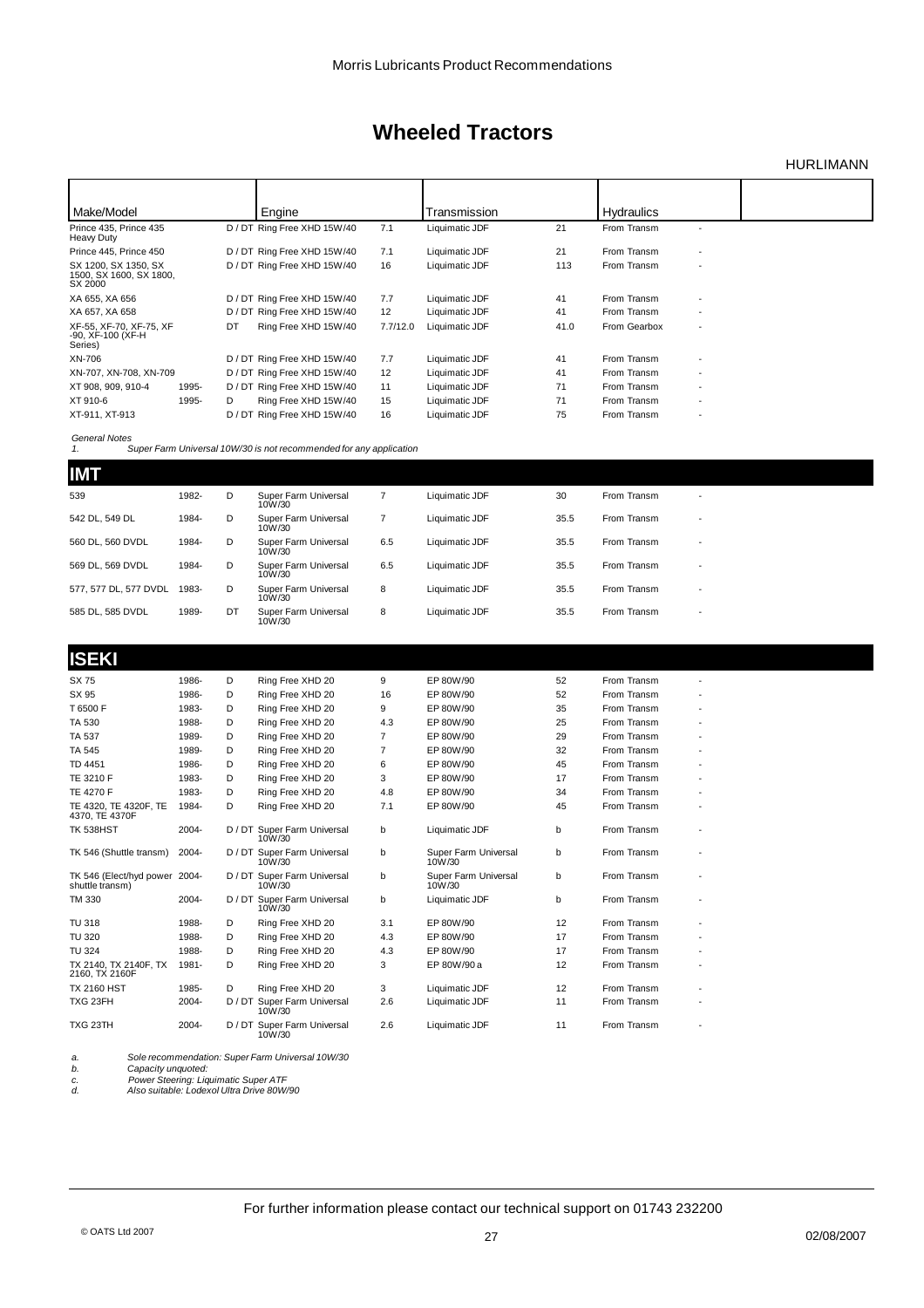| Make/Model                                                                                                                                                                                                                                                                                                                                                                                                                                                                                       |       |        | Engine                                                         |      | Transmission                                                                                                     |                          | Hydraulics                           |                 |  |  |
|--------------------------------------------------------------------------------------------------------------------------------------------------------------------------------------------------------------------------------------------------------------------------------------------------------------------------------------------------------------------------------------------------------------------------------------------------------------------------------------------------|-------|--------|----------------------------------------------------------------|------|------------------------------------------------------------------------------------------------------------------|--------------------------|--------------------------------------|-----------------|--|--|
| <b>JCB</b>                                                                                                                                                                                                                                                                                                                                                                                                                                                                                       |       |        |                                                                |      |                                                                                                                  |                          |                                      |                 |  |  |
| 125, 125-65 (Fastrac)                                                                                                                                                                                                                                                                                                                                                                                                                                                                            | 1991- | D      | Ring Free XHD 15W/40 f                                         | 12.5 | Liquimatic JDF a                                                                                                 | 10                       | Triad 32 d                           | 60              |  |  |
| 135, 135-65, 155, 155-65 1993-<br>(Fastrac)                                                                                                                                                                                                                                                                                                                                                                                                                                                      |       | DT     | Ring Free XHD 15W/40 f                                         | 16.5 | EP 80W/90 ab                                                                                                     | 10                       | Triad 32 d                           | 60              |  |  |
| 185, 185-65 (Fastrac)                                                                                                                                                                                                                                                                                                                                                                                                                                                                            | 1994- | DT     | Ring Free XHD 15W/40 f                                         | 15   | Super Farm Universal<br>10W/30                                                                                   | 38                       | Triad 32 d                           | 75              |  |  |
| 1115, 1135 (Fastrac)                                                                                                                                                                                                                                                                                                                                                                                                                                                                             | 1995- | D      | Ring Free XHD 15W/40 f                                         | 10   | Super Farm Universal<br>10W/30                                                                                   | 38                       | Triad 32 d                           | 75              |  |  |
| 2115, 2125, 2135, 2150<br>(Fastrac)                                                                                                                                                                                                                                                                                                                                                                                                                                                              | 1999- |        | D / DT Ring Free XHD 15W/40 f                                  | 16.5 | Super Farm Universal<br>10W/30                                                                                   | 38                       | Triad 32 d                           | 75              |  |  |
| 3155 (Fastrac)                                                                                                                                                                                                                                                                                                                                                                                                                                                                                   | 1999- |        | D / DT Ring Free XHD 15W/40 f                                  | 16.5 | Super Farm Universal<br>10W/30                                                                                   | 38                       | Triad 32                             | 75              |  |  |
| 3190 (Fastrac)                                                                                                                                                                                                                                                                                                                                                                                                                                                                                   | 2002- | DT     | Ring Free XHD Plus<br>15W/40f                                  | 15   | Super Farm Universal<br>10W/30 e                                                                                 | 42                       | Triad 32 d                           | 120             |  |  |
| 3185 (Fastrac)                                                                                                                                                                                                                                                                                                                                                                                                                                                                                   | 1999- |        | D / DT Ring Free XHD 15W/40 f                                  | 15   | Super Farm Universal<br>10W/30                                                                                   | 38                       | Triad 32                             | 75              |  |  |
| 3220 (Fastrac)                                                                                                                                                                                                                                                                                                                                                                                                                                                                                   | 2002- | DT     | Ring Free XHD Plus                                             | 15   | Super Farm Universal                                                                                             | 42                       | Triad 32 d                           | 120             |  |  |
| 15W/40f<br>10W/30 e<br>Combined range change and PTO gearbox (to 636000): 20 ltr., Liquimatic JDF / Super Farm Universal 10W/30<br>a.<br>Combined PTO, Speed and Range change boxes (from 636001): 38 ltr., Super Farm Universal 10W/30<br>b.<br>Front drive axle: 11.5 ltr., reduction hubs: 1.5 ltr. each side<br>c.<br>d.<br>Alternative recommendations: >38°C, Liquimatic HV 46<br>PTO, speed and range boxes combined<br>е.<br>Super Farm Universal 10W/30 also suitable for engines<br>f. |       |        |                                                                |      |                                                                                                                  |                          |                                      |                 |  |  |
| <b>General Notes</b><br>1.                                                                                                                                                                                                                                                                                                                                                                                                                                                                       |       |        |                                                                |      | Use only Super Farm Universal 10W/30 oil in new or reconditioned Perkins engines during first 100 hrs. operation |                          |                                      |                 |  |  |
|                                                                                                                                                                                                                                                                                                                                                                                                                                                                                                  |       |        |                                                                |      |                                                                                                                  |                          |                                      |                 |  |  |
| <b>JOHN DEERE</b>                                                                                                                                                                                                                                                                                                                                                                                                                                                                                |       |        |                                                                |      |                                                                                                                  |                          |                                      |                 |  |  |
| 670                                                                                                                                                                                                                                                                                                                                                                                                                                                                                              | 1990- | D      | Ring Free XHD 15W/40 mm 2.6                                    |      | Liquimatic JDF                                                                                                   | 15                       | From Transm                          |                 |  |  |
| 840, 940<br>755/855                                                                                                                                                                                                                                                                                                                                                                                                                                                                              | 1986- | D<br>D | Ring Free XHD 15W/40 mm 7.0<br>Ring Free XHD 15W/40 mm 3.2/3.9 |      | Liquimatic JDF<br>Liquimatic JDF                                                                                 | 17                       | 28.0/49.0 From Transm<br>From Transm |                 |  |  |
| 955                                                                                                                                                                                                                                                                                                                                                                                                                                                                                              | 1989- | D      | Ring Free XHD 15W/40 mm 4.2                                    |      | Liquimatic JDF                                                                                                   | 17                       | From Transm                          |                 |  |  |
| 1070                                                                                                                                                                                                                                                                                                                                                                                                                                                                                             | 1991- | D      | Ring Free XHD 15W/40 mm 5.3                                    |      | Liquimatic JDF                                                                                                   | 21                       | From Transm                          |                 |  |  |
| 1830, 2030, 2130                                                                                                                                                                                                                                                                                                                                                                                                                                                                                 | 1982- |        | D / DT Ring Free XHDS 10W/40                                   | 8.5  | Liquimatic JDF                                                                                                   | 28                       | From Transm                          |                 |  |  |
| 2150                                                                                                                                                                                                                                                                                                                                                                                                                                                                                             |       |        | mm<br>D / DT Ring Free XHD Plus                                | 7    | Liquimatic JDF n                                                                                                 | 34/51                    | From Transm                          |                 |  |  |
| 2155                                                                                                                                                                                                                                                                                                                                                                                                                                                                                             |       |        | 15W/40 mm<br>D / DT Ring Free XHD Plus                         | 6.5  | Liquimatic JDF n                                                                                                 | 28/51                    | From Transm                          |                 |  |  |
| 2350                                                                                                                                                                                                                                                                                                                                                                                                                                                                                             |       |        | 15W/40 mm<br>D / DT Ring Free XHD Plus                         | 8.5  | Liquimatic JDF n                                                                                                 | 34/51                    | From Transm                          |                 |  |  |
|                                                                                                                                                                                                                                                                                                                                                                                                                                                                                                  |       |        | 15W/40 mm                                                      |      |                                                                                                                  |                          | From Transm                          |                 |  |  |
| 2355                                                                                                                                                                                                                                                                                                                                                                                                                                                                                             |       |        | D / DT Ring Free XHD Plus<br>15W/40 mm                         | 8.5  | Liquimatic JDF n                                                                                                 | 34/51                    |                                      |                 |  |  |
| 2555                                                                                                                                                                                                                                                                                                                                                                                                                                                                                             |       |        | D / DT Ring Free XHD Plus<br>15W/40 mm                         | 10.5 | Liquimatic JDF n                                                                                                 | 28/53                    | From Transm                          |                 |  |  |
| 2750                                                                                                                                                                                                                                                                                                                                                                                                                                                                                             |       |        | D / DT Ring Free XHD Plus<br>15W/40 mm                         | 8.5  | Liquimatic JDF n                                                                                                 | 56                       | From Transm                          |                 |  |  |
| 2755                                                                                                                                                                                                                                                                                                                                                                                                                                                                                             |       |        | D / DT Ring Free XHD Plus<br>15W/40 mm                         | 10.5 | Liquimatic JDF n                                                                                                 | 48/53                    | From Transm                          |                 |  |  |
| 2520 (From S/N 106001)<br>(20 Series Compact<br>Tractors)                                                                                                                                                                                                                                                                                                                                                                                                                                        |       |        | D / DT Ring Free XC 10W/30 ymm 2.8                             |      | From Hydraulics                                                                                                  |                          | Liquimatic JDF z                     | 14.6            |  |  |
| 3120 PowrReverser,<br>3120 eHydro (20 Series<br>Compact Tractors)                                                                                                                                                                                                                                                                                                                                                                                                                                |       |        | D / DT Ring Free XHDS 10W/40<br>mmm                            | 4.8  | From Hydraulics                                                                                                  |                          | Liquimatic JDF z                     | 23.8/25.7<br>аа |  |  |
| 3320 PowrReverser,<br>3320 eHydro (20 Series<br>Compact Tractors)                                                                                                                                                                                                                                                                                                                                                                                                                                |       |        | D / DT Ring Free XHDS 10W/40<br>mmm                            | 4.8  | From Hydraulics                                                                                                  |                          | Liquimatic JDF z                     | 23.8/25.7<br>аа |  |  |
| 3520 PowrReverser,<br>3520 eHydro (20 Series<br>Compact Tractors)                                                                                                                                                                                                                                                                                                                                                                                                                                |       |        | D / DT Ring Free XHDS 10W/40<br>mmm                            | 4.8  | From Hydraulics                                                                                                  | $\overline{\phantom{a}}$ | Liquimatic JDF z                     | 23.8/25.7<br>аа |  |  |
| 3720 PowrReverser,<br>3720 eHydro (20 Series<br>Compact Tractors)                                                                                                                                                                                                                                                                                                                                                                                                                                |       |        | D / DT Ring Free XHDS 10W/40<br>mmm                            | 5.7  | From Hydraulics                                                                                                  |                          | Liquimatic JDF z                     | 23.8/25.7<br>aa |  |  |
| 4120 PowReverser, 4120<br>eHydro (From S/N<br>120101) (20 Series<br>Compact Tractors)                                                                                                                                                                                                                                                                                                                                                                                                            |       | DT     | Ring Free XHDS 10W/40<br>mmm                                   | 7.5  | From Hydraulics                                                                                                  |                          | Liquimatic JDF z                     | 38.9/36.1<br>аа |  |  |
| 4320 PowReverser, 4320<br>eHydro (From S/N<br>130101) (20 Series<br>Compact Tractors)                                                                                                                                                                                                                                                                                                                                                                                                            |       | DT     | Ring Free XHDS 10W/40<br>mmm                                   | 7.5  | From Hydraulics                                                                                                  |                          | Liquimatic JDF z                     | 38.9/36.1<br>aa |  |  |
| 4520 PowReverser, 4520<br>eHydro (From S/N<br>150101) (20 Series<br>Compact Tractors)                                                                                                                                                                                                                                                                                                                                                                                                            |       | DT     | Ring Free XHDS 10W/40<br>mmm                                   | 7.5  | From Hydraulics                                                                                                  |                          | Liquimatic JDF z                     | 38.9/36.1<br>аа |  |  |
| 4720 PowReverser, 4720<br>eHydro (From S/N<br>170101) (20 Series<br>Compact Tractors)                                                                                                                                                                                                                                                                                                                                                                                                            |       | DT     | Ring Free XHDS 10W/40<br>mmm                                   | 7.5  | From Hydraulics                                                                                                  |                          | Liquimatic JDF z                     | 38.9/36.1<br>аа |  |  |

### For further information please contact our technical support on 01743 232200

JCB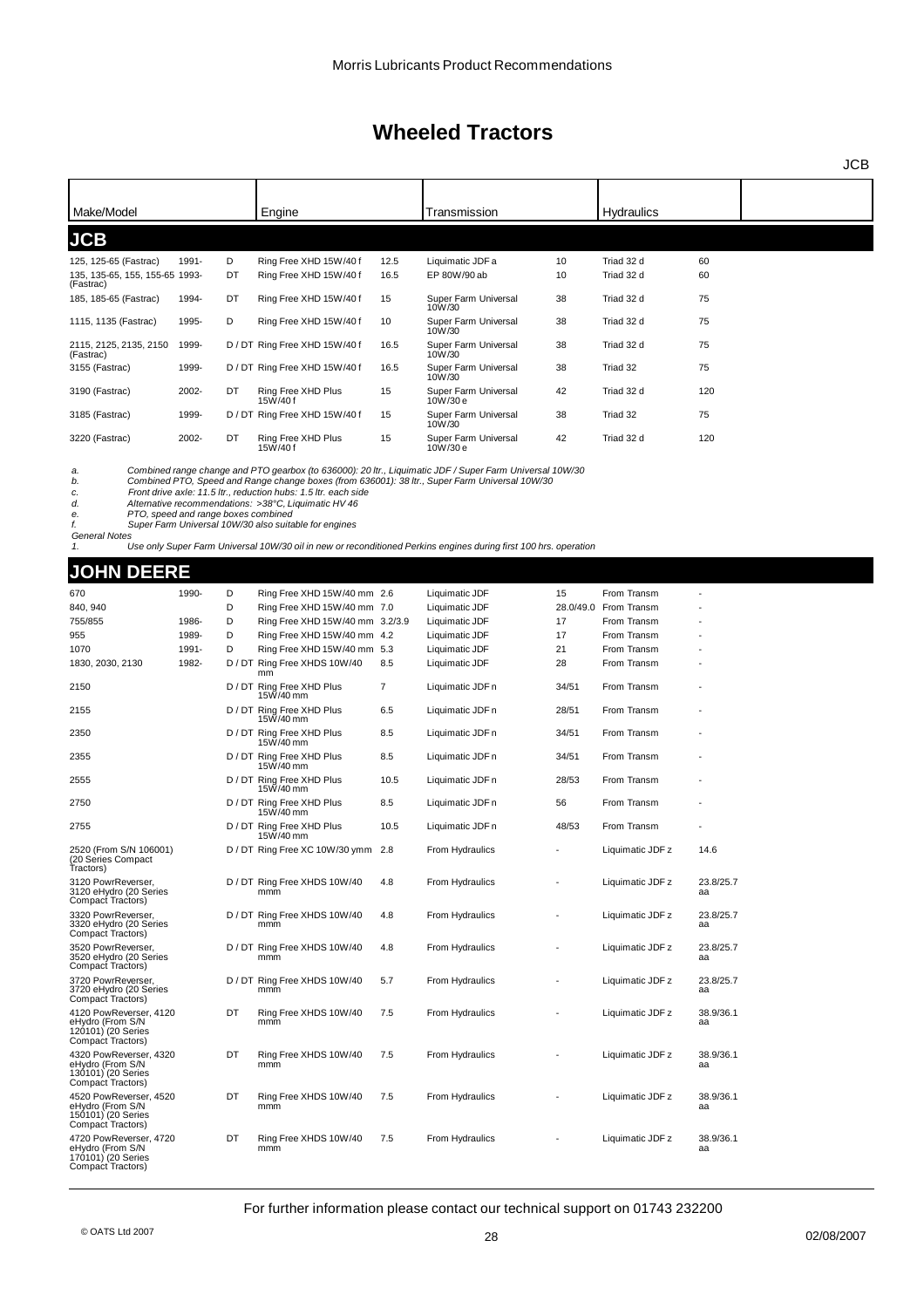JOHN DEERE

| Make/Model                                   |                  |         | Engine                                                     |       | Transmission                                 |                | <b>Hydraulics</b>          |                          |  |
|----------------------------------------------|------------------|---------|------------------------------------------------------------|-------|----------------------------------------------|----------------|----------------------------|--------------------------|--|
| 3030, 3130                                   | 1982-            |         | D / DT Ring Free XHDS 10W/40                               | 11.5  | Liquimatic JDF                               | 49             | From Transm                |                          |  |
|                                              |                  |         | mm                                                         |       |                                              |                |                            |                          |  |
| 3100                                         | 1995-            | D       | Ring Free XHD 15W/40 mm 7                                  |       | Refer to Main Dealer                         | 53/57          | From Transm                |                          |  |
| 3110                                         | 1998-            | DT      | Ring Free XHD 15W/40 mm 7                                  |       | Refer to Main Dealer                         | 53-56          | From Transm                |                          |  |
| 3200                                         | 1995-            | D       | Ring Free XHD 15W/40 mm 9                                  |       | Refer to Main Dealer                         | 53/57          | From Transm                |                          |  |
| 3210                                         | 1998-<br>1995-   | DT<br>D | Ring Free XHD 15W/40 mm 9                                  |       | Refer to Main Dealer                         | 53-56          | From Transm<br>From Transm |                          |  |
| 3300<br>3310                                 | 1998-            | DT      | Ring Free XHD 15W/40 mm 9<br>Ring Free XHD 15W/40 mm 9     |       | Refer to Main Dealer<br>Refer to Main Dealer | 56/60<br>57-60 | From Transm                |                          |  |
| 3400                                         | 1995-            | DT      | Ring Free XHD 15W/40 mm 11                                 |       | Refer to Main Dealer                         | 56/60          | From Transm                |                          |  |
| 3410                                         | 1998-            | DT      | Ring Free XHD 15W/40 mm 11                                 |       | Refer to Main Dealer                         | 57-60          | From Transm                |                          |  |
| 4210                                         | 2002-            | DT      | Ring Free XHD 15W/40                                       | 3.8   | Liquimatic HY                                | 24/26          | From Transm                |                          |  |
| 4310, 4410                                   | 2002-            | DT      | pmm<br>Ring Free XHD 15W/40                                | 4.3   | Liquimatic HY                                | 24/26          | From Transm                |                          |  |
| 5103, 5203, 5303                             | 2003-            |         | pmm<br>D / DT Ring Free XHDS 10W/40<br>emmm                | 8.5   | Liquimatic JDF n                             | 38             | From Transm                |                          |  |
| 5105                                         |                  |         | D / DT Ring Free XHDS 10W/40<br>emm                        | 7.5   | Liquimatic JDF                               | 32.9           | From Gearbox               |                          |  |
| 5200                                         |                  |         | D / DT Ring Free XHDS 10W/40<br>emm                        | 8.5   | Liquimatic JDF                               |                | 37.9/41.6 From Gearbox     |                          |  |
| 5205                                         |                  |         | D / DT Ring Free XHDS 10W/40<br>emm                        | 7.5   | Liquimatic JDF                               | 32.9           | From Gearbox               |                          |  |
| 5215, 5315                                   | 2003-            | DT      | Ring Free XHD 15W/40<br>emm                                | 8.5   | Liquimatic JDF                               | 36 h           | From Transm                |                          |  |
| 5225, 5325                                   | 2005-            |         | D / DT Ring Free XHDS 10W/40<br>mmm                        | 10    | Liquimatic JDF ddn                           | 39             | From Transm                |                          |  |
| 5300/5300N                                   | 1996-            | D       | Ring Free XHD 15W/40 mm 6                                  |       | Liquimatic JDF                               | 43             | From Transm                |                          |  |
| 5310                                         | 2001-            | D       | Ring Free XHD 15W/40 mm 8.5                                |       | Liquimatic JDF                               | 36-43          | From Transm                |                          |  |
| 5400/5400N                                   | 1996-            | DT      | Ring Free XHD 15W/40 mm 8.5                                |       | Liquimatic JDF                               | 43             | From Transm                |                          |  |
| 5410<br>5415                                 | 2001-<br>2003-   | DT<br>D | Ring Free XHD 15W/40 mm 8.5<br>Ring Free XHD 15W/40        | 8     | Liquimatic JDF<br>Liquimatic JDF             | 36-43<br>36 h  | From Transm<br>From Transm |                          |  |
| 5425, 5525                                   | 2005-            |         | emm<br>D / DT Ring Free XHDS 10W/40                        | 8.5   | Liquimatic JDF ddn                           | 39             | From Transm                |                          |  |
|                                              |                  |         | mmm                                                        |       |                                              |                |                            |                          |  |
| 5500N                                        | 1996-            | DT      | Ring Free XHD 15W/40 mm 8.5                                |       | Liquimatic JDF                               | 43             | From Transm                |                          |  |
| 5510                                         | 2001-            | DT      | Ring Free XHD 15W/40 mm 8                                  |       | Liquimatic JDF                               | 36-43          | From Transm                |                          |  |
| 5515                                         | 2003-            | DT      | Ring Free XHD 15W/40<br>emm                                | 8     | Liquimatic JDF                               | 36 h           | From Transm                |                          |  |
| 5620, 5720, 5820                             | 2002-            |         | D / DT Ring Free Ultra 10W/40<br>cfmm                      | 13    | Liquimatic JDF g                             | 50-52          | From Transm                |                          |  |
| 6010SE                                       | 1998-            | D<br>D  | Ring Free XHD 15W/40 mm 12                                 |       | Liquimatic JDF                               | 49-52          | From Transm                |                          |  |
| 6010SE<br>6020                               | 2000-<br>2001-   | D       | Ring Free XHD 15W/40<br>crmm<br>Ring Free XHD 15W/40 mm 16 | 12    | Liquimatic JDF n<br>Liquimatic JDF           | 49-52<br>50-65 | From Transm<br>From Transm |                          |  |
|                                              | 2003-            |         | D / DT Ring Free XHD 15W/40                                | 12    | Liquimatic JDF                               | 49-56          | From Transm                |                          |  |
| 6020SE, 6120SE,<br>6220SE, 6320SE,<br>6420SE |                  |         | cmm                                                        |       |                                              |                |                            |                          |  |
| 6100                                         | 1992-            | D       | Ring Free XHD 15W/40 mm 12                                 |       | Liquimatic JDF                               | 47/57          | From Transm                |                          |  |
| 6110                                         | 1997-            | D       | Ring Free XHD 15W/40 mm 12                                 |       | Liquimatic JDF                               | 50             | From Transm                |                          |  |
| 6110SE                                       | 2000-            | D       | Ring Free XHD 15W/40<br>crmm                               | 12    | Liquimatic JDF n                             | 50             | From Transm                |                          |  |
| 6120                                         | 2001-            | DT      | Ring Free XHD 15W/40 mm 16                                 |       | Liquimatic JDF                               | 50-65          | From Transm                |                          |  |
| 6200, 6300, 6400                             | 1992-            | DT      | Ring Free XHD 15W/40 mm 12                                 |       | Liquimatic JDF                               | 47/57          | From Transm                |                          |  |
| 6210                                         | 1997-            | DT      | Ring Free XHD 15W/40 mm 12<br>Ring Free XHD 15W/40 mm 12   |       | Liquimatic JDF                               | 50<br>49-52    | From Transm<br>From Transm |                          |  |
| 6210SE<br>6210SE                             | 1998-03<br>2000- | DT<br>D | Ring Free XHD 15W/40<br>crmm                               | 12    | Liquimatic JDF<br>Liquimatic JDF n           | 50             | From Transm                |                          |  |
| 6215 (Tier I engines)                        | 2004-            | DT      | Ring Free XHD 15W/40<br>cjmm                               | 12/16 | From Hydraulics                              |                | Liquimatic JDF n           | 52 ee                    |  |
| 6220                                         | 2001-            | DT      | Ring Free XHD 15W/40 mm 16                                 |       | Liquimatic JDF                               | 50-65          | From Transm                |                          |  |
| 6310                                         | 1997-            | DT      | Ring Free XHD 15W/40 mm 12                                 |       | Liquimatic JDF                               | 50             | From Transm                |                          |  |
| 6310SE                                       | 1998-03          | DT      | Ring Free XHD 15W/40 mm 12                                 |       | Liquimatic JDF                               | 49-52          | From Transm                |                          |  |
| 6310SE                                       | 2000-            | D       | Ring Free XHD 15W/40<br>crmm                               | 12    | Liquimatic JDF n                             | 50             | From Transm                |                          |  |
| 6320                                         | 2001-            | DT      | Ring Free XHD 15W/40 mm 16                                 |       | Liquimatic JDF                               | 50-65          | From Transm                |                          |  |
| 6403 (Tier II)                               | 2002-            | DT      | Ring Free XHD Plus<br>15W/40 jmtmm                         | 12    | From Hydraulics                              |                | Liquimatic JDF n           | 58                       |  |
| 6410                                         | 1997-            | DT      | Ring Free XHD 15W/40 mm 12                                 |       | Liquimatic JDF                               | 50             | From Transm                |                          |  |
| 6603 (Tier II)                               | 2002-            | DT      | Ring Free XHD Plus<br>15W/40 jmtmm                         | 19    | From Hydraulics                              |                | Liquimatic JDF n           | 58                       |  |
| 6410SE                                       | 1998-03          | DT      | Ring Free XHD 15W/40 mm 12                                 |       | Liquimatic JDF                               | 49-52          | From Transm                |                          |  |
| 6410SE                                       | 2000-            | D       | Ring Free XHD 15W/40<br>crmm                               | 12    | Liquimatic JDF n                             | 50             | From Transm                |                          |  |
| 6415 (Tier II engines)                       | 2004-            | DT      | Ring Free XHD 15W/40<br>cjtmm                              | 16    | From Hydraulics                              |                | Liquimatic JDF n           | 52 ee                    |  |
| 6420, 6420S                                  | 2001-            | DT      | Ring Free XHD 15W/40 mm 16                                 |       | Liquimatic JDF                               | 50-65          | From Transm                |                          |  |
| 6506                                         | 1995-            | D       | Ring Free XHD 15W/40 mm 17                                 |       | Liquimatic JDF                               | 51             | From Transm                | $\overline{\phantom{a}}$ |  |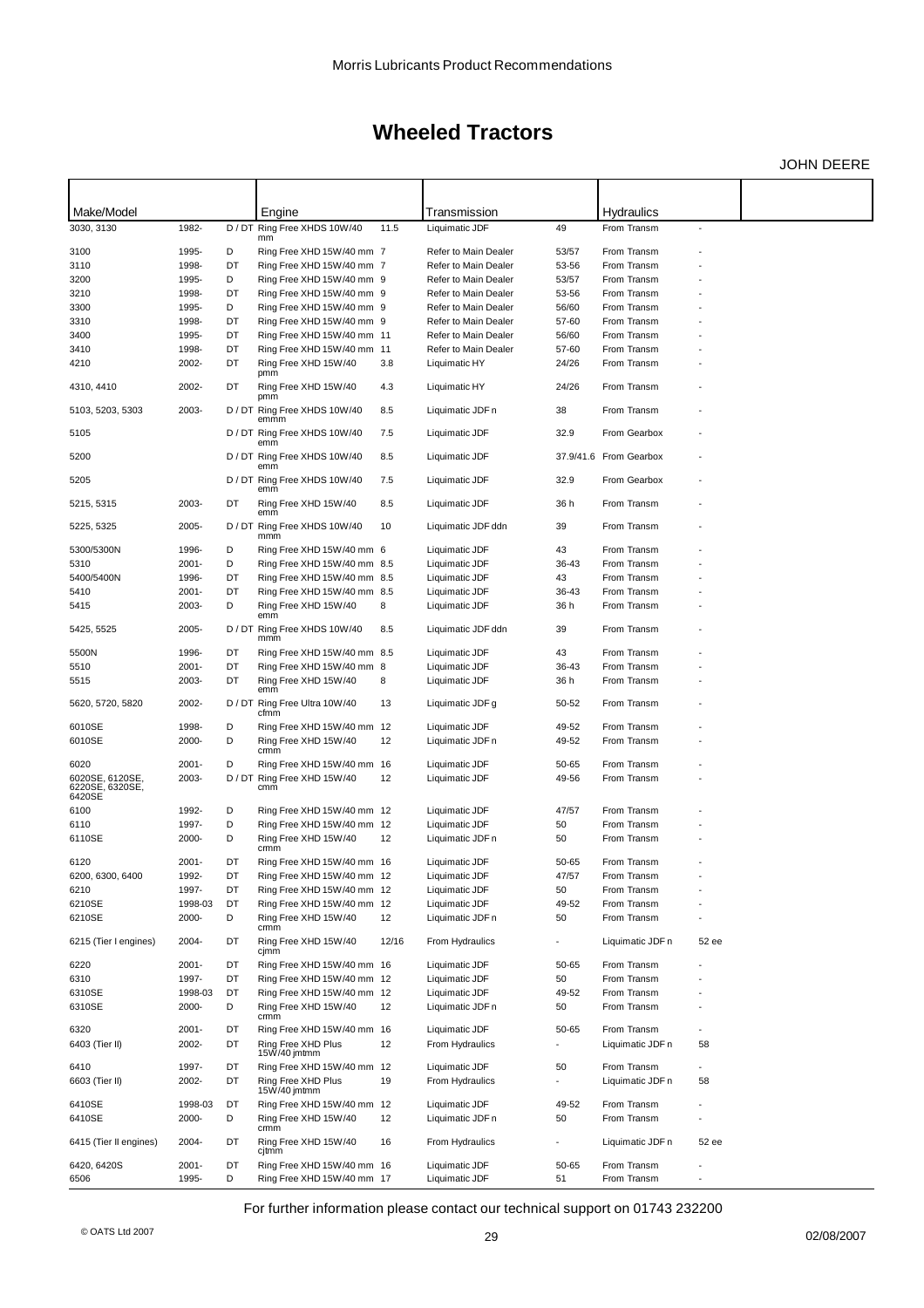JOHN DEERE

| Make/Model                                                        |                     |          | Engine                                               |      | Transmission                       |                          | Hydraulics                 |       |  |
|-------------------------------------------------------------------|---------------------|----------|------------------------------------------------------|------|------------------------------------|--------------------------|----------------------------|-------|--|
| 6510                                                              | 1997-01             | D        | Ring Free XHD 15W/40 mm 18                           |      | Liquimatic JDF                     | 51                       | From Transm                |       |  |
| 6510SE                                                            | 1998-               | D        | Ring Free XHD 15W/40 mm 18                           |      | Liquimatic JDF                     | 49-52                    | From Transm                |       |  |
| 6510 (266767 -), 6610<br>(266767 -) (PowrQuad<br>and AutoQuad II) | $2001 -$            | DT       | Ring Free XHD 15W/40 c                               | 19.5 | Liquimatic JDF n                   | 52 ee                    | From Transm                |       |  |
| 6510 (266767 -), 6610<br>(266767 -) (AutoPowr)                    | $2001 -$            | DT       | Ring Free XHD 15W/40 c                               | 19.5 | Liquimatic JDF n                   | 60 ee                    | From Transm                |       |  |
| 6515 (Tier I engines)                                             | 2004-               | DT       | Ring Free XHD 15W/40<br>cjmm                         | 18   | From Hydraulics                    |                          | Liquimatic JDF n           | 52 ee |  |
| 6515 (Tier II engines)                                            | 2004-               | DT       | Ring Free XHD 15W/40<br>cjtmm                        | 18   | From Hydraulics                    | $\overline{\phantom{a}}$ | Liquimatic JDF n           | 52 ee |  |
| 6520 (up to Serial No.<br>382763)                                 | $2001 -$            | D        | Ring Free XHD 15W/40 mm 19.5                         |      | Liquimatic JDF                     | 52-65                    | From Transm                |       |  |
| 6520 (from Serial No.<br>382764)                                  | 2003-               | D        | Ring Free XHD 15W/40<br>ctmm                         | 19.5 | Liquimatic JDF ns                  | 52-65                    | From Transm                |       |  |
| 6520SE                                                            | 2003-               | D        | Ring Free XHD 15W/40 mm 20                           |      | Liquimatic JDF                     | 49-56                    | From Transm                |       |  |
| 6600                                                              | 1993-               | DT       | Ring Free XHD 15W/40 mm 14                           |      | Liquimatic JDF                     | 53                       | From Transm                |       |  |
| 6610                                                              | 1997-01             | DT       | Ring Free XHD 15W/40 mm 18                           |      | Liquimatic JDF                     | 53                       | From Transm                |       |  |
| 6610SE                                                            | 1998-               | DT       | Ring Free XHD 15W/40 mm 18                           |      | Liquimatic JDF                     | 49-52                    | From Transm                |       |  |
| 6615 (Tier II engines)                                            | 2004-               | DT       | Ring Free XHD 15W/40<br>cjtmm                        | 20   | From Hydraulics                    | ÷,                       | Liquimatic JDF n           | 52 ee |  |
| 6620 (up to Serial No.<br>382763)                                 | $2001 -$            | DT       | Ring Free XHD 15W/40 mm 19.5                         |      | Liquimatic JDF                     | 52-65                    | From Transm                |       |  |
| 6620 (from Serial No.<br>382764)                                  | 2003-               | D        | Ring Free XHD 15W/40<br>ctmm                         | 19.5 | Liquimatic JDF ns                  | 52-65                    | From Transm                |       |  |
| 6715 (Tier I engines)                                             | 2004-               | DT       | Ring Free XHD 15W/40<br>cjmm                         | 20   | From Hydraulics                    |                          | Liquimatic JDF n           | 52 ee |  |
| 6800, 6900                                                        | 1993-               | DT       | Ring Free XHD 15W/40 mm 16                           |      | Liquimatic JDF                     | 56                       | From Transm                |       |  |
| 6810                                                              | 1997-01             | DT       | Ring Free XHD 15W/40 mm 18                           |      | Liquimatic JDF                     | 56                       | From Transm                |       |  |
| 6810 (266767 -) (Power<br>Shift)                                  | $2001 -$            | DT       | Ring Free XHD 15W/40 c                               | 19.5 | Liquimatic JDF n                   | 65 ee                    | From Transm                |       |  |
| 6810 (266767 -)<br>(AutoPowr)                                     | $2001 -$            | DT       | Ring Free XHD 15W/40 c                               | 19.5 | Liquimatic JDF n                   | 66 ee                    | From Transm                |       |  |
| 6810 (266767 -),<br>(PowrQuad and<br>AutoQuad II)                 | $2001 -$            | DT       | Ring Free XHD 15W/40 c                               | 19.5 | Liquimatic JDF n                   | 56 ee                    | From Transm                |       |  |
| 6820 (up to Serial No.<br>382763)                                 | $2001 -$            | DT       | Ring Free XHD 15W/40 mm 19.5                         |      | Liquimatic JDF                     | 56-70                    | From Transm                |       |  |
| 6820 (from Serial No.<br>382764)                                  | 2003-               | D        | Ring Free XHD 15W/40<br>ctmm                         | 19.5 | Liquimatic JDF ns                  | 56-70                    | From Transm                |       |  |
| 6910<br>6910 (266767 -), 6910S<br>(Power Shift)                   | 1997-01<br>$2001 -$ | DT<br>DT | Ring Free XHD 15W/40 mm 18<br>Ring Free XHD 15W/40 c | 19.5 | Liquimatic JDF<br>Liquimatic JDF n | 56<br>65 ee              | From Transm<br>From Transm |       |  |
| 6910 (266767 -), 6910S<br>(PowrQuad and<br>AutoQuad II)           | $2001 -$            | DT       | Ring Free XHD 15W/40 c                               | 19.5 | Liquimatic JDF n                   | 56 ee                    | From Transm                |       |  |
| 6920, 6920S (up to<br>Serial No. 382763)                          | $2001 -$            | DT       | Ring Free XHD 15W/40 mm 19.5                         |      | Liquimatic JDF                     | 56-70                    | From Transm                |       |  |
| 6920 (from Serial No.<br>382764)                                  | 2003-               | D        | Ring Free XHD 15W/40<br>ctmm                         | 19.5 | Liquimatic JDF ns                  | 56-70                    | From Transm                |       |  |
| 6920S (from Serial No.<br>382764)                                 | 2003-               | D        | Ring Free XHD 15W/40<br>ctmm                         | 19.5 | Liquimatic JDF ns                  | 56-70                    | From Transm                |       |  |
| 7220                                                              | 2003-               | DT       | Ring Free XHD 15W/40<br>cetmm                        | 19.5 | From Hydraulics                    |                          | Liquimatic JDF n           | 52    |  |
| 7320                                                              | 2003-               | DT       | Ring Free XHD 15W/40<br>cetmm                        | 19.5 | From Hydraulics                    |                          | Liquimatic JDF n           | 52    |  |
| 7420                                                              | 2003-               | DT       | Ring Free XHD 15W/40<br>cetmm                        | 19.5 | From Hydraulics                    | $\blacksquare$           | Liquimatic JDF n           | 56    |  |
| 7520                                                              | 2003-               | DT       | Ring Free XHD 15W/40<br>cetmm                        | 19.5 | From Hydraulics                    | $\blacksquare$           | Liquimatic JDF n           | 56    |  |
| 7600                                                              | 1992-               | DT       | Ring Free XHD 15W/40 mm 18                           |      | Liquimatic JDF                     | 98/102                   | From Transm                |       |  |
| 7610                                                              | 1997-               | DT       | Ring Free XHD 15W/40 mm 18                           |      | Liquimatic JDF                     | 98/102                   | From Transm                |       |  |
| 7610                                                              | 2003-               | DT       | Ring Free XHD 15W/40<br>cemm                         | 19   | Liquimatic JDF                     | 87-102.3                 | From Transm                |       |  |
| 7700                                                              | 1992-               | DT       | Ring Free XHD 15W/40 mm 18                           |      | Liquimatic JDF                     | 98/102                   | From Transm                |       |  |
| 7710                                                              | 1997-02             | DT       | Ring Free XHD 15W/40 mm 18                           |      | Liquimatic JDF                     | 98/102                   | From Transm                |       |  |
| 7710, 7810                                                        | 2003-               | DT       | Ring Free XHD 15W/40<br>cemm                         | 24   | Liquimatic JDF                     | 87-102.3                 | From Transm                |       |  |
| 7720                                                              | 2003-               | DT       | Ring Free XHD 15W/40<br>jkmm                         | 26   | Liquimatic JDF n                   | 108                      | From Transm                |       |  |
| 7720 AutoQuad Plus                                                | 2004-               | DT       | Ring Free XHD 15W/40<br>emmm                         | 26   | From Hydraulics                    | $\blacksquare$           | Liquimatic JDF n           | 108   |  |
| 7720 (IVT)                                                        | 2004-               | DT       | Ring Free XHD 15W/40<br>emmm                         | 26   | From Hydraulics                    |                          | Liquimatic JDF n           | 108   |  |
| 7720 PowrQuad Plus                                                | 2004-               | DT       | Ring Free XHD 15W/40<br>emmm                         | 26   | From Hydraulics                    |                          | Liquimatic JDF n           | 108   |  |
| 7800                                                              | 1992-               | DT       | Ring Free XHD 15W/40 mm 18                           |      | Liquimatic JDF                     | 98/102                   | From Transm                |       |  |
| 7810                                                              | 1997-               | DT       | Ring Free XHD 15W/40 mm 18                           |      | Liquimatic JDF                     | 98/102                   | From Transm                |       |  |
| 7820, 7920                                                        | 2003-               | DT       | Ring Free XHD 15W/40<br>jkmm                         | 24   | Liquimatic JDF n                   | 108                      | From Transm                |       |  |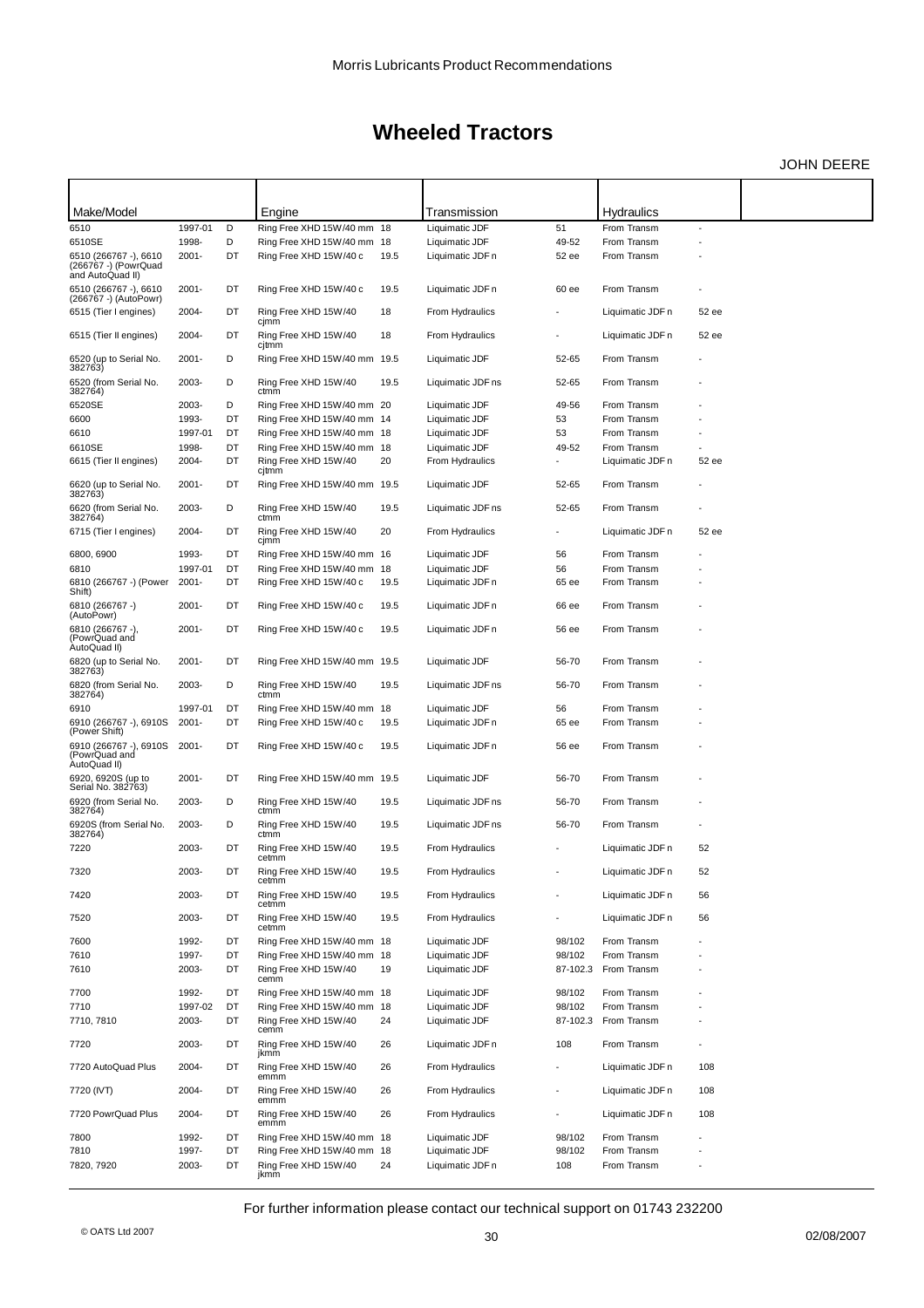JOHN DEERE

| Make/Model                                           |          |    | Engine                                                       |         | Transmission               |           | <b>Hydraulics</b> |            |  |
|------------------------------------------------------|----------|----|--------------------------------------------------------------|---------|----------------------------|-----------|-------------------|------------|--|
| 7820 AutoQuad Plus                                   | 2004-    | DT | Ring Free XHD 15W/40<br>emmm                                 | 24      | From Hydraulics            |           | Liquimatic JDF n  | 108        |  |
| 7820 (IVT)                                           | 2004-    | DT | Ring Free XHD 15W/40<br>emmm                                 | 24      | From Hydraulics            |           | Liquimatic JDF n  | 108        |  |
| 7820 PowrQuad Plus                                   | 2004-    | DT | Ring Free XHD 15W/40<br>emmm                                 | 24      | From Hydraulics            |           | Liquimatic JDF n  | 108        |  |
| 7920 AutoQuad Plus                                   | 2004-    | DT | Ring Free XHD 15W/40<br>emmm                                 | 24      | From Hydraulics            |           | Liquimatic JDF n  | 108        |  |
| 7920 (IVT)                                           | 2004-    | DT | Ring Free XHD 15W/40<br>emmm                                 | 24      | From Hydraulics            |           | Liquimatic JDF n  | 108        |  |
| 7920 PowrQuad Plus                                   | 2004-    | DT | Ring Free XHD 15W/40<br>emmm                                 | 24      | From Hydraulics            |           | Liquimatic JDF n  | 108        |  |
| 8130 2WD, 8130 MFWD, 2005-<br>8130 ILS (8030 Series) |          | DT | Ring Free VS Plus 15W/40<br>mbbmm                            | 24/24.5 | From Hydraulics            |           | Liquimatic JDF n  | 150        |  |
| 8230 MFWD, 8230 ILS<br>(8030 Series)                 | 2005-    | DT | Ring Free VS Plus 15W/40<br>mbbmm                            | 24/24.5 | From Hydraulics            |           | Liquimatic JDF n  | 150        |  |
| 8330 MFWD, 8330 ILS<br>(8030 Series)                 | 2005-    | DT | Ring Free VS Plus 15W/40<br>mbbmm                            | 24/24.5 | From Hydraulics            |           | Liquimatic JDF n  | 150        |  |
| 8430 MFWD, 8430 ILS<br>(8030 Series)                 | 2005-    | DT | Ring Free VS Plus 15W/40<br>mbbmm                            | 25.5/28 | From Hydraulics            |           | Liquimatic JDF n  | 150        |  |
| 8530 ILS (8030 Series)                               | 2005-    | DT | Ring Free VS Plus 15W/40<br>mbbmm                            | 28      | From Hydraulics            |           | Liquimatic JDF n  | 150        |  |
| 8100                                                 | 1994-    | DT | Ring Free XHD 15W/40 mm 21.5                                 |         | Liquimatic JDF             | 140       | From Transm       |            |  |
| 8110                                                 | 1999-    | DT | Ring Free XHD 15W/40 mm 21.5                                 |         | Liquimatic JDF             | 140       | From Transm       |            |  |
| 8120                                                 | $2001 -$ | DT | Ring Free XHD 15W/40 mm 21.5                                 |         | Liquimatic JDF             | 140       | From Transm       |            |  |
| 8130, 8230, 8330                                     | 2006-    | DT | Ring Free VS Plus 15W/40 24/24.5 ii From Hydraulics<br>mbbmm |         |                            |           | Liquimatic JDF n  | 150/160 ii |  |
| 8200                                                 | 1994-    | DT | Ring Free XHD 15W/40 mm 23.5                                 |         | Liquimatic JDF             | 140       | From Transm       |            |  |
| 8430, 8530                                           | 2006-    | DT | Ring Free VS Plus 15W/40<br>mbbmm                            |         | 25.5/28 ii From Hydraulics |           | Liquimatic JDF n  | 150/160 ii |  |
| 8210                                                 | 1999-    | DT | Ring Free XHD 15W/40 mm 23.5                                 |         | Liquimatic JDF             | 140       | From Transm       |            |  |
| 8220                                                 | $2001 -$ | DT | Ring Free XHD 15W/40 mm 21.5                                 |         | Liquimatic JDF             | 140       | From Transm       |            |  |
| 8300                                                 | 1994-    | DT | Ring Free XHD 15W/40 mm 25                                   |         | Liquimatic JDF             | 140       | From Transm       |            |  |
| 8310                                                 | 1999-    | DT | Ring Free XHD 15W/40 mm 25                                   |         | Liquimatic JDF             | 140       | From Transm       |            |  |
| 8320                                                 | $2001 -$ | DT | Ring Free XHD 15W/40 mm 21.5                                 |         | Liquimatic JDF             | 140       | From Transm       |            |  |
| 8400                                                 | 1994-    | DT | Ring Free XHD 15W/40 mm 28                                   |         | Liquimatic JDF             | 140       | From Transm       |            |  |
| 8410                                                 | 1999-    | DT | Ring Free XHD 15W/40 mm 27                                   |         | Liquimatic JDF             | 140       | From Transm       |            |  |
| 8420                                                 | $2001 -$ | DT | Ring Free XHD 15W/40 mm 21.5                                 |         | Liquimatic JDF             | 140       | From Transm       |            |  |
| 8430                                                 | $2001 -$ |    | D / DT Ring Free XHDS 10W/40<br>mm                           | 19/21   | Liquimatic JDF             | 90/106    | From Transm       |            |  |
| 8520                                                 | $2001 -$ | DT | Ring Free XHD 15W/40 mm 21.5                                 |         | Liquimatic JDF             | 140       | From Transm       |            |  |
| 9120 Articulated                                     | 2002-    | DT | Ring Free XHD 15W/40<br>eftmm                                | 26.5    | Liquimatic JDF w           | <b>VW</b> | Liquimatic JDF    | 103-117    |  |
| 9300 Articulated                                     | 1999-    | DT | Ring Free XHD 15W/40 mm 42                                   |         | Liquimatic JDF             | 139-147   | Liquimatic JDF    | 68-76      |  |
| 9220 Articulated                                     | 2002-    | DT | Ring Free XHD 15W/40<br>eftmm                                | 42      | Liquimatic JDF w           | <b>VW</b> | Liquimatic JDF    | 103-117    |  |
| 9320 Articulated                                     | $2001 -$ | DT | Ring Free XHD 15W/40 mm 42                                   |         | Liquimatic JDF             | 138       | Liquimatic JDF    | 106        |  |
| 9400 Articulated                                     | 1999-    | DT | Ring Free XHD 15W/40 mm 42                                   |         | Liquimatic JDF             | 139-147   | Liquimatic JDF    | 68-76      |  |
| 9420 Articulated                                     | $2001 -$ | DT | Ring Free XHD 15W/40 mm 42                                   |         | Liquimatic JDF             | 138       | Liquimatic JDF    | 106        |  |
| 9520 Articulated                                     | $2001 -$ | DT | Ring Free XHD 15W/40 mm 42                                   |         | Liquimatic JDF             | 138       | Liquimatic JDF    | 106        |  |
| 9620 Articulated                                     | 2002-    | DT | Ring Free XHD 15W/40                                         | 42      | Liquimatic JDF x           | 134/138   | Liquimatic JDF    | 103-117    |  |
|                                                      |          |    | eftmm                                                        |         |                            |           |                   |            |  |

*a. Alternative recommendations: EP 80W-90*

b. Front axle differential: 6.6 ltr; final drive housings, 6506, 6600, 6800: 0.8 ltr, 6900: 2.2 ltr<br>c. Alternative recommendations: -20°C to 40°C, 10W-40; -15°C to 50°C, 15W-40

The use of Ring Free VS Plus 15W/40 with John Deere filter allows oil drain interval to be increased by 50%

f. E2, E3 or CG-4 can be used but oil drain interval reduced to 250 hours<br>g. Do not use Liquimatic HY on tractors with AutoPowr

*d.* Alternative recommence<br> *d.* Standard/Hi-clearance<br> *f. E2*, *E3* or *CG-4 can be*<br> *g. Do not use Liquimatic h.*<br> *h. Front Wheel Dive:* 43<br> *i. Without* / *with cab h. Front Wheel Drive: 43 ltr / 38 ltr ltr*

*i. Without/with cab*<br> *j. Engine oil drain int*<br> **k.** *Alternative recommends* 

*j. Engine oil drain interval can be increased to 500 hours if John Deere Plus-50 / E4+E5 oil with John Deere filters are used k. Alternative recommendations, Engine: -40°C to 50°C, 5W-40; -30°C to 40°C, 5W-30; -20°C to 50°C, 10W-40; -15°C to 50°C, 15W-40; 0°C to 40°C, 30 m. Alternative recommendations, Engine: -20°C to 50°C, 15W-40; -25°C to 50°C, 10W-40; -25°C to 40°C, 10W-30; -30°C to 40°C, 5W-30; -40°C to 50°C, 0W-40; 0°C to 40°C, 30 n. Alternative recommendations, Transmission & Hydraulics: -25°C to 50°C, Liquimatic JDF; -40°C to 30°C, Liquimatic HY*

*p. Alternative recommendations, Engine: -30°C to 30°C, 5W-30; -20°C to 30°C, 10W-30; -15°C to 50°C, 15W-40; 0°C to 50°C, 30 q. Alternative recommendations, Gears (oil): -10°C to 50°C, 85W-140; -25°C to 50°C, 80W-140; -25°C to 40°C, 80W-90; -40°C to 40°C, 75W-90 r. The use of John Deere Plus-50 / E4+E5 oils with John Deere filters allow oil drain intervals to be increased by 50 hours*

*s. On tractors with AutoPowr, do not use Liquimatic HY or low viscosity HY-GARD*

t. The use of E4/E5 allows oil drain interval to be increased by 50%<br>u. Alternative recommendations, Grease Points: -30℃ to 10℃, 0; -20℃ to 30℃, 1; -10℃ to 50℃, 2

v. Sole recommendation 18 speed Powershift transmission: 134 ltr / 138 ltr ltr, Liquimatic JDF<br>w. 24 Speed POWERSYNC Transmission: 129 ltr / 131 ltr ltr, Liquimatic JDF<br>x. Powershift Transmission (18 speed): Liquimatic JD

*aa. PowrReverser / eHydro*

bb. Engine oil specification and change interval alternatives: Fuel sulfur; 1000-5000 ppm using standard oil and filter 250 hours, using premium oil and JD filter 375 hours. Fuel sulfur;<br>5000-10000 ppm using standard oil a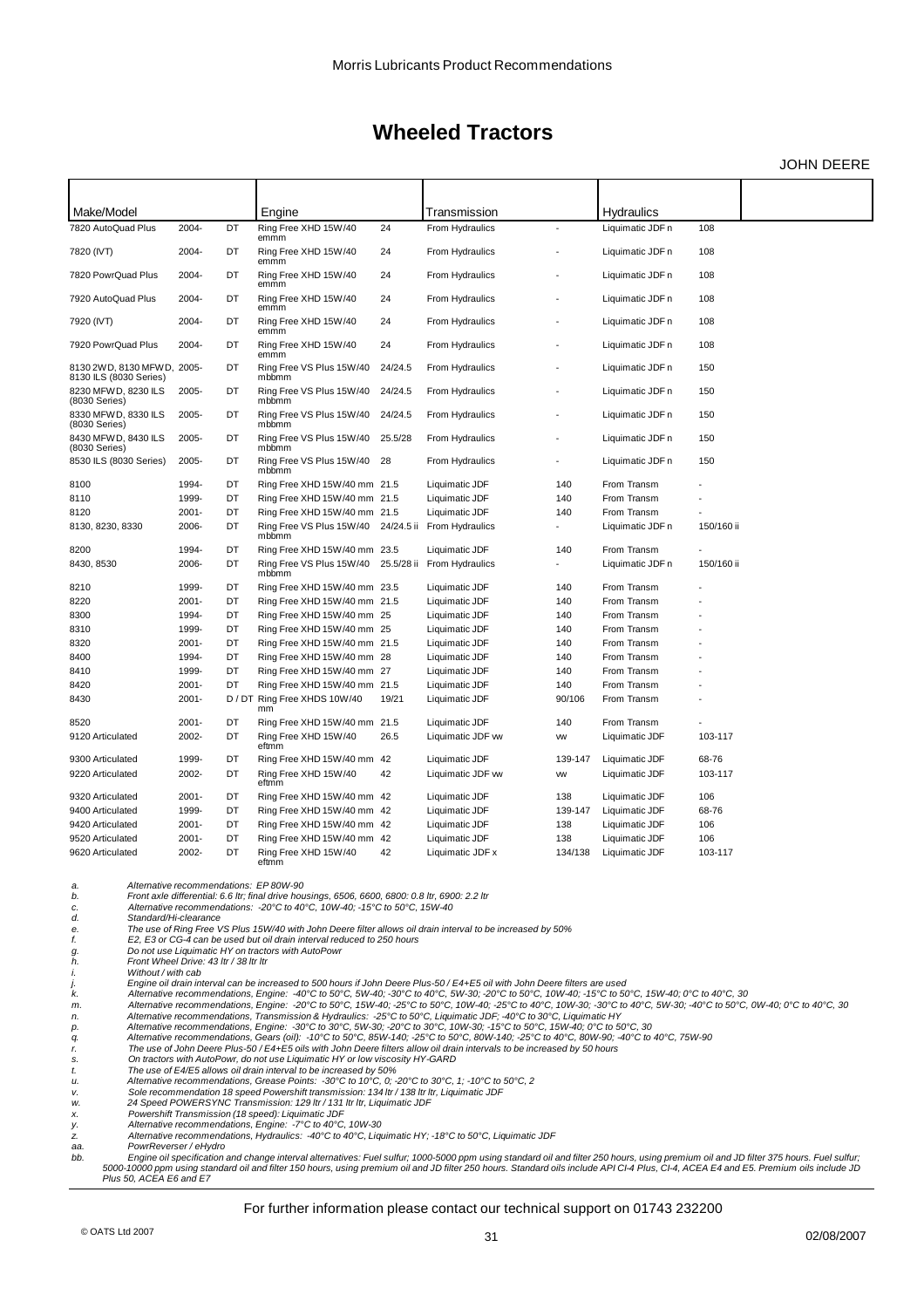|                                                                                                                                                                                                         |                                                                                   |   |                                                                                                                                                                                                                                                 |     |                                                                                                                                                                                                                                                      |         |                                                                                                                                                                                                                                                                                                                                                         | JOHN DEERE |
|---------------------------------------------------------------------------------------------------------------------------------------------------------------------------------------------------------|-----------------------------------------------------------------------------------|---|-------------------------------------------------------------------------------------------------------------------------------------------------------------------------------------------------------------------------------------------------|-----|------------------------------------------------------------------------------------------------------------------------------------------------------------------------------------------------------------------------------------------------------|---------|---------------------------------------------------------------------------------------------------------------------------------------------------------------------------------------------------------------------------------------------------------------------------------------------------------------------------------------------------------|------------|
|                                                                                                                                                                                                         |                                                                                   |   |                                                                                                                                                                                                                                                 |     |                                                                                                                                                                                                                                                      |         |                                                                                                                                                                                                                                                                                                                                                         |            |
| Make/Model                                                                                                                                                                                              |                                                                                   |   | Engine                                                                                                                                                                                                                                          |     | Transmission                                                                                                                                                                                                                                         |         | <b>Hydraulics</b>                                                                                                                                                                                                                                                                                                                                       |            |
| CC.<br>SyncShuttle<br>dd.<br>ee.<br>ff.<br>With / without TLS<br>gg.<br>hh<br>ii.<br>MFWD/ILS<br>With / without brake<br>jj.<br>kk.<br>mm.<br><b>General Notes</b><br>1.<br>available<br>2.<br>3.<br>4. | 12 speed / 24 speed<br>With / without Hi-Crop axle<br>Axle, APL, AS 2045 / 045JD: |   | Capacity approximated. Front axle capacities vary considerably. Fill to fill plug<br>Use XEP 90 in ZF limited slip differentials fitted to front axles, if noisy<br>All 4WD models: hub reduction units use same oil as front axle differential |     | With front wheel drive add 3 ltr, Creeper Transmission add 1 ltr, TLS axle (except 7220) add 3 ltr, Hi-Crop axle (7420 only) add 0.8 ltr<br>Super Farm Universal 10W/30 also suitable for engines and transmissions except 3000 Series transmissions |         | Additional engine oil viscosity recommendations (except 3000, 6000 and 7000 series), 20W-40; below 20°C: 10W-30; 3000, 6000 and 7000 series, -20°C to + 30°C: 10W-30<br>New and overhauled engines. John Deere Engine Break-in Oil is preferred in new engines during first 100 hours operation, API CD/CE and ACEA E1/E2 may also be used if it is not |            |
| KUBOTA                                                                                                                                                                                                  |                                                                                   |   |                                                                                                                                                                                                                                                 |     |                                                                                                                                                                                                                                                      |         |                                                                                                                                                                                                                                                                                                                                                         |            |
| B1410, B1610                                                                                                                                                                                            |                                                                                   | D | Super Farm Universal<br>10W/30 k                                                                                                                                                                                                                | 2.4 | Liquimatic JDF                                                                                                                                                                                                                                       | 10.5    | From Transm                                                                                                                                                                                                                                                                                                                                             |            |
| B1550, B1550HST                                                                                                                                                                                         | 1989-                                                                             | D | Super Farm Universal<br>10W/30 k                                                                                                                                                                                                                | 3.1 | Liquimatic JDF                                                                                                                                                                                                                                       |         | 12/13.5 a From Transm                                                                                                                                                                                                                                                                                                                                   |            |
| B1700D, B1700DB<br>B1700HD, B1700HDB,<br>B1700HST                                                                                                                                                       |                                                                                   | D | Super Farm Universal<br>10W/30 k                                                                                                                                                                                                                | 3   | Liquimatic JDF                                                                                                                                                                                                                                       | 11/12 a | From Transm                                                                                                                                                                                                                                                                                                                                             |            |
| B1710D                                                                                                                                                                                                  | $2001 -$                                                                          | D | Super Farm Universal<br>10W/30k                                                                                                                                                                                                                 | 3   | Liquimatic JDF                                                                                                                                                                                                                                       | 11.5    | From Transm                                                                                                                                                                                                                                                                                                                                             |            |
| B1750, -HST                                                                                                                                                                                             | 1989-                                                                             | D | Super Farm Universal<br>10W/30 k                                                                                                                                                                                                                | 3.1 | Liquimatic JDF                                                                                                                                                                                                                                       |         | 12/13.5 a From Transm                                                                                                                                                                                                                                                                                                                                   |            |
| B20                                                                                                                                                                                                     |                                                                                   | D | Super Farm Universal<br>10W/30 k                                                                                                                                                                                                                | 3.9 | Liquimatic JDF                                                                                                                                                                                                                                       | 29      | From Transm                                                                                                                                                                                                                                                                                                                                             |            |
| B21                                                                                                                                                                                                     |                                                                                   | D | Super Farm Universal<br>10W/30 k                                                                                                                                                                                                                | 3   | Liquimatic JDF                                                                                                                                                                                                                                       | 27.5    | From Transm                                                                                                                                                                                                                                                                                                                                             |            |
| B2100D, B2100DB<br>B2100HD, B2100HDB,<br>B2100HST                                                                                                                                                       |                                                                                   | D | Super Farm Universal<br>10W/30 k                                                                                                                                                                                                                | 3   | Liquimatic JDF                                                                                                                                                                                                                                       | 11/12 a | From Transm                                                                                                                                                                                                                                                                                                                                             |            |
| B2110D                                                                                                                                                                                                  | $2001 -$                                                                          | D | Super Farm Universal<br>10W/30 k                                                                                                                                                                                                                | 3   | Liquimatic JDF                                                                                                                                                                                                                                       | 11.5    | From Transm                                                                                                                                                                                                                                                                                                                                             |            |
| B2110DB                                                                                                                                                                                                 | $2001 -$                                                                          | D | Super Farm Universal<br>10W/30 k                                                                                                                                                                                                                | 3   | Liquimatic JDF                                                                                                                                                                                                                                       | 11.5    | From Transm                                                                                                                                                                                                                                                                                                                                             |            |
| B2110HDB                                                                                                                                                                                                | $2001 -$                                                                          | D | Super Farm Universal<br>10W/30 k                                                                                                                                                                                                                | 3   | Liquimatic JDF                                                                                                                                                                                                                                       | 12.5    | From Transm                                                                                                                                                                                                                                                                                                                                             |            |
| B2150, B2150HST                                                                                                                                                                                         | 1989-                                                                             | D | Super Farm Universal<br>10W/30 k                                                                                                                                                                                                                | 4.2 | Liquimatic JDF                                                                                                                                                                                                                                       | 18      | From Transm                                                                                                                                                                                                                                                                                                                                             |            |
| B2400D, B2400DB<br>B2400HD, B2400HDB,<br>B2400HST                                                                                                                                                       |                                                                                   | D | Super Farm Universal<br>10W/30 k                                                                                                                                                                                                                | 3   | Liquimatic JDF                                                                                                                                                                                                                                       | 11/12 a | From Transm                                                                                                                                                                                                                                                                                                                                             |            |
| B2410D                                                                                                                                                                                                  | $2001 -$                                                                          | D | Super Farm Universal<br>10W/30 k                                                                                                                                                                                                                | 3   | Liquimatic JDF                                                                                                                                                                                                                                       | 11.5    | From Transm                                                                                                                                                                                                                                                                                                                                             |            |
| B2410DB                                                                                                                                                                                                 | $2001 -$                                                                          | D | Super Farm Universal<br>10W/30 k                                                                                                                                                                                                                | 3   | Liquimatic JDF                                                                                                                                                                                                                                       | 11.5    | From Transm                                                                                                                                                                                                                                                                                                                                             |            |
| B2410HDB                                                                                                                                                                                                | $2001 -$                                                                          | D | Super Farm Universal<br>10W/30 k                                                                                                                                                                                                                | 3   | Liquimatic JDF                                                                                                                                                                                                                                       | 12.5    | From Transm                                                                                                                                                                                                                                                                                                                                             |            |
| <b>B2710HDB</b>                                                                                                                                                                                         | $2001 -$                                                                          | D | Super Farm Universal<br>1000750K                                                                                                                                                                                                                | 4.1 | Liquimatic JDF                                                                                                                                                                                                                                       | 15.5    | From Transm                                                                                                                                                                                                                                                                                                                                             |            |
| B4200                                                                                                                                                                                                   | 1990-                                                                             | D | Super Farm Universal<br>10W/30 k                                                                                                                                                                                                                | 2.3 | Liquimatic JDF                                                                                                                                                                                                                                       | 8.5     | From Transm                                                                                                                                                                                                                                                                                                                                             |            |
| B5200                                                                                                                                                                                                   |                                                                                   | D | Super Farm Universal<br>10W/30 k                                                                                                                                                                                                                | 3.1 | Liquimatic JDF                                                                                                                                                                                                                                       | 12      | From Transm                                                                                                                                                                                                                                                                                                                                             |            |
| B6200, B6200HST                                                                                                                                                                                         | 1984-                                                                             | D | Super Farm Universal<br>10W/30 k                                                                                                                                                                                                                | 3.1 | Liquimatic JDF                                                                                                                                                                                                                                       |         | 12/13.5 a From Transm                                                                                                                                                                                                                                                                                                                                   |            |
| B7100, B7100HST                                                                                                                                                                                         | 1980-                                                                             | D | Super Farm Universal<br>10W/30 k                                                                                                                                                                                                                | 3.9 | Liquimatic JDF                                                                                                                                                                                                                                       |         | 12/13.5 a From Transm                                                                                                                                                                                                                                                                                                                                   |            |
| B9200, B9200HST                                                                                                                                                                                         |                                                                                   | D | Super Farm Universal<br>10W/30 k                                                                                                                                                                                                                | 4.2 | Liquimatic JDF                                                                                                                                                                                                                                       | 18      | From Transm                                                                                                                                                                                                                                                                                                                                             |            |
| BX 1800                                                                                                                                                                                                 |                                                                                   | D | Super Farm Universal<br>10W/30 k                                                                                                                                                                                                                | 1.9 | Liquimatic JDF                                                                                                                                                                                                                                       | 10.1    | From Transm                                                                                                                                                                                                                                                                                                                                             |            |
| BX 2200                                                                                                                                                                                                 |                                                                                   | D | Super Farm Universal<br>10W/30 k                                                                                                                                                                                                                | 2.5 | Liquimatic JDF                                                                                                                                                                                                                                       | 10.1    | From Transm                                                                                                                                                                                                                                                                                                                                             |            |
| BX2200D, BX2200E                                                                                                                                                                                        |                                                                                   | D | Super Farm Universal<br>10W/30 k                                                                                                                                                                                                                | 2.5 | Liquimatic JDF h                                                                                                                                                                                                                                     | 10.1    |                                                                                                                                                                                                                                                                                                                                                         |            |
| L175                                                                                                                                                                                                    |                                                                                   | D | Super Farm Universal<br>10W/30 k                                                                                                                                                                                                                | 3.5 | Liquimatic JDF                                                                                                                                                                                                                                       | 22      | From Transm                                                                                                                                                                                                                                                                                                                                             |            |
| L185                                                                                                                                                                                                    |                                                                                   | D | Super Farm Universal<br>10W/30 k                                                                                                                                                                                                                | 3.8 | Liquimatic JDF                                                                                                                                                                                                                                       | 22/23 e | From Transm                                                                                                                                                                                                                                                                                                                                             |            |
| L2201                                                                                                                                                                                                   |                                                                                   | D | Super Farm Universal<br>10W/30 k                                                                                                                                                                                                                | 4.9 | Lodexol 80W/90                                                                                                                                                                                                                                       | 22      | From Transm                                                                                                                                                                                                                                                                                                                                             |            |
| L225                                                                                                                                                                                                    |                                                                                   | D | Super Farm Universal<br>10W/30 k                                                                                                                                                                                                                | 5.3 | Liquimatic JDF                                                                                                                                                                                                                                       | 22      | From Transm                                                                                                                                                                                                                                                                                                                                             |            |
| L2250                                                                                                                                                                                                   |                                                                                   | D | Super Farm Universal<br>10W/30 k                                                                                                                                                                                                                | 5.7 | Liquimatic JDF                                                                                                                                                                                                                                       | 28.5    | From Transm                                                                                                                                                                                                                                                                                                                                             |            |
| L235                                                                                                                                                                                                    |                                                                                   | D | Super Farm Universal<br>10W/30 k                                                                                                                                                                                                                | 6.1 | Liquimatic JDF                                                                                                                                                                                                                                       | 24      | From Transm                                                                                                                                                                                                                                                                                                                                             |            |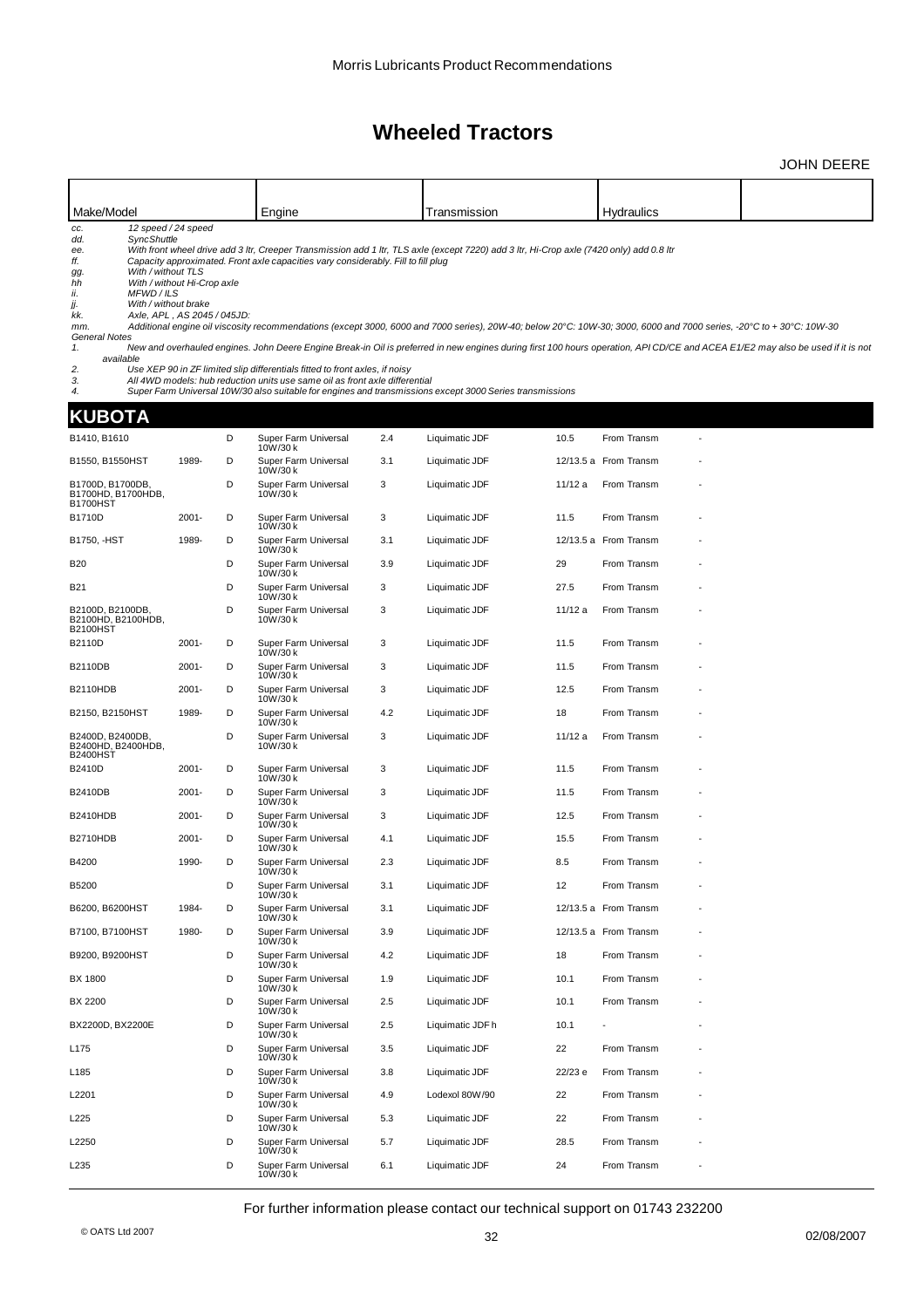KUBOTA

| Make/Model                    |          |   | Engine                           |                  | Transmission     |                   | <b>Hydraulics</b> |                |  |
|-------------------------------|----------|---|----------------------------------|------------------|------------------|-------------------|-------------------|----------------|--|
| L245                          |          | D | Super Farm Universal<br>10W/30 k | 4.9              | Liquimatic JDF   | 22/23 e           | From Transm       | $\overline{a}$ |  |
| L2550                         |          | D | Super Farm Universal<br>10W/30 k | 5.7/8.5          | Liquimatic JDF   | 28.5              | From Transm       |                |  |
| L2550 GST                     | 1989-    | D | Super Farm Universal<br>10W/30 k | 5.7              | Liquimatic JDF   | 27                | From Transm       |                |  |
| L2850 GST                     |          | D | Super Farm Universal<br>10W/30 k | 8.5              | Liquimatic JDF   | 27                | From Transm       |                |  |
| L2850, L3250                  | 1986-    | D | Super Farm Universal<br>10W/30 k | 8.5              | Liquimatic JDF   | 28.5              | From Transm       |                |  |
| L2900, L2900GST               |          | D | Super Farm Universal<br>10W/30 k | 5.5              | Liquimatic JDF   | 39                | From Transm       |                |  |
| L295                          |          | D | Super Farm Universal<br>10W/30 k | 6.1              | Liquimatic JDF   | 26/27 e           | From Transm       |                |  |
| L3001                         |          | D | Super Farm Universal<br>10W/30 k | 9.1              | Lodexol 80W/90   | 26/27 e           | From Transm       |                |  |
| L305                          |          | D | Super Farm Universal<br>10W/30 k | 6.1              | Liquimatic JDF   | 30/31 e           | From Transm       |                |  |
| L3300, L3300GST               | 1994-    | D | Super Farm Universal<br>10W/30 k | 5.5              | Liquimatic JDF   | 39                | From Transm       |                |  |
| L3350                         |          | D | Super Farm Universal<br>10W/30 k | 7.5              | Liquimatic JDF   | 43                | From Transm       |                |  |
| L345                          |          | D | Super Farm Universal<br>10W/30 k | 9.1              | Liquimatic JDF   | 30/31 e           | From Transm       |                |  |
| L355 SS                       |          | D | Super Farm Universal<br>10W/30 k | 9.1              | Liquimatic JDF   | 32                | From Transm       |                |  |
| L3600, L4200, -GST            | 1994-    | D | Super Farm Universal<br>10W/30 k | 7.6              | Liquimatic JDF   | 39                | From Transm       |                |  |
| L3750                         |          | D | Super Farm Universal<br>10W/30 k | 9                | Liquimatic JDF   | 43                | From Transm       |                |  |
| L4150                         | 1984-    | D | Super Farm Universal<br>10W/30 k | $\boldsymbol{9}$ | Liquimatic JDF   | 43                | From Transm       |                |  |
| L4350                         |          | D | Super Farm Universal<br>10W/30 k | 6.5              | Liquimatic JDF   | 43                | From Transm       |                |  |
| L4850                         |          | D | Super Farm Universal<br>10W/30 k | 8                | Liquimatic JDF   | 43                | From Transm       |                |  |
| L5450                         | 1991-    | D | Super Farm Universal<br>10W/30 k | 8                | Liquimatic JDF   | 43                | From Transm       |                |  |
| M4900, M5700                  | $2001 -$ | D | Super Farm Universal<br>10W/30 k | 8                | Liquimatic JDF   | 40/43 f           | From Transm       |                |  |
| ME5700                        |          | D | Super Farm Universal<br>10W/30 k | 8                | Liquimatic JDF h | 40/43             | From Transm       |                |  |
| ME8200, ME9000                |          | D | Super Farm Universal<br>10W/30 k | 10.7             | Liquimatic JDF h | 52                | From Transm       |                |  |
| ST 30                         | 1994-    | D | Super Farm Universal<br>10W/30 k | 4.5              | Liquimatic JDF   | 18.5              | From Transm       |                |  |
| ST 35                         |          | D | Super Farm Universal<br>10W/30 k | 4.5              | Liquimatic JDF   | 18.5              | From Transm       |                |  |
| ST alpha 30, ST alpha<br>35   | $2001 -$ | D | Super Farm Universal<br>10W/30 k | 4.5              | Liquimatic JDF   | 18.5              | From Transm       |                |  |
| BX 1500 (Compact<br>Tractors) | 2005-    | D | Super Farm Universal<br>10W/30 k | Ť                | Liquimatic JDF   | hj                | From Transm       |                |  |
| BX 1830 (Compact<br>Tractors) | 2005-    | D | Super Farm Universal<br>10W/30 k | Ť                | Liquimatic JDF   | hj                | From Transm       |                |  |
| BX 1850 (Compact<br>Tractors) | 2006-    | D | Super Farm Universal<br>10W/30 k | 2.9              | Liquimatic JDF   | 11.6 h            | From Transm       |                |  |
| BX 2230 (Compact<br>Tractors) | 2005-    | D | Super Farm Universal<br>10W/30 k | Ť                | Liquimatic JDF   | hj                | From Transm       |                |  |
| BX 23 (Compact<br>Tractors)   | 2005-    | D | Super Farm Universal<br>10W/30 k | 2.5              | Liquimatic JDF   | 10.2 <sub>h</sub> | From Transm       |                |  |
| BX 2350 (Compact<br>Tractors) | 2006-    | D | Super Farm Universal<br>10W/30 k | 2.7              | Liquimatic JDF   | 11.6 h            | From Transm       |                |  |
| BX 24 (Compact<br>Tractors)   | 2006-    | D | Super Farm Universal<br>10W/30 k | 3.1              | Liquimatic JDF   | 11.6 h            | From Transm       |                |  |

*a. Mechanical/hydrostatic transmission b. Bi-Speed turn: Lodexol Ultra Drive 80W/90*

*c. 4WD d. Final drives (right and left) 4WD only: Lodexol Ultra Drive 80W/90 / Liquimatic JDF e. 2WD/4WD f. Without/with cab g. Alternative recommendations: Lodexol 80W-90 h. Preferred grade: Liquimatic JDF*

*i. Alternative recommendations: Alto 32 j. Capacity unquoted:*

k. Alternative recommendations, Engine: <0°C, 10W; 0°C to 25°C, 20W; >25°C, 30<br>General Notes<br>1. Super Farm Universal 10W/30 also suitable for all applications except 'HST'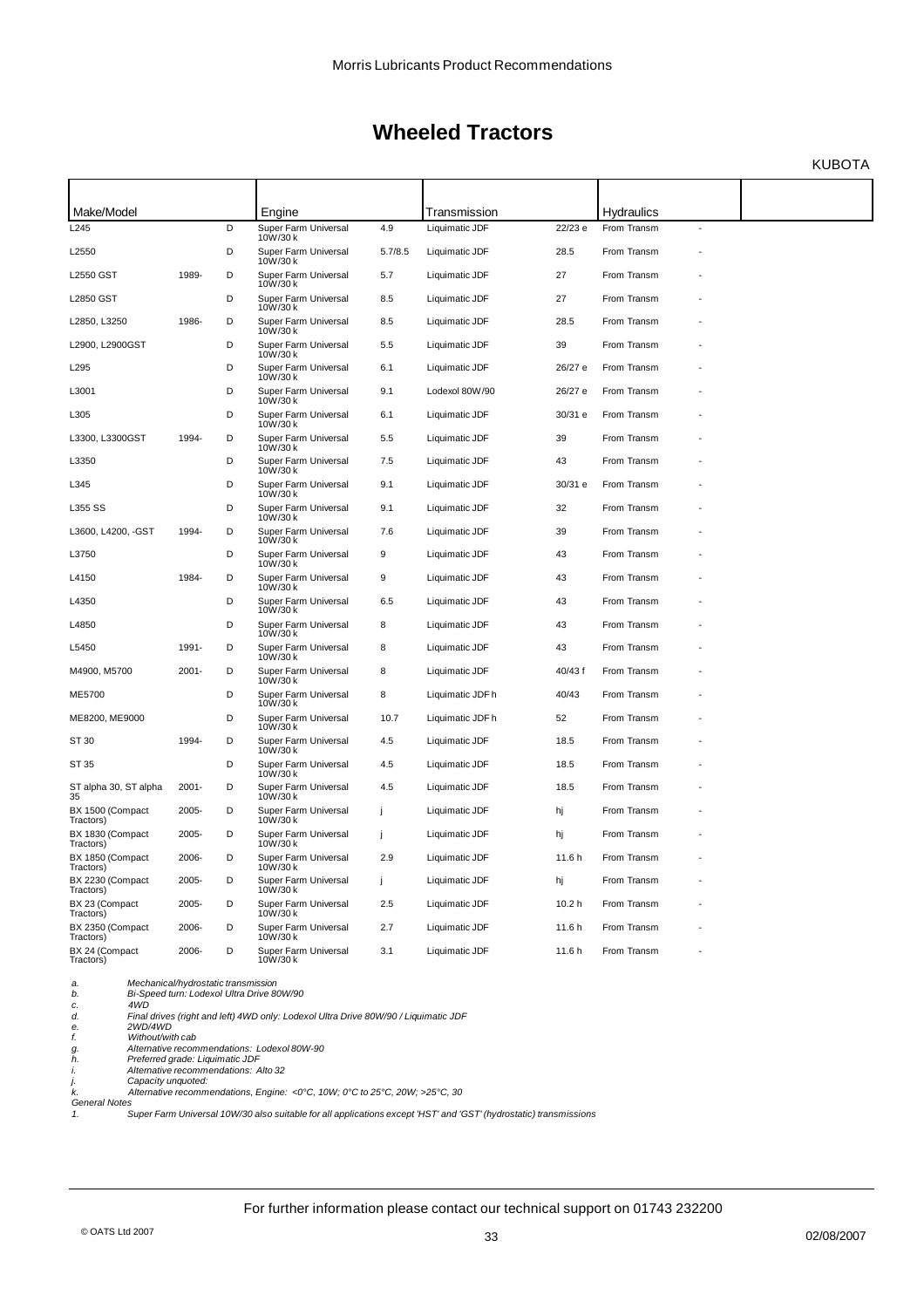LANDINI

| Make/Model                                                |                |         | Engine                                                  |                | Transmission                     |          | Hydraulics                 |                |  |
|-----------------------------------------------------------|----------------|---------|---------------------------------------------------------|----------------|----------------------------------|----------|----------------------------|----------------|--|
|                                                           |                |         |                                                         |                |                                  |          |                            |                |  |
| <b>LANDINI</b>                                            |                |         |                                                         |                |                                  |          |                            |                |  |
| DT10000, DT13000                                          | 1991-          | D       | Ring Free XHD 15W/40 t                                  | 18             | Liquimatic JDF                   | 81       | From Transm                |                |  |
| DT14500                                                   | 1991-          | DT      | Ring Free XHD 15W/40 t                                  | 18             | Liquimatic JDF                   | 81       | From Transm                |                |  |
| DT65, DT75, DT85,<br>DT95                                 | 1992-          |         | D / DT Ring Free XHD 15W/40 t                           | 6.8/7.8        | Liquimatic JDF                   | 33       | From Transm                |                |  |
| DT6880, DT7880,                                           | 1991-          | D       | Ring Free XHD 15W/40 t                                  | 7              | Liquimatic JDF                   | 33       | From Transm                |                |  |
| DT8880<br>DT9880                                          | 1991-          | DT      |                                                         | 8              | Liquimatic JDF                   | 33       | From Transm                |                |  |
| R65, R75, R85                                             | 1992-          |         | Ring Free XHD 15W/40 t<br>D / DT Ring Free XHD 15W/40 t | 6.8/7.8        | Liquimatic JDF                   | 33       | From Transm                |                |  |
| R6880, R7880, R8880                                       | 1991-          | D       | Ring Free XHD 15W/40t                                   | $\overline{7}$ | Liquimatic JDF                   | 33       | From Transm                |                |  |
| R9880                                                     | 1991-          | DT      | Ring Free XHD 15W/40 t                                  | 8              | Liquimatic JDF                   | 33       | From Transm                |                |  |
| VM 30                                                     | 1996-          | D       | Ring Free XHD 15W/40 t                                  | $\overline{7}$ | Liquimatic JDF                   | 33       | From Transm                |                |  |
| 6550 (50 Series)                                          |                |         | D / DT Ring Free XHD 15W/40 t                           | 7.0            | Liquimatic JDF q                 | 34.2     | From Transm                |                |  |
| 6550, 7550, 8550 (50                                      |                |         | D / DT Ring Free XHD 30 mt                              | 8.1            | Liquimatic JDF                   | 24.0     | From Gearbox               |                |  |
| Series)<br>7550, 8550 (50 Series)                         |                |         | D / DT Ring Free XHD 15W/40 t                           | 7.0            | Liquimatic JDF q                 | 33.0     | From Transm                |                |  |
| 5500, 6500DT, 6500                                        |                |         | D / DT Ring Free XHD 15W/40 t                           | 6.0            | Liquimatic JDF q                 | 21.5     | From Transm                |                |  |
| (500 Series)                                              |                |         |                                                         |                |                                  |          |                            |                |  |
| R7500, R8500, DT7500.<br>DT8500 (500 Series)              |                |         | D / DT Ring Free XHD 15W/40t                            | 6.0            | Liquimatic JDF q                 | 21.5     | From Transm                |                |  |
| R9500SP, DT9500SP<br>(500 Series)                         |                |         | D / DT Ring Free XHD 15W/40 t                           | 16.0           | Liquimatic JDF s                 | 25/28    | From Transm                |                |  |
| 5860, 6060T (60 Series)                                   |                |         | D / DT Ring Free XHD 15W/40 t                           | 6.7            | Liquimatic JDF q                 | 33.0     | From Transm                |                |  |
| 6860, 7860, 8860 (60<br>Series)                           |                |         | D / DT Ring Free XHD 15W/40 t                           | $\overline{7}$ | Liquimatic JDF q                 | 33.0     | From Transm                |                |  |
| 9060, 7860HC, 8860HC<br>(60 Series)                       |                |         | D / DT Ring Free XHD 15W/40 t                           | 7.0            | Liquimatic JDF q                 | 33.0     | From Transm                |                |  |
| 5870, 6070T (70 Series)                                   |                |         | D / DT Ring Free XHD 15W/40 t                           | 6.7            | Liquimatic JDF q                 | 33.0     | From Transm                |                |  |
| 6870 (70 Series)                                          |                |         | D / DT Ring Free XHD 15W/40 t                           | 7.0            | Liquimatic JDF q                 | 33.0     | From Transm                |                |  |
| 7870, 8870 (70 Series)                                    |                |         | D / DT Ring Free XHD 15W/40 t                           | 7.0            | Liquimatic JDF q                 | 33.0     | From Transm                |                |  |
| 55F, 55GEK, 55L                                           | 1991-          | D       | Ring Free XHD 15W/40 t                                  | 7.4            | Liquimatic JDF                   | 33       | From Transm                |                |  |
| (Advantage)<br>55FP, 55LP, 55GTP,                         |                |         | D / DT Ring Free XHD 15W/40 t                           | 6.8            | Liquimatic JDF q                 | 33       | From Transm                |                |  |
| 55GE (Advantage)<br>55GT, 60GT (Advantage)                |                |         | D / DT Ring Free XHD 15W/40 t                           | 6.8            | Liquimatic JDF q                 | 33       | From Transm                |                |  |
| 60F, 60GE, 60L                                            | 1991-          | DT      | Ring Free XHD 15W/40 t                                  | 7.5            | Liquimatic JDF                   | 33       | From Transm                |                |  |
| (Advantage)                                               |                |         |                                                         |                |                                  |          |                            |                |  |
| 60FP, 60LP, 60GTP,<br>60GE (Advantage)                    |                |         | D / DT Ring Free XHD 15W/40 t                           | 6.8            | Liquimatic JDF q                 | 33       | From Transm                |                |  |
| 65F, 65GE, 65GT, 65L<br>(Advantage)                       | 1991-          | D       | Ring Free XHD 15W/40 t                                  | 7.7            | Liquimatic JDF                   | 33       | From Transm                |                |  |
| 65FL, 65GT (Advantage)                                    |                |         | D / DT Ring Free XHD 15W/40 t                           | 7.0            | Liquimatic JDF q                 | 33       | From Transm                |                |  |
| 65FP, 65LP, 65GTP,<br>65GE (Advantage)                    |                |         | D / DT Ring Free XHD 15W/40 t                           | 7.0            | Liquimatic JDF q                 | 33       | From Transm                |                |  |
| 75F. 75GE. 75GT. 75L<br>(Advantage)                       | 1991-          | D       | Ring Free XHD 15W/40 t                                  | 7.7            | Liquimatic JDF                   | 33       | From Transm                |                |  |
| 75FL, 75GT (Advantage)                                    |                |         | D / DT Ring Free XHD 15W/40 t                           | 7.0            | Liquimatic JDF q                 | 33       | From Transm                |                |  |
| 75FP, 75LP, 75GTP,                                        |                |         | D / DT Ring Free XHD 15W/40 t                           | 7.0            | Liquimatic JDF q                 | 33       | From Transm                |                |  |
| 75GE (Advantage)<br>85F, 85GE, 85GT, 85L                  | 1991-          | D       | Ring Free XHD 15W/40 t                                  | 7.7            | Liquimatic JDF                   | 33       | From Transm                |                |  |
| (Advantage)<br>85FL, 85GT (Advantage)                     |                |         | D / DT Ring Free XHD 15W/40 t                           | 7.0            | Liquimatic JDF q                 | 33       | From Transm                |                |  |
| 85FP, 85LP, 85GTP,                                        |                |         | D / DT Ring Free XHD 15W/40 t                           | $\overline{7}$ | Liquimatic JDF q                 | 33       | From Transm                |                |  |
| 85GE (Advantage)                                          | 1991-          | D       | Ring Free XHD 15W/40t                                   | 7.7            | Liquimatic JDF                   | 33       | From Transm                |                |  |
| 95GT (Advantage)<br>65STD, 65GT (Alpine<br>Power Shuttle) |                |         | D / DT Ring Free XHD 15W/40 t                           | 8.0            | Liquimatic JDF q                 | 35       | From Transm                |                |  |
| 75STD, 75GT (Alpine<br>Power Shuttle)                     |                |         | D / DT Ring Free XHD 15W/40 t                           | 8.0            | Liquimatic JDF q                 | 35       | From Transm                |                |  |
| 85STD, 85GT (Alpine<br>Power Shuttle)                     |                |         | D / DT Ring Free XHD 15W/40 t                           | 8.0            | Liquimatic JDF q                 | 35       | From Transm                |                |  |
| 65STD, 65GT (Alpine<br>Speed Five)                        |                |         | D / DT Ring Free XHD 15W/40 t                           | 8.0            | Liquimatic JDF q                 | 35       | From Transm                |                |  |
| 75STD, 75GT (Alpine<br>Speed Five)                        |                |         | D / DT Ring Free XHD 15W/40 t                           | 8.0            | Liquimatic JDF q                 | 35       | From Transm                |                |  |
| 85STD, 85GT (Alpine<br>Speed Five)                        |                |         | D / DT Ring Free XHD 15W/40 t                           | 8.0            | Liquimatic JDF q                 | 35       | From Transm                |                |  |
| 70 (Atlantis)                                             | 2002-          |         | D / DT Ring Free XHD 15W/40 t                           | $\overline{7}$ | Liquimatic JDF                   | 33       | From Transm                |                |  |
| 80 (Atlantis)                                             | 2002-          |         | D / DT Ring Free XHD 15W/40 t                           | $\overline{7}$ | Liquimatic JDF                   | 34       | From Transm                |                |  |
| 90, 100 (Atlantis)                                        | 2002-          |         | D / DT Ring Free XHD 15W/40 t                           | $\overline{7}$ | Liquimatic JDF                   | 36       | From Transm                |                |  |
| 70, 75, 80, 85, 90 (Atlas)                                |                |         | D / DT Ring Free XHD 30 j                               | 7.0            | Liquimatic JDF q                 | 33.0     | From Gearbox               |                |  |
| 50 (Blizzard)                                             | 2000-<br>2000- | D<br>DT | Ring Free XHD 15W/40 t                                  | 6.7            | Liquimatic JDF                   | 33<br>33 | From Transm<br>From Transm |                |  |
| 60 (Blizzard)<br>65 (Blizzard)                            | 2000-          | D       | Ring Free XHD 15W/40 t<br>Ring Free XHD 15W/40 t        | 6.8<br>6.8     | Liquimatic JDF<br>Liquimatic JDF | 33       | From Transm                |                |  |
| 75 (Blizzard)                                             | 2000-          | D       | Ring Free XHD 15W/40 t                                  | 6.8            | Liquimatic JDF                   | 33       | From Transm                | $\blacksquare$ |  |
|                                                           |                |         |                                                         |                |                                  |          |                            |                |  |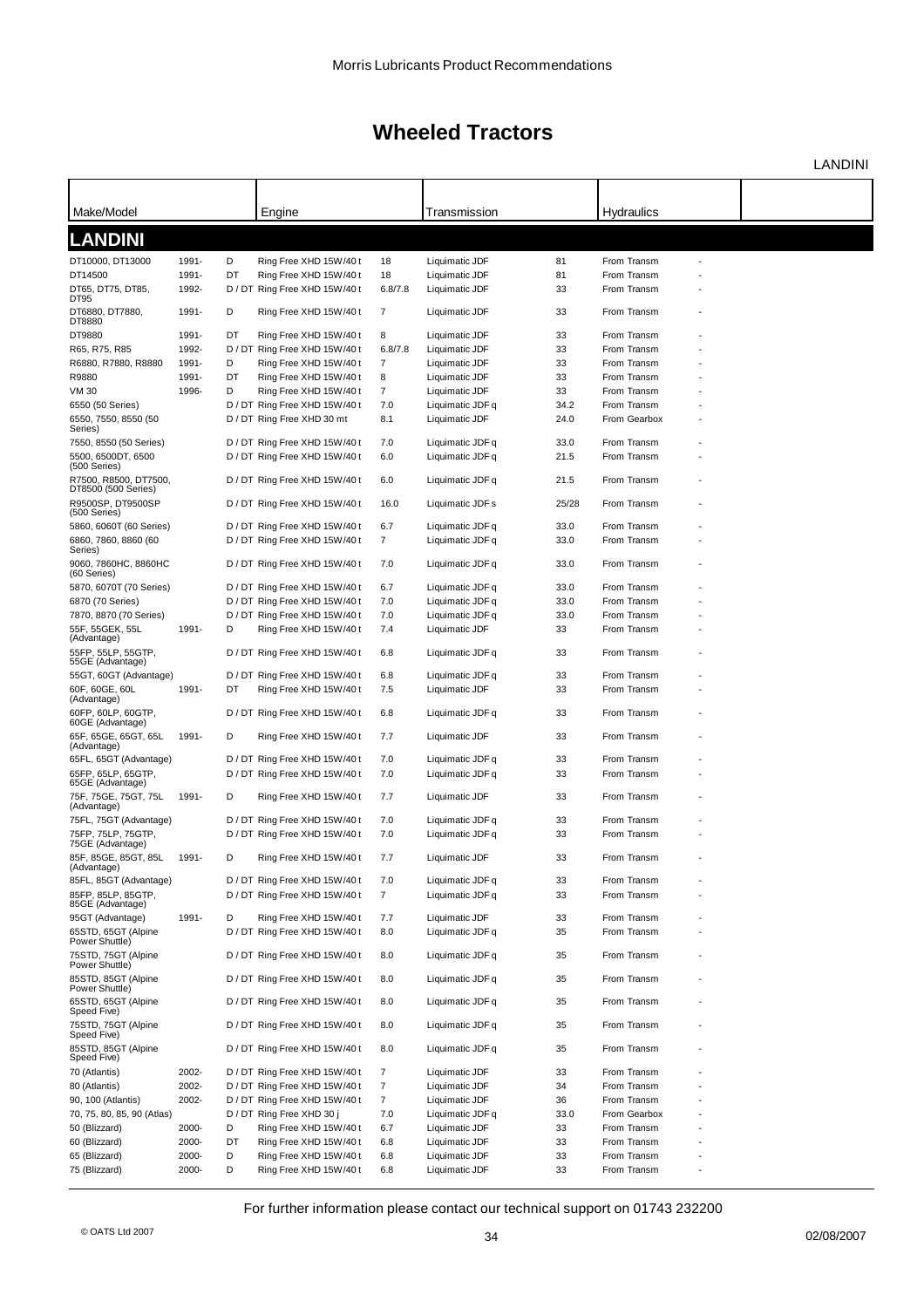LANDINI

| Make/Model                                                       |       |    | Engine                                   |      | Transmission     |       | <b>Hydraulics</b> |    |  |
|------------------------------------------------------------------|-------|----|------------------------------------------|------|------------------|-------|-------------------|----|--|
| 85 (Blizzard)                                                    | 2000- | D  | Ring Free XHD 15W/40t                    | 6.8  | Liquimatic JDF   | 33    | From Transm       | ÷, |  |
| 95 (Blizzard)                                                    | 2000- | DT | Ring Free XHD 15W/40 t                   | 7.8  | Liquimatic JDF   | 33    | From Transm       |    |  |
| 65 Climber, 65 Multitrack 1999-                                  |       | D  | Ring Free XHD 15W/40 t                   | 8    | Liquimatic JDF   | 25    | From Transm       |    |  |
| (Discovery)                                                      |       |    |                                          |      |                  |       |                   |    |  |
| 85 Climber, 85 Multitrac 1999-<br>(Discovery)                    |       | D  | Ring Free XHD 15W/40 t                   | 8    | Liquimatic JDF   | 25    | From Transm       |    |  |
| 4530V, 5530V, 6030V,<br>(Frutteti 30-40 Series)                  |       |    | D / DT Ring Free XHD 15W/40 t            | 6.5  | Liquimatic JDF q | 32    | From Transm       |    |  |
| 5530F, 6030F, (Frutteti<br>30-40 Series)                         |       |    | D / DT Ring Free XHD 15W/40 t            | 6.5  | Liquimatic JDF q | 32    | From Transm       |    |  |
| 5530L, 6030LT (Frutteti<br>30-40 Series)                         |       |    | D / DT Ring Free XHD 15W/40 t            | 6.5  | Liquimatic JDF q | 32    | From Transm       |    |  |
| 5830, 6030, 5840, 6040<br>(Frutteti 30-40 Series)                |       |    | D / DT Ring Free XHD 15W/40 t            | 6.5  | Liquimatic JDF q | 33    | From Transm       |    |  |
| 6530FT, 6530VT (Frutteti<br>30-40 Series)                        |       |    | D / DT Ring Free XHD 15W/40 t            | 7.1  | Liquimatic JDF q | 33    | From Transm       |    |  |
| 6530L, 7530F, 7530L,<br>8530F, 8530L (Frutteti 30<br>-40 Series) |       |    | D / DT Ring Free XHD 15W/40 t            | 7.1  | Liquimatic JDF q | 33    | From Transm       |    |  |
| 6840, 6830 (Frutteti 30<br>-40 Series)                           |       |    | D / DT Ring Free XHD 15W/40 t            | 7.0  | Liquimatic JDF q | 34.2  | From Transm       |    |  |
| 7830, 8830 (Frutteti 30<br>-40 Series)                           |       |    | D / DT Ring Free XHD 15W/40 t            | 7.0  | Liquimatic JDF q | 34.2  | From Transm       |    |  |
| 5560F, 5560V, 5560VP<br>(Frutteti 560)                           |       |    | D / DT Ring Free XHD 15W/40 t            | 6.5  | Liquimatic JDF q | 28.0  | From Transm       |    |  |
| 5560L (Frutteti 560)                                             |       |    | D / DT Ring Free XHD 15W/40 t            | 6.5  | Liquimatic JDF q | 28.0  | From Transm       |    |  |
| 6060F, 6060V, 6060VP                                             |       |    | D / DT Ring Free XHD 15W/40 t            | 6.8  | Liquimatic JDF q | 28.0  | From Transm       |    |  |
| (Frutteti 560)                                                   |       |    |                                          |      |                  |       |                   |    |  |
| 6060LT (Frutteti 560)                                            |       |    | D / DT Ring Free XHD 15W/40 t            | 6.8  | Liquimatic JDF q | 28.0  | From Transm       |    |  |
| 6560F, 6560L, 7560F,<br>7560L, 8560F, 8560L<br>(Frutteti 560)    |       |    | D / DT Ring Free XHD 15W/40 t            | 7.1  | Liquimatic JDF q | 28.0  | From Transm       |    |  |
| 6560F, 6560V, 6560VP.<br>7560V, 8560V (Frutteti<br>560)          |       |    | D / DT Ring Free XHD 15W/40 t            | 7.1  | Liquimatic JDF q | 28.0  | From Transm       |    |  |
| 100 (Ghibli)                                                     | 2000- | D  | Ring Free XHD 15W/40 t                   | 7.5  | Liquimatic JDF   | 41    | From Transm       |    |  |
| 105 (Ghibli)                                                     | 2002- |    | D / DT Ring Free XHD 15W/40 t            | 7.5  | Liquimatic JDF   | 41    | From Transm       |    |  |
| 80 (Ghibli)                                                      | 2000- | D  | Ring Free XHD 15W/40 t                   | 7.5  | Liquimatic JDF   | 38    | From Transm       |    |  |
| 85 (Ghibli)                                                      | 2002- |    | D / DT Ring Free XHD 15W/40 t            | 7.5  | Liquimatic JDF   | 38    | From Transm       |    |  |
| 90 (Ghibli)                                                      | 2000- | D  | Ring Free XHD 15W/40 t                   | 7.5  | Liquimatic JDF   | 41    | From Transm       |    |  |
| 95 (Ghibli)                                                      | 2002- |    | D / DT Ring Free XHD 15W/40 t            | 7.5  | Liquimatic JDF   | 41    | From Transm       |    |  |
| 50-Techno (Globus)                                               | 1998- | D  | Ring Free XHD 15W/40 t                   | 7.5  | Liquimatic JDF   | 35    | From Transm       |    |  |
| 55 TOP/SHERPA<br>(Globus)                                        | 2000- | D  | Ring Free XHD 15W/40 t                   | 7.5  | Liquimatic JDF   | 35    | From Transm       |    |  |
| 60-Techno - Top<br>(Globus)                                      | 1998- | D  | Ring Free XHD 15W/40 t                   | 8    | Liquimatic JDF   | 35    | From Transm       |    |  |
| 65 TOP/SHERPA<br>(Globus)                                        | 2000- | D  | Ring Free XHD 15W/40 t                   | 8    | Liquimatic JDF   | 35    | From Transm       |    |  |
| 70-Techno - Top<br>(Globus)                                      | 1998- | D  | Ring Free XHD 15W/40 t                   | 8    | Liquimatic JDF   | 35    | From Transm       |    |  |
| 75 TOP (Globus)                                                  | 2000- | D  | Ring Free XHD 15W/40 t                   | 8    | Liquimatic JDF   | 35    | From Transm       |    |  |
| 80 TOP/SHERPA                                                    | 2000- | D  | Ring Free XHD 15W/40 t                   | 8    | Liquimatic JDF   | 35    | From Transm       |    |  |
| (Globus)<br>L160 (L Series (Large                                |       |    | D / DT Ring Free XHD 15W/40 t            | 19.0 | n                | 90.15 | From Transm       |    |  |
| (Import)<br>L180, L200 (L Series                                 |       |    | D / DT Ring Free XHD 15W/40 t            | 19.0 | n                | 90.15 | From Transm       |    |  |
| (Large Import))<br>125 (Landpower                                | 2005- |    | D / DT Ring Free XHD Plus                | 16.6 | Liquimatic JDF   | 81    | From Transm       |    |  |
| Speedsix)<br>135 (Landpower                                      | 2005- |    | 15W/40t<br>D / DT Ring Free XHD Plus     | 16.6 | Liquimatic JDF   | 81    | From Transm       |    |  |
| Speedsix)<br>145 (Landpower                                      | 2005- |    | 15W/40t<br>D / DT Ring Free XHD Plus     | 16.6 | Liquimatic JDF   | 81    | From Transm       |    |  |
| Speedsix)<br>165 (Landpower                                      | 2005- |    | 15W/40t<br>D / DT Ring Free XHD Plus     | 16.6 | Liquimatic JDF   | 85    | From Transm       |    |  |
| Speedsix)<br>185 (Landpower                                      | 2005- |    | 15W/40t<br>D / DT Ring Free XHD Plus     | 16.6 | Liquimatic JDF   | 85    | From Transm       |    |  |
| Speedsix)<br>125 (Landpower                                      | 2005- |    | 15W/40t<br>D / DT Ring Free XHD Plus     | 16.6 | Liquimatic JDF   | 86    | From Transm       |    |  |
| Toptronic)<br>135 (Landpower                                     | 2005- |    | 15W/40t<br>D / DT Ring Free XHD Plus     | 16.6 | Liquimatic JDF   | 86    | From Transm       |    |  |
| Toptronic)<br>145 (Landpower                                     | 2005- |    | 15W/40t<br>D / DT Ring Free XHD Plus     | 16.6 | Liquimatic JDF   | 86    | From Transm       |    |  |
| Toptronic)<br>165 (Landpower                                     | 2005- |    | 15W/40t<br>D / DT Ring Free XHD Plus     | 16.6 | Liquimatic JDF   | 86    | From Transm       |    |  |
| Toptronic)<br>185 (Landpower                                     | 2005- |    | 15W/40t<br>D / DT Ring Free XHD Plus     | 16.6 | Liquimatic JDF   | 86    | From Transm       |    |  |
| Toptronic)<br>10000S, 10000CAB,                                  |       |    | 15W/40t<br>D / DT Ring Free XHD 15W/40 t | 18.0 | Liquimatic JDF q | 80.0  | From Transm       |    |  |
| 10000C (Large Series)<br>12500 (Large Series)                    |       |    | D / DT Ring Free XHD 15W/40 t            | 18.0 | Liquimatic JDF q | 78.0  | From Transm       |    |  |
|                                                                  |       |    |                                          |      |                  |       |                   |    |  |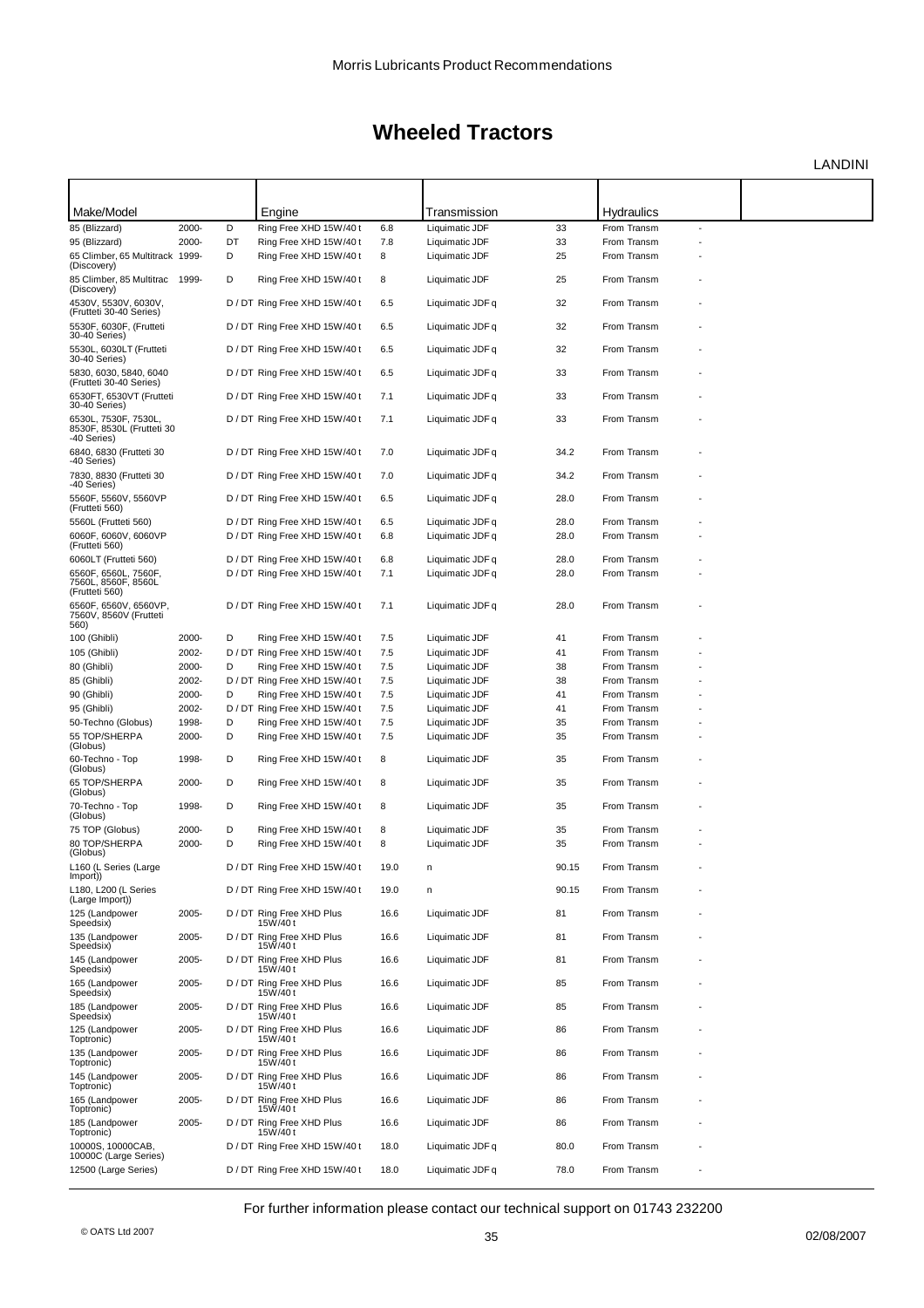LANDINI

| Make/Model                                                                            |          |    | Engine                        |      | Transmission     |         | <b>Hydraulics</b> |  |
|---------------------------------------------------------------------------------------|----------|----|-------------------------------|------|------------------|---------|-------------------|--|
| 13000, 13000CAB,<br>13000C (Large Series)                                             |          |    | D / DT Ring Free XHD 15W/40t  | 18.0 | Liquimatic JDF q | 81.0    | From Transm       |  |
| 14500, 14500CAB,<br>14500C (Large Series)                                             |          |    | D / DT Ring Free XHD 15W/40 t | 19   | Liquimatic JDF q | 81.0    | From Transm       |  |
| 110 Vanguard (Large<br>Series Imported)                                               |          |    | D / DT Ring Free XHD 15W/40 t | 21.0 | p                | 60      | From Transm       |  |
| 130 Vanguard (Large<br>Series Imported)                                               |          |    | D / DT Ring Free XHD 15W/40 t | 16.6 |                  | 64      | From Transm       |  |
| L16000, L16500, L17500<br>(Large Series Imported)                                     |          |    | D / DT Ring Free XHD 15W/40 t | 19.0 | p                | 85      | From Transm       |  |
| L19000, L19500 (Large<br>Series Imported)                                             |          |    | D / DT Ring Free XHD 15W/40 t | 19   | p                | 75      | From Transm       |  |
| R9550, DT9550 (Large<br>Series Imported)                                              |          |    | D / DT Ring Free XHD 15W/40 t | 19   | Liquimatic JDF q | 34/34.7 | From Transm       |  |
| 120 TOP, 130 TOP<br>(Legend (New<br>Generation) Deltashift)                           | $2001 -$ |    | D / DT Ring Free XHD 15W/40 t | 16.6 | d                | 86      | From Transm       |  |
| 125 TOP (Legend (New<br>Generation) Deltashift)                                       | 2003-    |    | D / DT Ring Free XHD 15W/40 t | 16.6 | d                | 86      | From Transm       |  |
| 140 TOP (Legend (New<br>Generation) Deltashift)                                       | $2001 -$ |    | D / DT Ring Free XHD 15W/40 t | 16.6 | d                | 86      | From Transm       |  |
| 145 TOP (Legend (New<br>Generation) Deltashift)                                       | 2003-    |    | D / DT Ring Free XHD 15W/40 t | 16.6 | d                | 86      | From Transm       |  |
| 160 TOP (Legend (New<br>Generation) Deltashift)                                       | $2001 -$ |    | D / DT Ring Free XHD 15W/40 t | 16.6 | d                | 86      | From Transm       |  |
| 165 TOP (Legend (New<br>Generation) Deltashift)                                       | 2003-    |    | D / DT Ring Free XHD 15W/40 t | 16.6 | d                | 86      | From Transm       |  |
| 180 TOP (Legend (New                                                                  | $2001 -$ |    | D / DT Ring Free XHD 15W/40 t | 16.6 | d                | 86      | From Transm       |  |
| Generation) Deltashift)<br>185 TOP (Legend (New                                       | 2003-    |    | D / DT Ring Free XHD 15W/40 t | 16.6 | d                | 86      | From Transm       |  |
| Generation) Deltashift)<br>120 TOP, 130 TOP<br>(Legend (New<br>Generation) Power-six) | $2001 -$ |    | D / DT Ring Free XHD 15W/40 t | 16.6 | Liquimatic JDF   | 81      | From Transm       |  |
| 125 TOP, 135 TOP<br>(Legend (New<br>Generation) Power-six)                            | 2003-    |    | D / DT Ring Free XHD 15W/40 t | 16.6 | Liquimatic JDF   | 81      | From Transm       |  |
| 140 TOP (Legend (New<br>Generation) Power-six)                                        | $2001 -$ |    | D / DT Ring Free XHD 15W/40 t | 16.6 | Liquimatic JDF   | 81      | From Transm       |  |
| 145 TOP (Legend (New<br>Generation) Power-six)                                        | 2003-    |    | D / DT Ring Free XHD 15W/40 t | 16.6 | Liquimatic JDF   | 81      | From Transm       |  |
| 160 TOP (Legend (New<br>Generation) Power-six)                                        | $2001 -$ |    | D / DT Ring Free XHD 15W/40 t | 16.6 | Liquimatic JDF   | 85.5    | From Transm       |  |
| 165 TOP (Legend (New<br>Generation) Power-six)                                        | 2003-    |    | D / DT Ring Free XHD 15W/40 t | 16.6 | Liquimatic JDF   | 85.5    | From Transm       |  |
| 180 TOP (Legend (New                                                                  | $2001 -$ |    | D / DT Ring Free XHD 15W/40 t | 16.6 | Liquimatic JDF   | 85.5    | From Transm       |  |
| Generation) Power-six)<br>185 TOP (Legend (New                                        | 2003-    |    | D / DT Ring Free XHD 15W/40 t | 16.6 | Liquimatic JDF   | 85.5    | From Transm       |  |
| Generation) Power-six)<br>115, 120, 130 (Legend<br>(New Generation)<br>Techno)        | $2001 -$ |    | D / DT Ring Free XHD 15W/40 t | 16.6 | Liquimatic JDF   | 81      | From Transm       |  |
| 140, 160 (Legend (New<br>Generation) Techno)                                          | 2001-    |    | D / DT Ring Free XHD 15W/40 t | 16.6 | Liquimatic JDF   | 85.5    | From Transm       |  |
| 120TDI, 125TDI (Legend<br>Techno)                                                     |          |    | D / DT Ring Free XHD 15W/40t  | 16   | Liquimatic JDF q | 81      | From Transm       |  |
| 130TDI, 135TDI (Legend<br>Techno)                                                     |          |    | D / DT Ring Free XHD 15W/40 t | 16.0 | Liquimatic JDF q | 81.0    | From Transm       |  |
| 140TDI, 145TDI (Legend<br>Techno)                                                     |          |    | D / DT Ring Free XHD 15W/40 t | 16.0 | Liquimatic JDF q | 81      | From Transm       |  |
| 160TDI, 165TDI (Legend<br>Techno)                                                     |          |    | D / DT Ring Free XHD 15W/40 t | 16.0 | Liquimatic JDF q | 85.0    | From Transm       |  |
| 185TDI (Legend Techno)                                                                |          |    | D / DT Ring Free XHD 15W/40 t | 16   | Liquimatic JDF q | 85.0    | From Transm       |  |
| 120TDI, 125TDI, 130TDI,<br>135TDI (Legend Top)                                        |          |    | D / DT Ring Free XHD 15W/40 t | 16   | Liquimatic JDF q | 81.0    | From Transm       |  |
| 140TDI, 145TDI (Legend<br>Top)                                                        |          |    | D / DT Ring Free XHD 15W/40 t | 16.0 | Liquimatic JDF q | 81.0    | From Transm       |  |
| 160TDI, 165TDI (Legend<br>Top)                                                        |          |    | D / DT Ring Free XHD 15W/40 t | 16.0 | Liquimatic JDF q | 85.0    | From Transm       |  |
| 180TDI, 185TDI (Legend<br>Top)                                                        |          |    | D / DT Ring Free XHD 15W/40 t | 16.0 | Liquimatic JDF q | 85.0    | From Transm       |  |
| 105, 115 (Legend Top & 1996-01<br>Techno)                                             |          | D  | Ring Free XHD 15W/40 t        | 16.6 | Liquimatic JDF   | 85      | From Transm       |  |
| 130 (Legend Top &<br>Techno)                                                          | 1996-01  | DT | Ring Free XHD 15W/40 t        | 16.6 | Liquimatic JDF   | 85      | From Transm       |  |
| 145 (Legend Top &<br>Techno)                                                          | 1996-01  | DT | Ring Free XHD 15W/40 t        | 16.6 | Liquimatic JDF   | 85      | From Transm       |  |
| 165 (Legend Top &<br>Techno)                                                          | 1998-01  | DT | Ring Free XHD 15W/40 t        | 16.6 | Liquimatic JDF   | 85      | From Transm       |  |
| 120TDI, 125TDI, 130TDI,<br>135TDI (Legend Top<br>Tronic/Transport)                    |          |    | D / DT Ring Free XHD 15W/40 t | 16.0 | h                | 86.0    | From Transm       |  |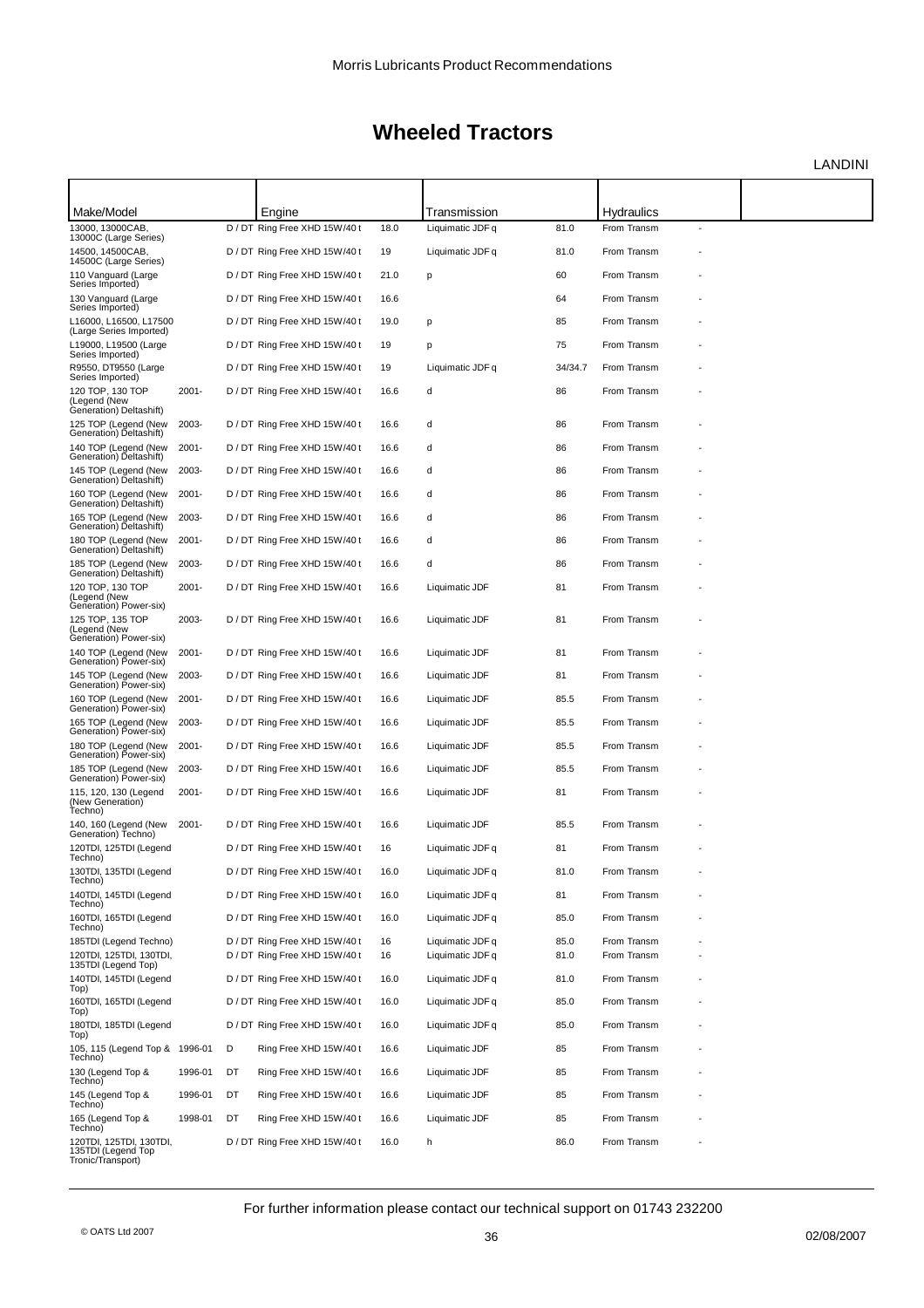LANDINI

| Make/Model                                                           |          |    | Engine                               |       | Transmission     |      | Hydraulics  |  |
|----------------------------------------------------------------------|----------|----|--------------------------------------|-------|------------------|------|-------------|--|
| 140TDI, 145TDI (Legend                                               |          |    | D / DT Ring Free XHD 15W/40 t        | 16.0  |                  | 86.0 | From Transm |  |
| Top Tronic/Transport)<br>160TDI, 165TDI (Legend                      |          |    | D / DT Ring Free XHD 15W/40 t        | 16.0  |                  | 86.0 | From Transm |  |
| Top Tronic/Transport)                                                |          |    |                                      |       |                  |      |             |  |
| 180TDI, 185TDI (Legend<br>Top Tronic/Transport)                      |          |    | D / DT Ring Free XHD 15W/40 t        | 16.0  |                  | 86.0 | From Transm |  |
| 40 (Mistral)                                                         | 1999-    | D  | Ring Free XHD 15W/40 t               | 4.7   | d                | 24   | From Transm |  |
| 45 (Mistral)                                                         | 1999-    | D  | Ring Free XHD 15W/40 t               | 5.8   | d                | 24   | From Transm |  |
| 50 (Mistral)                                                         | 1999-    | D  | Ring Free XHD 15W/40 t               | 5.8   | d                | 24   | From Transm |  |
| 55 (Mistral)                                                         | 2002-    | DT | Ring Free XHD 15W/40t                | 5.8   | d                | 24   | From Transm |  |
| 40HST (Mistral America)                                              |          |    | D / DT Ring Free XHD 15W/40 t        | 4.7   | Liquimatic JDF h | 24   | From Transm |  |
| 40STD (Mistral America)                                              |          |    | D / DT Ring Free XHD 15W/40 t        | 4.7   | Liquimatic JDF h | 24   | From Transm |  |
| 45HST, 50HST (Mistral<br>America)                                    |          |    | D / DT Ring Free XHD 15W/40 t        | 5.8   | Liquimatic JDF h | 24   | From Transm |  |
| 45STD, 50STD (Mistral<br>America)                                    |          |    | D / DT Ring Free XHD 15W/40 t        | 5.8   | Liquimatic JDF h | 24   | From Transm |  |
| 100 Power-five, 105<br>Power-five (Mythos)                           | 2001-    |    | D / DT Ring Free XHD 15W/40 t        | 8     | Liquimatic JDF   | 59   | From Transm |  |
| 110 Power-five, 115<br>Power-five (Mythos)                           | 2001-    |    | D / DT Ring Free XHD 15W/40 t        | 16    | Liquimatic JDF   | 59   | From Transm |  |
| 90 Power-five (Mythos)                                               | $2001 -$ |    | D / DT Ring Free XHD 15W/40 t        | 8     | Liquimatic JDF   | 54   | From Transm |  |
| 100, 105 (Mythos                                                     | 2001-    |    | D / DT Ring Free XHD 15W/40 t        | 8     | d                | 65   | From Transm |  |
| Deltashift/Top-Tronic)<br>110, 115 (Mythos<br>Deltashift/Top-Tronic) | 2001-    |    | D / DT Ring Free XHD 15W/40t         | 16    | d                | 65   | From Transm |  |
| 90 (Mythos<br>Deltashift/Top-Tronic)                                 | 2001-    |    | D / DT Ring Free XHD 15W/40t         | 8     | d                | 65   | From Transm |  |
| 105 (Mythos Top)                                                     |          |    | D / DT Ring Free XHD 15W/40 t        | 8.0   | Liquimatic JDF q | 59.0 | From Transm |  |
| 115TDI (Mythos Top)                                                  |          |    | D / DT Ring Free XHD 15W/40 t        | 12.0  | Liquimatic JDF q | 59.0 | From Transm |  |
| 105 (Power Farm)                                                     | 2004-    | DT | Ring Free XHD Plus                   | 7.0   | h                | 36   | From Transm |  |
|                                                                      |          |    | 15W/40t                              |       |                  |      |             |  |
| 105, 105HC (Power<br>Farm)                                           |          |    | D / DT Ring Free XHD 15W/40 t        | 7.5   | Liquimatic JDF q | 36.0 | From Transm |  |
| 60 (Power Farm)                                                      | 2004-    | D  | Ring Free XHD 15W/40 t               | 6.7   | Liquimatic JDF   | 33   | From Transm |  |
| 60 (Power Farm)                                                      |          |    | D / DT Ring Free XHD 15W/40 t        | 6.7   | Liquimatic JDF q | 33.0 | From Transm |  |
| 75 (Power Farm)                                                      | 2004-    | D  | Ring Free XHD Plus<br>15W/40t        | 7.0   | h                | 33   | From Transm |  |
| 75 (Power Farm)                                                      |          |    | D / DT Ring Free XHD 15W/40 t        | 7.5   | Liquimatic JDF q | 33.0 | From Transm |  |
| 85 (Power Farm)                                                      | 2004-    | D  | Ring Free XHD Plus<br>15W/40t        | 7.0   | h                | 34   | From Transm |  |
| 85, 85HC (Power Farm)                                                |          |    | D / DT Ring Free XHD 15W/40 t        | 7.5   | Liquimatic JDF q | 34.0 | From Transm |  |
| 95 (Power Farm)                                                      | 2004-    | DT | Ring Free XHD Plus<br>15W/40t        | 7.0   | h                | 36   | From Transm |  |
| 95, 95HC (Power Farm)                                                |          |    | D / DT Ring Free XHD 15W/40 t        | 7.5   | Liquimatic JDF q | 36.0 | From Transm |  |
| 230 (Powerful)                                                       | 2005-    |    | D / DT Ring Free XHD Plus<br>15W/40t | 20    | Liquimatic JDF   | 158  | From Transm |  |
| 260 (Powerful)                                                       | 2005-    |    | D / DT Ring Free XHD Plus<br>15W/40t | 20    | Liquimatic JDF   | 158  | From Transm |  |
| 280 (Powerful)                                                       | 2005-    |    | D / DT Ring Free XHD Plus<br>15W/40t | 20    | Liquimatic JDF   | 158  | From Transm |  |
| 70GT, 80GT, 90F/GT,<br>100F/GT (REX Frutteto<br>Deltashift)          | 2002-    |    | D / DT Ring Free XHD 15W/40 t        | 7.7/8 | d                | 50   | From Transm |  |
| 100F, 100GE, 100GT,<br>100L (REX Frutteto Foot-<br>step/Cab)         | 2000-    | DT | Ring Free XHD 15W/40 t               | 8     | Liquimatic JDF   | 39   | From Transm |  |
| 60F, 60GE, 60GT, 60L<br>(REX Frutteto Foot-<br>step/Cab)             | 2000-    | D  | Ring Free XHD 15W/40 t               | 7.4   | Liquimatic JDF   | 37   | From Transm |  |
| 70F. 70GE. 70GT. 70L<br>(REX Frutteto Foot-<br>step/Cab)             | 2000-    | D  | Ring Free XHD 15W/40 t               | 7.7/8 | Liquimatic JDF   | 39   | From Transm |  |
| 80F, 80GE, 80GT, 80L<br>(REX Frutteto Foot-<br>step/Cab)             | 2000-    | D  | Ring Free XHD 15W/40 t               | 7.7/8 | Liquimatic JDF   | 39   | From Transm |  |
| 90F. 90GE. 90GT. 90L<br>(REX Frutteto Foot-<br>step/Cab)             | 2000-    | DT | Ring Free XHD 15W/40 t               | 8     | Liquimatic JDF   | 39   | From Transm |  |
| 100F, 100GT (REX<br><b>Frutteto Power</b><br>Shuttle/Power Five)     |          |    | D / DT Ring Free XHD 15W/40t         | 8.0   | Liquimatic JDF h | 50.0 | From Transm |  |
| 105F, 105GT, 105GE<br>(REX Frutteto Power<br>Shuttle/Power Five)     |          |    | D / DT Ring Free XHD 15W/40 t        | 8.0   | Liquimatic JDF h | 50.0 | From Transm |  |
| 60F, 60GE (REX Frutteto<br>Power Shuttle/Power<br>Five)              |          |    | D / DT Ring Free XHD 15W/40 t        | 8.0   | Liquimatic JDF h | 50.0 | From Transm |  |
| 70F, 70GT, 70GE (REX<br>Frutteto Power<br>Shuttle/Power Five)        |          |    | D / DT Ring Free XHD 15W/40 t        | 8.0   | Liquimatic JDF h | 50.0 | From Transm |  |
| 20 HST Top (Scout)                                                   |          |    | D / DT Ring Free XHD 15W/40          | 1.8   | Liquimatic JDF q | 6.0  | From Transm |  |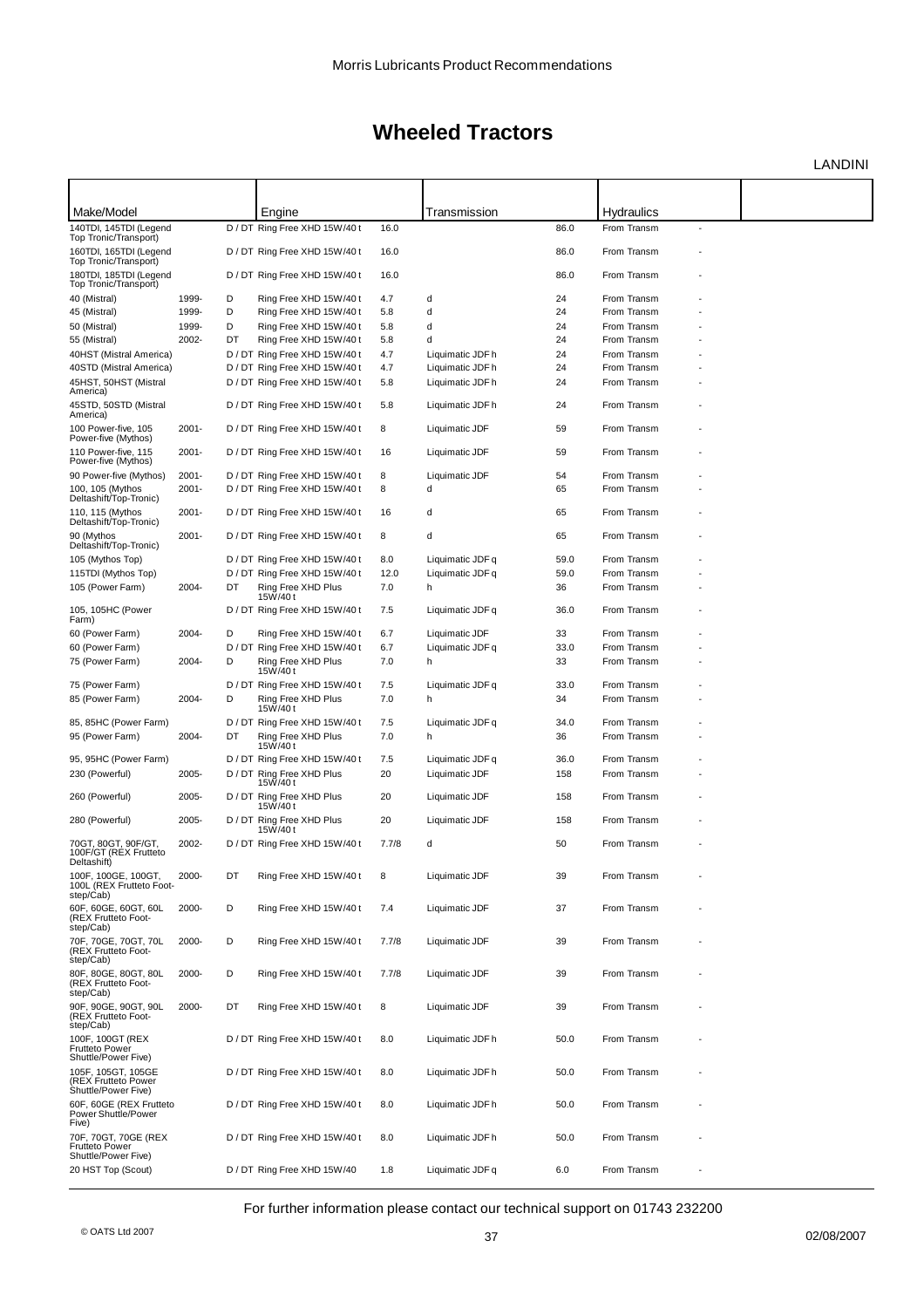LANDINI

| Make/Model                                                           |       |    | Engine                                                                                                                    |     | Transmission     |      | <b>Hydraulics</b> |   |  |
|----------------------------------------------------------------------|-------|----|---------------------------------------------------------------------------------------------------------------------------|-----|------------------|------|-------------------|---|--|
| 25 HST Top (Scout)                                                   |       |    | D / DT Ring Free XHD 15W/40                                                                                               | 2.2 | Liquimatic JDF q | 6.0  | From Transm       | ÷ |  |
| 75F, 75GT, 75GE (REX<br>Frutteto Power<br>Shuttle/Power Five)        |       |    | D / DT Ring Free XHD 15W/40 t                                                                                             | 8.0 | Liquimatic JDF h | 50.0 | From Transm       |   |  |
| 80F, 80GT, 80GE (REX<br>Frutteto Power<br>Shuttle/Power Five)        |       |    | D / DT Ring Free XHD 15W/40 t                                                                                             | 8.0 | Liquimatic JDF h | 50.0 | From Transm       |   |  |
| 85F, 85GT, 85GE (REX<br><b>Frutteto Power</b><br>Shuttle/Power Five) |       |    | D / DT Ring Free XHD 15W/40 t                                                                                             | 8.0 | Liquimatic JDF h | 50.0 | From Transm       |   |  |
| 90F, 90GT (REX Frutteto<br>Power Shuttle/Power<br>Five)              |       |    | D / DT Ring Free XHD 15W/40 t                                                                                             | 8.0 | Liquimatic JDF h | 50.0 | From Transm       |   |  |
| 95F, 95GT, 95GE (REX<br><b>Frutteto Power</b><br>Shuttle/Power Five) |       |    | D / DT Ring Free XHD 15W/40 t                                                                                             | 8.0 | Liquimatic JDF h | 50.0 | From Transm       |   |  |
| 105F, 105GT, 105GE<br>(REX Frutteto Speed<br>Five)                   |       |    | D / DT Ring Free XHD 15W/40 t                                                                                             | 8.0 | Liquimatic JDF q | 39.0 | From Transm       |   |  |
| 60F, 60GE (REX Frutteto<br>Speed Five)                               |       |    | D / DT Ring Free XHD 15W/40 t                                                                                             | 8.0 | Liquimatic JDF q | 37.0 | From Transm       |   |  |
| 70F, 70GT, 70GE (REX<br>Frutteto Speed Five)                         |       |    | D / DT Ring Free XHD 15W/40 t                                                                                             | 8.0 | Liquimatic JDF q | 39.0 | From Transm       |   |  |
| 75F, 75GT, 75GE (REX<br>Frutteto Speed Five)                         |       |    | D / DT Ring Free XHD 15W/40 t                                                                                             | 8.0 | Liquimatic JDF q | 39.0 | From Transm       |   |  |
| 80F, 80GT, 80GE (REX<br>Frutteto Speed Five)                         |       |    | D / DT Ring Free XHD 15W/40 t                                                                                             | 8.0 | Liquimatic JDF q | 39.0 | From Transm       |   |  |
| 85F, 85GT, 85GE (REX<br>Frutteto Speed Five)                         |       |    | D / DT Ring Free XHD 15W/40 t                                                                                             | 8.0 | Liquimatic JDF q | 39.0 | From Transm       |   |  |
| 95F, 95GT, 95GE (REX<br>Frutteto Speed Five)                         |       |    | D / DT Ring Free XHD 15W/40 t                                                                                             | 8.0 | Liquimatic JDF q | 39.0 | From Transm       |   |  |
| 60V, 60VP, 65V, 65VP<br>(REX Vigneto)                                | 2002- | D  | Ring Free XHD 15W/40t                                                                                                     | 7.5 | Liquimatic JDF   | 31   | From Transm       |   |  |
| 70V, 70VP, 80V, 80VP<br>(REX Vigneto)                                | 2002- | D  | Ring Free XHD 15W/40t                                                                                                     | 7.7 | Liquimatic JDF   | 31   | From Transm       |   |  |
| Cab (REX Vigneto)                                                    |       |    | D / DT Ring Free XHD 15W/40 t                                                                                             | 8.0 | Liquimatic JDF q | 33.0 | From Transm       |   |  |
| DT75V, DT85V (REX<br>Vigneto)                                        |       |    | D / DT Ring Free XHD 15W/40 t                                                                                             | 8.0 | Liquimatic JDF q | 33.0 | From Transm       |   |  |
| 6880, VM6880 (Series<br>80)                                          | 1998- | D  | Ring Free XHD 15W/40 t                                                                                                    | 7.7 | Liquimatic JDF   | 28   | From Transm       |   |  |
| 7880, VM7880 (Series<br>80)                                          | 1991- | D  | Ring Free XHD 15W/40 t                                                                                                    | 7.7 | Liquimatic JDF   | 28   | From Transm       |   |  |
| 8880, VM8880 (Series<br>80)                                          | 1991- | D  | Ring Free XHD 15W/40 t                                                                                                    | 7.7 | Liquimatic JDF   | 28   | From Transm       |   |  |
| 9880 (Series 80)                                                     | 1991- | DT | Ring Free XHD 15W/40 t                                                                                                    | 8.7 | Liquimatic JDF   | 28   | From Transm       |   |  |
| 210, 240, 270 (Starland)                                             | 2003- | DT | Ring Free XHD 15W/40 t                                                                                                    | 21  | Liquimatic JDF   | 140  | From Transm       |   |  |
| 55V, 55VP, 60V, 60VP<br>(Cab/Footstep) (Vigneto<br>Series)           |       |    | D / DT Ring Free XHD 15W/40 t                                                                                             | 6.8 | Liquimatic JDF q | 33.0 | From Transm       |   |  |
| 65V, 65VP, 75V, 75VP<br>(Cab/Footstep) (Vigneto<br>Series)           |       |    | D / DT Ring Free XHD 15W/40 t                                                                                             | 7.0 | Liquimatic JDF q | 33.0 | From Transm       |   |  |
| 100 (Vision<br>Powershuttle)                                         | 2002- | DT | Ring Free XHD 15W/40t                                                                                                     | 8   | d                | 50   | From Transm       |   |  |
| 105 (Vision<br>Powershuttle)                                         | 2003- | DT | Ring Free XHD 15W/40t                                                                                                     | 8   | d                | 50   | From Transm       |   |  |
| 80 (Vision Powershuttle) 2002-                                       |       | D  | Ring Free XHD 15W/40 t                                                                                                    | 8   | d                | 50   | From Transm       |   |  |
| 85 (Vision Powershuttle) 2003-                                       |       | D  | Ring Free XHD 15W/40 t                                                                                                    | 8   | d                | 50   | From Transm       |   |  |
| 90 (Vision Powershuttle) 2002-                                       |       | DT | Ring Free XHD 15W/40 t                                                                                                    | 8   | d                | 50   | From Transm       |   |  |
| 95 (Vision Powershuttle)                                             | 2003- | DT | Ring Free XHD 15W/40 t                                                                                                    | 8   | d                | 50   | From Transm       |   |  |
| 100 (Vision Speed-five)                                              | 2002- | DT | Ring Free XHD 15W/40 t                                                                                                    | 8   | Liquimatic JDF   | 38   | From Transm       |   |  |
| 105 (Vision Speed-five)                                              | 2003- | DT | Ring Free XHD 15W/40 t                                                                                                    | 8   | Liquimatic JDF   | 38   | From Transm       |   |  |
| 80 (Vision Speed-five)                                               | 2002- | D  | Ring Free XHD 15W/40t                                                                                                     | 8   | Liquimatic JDF   | 38   | From Transm       |   |  |
| 85 (Vision Speed-five)                                               | 2003- | D  | Ring Free XHD 15W/40t                                                                                                     | 8   | Liquimatic JDF   | 38   | From Transm       |   |  |
| 90 (Vision Speed-five)                                               | 2002- | DT | Ring Free XHD 15W/40t                                                                                                     | 8   | Liquimatic JDF   | 38   | From Transm       |   |  |
| 95 (Vision Speed-five)                                               | 2003- | DT | Ring Free XHD 15W/40 t                                                                                                    | 8   | Liquimatic JDF   | 38   | From Transm       |   |  |
| a.                                                                   |       |    | Without oil immersed brakes: Lodexol Ultra Drive 80W/90                                                                   |     |                  |      |                   |   |  |
| b.<br>c.                                                             |       |    | Front Hubs - Carraro Axle if fitted (each): 2 Itr Itr, Liquimatic JDF<br>Front axle central brakes/front axle side brakes |     |                  |      |                   |   |  |
| d.                                                                   |       |    | Sole recommendation: Refer to Main Dealer                                                                                 |     |                  |      |                   |   |  |
| е.<br>f.<br>Capacity unquoted:                                       |       |    | Sole recommendation: Refer to Main Dealer                                                                                 |     |                  |      |                   |   |  |

f. Capacity unquoted:<br>
Alternative recommendations: EP 85W-140<br>
A. Sole recommendation: Refer to Main Dealer<br>
A. Sole recommendations, Engine: <0°C, 10W; 0°C to 27°C, 20W-20; >27°C, 30<br>
A. Without front brakes, Lodexol Ult *r.* **Sole** recommendations: EP 85W-140<br> *r.* Sole recommendation: Refer to Main Dealer<br> *R. Mithout front brakes, Lodexol Ultra Drive 80W/90. Without front brakes, Lodexol Ultra Drive 80W/90. With<br>
<i>n.* Alternative reco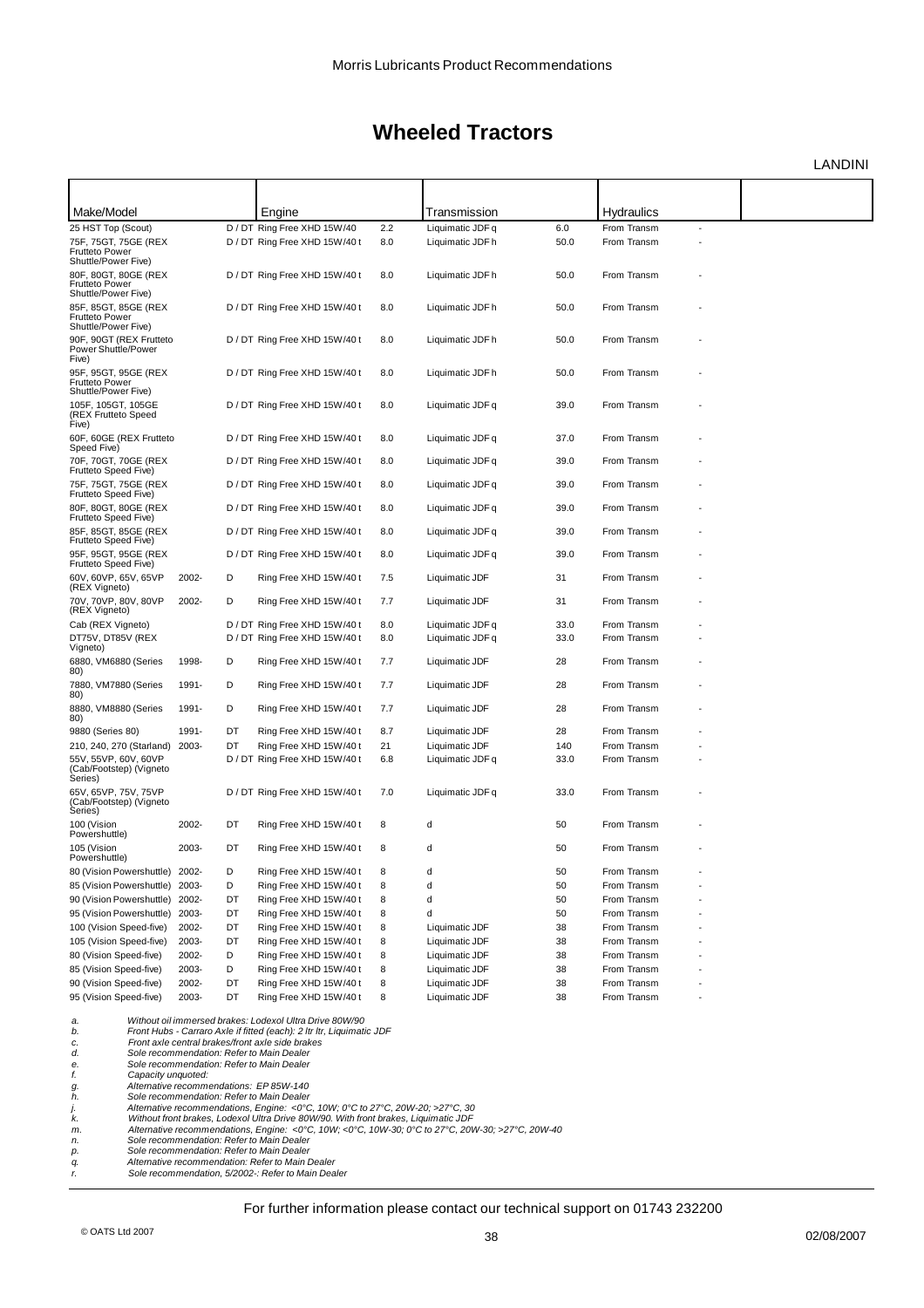|                                                          |                            |        |                                                                                                                                                                   |         |                                                                                                                              |                          |                        |    | <b>LANDINI</b> |
|----------------------------------------------------------|----------------------------|--------|-------------------------------------------------------------------------------------------------------------------------------------------------------------------|---------|------------------------------------------------------------------------------------------------------------------------------|--------------------------|------------------------|----|----------------|
|                                                          |                            |        |                                                                                                                                                                   |         |                                                                                                                              |                          |                        |    |                |
| Make/Model                                               |                            |        | Engine                                                                                                                                                            |         | Transmission                                                                                                                 |                          | Hydraulics             |    |                |
| s.<br>t.<br>u.<br><b>General Notes</b>                   |                            |        | Transmission with Divided Powerlift Tank, Liquimatic No.6, 11 Itr<br>Alternative recommendations, Engine: $15W-40$ ; <0°C, $10W$ ; 0°C to 27°C, $20W$ ; >27°C, 30 |         | Cooling systems. Use Universal Antifreeze at a concentration of 40% or two parts Universal Antifreeze with three parts water |                          |                        |    |                |
| 1.<br>2.                                                 |                            |        | Use only CC+SE oils in naturally aspirated engines during run-in and light load operation                                                                         |         | Hydrostatic steering (except Legend Series): Liquimatic Super ATF. Legend Series: Common circuit with transmission           |                          |                        |    |                |
| <b>LINDNER</b>                                           |                            |        |                                                                                                                                                                   |         |                                                                                                                              |                          |                        |    |                |
| 63, 73 (Geotrac)                                         |                            | DT     | Ring Free XHDS 10W/40 a 6.5                                                                                                                                       |         | Super Farm Universal<br>10W/30                                                                                               | 32/34                    | Liquimatic HV46        | 16 |                |
| 83, 93 (Geotrac)                                         |                            |        | D / DT Ring Free XHDS 10W/40 a 8.75                                                                                                                               |         | Super Farm Universal<br>10W/30                                                                                               | 34                       | Liquimatic HV46        | 16 |                |
| 103 (Geotrac)                                            |                            | DT     | Ring Free XHDS 10W/40 a 8.75                                                                                                                                      |         | Super Farm Universal<br>10W/30                                                                                               | 34                       | Liquimatic HV46        | 32 |                |
| Unitrac 92 (Multi<br>Purpose Carrier)                    |                            | DT     | Ring Free XHDS 10W/40 ac 9                                                                                                                                        |         | Super Farm Universal<br>10W/30                                                                                               | 16                       | Liquimatic HV46        | 55 |                |
| Unitrac 102 (Multi<br>Purpose Carrier)                   |                            | DT     | Ring Free XHDS 10W/40 ac 9                                                                                                                                        |         | Super Farm Universal<br>10W/30                                                                                               | 16                       | Liquimatic HV46        | 55 |                |
| a.                                                       | Also recommended: E5/CH-4  |        |                                                                                                                                                                   |         |                                                                                                                              |                          |                        |    |                |
| b.<br>c.                                                 | Do not mix DOT 4 and DOT 5 |        | Models fitted with DPF (Diesel Particulate Filter): Ring Free Ultra 10W/40                                                                                        |         |                                                                                                                              |                          |                        |    |                |
|                                                          |                            |        |                                                                                                                                                                   |         |                                                                                                                              |                          |                        |    |                |
| <b>MASSEY FERGUSON</b>                                   |                            |        |                                                                                                                                                                   |         |                                                                                                                              |                          |                        |    |                |
| MF 1210, MF 1210H, MF 1994-<br>1220, MF1220H             |                            | D      | Ring Free XHD 15W/40 w                                                                                                                                            | 3.1     | Liquimatic JDF g                                                                                                             | 10                       | From Transm            |    |                |
| MF 1230, MF1230H                                         | 1994-                      | D      | Ring Free XHD 15W/40 w                                                                                                                                            | 4       | Liquimatic JDF g                                                                                                             | 12                       | From Transm            |    |                |
| MF 1250, MF 1260                                         | 1994-                      | D      | Ring Free XHD 15W/40 w                                                                                                                                            | 4.8     | Liquimatic JDF g                                                                                                             | 25                       | From Transm            |    |                |
| MF 2210                                                  | 2003-                      | D      | Ring Free XHD 15W/40 w                                                                                                                                            | 7.5     | Liquimatic JDF                                                                                                               | 35                       | From Transm            |    |                |
| MF 2225, MF 2235                                         | 2003-                      | D      | Ring Free XHD 15W/40 w                                                                                                                                            | 7.5     | Liquimatic JDF                                                                                                               | 35                       | From Transm            |    |                |
| MF 230                                                   | 1983-                      | D      | Ring Free XHD 15W/40 w                                                                                                                                            | 6.8     | Liquimatic JDF                                                                                                               | 25                       | From Transm            |    |                |
| MF 240                                                   | 1979-                      | D      | Ring Free XHD 15W/40 w                                                                                                                                            | 6.8     | Liquimatic JDF                                                                                                               | 24/25                    | From Transm            |    |                |
| MF 2405                                                  | 2006-                      | D      | Super Farm Universal<br>10W/30t                                                                                                                                   | r       | Super Farm Universal<br>10W/30t                                                                                              | r                        | From Transm            |    |                |
| MF 2410                                                  | 2006-                      | D      | Super Farm Universal<br>10W/30t                                                                                                                                   | r       | Super Farm Universal<br>10W/30t                                                                                              | r                        | From Transm            |    |                |
| MF 2415                                                  | 2006-                      | D      | Super Farm Universal<br>10W/30t                                                                                                                                   | r       | Super Farm Universal<br>10W/30 t                                                                                             | r                        | From Transm            |    |                |
| MF 3315V, MF 3315S,<br>MF 3315F, MF 3315FE,<br>MF 3315GE | 2004-                      | D      | Super Farm Universal<br>10W/30 w                                                                                                                                  | 5.7     | Liquimatic JDF                                                                                                               | 50                       | From Transm            |    |                |
| MF 3325V, MF 3325S,<br>MF 3325F, MF 3325FE,<br>MF 3325GE | 2004-                      | DT     | Super Farm Universal<br>10W/30 w                                                                                                                                  | 5.7     | Liquimatic JDF                                                                                                               | 50                       | From Transm            |    |                |
| MF 3330V, MF 3330S,<br>MF 3330F, MF 3330FE,<br>MF 3330GE | 2004-                      | D      | Super Farm Universal<br>10W/30 w                                                                                                                                  | 6.5     | Liquimatic JDF                                                                                                               | 50                       | From Transm            |    |                |
| MF 3340V, MF 3340S,<br>MF 3340F, MF 3340FE,<br>MF 3340GE | 2004-                      | D      | Super Farm Universal<br>10W/30 w                                                                                                                                  | 6.5     | Liquimatic JDF                                                                                                               | 50                       | From Transm            |    |                |
| MF 3350S, MF 3350F,<br>MF 3350FE, MF 3350GE              | 2004-                      | DT     | Super Farm Universal<br>10W/30 w                                                                                                                                  | 6.5     | Liquimatic JDF                                                                                                               | 50                       | From Transm            |    |                |
| MF 3355S, MF 3350F<br>MF 3350FE, MF 3350GE               | 2004-                      | DT     | Super Farm Universal<br>10W/30 w                                                                                                                                  | 6.5     | Liquimatic JDF                                                                                                               | 50                       | From Transm            |    |                |
| MF 340 4WD                                               |                            |        | D / DT Super Farm Universal<br>10W/30 w                                                                                                                           | 5.7     | Super Farm Universal<br>10W/30                                                                                               |                          | 43.4/47.4 From Gearbox |    |                |
| MF 342                                                   | 1993-                      | D      | Ring Free XHD 15W/40 w                                                                                                                                            | 6.8     | Liquimatic JDF                                                                                                               | 45                       | From Transm            |    |                |
| MF 3425 GE, MF 3425<br>GE(V)                             | 2004-                      | DT     | Super Farm Universal<br>10W/30 t                                                                                                                                  | 5.7     | From Hydraulics                                                                                                              | $\overline{a}$           | Liquimatic JDF u       | 50 |                |
| MF 3425 V, MF 3425 S,<br>MF 3425 F                       | 2004-                      | DT     | Super Farm Universal<br>10W/30t                                                                                                                                   | 5.7     | From Hydraulics                                                                                                              |                          | Liquimatic JDF u       | 50 |                |
| MF 3435 GE, MF 3435<br>GE(V)                             | 2004-                      | D      | Super Farm Universal<br>10W/30t                                                                                                                                   | 6.5     | From Hydraulics                                                                                                              | $\overline{\phantom{a}}$ | Liquimatic JDF u       | 50 |                |
| MF 3435 V, MF 3435 S,<br>MF 3435 F                       | 2004-                      | D      | Super Farm Universal<br>10W/30t                                                                                                                                   | 6.5     | From Hydraulics                                                                                                              | ÷,                       | Liquimatic JDF u       | 50 |                |
| MF 3445 GE, MF 3445<br>GE(V)                             | 2004-                      | DT     | Super Farm Universal<br>10W/30t                                                                                                                                   | 6.5     | From Hydraulics                                                                                                              | $\overline{\phantom{a}}$ | Liquimatic JDF u       | 50 |                |
| MF 3445 S, MF 3445 F                                     | 2004-                      | DT     | Super Farm Universal<br>10W/30t                                                                                                                                   | 6.5     | From Hydraulics                                                                                                              |                          | Liquimatic JDF u       | 50 |                |
| MF 3455 GE, MF 3455<br>GE(V)                             | 2004-                      | DT     | Super Farm Universal<br>10W/30t                                                                                                                                   | 6.5     | From Hydraulics                                                                                                              | $\overline{\phantom{a}}$ | Liquimatic JDF u       | 50 |                |
| MF 3455 S, MF 3455 F                                     | 2004-                      | DT     | Super Farm Universal<br>10W/30t                                                                                                                                   | 6.5     | From Hydraulics                                                                                                              |                          | Liquimatic JDF u       | 50 |                |
| MF 350, MF 362                                           | 1986-                      | D      | Ring Free XHD 15W/40 w                                                                                                                                            | 5.7/7.5 | Liquimatic JDF                                                                                                               | 43/47                    | From Transm            |    |                |
| MF 352                                                   | 1993-                      | DT     | Ring Free XHD 15W/40 w                                                                                                                                            | 6.8     | Liquimatic JDF                                                                                                               | 45                       | From Transm            |    |                |
| MF 354, 364                                              | 2004-                      | D / DT | Ring Free XHD 15W/40 w                                                                                                                                            | 6.7/6.8 | Liquimatic JDF                                                                                                               | 33.0                     | From Gearbox           |    |                |
| MF 355, MF 360                                           | 1986-                      | DT     | Ring Free XHD 15W/40 w                                                                                                                                            | 5.7     | Liquimatic JDF                                                                                                               | 43/47                    | From Transm            |    |                |
| MF 365, MF 372, MF<br>375, MF 390                        | 1986-                      | D      | Ring Free XHD 15W/40 w                                                                                                                                            | 7.5     | Liquimatic JDF                                                                                                               | 43/47                    | From Transm            |    |                |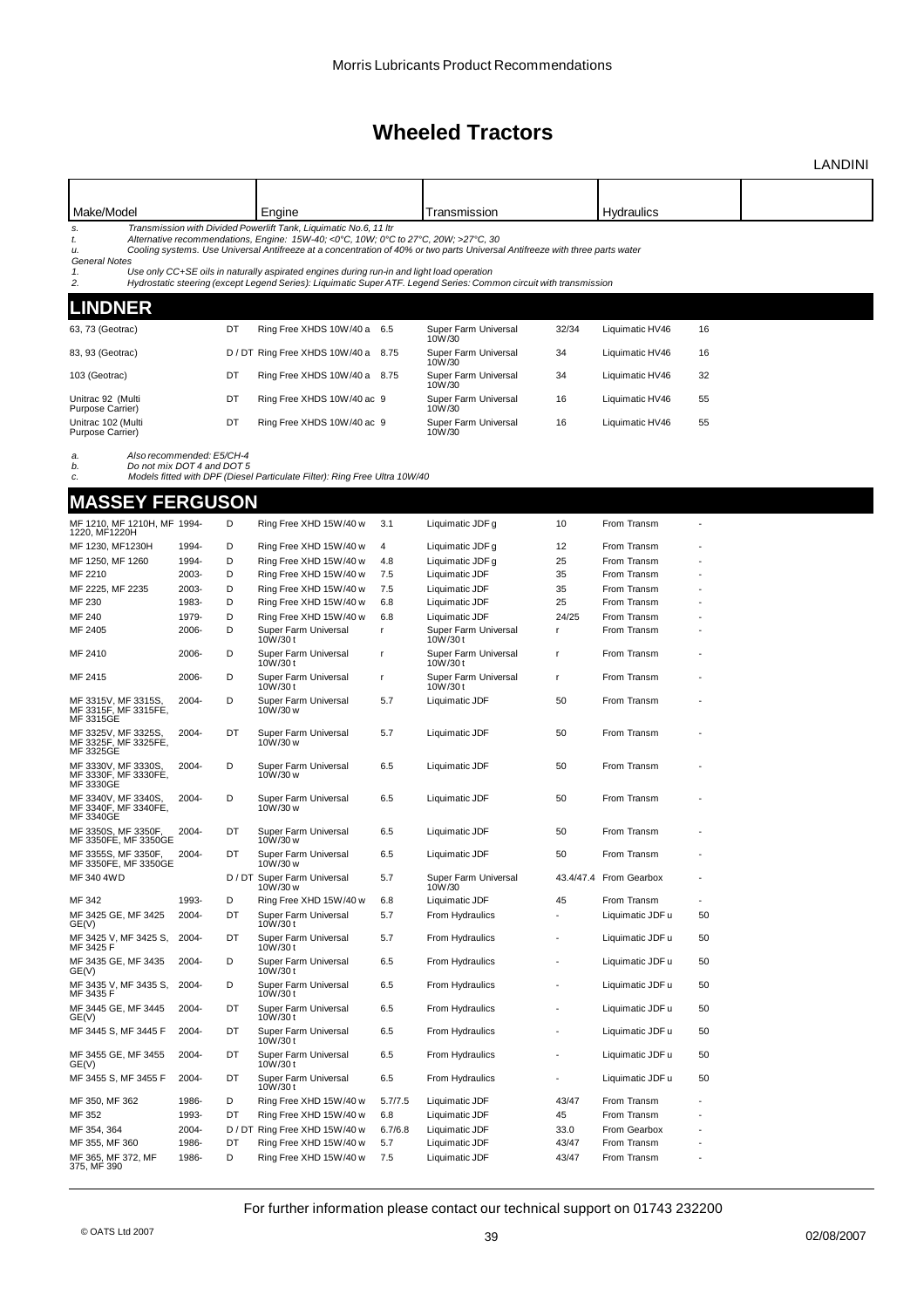### MASSEY FERGUSON

| Make/Model                                          |                    |          | Engine                                           |                | Transmission                     |              | Hydraulics                             |     |  |
|-----------------------------------------------------|--------------------|----------|--------------------------------------------------|----------------|----------------------------------|--------------|----------------------------------------|-----|--|
| MF 374S, MF 384S, MF<br>384F, MF 394F               | 1993-              | D        | Ring Free XHD 15W/40 w                           | 7.1            | Liquimatic JDF                   | 28           | From Transm                            | ÷,  |  |
| MF 390 T                                            | 1990-              | DT       | Ring Free XHD 15W/40 w                           | 7.7            | Liquimatic JDF                   | 43/47        | From Transm                            |     |  |
| MF 398                                              | 1986-              | DT       | Ring Free XHD 15W/40 w                           | 7.7            | Liquimatic JDF                   | 43/47        | From Transm                            |     |  |
| MF 399                                              | 1986-              | D        | Ring Free XHD 15W/40 w                           | 15.4           | Liquimatic JDF                   | 47           | From Transm                            |     |  |
| MF 4215                                             | 1997-              | D        | Ring Free XHD 15W/40 w                           | 5.7            | Liquimatic JDF                   | 50           | From Transm                            |     |  |
| MF 4220                                             | 1997-              | DT       | Ring Free XHD 15W/40 w                           | 5.7            | Liquimatic JDF                   | 50           | From Transm                            |     |  |
| MF 4225, MF 4235                                    | 1997-              | D        | Ring Free XHD 15W/40 w                           | 6.5            | Liquimatic JDF                   | 50           | From Transm                            |     |  |
| MF 4245, MF 4255                                    | 1997-              | DT       | Ring Free XHD 15W/40 w                           | 6.5            | Liquimatic JDF                   | 50           | From Transm                            |     |  |
| MF 4260, MF 4270                                    | 1997-              | D        | Ring Free XHD 15W/40 w                           | 13.5           | Liquimatic JDF                   | 50           | From Transm                            |     |  |
| MF 4315                                             | 2001-              | D        | Ring Free XHD 15W/40 w                           | 5.7            | Liquimatic JDF                   | 50           | From Transm                            |     |  |
| MF 4320                                             | 2001-              | DT       | Ring Free XHD 15W/40 w                           | 5.7            | Liquimatic JDF                   | 50           | From Transm                            |     |  |
| MF 4325, MF 4335                                    | $2001 -$           | D        | Ring Free XHD 15W/40 w                           | 6.5            | Liquimatic JDF                   | 50           | From Transm                            |     |  |
| MF 4345, MF 4355                                    | 2001-              | DT<br>D  | Ring Free XHD 15W/40 w                           | 6.5            | Liquimatic JDF                   | 50           | From Transm                            |     |  |
| MF 4360, MF 4370<br>MF 50 Handler                   | 2001-<br>1993-     | D        | Ring Free XHD 15W/40 w<br>Ring Free XHD 15W/40 w | 13.5<br>8.5    | Liquimatic JDF<br>Liquimatic JDF | 50<br>47     | From Transm<br>Liquimatic Super ATF 49 |     |  |
|                                                     |                    |          |                                                  |                |                                  |              | d                                      |     |  |
| MF 5425, MF 5435                                    | 2003-              | D        | Ring Free XHD Plus<br>15W/40 mn                  | 7.5            | Liquimatic JDF                   | 62/74 k      | From Transm                            |     |  |
| MF 5445, MF 5455                                    | 2003-              | DT       | Ring Free XHD Plus<br>15W/40 mn                  | 7.5            | Liquimatic JDF                   | 62/74 k      | From Transm                            |     |  |
| MF 5460                                             | 2003-              | DT       | Ring Free XHD Plus<br>15W/40 mn                  | 7.5            | Liquimatic JDF                   | 62/74 k      | From Transm                            |     |  |
| MF 5465                                             | 2003-              | DT       | Ring Free XHD Plus<br>15W/40 mn                  | 14.5           | Liquimatic JDF                   | 56/68 k      | From Transm                            |     |  |
| MF 595 Mk II                                        | 2004-              |          | D / DT Super Farm Universal<br>10W/30 w          | 9.5            | Super Farm Universal<br>10W/30   | 46.0         | From Gearbox                           |     |  |
| MF 6110, MF 6120, MF<br>6130, MF 6140, MF<br>6140HV | 1995-              |          | D / DT Ring Free XHD 15W/40 w                    | $\overline{7}$ | Liquimatic JDF                   | 62 c         | From Transm                            |     |  |
| MF 6150, MF 6150HV                                  | 1995-              | DT       | Ring Free XHD 15W/40 w                           | 7.4            | Liquimatic JDF                   | 62 c         | From Transm                            |     |  |
| MF 6160, MF 6170                                    | 1995-              | D        | Ring Free XHD 15W/40 w                           | 14.8           | Liquimatic JDF                   | 62 c         | From Transm                            |     |  |
| MF 6180, MF 6190                                    | 1995-              | D        | Ring Free XHD 15W/40 w                           | 14.8           | Liquimatic JDF                   | 68 c         | From Transm                            |     |  |
| MF 6235                                             | 1999-              | DT       | Ring Free XHD 15W/40 w                           | 7.5            | Liquimatic JDF                   | 72 c         | From Transm                            |     |  |
| MF 6245                                             | 1999-              | DT       | Ring Free XHD 15W/40 w                           | 7.5            | Liquimatic JDF                   | 72 c         | From Transm                            |     |  |
| MF 6255                                             | 1999-              | DT       | Ring Free XHD 15W/40 w                           | 7.5            | Liquimatic JDF                   | 72 c         | From Transm                            |     |  |
| MF 6260                                             | 1999-              | D        | Ring Free XHD 15W/40 w                           | 14.5           | Liquimatic JDF                   | 72 c         | From Transm                            |     |  |
| MF 6265                                             | 1999-              | DT       | Ring Free XHD 15W/40 w                           | 7.5            | Liquimatic JDF                   | 72 c         | From Transm                            |     |  |
| MF 6270<br>MF 6280                                  | 1999-03<br>1999-03 | DT<br>DT | Ring Free XHD 15W/40 w<br>Ring Free XHD 15W/40 w | 14.5<br>14.5   | Liquimatic JDF<br>Liquimatic JDF | 72 c<br>72 c | From Transm<br>From Transm             |     |  |
| MF 6290                                             | 1999-03            | DT       | Ring Free XHD 15W/40 w                           | 14.5           | Liquimatic JDF                   | 72 c         | From Transm                            |     |  |
| MF 6445                                             | 2003-              | DT       | Ring Free VS Plus 15W/40                         | 8              | Liquimatic JDF                   | 71           | From Transm                            |     |  |
|                                                     | 2003-              | DT       | wy                                               |                |                                  | 71           | From Transm                            |     |  |
| MF 6455                                             |                    |          | Ring Free VS Plus 15W/40<br>wy                   | 8              | Liquimatic JDF                   |              |                                        |     |  |
| MF 6460                                             | 2003-              | DT       | Ring Free VS Plus 15W/40 8<br>wy                 |                | Liquimatic JDF                   | 71           | From Transm                            |     |  |
| MF 6465                                             | 2003-              | DT       | Ring Free VS Plus 15W/40<br>wy                   | 14.5           | Liquimatic JDF                   | 71 c         | From Transm                            |     |  |
| MF 6470                                             | 2003-              | DT       | Ring Free VS Plus 15W/40 8<br>wy                 |                | Liquimatic JDF                   | 71           | From Transm                            |     |  |
| MF 6475                                             | 2003-              | DT       | Ring Free VS Plus 15W/40 14.5<br>wy              |                | Liquimatic JDF                   | 71 c         | From Transm                            |     |  |
| MF 6480                                             | 2003-              | DT       | Ring Free VS Plus 15W/40 14.5<br>wy              |                | Liquimatic JDF                   | 71 c         | From Transm                            |     |  |
| MF 6485                                             | 2003-              | DT       | Ring Free VS Plus 15W/40<br>wy                   | 20             | Liquimatic JDF                   | 109 c        | From Transm                            |     |  |
| MF 6490                                             | 2003-              | DT       | Ring Free VS Plus 15W/40<br>wy                   | 20             | Liquimatic JDF                   | 109 c        | From Transm                            |     |  |
| MF 6495                                             | 2003-              | DT       | Ring Free VS Plus 15W/40<br>wy                   | 20             | Liquimatic JDF                   | 109 c        | From Transm                            |     |  |
| MF 6497                                             | 2004-              | DT       | Ring Free VS Plus 15W/40<br>ny                   | 20             | Liquimatic JDF                   | 147          | From Transm                            |     |  |
| MF 6499                                             | 2004-              | DT       | Ring Free VS Plus 15W/40<br>ny                   | 19             | Liquimatic JDF                   | 142          | From Transm                            |     |  |
| MF 7465                                             | 2003-              | DT       | Ring Free VS Plus 15W/40 14.5<br>wy              |                | Liquimatic JDF                   | 56           | Liquimatic JDF                         | 100 |  |
| MF 7475                                             | 2003-              | DT       | Ring Free VS Plus 15W/40<br>wy                   | 14.5           | Liquimatic JDF                   | 56           | Liquimatic JDF                         | 100 |  |
| MF 7480                                             | 2003-              | DT       | Ring Free VS Plus 15W/40 14.5<br>wy              |                | Liquimatic JDF                   | 56           | Liquimatic JDF                         | 100 |  |
| MF 7485                                             | 2003-              | DT       | Ring Free VS Plus 15W/40<br>wy                   | 20             | Liquimatic JDF                   | 58           | Liquimatic JDF                         | 100 |  |
| MF 7490                                             | 2003-              | DT       | Ring Free VS Plus 15W/40<br>wy                   | 20             | Liquimatic JDF                   | 58           | Liquimatic JDF                         | 100 |  |
| MF 7495                                             | 2003-              | DT       | Ring Free VS Plus 15W/40<br>wy                   | 20             | Liquimatic JDF                   | 58           | Liquimatic JDF                         | 100 |  |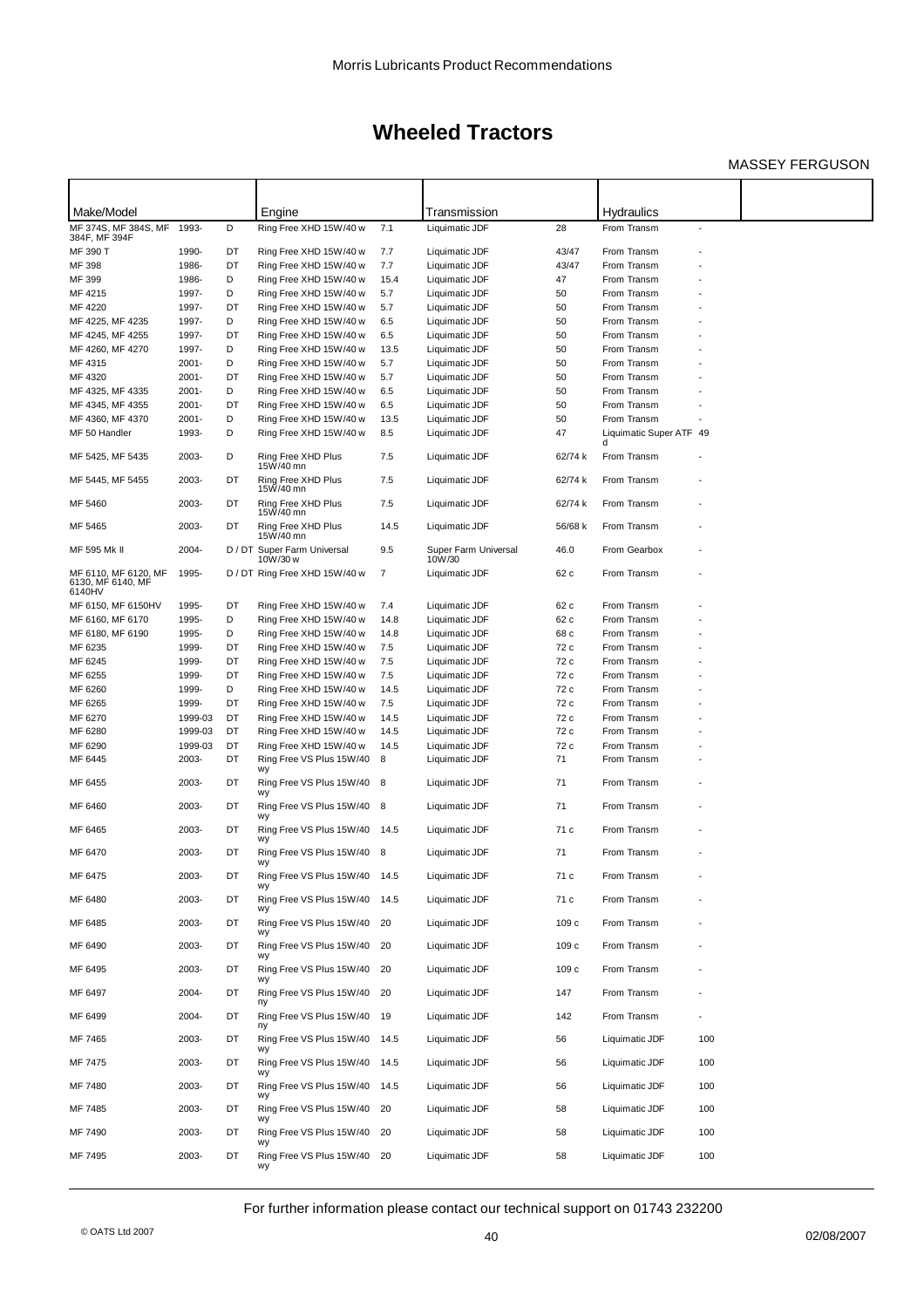### MASSEY FERGUSON

| Make/Model                                                |       |                                                                   | Engine                                                         |      | Transmission     |        | Hydraulics     |        |  |
|-----------------------------------------------------------|-------|-------------------------------------------------------------------|----------------------------------------------------------------|------|------------------|--------|----------------|--------|--|
| MF 8110, MF 8110S, MF 1995-<br>8120, MF 8130, MF 8140     |       | DT                                                                | Ring Free XHD 15W/40 w                                         | 16.5 | Liquimatic JDF   | 87.5 c | From Transm    |        |  |
| MF 8150                                                   | 1995- | DT                                                                | Ring Free XHD 15W/40 w                                         | 21   | Liquimatic JDF   | 87.5 c | From Transm    |        |  |
| MF 8160                                                   | 1995- | DT                                                                | Ring Free XHD 15W/40 w                                         | 21   | Liquimatic JDF   | 87.5 c | From Transm    |        |  |
| MF 8210 Dynashift HD<br>F/D                               | 1999- | DT                                                                | Ring Free XHD 15W/40 w                                         | 15.6 | Liquimatic JDF   | 130c   | From Transm    |        |  |
| MF 8210 Powershift HD<br>F/D                              | 1999- | DT                                                                | Ring Free XHD 15W/40 w                                         | 15.6 | Liquimatic JDF   | 160c   | From Transm    |        |  |
| MF 8220 Dynashift HD<br>F/D, Extra                        | 1999- | DT                                                                | Ring Free XHD 15W/40 w                                         | 15.6 | Liquimatic JDF   | 130 c  | From Transm    |        |  |
| MF 8220 Dynashift HDS 1999-<br>F/D, Extra                 |       | DT                                                                | Ring Free XHD 15W/40 w                                         | 15.6 | Liquimatic JDF   | 123c   | From Transm    |        |  |
| MF 8220 Powershift HD 1999-<br>F/D, Extra                 |       | DT                                                                | Ring Free XHD 15W/40 w                                         | 15.6 | Liquimatic JDF   | 160c   | From Transm    |        |  |
| MF 8220 Powershift HDS 1999-<br>F/D, Extra                |       | DT                                                                | Ring Free XHD 15W/40 w                                         | 15.6 | Liquimatic JDF   | 150c   | From Transm    |        |  |
| MF 8240 Dynashift HDS 1999-<br>F/D, Extra                 |       | DT                                                                | Ring Free XHD 15W/40 w                                         | 21   | Liquimatic JDF   | 123 c  | From Transm    |        |  |
| MF 8240 Powershift HDS 1999-<br>F/D, Extra                |       | DT                                                                | Ring Free XHD 15W/40 w                                         | 21   | Liquimatic JDF   | 150c   | From Transm    |        |  |
| MF 8250 Dynashift, Extra 1999-                            |       | DT                                                                | Ring Free XHD 15W/40 w                                         | 21   | Liquimatic JDF   | 118 c  | From Transm    |        |  |
| MF 8250 Powershift,<br>Extra                              | 1999- | DT                                                                | Ring Free XHD 15W/40 w                                         | 21   | Liquimatic JDF   | 145 с  | From Transm    |        |  |
| MF 8260 Powershift,<br>Extra                              | 1999- | DT                                                                | Ring Free XHD 15W/40 w                                         | 21   | Liquimatic JDF   | 158 c  | From Transm    |        |  |
| MF 8270 Powershift,<br>Extra                              | 1999- | DT                                                                | Ring Free XHD 15W/40 w                                         | 29.5 | Liquimatic JDF   | 158 c  | From Transm    |        |  |
| MF 8280 Powershift,<br>Extra                              | 1999- | DT                                                                | Ring Free XHD 15W/40 w                                         | 29.5 | Liquimatic JDF   | 158 c  | From Transm    |        |  |
| MF 8450                                                   | 2004- | DT                                                                | Ring Free VS Plus 15W/40<br>wy                                 | 19   | Liquimatic JDF   | 85     | Liquimatic JDF | 90/100 |  |
| MF 8460                                                   | 2004- | DT                                                                | Ring Free VS Plus 15W/40<br>wy                                 | 20   | Liquimatic JDF   | 85     | Liquimatic JDF | 90/100 |  |
| MF 8470, 8480                                             | 2004- | DT                                                                | Ring Free VS Plus 15W/40<br>wy                                 | 20   | Liquimatic JDF   | 85     | Liquimatic JDF | 90/100 |  |
| MF 9240                                                   | 1995- | DT                                                                | Ring Free XHD 15W/40 w                                         | 22   | Liquimatic JDF   | 57     | Liquimatic JDF | 87     |  |
| 2430, 2435, 2440 (2400<br>GE Series)                      | 2005- | DT                                                                | Ring Free XHD Plus<br>15W/40 w                                 | 7.5  | Liquimatic JDF v | 35.0   | From Gearbox   |        |  |
| 2430, 2435, 2440 (2400<br>ST Series)                      | 2005- | DT                                                                | Ring Free XHD Plus<br>15W/40 w                                 | 7.5  | Liquimatic JDF v | 35.0   | From Gearbox   |        |  |
| 1519F, 1523F (Manual<br>Shuttle) (Compact)                | 2005- | D                                                                 | Super Farm Universal<br>10W/30 z                               | 2.7  | Liquimatic JDF   | 14     | From Transm    |        |  |
| 1519FH, 1523FH<br>(Compact)                               | 2005- | D                                                                 | Super Farm Universal<br>10W/30 z                               | 2.7  | Liquimatic JDF   | 14     | From Transm    |        |  |
| 1528, 1531 Manual<br>Shuttle (Engine TH4330)<br>(Compact) | 2005- | D                                                                 | Super Farm Universal<br>10W/30 z                               | 5    | Liquimatic JDF   | 29     | From Transm    |        |  |
| 1528 HST, 1531 HST,<br>(Engine TH4290/4260)<br>(Compact)  | 2005- | D                                                                 | Super Farm Universal<br>10W/30 z                               | 3.6  | Liquimatic JDF   | 29     | From Transm    |        |  |
| 1533, 1540 (Manual<br>Shuttle) (Compact)                  | 2005- | D                                                                 | Super Farm Universal<br>10W/30 z                               | 4.7  | Liquimatic JDF   | 31     | From Transm    |        |  |
| 1533 HST, 1540 HST<br>(Compact)                           | 2005- | D                                                                 | Super Farm Universal<br>10W/30 z                               | 4.7  | Liquimatic JDF   | 31     | From Transm    |        |  |
| 1547 HST (Compact)                                        | 2005- | D                                                                 | Super Farm Universal<br>10W/30 z                               | 8    | Liquimatic JDF   | 38     | From Transm    |        |  |
| 1547 (Manual Shuttle)<br>(Compact)                        | 2005- | D                                                                 | Super Farm Universal<br>10W/30 z                               | 8    | Liquimatic JDF   | 38     | From Transm    |        |  |
| Some models lubricated from transmission<br>a.            |       |                                                                   |                                                                |      |                  |        |                |        |  |
| b.                                                        |       |                                                                   | With heavy duty axle, rear hubs: Liquimatic JDF                |      |                  |        |                |        |  |
| For operation on steep slopes add 10 ltrs<br>c.<br>d.     |       |                                                                   | Alternative recommendations, Hydraulics: <18°C, Triad 32       |      |                  |        |                |        |  |
| e.<br>Rear Final Drives (each): 2.6 Itr Itr               |       |                                                                   |                                                                |      |                  |        |                |        |  |
| f.                                                        |       | Front axle differential: 3.5 ltr; Final drives: 1.3 ltr each side |                                                                |      |                  |        |                |        |  |
| g.                                                        |       |                                                                   | Alternative recommendations: Liquimatic JDF                    |      |                  |        |                |        |  |
| h.                                                        |       |                                                                   | Front axle differential: 10 ltr. Final drives: 4 ltr each side |      |                  |        |                |        |  |

*i. Front Axle, EXTRA Series: EP85W/140 j. Normal Duty / Heavy Duty*

k. Mechanical reverse shuttle/reverse power shuttle<br>m. Also recommended: Super Farm Universal 10W/30<br>n. Alternative recommendations, Engine: -20°C to 25°C, 10W-30; -10°C to 35°C, 10W-40; -10°C to 30°C, 15W-30; -10°C to 40

*r.* **Front Axle, EXTRA**<br> *r. Normal Duty* / Heav<br> *R. Mechanical reverse m.* Also recommended<br> *n.* Alternative recommended<br> *p.* Sole recommended:<br> *r.* Capacity unquoted:<br> *r.* Capacity unquoted:<br> *r.* Alternative rec s. Alternative recommendations: EP 80W-90<br>t. Alternative recommendations, Engine: <5°C, 10W-30; -4°C to 27°C, 10W-30; -4°C to 27°C, 15W-30; -4°C to 27°C, 20W-50; -4°C to 27°C, 10W-40; -4°C to 27°C, 15W-40<br>u. Alternative r

*w. Alternative recommendations, Engine: 10W-30; 10W-40; 15W-30 x. Sole recommendation: Refer to Main Dealer*

*y. Alternative recommendations: Tier 2: Ring Free XHD Plus 15W/40; Tier 3: Ring Free VS Plus 15W/40 z. Alternative recommendations, Engine: 0°C to >25°C, 10W-30; >-10°C, 15W-40*

*General Notes*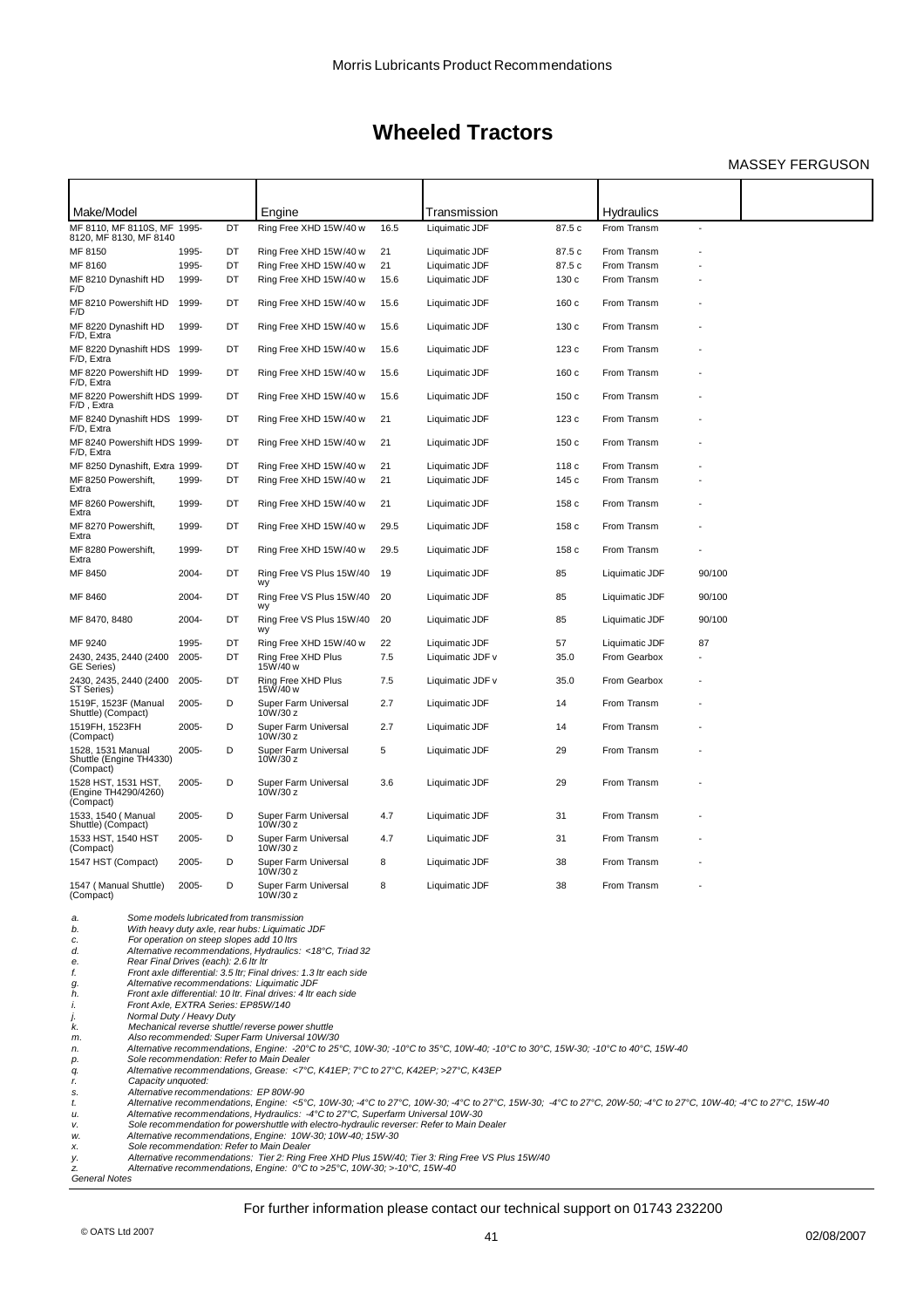### MASSEY FERGUSON

| Make/Model                                                |          |    | Engine                                                                       |                | Transmission                                                                                                                                                                                                                                                                                                                                                                                                                                                                                                                                                                                                                                                                |      | <b>Hydraulics</b>     |                |  |
|-----------------------------------------------------------|----------|----|------------------------------------------------------------------------------|----------------|-----------------------------------------------------------------------------------------------------------------------------------------------------------------------------------------------------------------------------------------------------------------------------------------------------------------------------------------------------------------------------------------------------------------------------------------------------------------------------------------------------------------------------------------------------------------------------------------------------------------------------------------------------------------------------|------|-----------------------|----------------|--|
| 1.<br>2.<br>3.                                            |          |    | Power steering (where fitted): Liguimatic DII; MF 50 Handler: Liguimatic JDF |                | Use only CC+SE oils in Perkins naturally aspirated engines during run-in and light load operation. Massey-Ferguson use Perkins engines exclusively except for 1000 Series<br>compacts (Toyosha), 1200 Series compacts (Iseki), the 3670, 3680, 3690 (Valmet) and 4800 Series articulated (Cummins). 8240/50/60/70/80, Sisu (Valmet)<br>Super Farm Universal 10W/30 and Liquimatic JDF are suitable for all transmissions, hydraulics, axles and hubs except MF 50 Handler hydraulics, 1200 Series compacts, 6100,<br>6200, 8100, 8200 Series, and those requiring GL-5 gear oils. STOU MAF 1139 10W-30 or Liquimatic JDF preferred for 3000 Series transmissions/hydraulics |      |                       |                |  |
| McCORMICK INTERNATIONAL                                   |          |    |                                                                              |                |                                                                                                                                                                                                                                                                                                                                                                                                                                                                                                                                                                                                                                                                             |      |                       |                |  |
| C50, C60                                                  | 2001-    | DT | Ring Free XHD 15W/40 f                                                       | 6.4            | Liquimatic HY                                                                                                                                                                                                                                                                                                                                                                                                                                                                                                                                                                                                                                                               |      | 34/36.5 g From Transm |                |  |
| C70, C80, C90, C100                                       | $2001 -$ | DT | Ring Free XHD 15W/40 f                                                       | 7.3            | Liquimatic HY                                                                                                                                                                                                                                                                                                                                                                                                                                                                                                                                                                                                                                                               |      | 34/36.5 g From Transm |                |  |
| CX 75                                                     | 2003-    | D  | Ring Free XHD Plus                                                           | 7.3            | Liquimatic HY                                                                                                                                                                                                                                                                                                                                                                                                                                                                                                                                                                                                                                                               |      | 34.5/37 a From Transm |                |  |
|                                                           |          |    | 15W/40f                                                                      |                |                                                                                                                                                                                                                                                                                                                                                                                                                                                                                                                                                                                                                                                                             |      |                       |                |  |
| CX 85, CX 95, CX 105                                      | 2003-    | DT | Ring Free XHD Plus<br>15W/40f                                                | 7.3            | Liquimatic HY                                                                                                                                                                                                                                                                                                                                                                                                                                                                                                                                                                                                                                                               |      | 34.5/37 a From Transm |                |  |
| CX50, CX60                                                | 2001-    | D  | Ring Free XHD 15W/40 f                                                       | 6.4            | Liquimatic HY                                                                                                                                                                                                                                                                                                                                                                                                                                                                                                                                                                                                                                                               |      | 34.5/37 a From Transm |                |  |
| CX70, CX80 CX90,<br>CX100                                 | $2001 -$ |    | D / DT Ring Free XHD 15W/40 f                                                | 7.3            | Liquimatic HY                                                                                                                                                                                                                                                                                                                                                                                                                                                                                                                                                                                                                                                               |      | 34.5/37 a From Transm |                |  |
| F60, F60GE, F60L,<br>F60XL                                |          |    | D / DT Ring Free XHD 15W/40 e                                                | 7.4            | Liquimatic JDF                                                                                                                                                                                                                                                                                                                                                                                                                                                                                                                                                                                                                                                              | 33   | From Transm           |                |  |
| F70, F70GE, F70L<br>F70XL, F80, F80GE,<br>F80L, F80XL     |          |    | D / DT Ring Free XHD 15W/40 e                                                | 7.7            | Liquimatic JDF                                                                                                                                                                                                                                                                                                                                                                                                                                                                                                                                                                                                                                                              | 33   | From Transm           |                |  |
| F90, F90GE, F90L<br>F90XL, F100, F100GE,<br>F100L, F100XL |          |    | D / DT Ring Free XHD 15W/40 e                                                | 7.7            | Liquimatic JDF                                                                                                                                                                                                                                                                                                                                                                                                                                                                                                                                                                                                                                                              | 33   | From Transm           |                |  |
| MC Power6 120                                             | 2002-    | DT | Ring Free XHD Plus<br>15W/40                                                 | 13.5           | Liquimatic HY                                                                                                                                                                                                                                                                                                                                                                                                                                                                                                                                                                                                                                                               | 75   | From Transm           |                |  |
| MC Power6 135                                             | 2002-    | DT | Ring Free XHD Plus<br>15W/40                                                 | 13.5           | Liquimatic HY                                                                                                                                                                                                                                                                                                                                                                                                                                                                                                                                                                                                                                                               | 75   | From Transm           |                |  |
| MC115                                                     | $2001 -$ | DT | Ring Free XHD 15W/40 f                                                       | 7.3            | Liquimatic HY                                                                                                                                                                                                                                                                                                                                                                                                                                                                                                                                                                                                                                                               | 75   | From Transm           |                |  |
| MC80                                                      | $2001 -$ | D  | Ring Free XHD 15W/40 f                                                       | $\overline{7}$ | Liquimatic HY                                                                                                                                                                                                                                                                                                                                                                                                                                                                                                                                                                                                                                                               | 71   | From Transm           |                |  |
| MC90, MC100                                               | 2001-    | D  | Ring Free XHD 15W/40 f                                                       | $\overline{7}$ | Liquimatic HY                                                                                                                                                                                                                                                                                                                                                                                                                                                                                                                                                                                                                                                               | 71   | From Transm           |                |  |
| MTX 185, MTX200                                           | 2003-    | DT | Ring Free XHD Plus<br>15W/40f                                                | 15             | Liquimatic HY b                                                                                                                                                                                                                                                                                                                                                                                                                                                                                                                                                                                                                                                             | 95   | From Transm           |                |  |
| MTX110, MTX125                                            | 2001-03  | DT | Ring Free XHD 15W/40 f                                                       | 13.5           | Liquimatic HY                                                                                                                                                                                                                                                                                                                                                                                                                                                                                                                                                                                                                                                               | 66.3 | From Transm           |                |  |
| MTX120, MTX135                                            | 2003-    | DT | Ring Free XHD Plus<br>15W/40f                                                | 16             | Liquimatic HY                                                                                                                                                                                                                                                                                                                                                                                                                                                                                                                                                                                                                                                               | 66.3 | From Transm           |                |  |
| MTX140                                                    | 2001-03  | DT | Ring Free XHD 15W/40 f                                                       | 13.5           | Liquimatic HY                                                                                                                                                                                                                                                                                                                                                                                                                                                                                                                                                                                                                                                               | 66.3 | From Transm           |                |  |
| MTX150                                                    | 2003-    | DT | Ring Free XHD Plus<br>15W/40f                                                | 16             | Liquimatic HY                                                                                                                                                                                                                                                                                                                                                                                                                                                                                                                                                                                                                                                               | 66.3 | From Transm           |                |  |
| MTX155, MTX175                                            | 2001-03  | DT | Ring Free XHD 15W/40 f                                                       | 13.5           | Liquimatic HY b                                                                                                                                                                                                                                                                                                                                                                                                                                                                                                                                                                                                                                                             | 95   | From Transm           |                |  |
| MTX165                                                    | 2003-    | DT | Ring Free XHD Plus<br>15W/40f                                                | 16             | Liquimatic HY b                                                                                                                                                                                                                                                                                                                                                                                                                                                                                                                                                                                                                                                             | 95   | From Transm           |                |  |
| 60, 75, 85, 95, 105 (C<br>Max Series)                     | 2004-    |    | D / DT Ring Free XHD Plus<br>15W/40                                          | 6.7/7.0        | From Hydraulics                                                                                                                                                                                                                                                                                                                                                                                                                                                                                                                                                                                                                                                             |      | Liquimatic JDF        | 33.0/36.0      |  |
| 65, 75, 85 (CX-L Series) 2004-                            |          |    | D / DT Ring Free XHD Plus<br>15W/40                                          | 7.5            | j                                                                                                                                                                                                                                                                                                                                                                                                                                                                                                                                                                                                                                                                           | 35.0 | From Gearbox          |                |  |
| V60, V65<br>(Vineyard/Narrow<br>Tractors)                 |          |    | D / DT Ring Free XHD 15W/40 e                                                | 7.4/7.5        | Liquimatic JDF                                                                                                                                                                                                                                                                                                                                                                                                                                                                                                                                                                                                                                                              | 33   | From Transm           |                |  |
| V70, V80<br>(Vineyard/Narrow<br>Tractors)                 |          |    | D / DT Ring Free XHD 15W/40 e                                                | 7.7            | Liquimatic JDF                                                                                                                                                                                                                                                                                                                                                                                                                                                                                                                                                                                                                                                              | 33   | From Transm           |                |  |
| 185, 200, 215 (XTX 2WD 2004-<br>Series)                   |          | DT | Ring Free XHD Plus<br>15W/40                                                 |                | 15.0/16.0 From Hydraulics                                                                                                                                                                                                                                                                                                                                                                                                                                                                                                                                                                                                                                                   |      |                       | 95.0/107.<br>0 |  |
| 185, 200, 215 (XTX 4WD-2004-<br>Series)                   |          | DT | Ring Free XHD Plus<br>15W/40                                                 |                | 15.0/16.0 From Hydraulics                                                                                                                                                                                                                                                                                                                                                                                                                                                                                                                                                                                                                                                   |      | H                     | 95.0/107.<br>O |  |
| 230, 260, 280 (ZTX<br>Series)                             | 2004-    | DT | Ring Free XHD Plus<br>15W/40                                                 | 20.0           | From Hydraulics                                                                                                                                                                                                                                                                                                                                                                                                                                                                                                                                                                                                                                                             |      | t                     | 158.0          |  |
| 2WD/4WD<br>a.                                             |          |    |                                                                              |                |                                                                                                                                                                                                                                                                                                                                                                                                                                                                                                                                                                                                                                                                             |      |                       |                |  |

*p.* **Promet PTO gearbox:** Lots With Without cable of the Use Lodexol Ultra Drive Controller Controller Controller *Alternative recomment p. 2WDMFD*<br> *p. 2WDMFD*<br> *p. 2WDMFD*<br> *p. 2WDMFD*<br> *p. 2WDMFD*<br> *p. 2WDMFD*<br> *p.* 

a. 2WD/4WD<br>b. Front PTO gearbox: Lodexol PG 220<br>c. With/without cab<br>d. Use Lodexol Ultra Drive 80W/90 if without wet brakes<br>e. Alternative recommendations, Engine: 15W-40; <0°C, 10W; 0°C to 27°C, 30; to >27°C, 30<br>f. Altern

*h. Preferred grade: Refer to Main Dealer j. Sole recommendation: Refer to Main Dealer k. Sole recommendation: Refer to Main Dealer*

*m. Sole recommendation: Refer to Main Dealer n. Sole recommendation: Refer to Main Dealer*

*q. Capacity unquoted: r. Preferred grade: Universal Antifreeze s. Sole recommendation: Refer to Main Dealer t. Preferred grade: Refer to Main Dealer*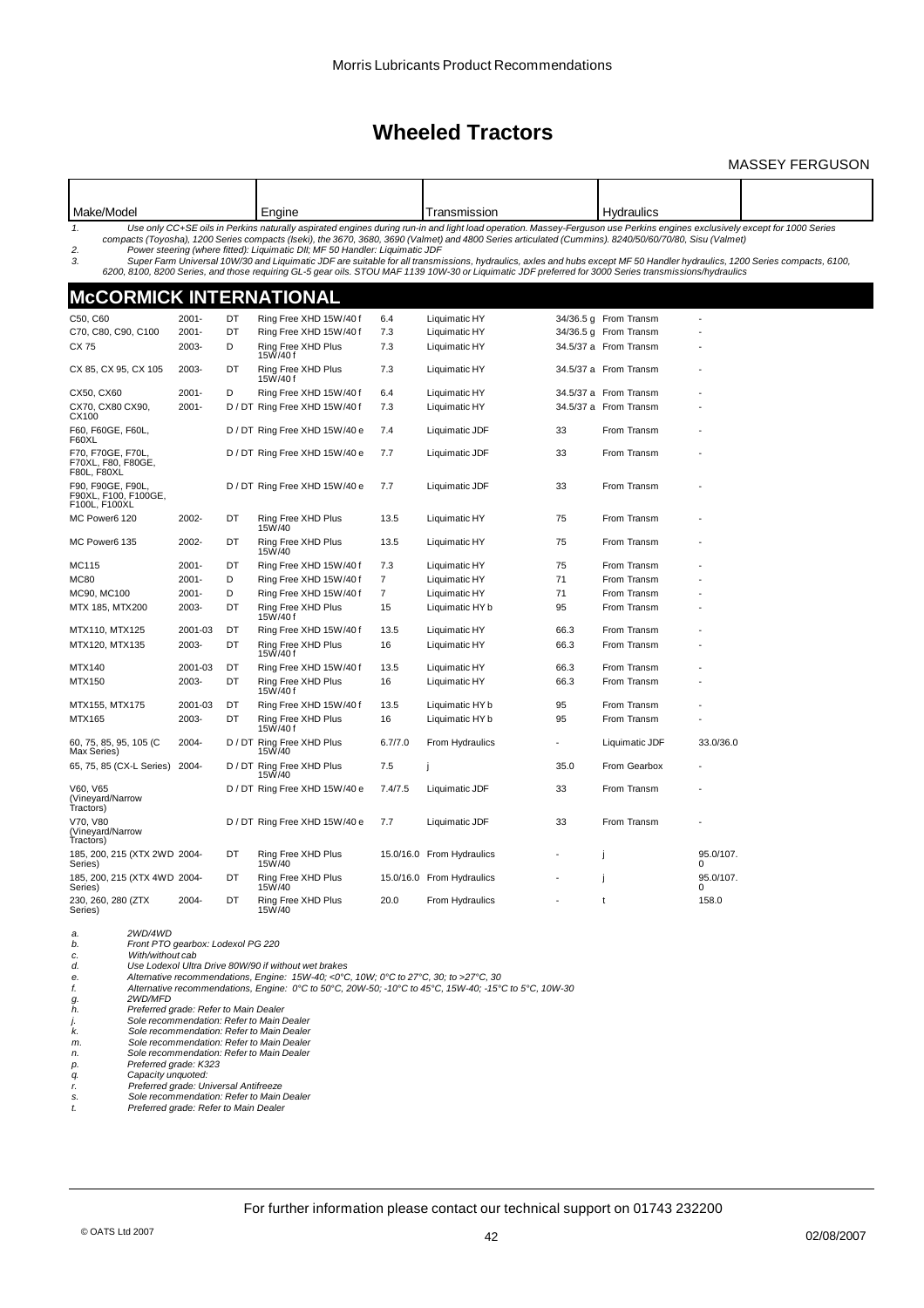MERCEDES-BENZ

| Make/Model                                  |       |    | Engine                    |      | Transmission                  |                 | <b>Hydraulics</b>      |  |
|---------------------------------------------|-------|----|---------------------------|------|-------------------------------|-----------------|------------------------|--|
| <b>MERCEDES-BENZ</b>                        |       |    |                           |      |                               |                 |                        |  |
|                                             |       |    |                           |      |                               |                 |                        |  |
| U90 (OM 602) (Unimog)                       | 1992- | D  | Ring Free XHD 15W/40 gh   | 9    | Lodexol SS 80W d              | 6/7             | Ring Free XHD 10W f 35 |  |
| U100L (OM 602)<br>(Unimog)                  | 1994- | D  | Ring Free XHD 15W/40 gh   | 9    | Lodexol SS 80W d              | 6/7             | Ring Free XHD 10W f 35 |  |
| U110 (OM 364A)<br>(Unimog)                  | 1992- | DT | Ring Free XHD 15W/40 gh   | 15   | Lodexol SS 80W d              | 6/9.5           | Ring Free XHD 10W f 60 |  |
| U140 (OM 364LA)<br>(Unimog)                 | 1992- | DT | Ring Free XHD 15W/40 gh   | 15   | Lodexol SS 80W d              | 6/9.5           | Ring Free XHD 10W f 60 |  |
| U300, 400, 500 (904,<br>906) (Unimog)       | 2000- | DT | Ring Free Ultra 10W/40 gh |      | 15.8/29 b Lodexol FS 75W/90 c | 10.5-13.5<br>c. | Ring Free XHD 10W 60 a |  |
| U1000 (OM 366)<br>(Unimog)                  | 1989- | D  | Ring Free XHD 15W/40 gh   | 14.5 | Lodexol SS 80W d              | $11 - 13$       | Ring Free XHD 10W f 31 |  |
| U1350L (OM 366A)<br>(Unimog)                | 1990- | DT | Ring Free XHD 15W/40 gh   | 14.5 | Lodexol SS 80W d              | $11 - 13$       | Ring Free XHD 10W f 31 |  |
| U1400, U1450, U1450L<br>(OM 366A) (Unimog)  | 1990- | DT | Ring Free XHD 15W/40 gh   | 14.5 | Lodexol SS 80W d              | $11 - 13$       | Ring Free XHD 10W f 31 |  |
| U1550L (OM 366A)<br>(Unimog)                | 1990- | DT | Ring Free XHD 15W/40 gh   | 14.5 | Lodexol SS 80W d              | $11 - 13$       | Ring Free XHD 10W f 31 |  |
| U1600, U1650, -L (OM<br>366A) (Unimog)      | 1990- | DT | Ring Free XHD 15W/40 gh   | 14.5 | Lodexol SS 80W d              | $11 - 13$       | Ring Free XHD 10W f 31 |  |
| U1800, U1850, U1850L<br>(OM 366LA) (Unimog) | 1992- | DT | Ring Free XHD 15W/40 gh   | 14.5 | Lodexol SS 80W d              | $11 - 13$       | Ring Free XHD 10W f 31 |  |
| U2100, U2150, U2150L<br>(OM 366LA) (Unimog) | 1991- | DT | Ring Free XHD 15W/40 gh   | 14.5 | Lodexol SS 80W d              | $11 - 13$       | Ring Free XHD 10W f 31 |  |
| 2400, 2450 (Unimog)                         | 2000- | DT | Ring Free Ultra 10W/40 gh | 14.5 | Lodexol SS 80W d              | 11              |                        |  |

a. Hydraulics: Power Hydraulics 60 ltrs, Working Hydraulics 41 ltrs, Hydraulic fan 45 ltrs, LHM Plus. Note; vehicles without working hydraulics have the same capacity for the hydraulic *fan as vehicles with working hydraulics*

*b.* 904/906<br> *c. Main tran*<br> *d. Alternative c. Main transmission: 10.5 ltr; with operating group, 12.5 ltr with slow speed group, 13.5 ltr; with hydrostatic drive, 13.5 ltr; output shaft transmission, 4 ltr d. Alternative recommendations: Liquimatic JDF*

e. Alternative recommendations: GO MBZ 235.0 85W-90<br>f. Alternative recommendations, Hydraulics: LHM Plus; Ring Free XHD 10W; Ring Free XHD 10W<br>g. Alternative recommendations, Engine: <-25°C to >30°C, 5W-30; <-2

*literature General Notes*

1. Use only Ambesta Running Oil in new, re-conditioned and repaired engines up to first oil change. Ambesta Running Oil recommended for re-conditioned and repaired engines only<br>2. PTO (where fitted): Lodex

### **MITCHBICH**

| <u>INI I JUDIJI II</u> |         |      |                                          |     |                                   |      |             |   |
|------------------------|---------|------|------------------------------------------|-----|-----------------------------------|------|-------------|---|
| <b>Buck</b>            | 1992-   |      | D / DT Super Farm Universal<br>10W/30 ce | 3   | Lodexol Ultra Drive 80W/90<br>bde | 12   | From Transm |   |
| MT180, MT180D          | 1986-   | D    | Super Farm Universal<br>10W/30 e         | 3   | Lodexol Ultra Drive 80W/90 e 12   |      | From Transm |   |
| MT180H, MT180HD        | 1986-   | D    | Super Farm Universal<br>10W/30 e         | 3   | Lodexol Ultra Drive 80W/90 e 14   |      | From Transm |   |
| MT180HST               | 1984-   | D    | Super Farm Universal<br>10W/30 e         | 3   | Liquimatic HY e                   | a    | From Transm |   |
| MT200D, MT200HD        | 2002-   | D    | Ring Free XHD 15W/40 e                   | a   | Liquimatic HY e                   | a    | From Transm |   |
| MT250, MT250D          | 1986-   | D    | Super Farm Universal<br>10W/30 e         | 4   | Lodexol Ultra Drive 80W/90 e 20   |      | From Transm | ٠ |
| MT260D, MT260HD        | 2002-   | D    | Ring Free XHD 15W/40 e                   | a   | Liquimatic HY e                   | a    | From Transm |   |
| MT300, MT300D          | 1986-01 | D    | Super Farm Universal<br>10W/30 e         | 4.2 | Lodexol Ultra Drive 80W/90 e 4.8  |      | From Transm |   |
| MT300D, MT300HD        | 2002-   | D    | Ring Free XHD 15W/40 e                   | a   | Liquimatic HY e                   | a    | From Transm |   |
| MT301D, MT301HD        | 2002-   | D    | Ring Free XHD 15W/40 e                   | a   | Liquimatic HY e                   | a    | From Transm |   |
| MT372, MT372D          | 1986-   | D.   | Super Farm Universal<br>10W/30e          | 3   | Lodexol Ultra Drive 80W/90 e      | 12.6 | From Transm | ٠ |
| MT470, MT470D          | 1992-   |      | D / DT Super Farm Universal<br>10W/30 ce | 3   | Lodexol Ultra Drive 80W/90<br>bde | 12   | From Transm |   |
| S470, S470D            | 1992-   | D/DT | Super Farm Universal<br>10W/30 ce        | 3   | Lodexol Ultra Drive 80W/90<br>bde | 12   | From Transm |   |

a. **Capacity** *unquoted:*<br> *b.* Hydrostatic Transmic. Alternative recomm<br> *d.* Alternative recomm *b. Hydrostatic Transmission: Liquimatic Super ATF c. Alternative recommendations, Engine: <-10°C, 5W-20; -20°C to 0°C, 10W-30; >30°C, 20W-40; 10°C to 35°C, 30; >30°C, 40 d. Alternative recommendations, Transmission: <0°C, 75W; -10°C to 30°C, 80W-90; >0°C, 85W-140; >10°C, 90 e. Super Farm Universal 10W/30 also recommended for engines, transmissions and axles*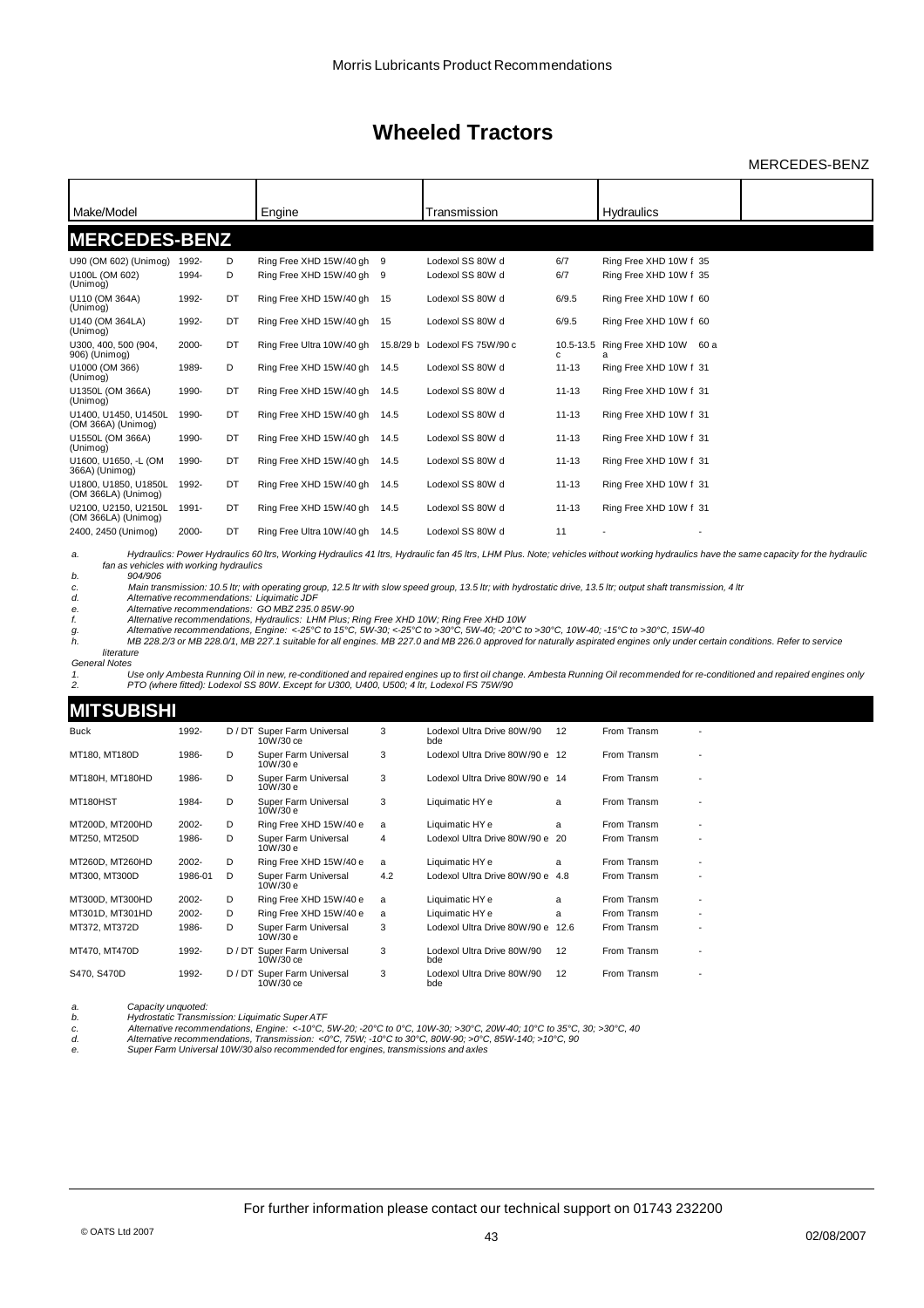NEW HOLLAND

| Make/Model                                        |                |          | Engine                                                                                                                |             | Transmission                     |               | Hydraulics                        |    |  |
|---------------------------------------------------|----------------|----------|-----------------------------------------------------------------------------------------------------------------------|-------------|----------------------------------|---------------|-----------------------------------|----|--|
| <b>NEW HOLLAND</b>                                |                |          |                                                                                                                       |             |                                  |               |                                   |    |  |
| TCE40                                             | 2001-          | D        | Ring Free XHD 15W/40                                                                                                  | 4.7         | Liquimatic JDF                   | 24            | From Transm                       |    |  |
| TCE45, TCE50                                      | $2001 -$       | D        | Ring Free XHD 15W/40                                                                                                  | 5.8         | Liquimatic JDF                   | 24            | From Transm                       |    |  |
| TD55, TD55D, TD65,                                | 2004-          |          | D / DT Ring Free XHD 15W/40                                                                                           | 7.3         | Liquimatic JDF                   | 49 y          | From Gearbox                      |    |  |
| TD65D<br>TD 60D, TD 70D, TD<br>80D, TD 90D        | 2004-          |          | D / DT Ring Free XHD 15W/40                                                                                           |             | 10.7/11.4 Liquimatic JDF         | 49/55 y       | From Gearbox                      |    |  |
| TD75, TD75D, TD85,<br>TD85D                       | 2003-          | D        | Ring Free XHD 15W/40                                                                                                  | 11.7        | Liquimatic JDF                   | 55 p          | From Transm                       |    |  |
| <b>TD95, TD95D</b>                                | 2003-          | DT       | Ring Free XHD 15W/40                                                                                                  | 11.7        | Liquimatic JDF                   | 55 p          | From Transm                       |    |  |
| TG210, TG230                                      | 2003-          | DT       | Ring Free XHD 15W/40                                                                                                  | 21          | Liquimatic HY                    | 172           | From Transm                       |    |  |
| TG255, TG285                                      | 2003-          | DT       | Ring Free XHD 15W/40                                                                                                  | 21          | Liquimatic HY                    | 172           | From Transm                       |    |  |
| TJ275, TJ325, TJ375,<br>TJ425, TJ450              | 2003-          |          | D / DT Ring Free XHD 15W/40                                                                                           | n           | Liquimatic HY                    | n             | From Transm                       |    |  |
| <b>TL70</b>                                       | 2000-          | D        | Ring Free XHD 15W/40                                                                                                  | 9.5         | Liquimatic JDF                   | 49            | From Transm                       |    |  |
| TL70A                                             | 2004-          | D        | Ring Free XHD 15W/40 r                                                                                                | 9.5         | Liquimatic JDF                   | 49            | From Transm                       |    |  |
| <b>TL80A</b>                                      | 2004-<br>2000- | D<br>D   | Ring Free XHD 15W/40 r                                                                                                | 9.5         | Liquimatic JDF                   | 55<br>55      | From Transm<br>From Transm        |    |  |
| TL80, TL90, TL100<br><b>TL90A, TL100A</b>         | 2004-          | D        | Ring Free XHD 15W/40<br>Ring Free XHD 15W/40 r                                                                        | 9.5<br>9.5  | Liquimatic JDF<br>Liquimatic JDF | 55            | From Transm                       |    |  |
| TM115, TM125                                      | 2000-          | D        | Ring Free XHD 15W/40                                                                                                  | 19          | Liquimatic JDF                   | 63-90         | From Transm                       |    |  |
| TM120, TM130, TM140                               | 2004-          | DT       | Ring Free XHD 15W/40 r                                                                                                | 19          | Liquimatic JDF                   | 80/90         | From Transm                       |    |  |
| TM135, TM150                                      | 2000-          | DT       | Ring Free XHD 15W/40                                                                                                  | 19          | Liquimatic JDF                   | 63-90         | From Transm                       |    |  |
| TM155                                             | 2000-          | DT       | Ring Free XHD 15W/40                                                                                                  | 19          | Liquimatic JDF                   | 90            | From Transm                       |    |  |
| <b>TM165</b>                                      | 2000-          | DT       | Ring Free XHD 15W/40                                                                                                  | 19          | Liquimatic JDF                   | 100           | From Transm                       |    |  |
| TM175, TM190                                      | 2000-          | DT       | Ring Free XHD 15W/40                                                                                                  | 19          | Liquimatic JDF                   | 100           | From Transm                       |    |  |
| <b>TN55, TN65</b>                                 | 2000-          | D        | Ring Free XHD 15W/40                                                                                                  | 7.5         | Liquimatic JDF                   | 42            | From Transm                       |    |  |
| <b>TN55, TN65</b>                                 | 2000-          | D        | Ring Free XHD 15W/40                                                                                                  | 7.5         | Liquimatic JDF                   | 44/55         | From Transm                       |    |  |
| <b>TN55D, TN55S</b>                               | 2000-          |          | D / DT Ring Free XHD 15W/40                                                                                           | 7.5         | Liquimatic JDF                   | 42            | From Transm                       |    |  |
| TN55V, TN65V, TN75V                               | 2000-          |          | D / DT Ring Free XHD 15W/40                                                                                           | 7.5         | Liquimatic JDF                   | 44 a          | From Transm                       |    |  |
| TN 60A, TN 70A, TN 75A 2004-<br>TN65, TN75, TN75F | 2000-          | D        | D / DT Ring Free XHD 15W/40<br>Ring Free XHD 15W/40                                                                   | 7.5<br>10.5 | Liquimatic JDF<br>Liquimatic JDF | 42<br>44/55   | From Gearbox<br>From Transm       |    |  |
| <b>TN65D, TN65S</b>                               | 2000-          |          | D / DT Ring Free XHD 15W/40                                                                                           | 7.5         | Liquimatic JDF                   | 42            | From Transm                       |    |  |
| TN65N, TN75N                                      | 2000-          |          | D / DT Ring Free XHD 15W/40                                                                                           | 7.5         | Liquimatic JDF                   | 44 a          | From Transm                       |    |  |
| <b>TN70</b>                                       | 2004-          | D        | Ring Free XHD 15W/40 r                                                                                                | 7.5         | Liquimatic JDF                   | 42            | From Transm                       |    |  |
| TN70D, TN70S                                      | 2000-          |          | D / DT Ring Free XHD 15W/40                                                                                           | 7.5         | Liquimatic JDF                   | 42            | From Transm                       |    |  |
| TN70F, TN80F                                      | 2000-          | D        | Ring Free XHD 15W/40                                                                                                  | 10.5        | Liquimatic JDF                   | 44            | From Transm                       |    |  |
| TN75D                                             | 2000-          | DT       | Ring Free XHD 15W/40 r                                                                                                | 7.5         | Liquimatic JDF                   | 42            | From Transm                       |    |  |
| TN75DA                                            | 2004-          | DT       | Ring Free XHD 15W/40 r                                                                                                | 7.5         | Liquimatic JDF                   | 42            | From Transm                       |    |  |
| TN75FA                                            | 2004-          | D        | Ring Free XHD 15W/40 r                                                                                                | 10.5        | Liquimatic JDF                   | 44/55         | From Transm                       |    |  |
| TN75NA                                            | 2004-<br>2000- |          | D / DT Ring Free XHD 15W/40 r<br>Ring Free XHD 15W/40                                                                 | 7.5         | Liquimatic JDF<br>Liquimatic JDF | 44 a          | From Transm<br>From Transm        |    |  |
| TN75S<br>TN75SA                                   | 2004-          | DT       | D / DT Ring Free XHD 15W/40 r                                                                                         | 7.5<br>7.5  | Liquimatic JDF                   | 42<br>44 a    | From Transm                       |    |  |
| TN75VA                                            | 2004-          |          | D / DT Ring Free XHD 15W/40 r                                                                                         | 7.5         | Liquimatic JDF                   | 44 a          | From Transm                       |    |  |
| TN 85FA, TN 95FA                                  | 2004-          |          | D / DT Ring Free XHD 15W/40                                                                                           | 10.5        | Liquimatic JDF                   | 44            | From Gearbox                      |    |  |
| TN90F                                             | 2000-          | DT       | Ring Free XHD 15W/40                                                                                                  | 10.5        | Liquimatic JDF                   | 44/55         | From Transm                       |    |  |
| TN95F                                             | 2000-          | D        | Ring Free XHD 15W/40                                                                                                  | 10.5        | Liquimatic JDF                   | 44            | From Transm                       |    |  |
| TN95FA                                            | 2004-          | D        | Ring Free XHD 15W/40                                                                                                  | 10.5        | Liquimatic JDF                   | 44            | From Transm                       |    |  |
| TS90, TS100                                       | 2000-          | D        | Ring Free XHD 15W/40                                                                                                  | 11.4        | Liquimatic JDF                   |               | 57/60.6 hi From Transm            |    |  |
| TS100A, TS110A                                    | 2003-          | DT       | Ring Free XHD 15W/40                                                                                                  | 10          | Liquimatic JDF                   | 56-65.5       | From Transm                       |    |  |
| TS110                                             | 2000-          | DT       | Ring Free XHD 15W/40                                                                                                  | 11.4        | Liquimatic JDF                   |               | 57/60.6 hi From Transm            |    |  |
| TS115                                             | 2000-          | D        | Ring Free XHD 15W/40                                                                                                  | 20.8        | Liquimatic JDF                   | hi            | 56.8/60.6 From Transm             |    |  |
| <b>TS115A</b>                                     | 2003-          | DT       | Ring Free XHD 15W/40                                                                                                  | 15          | Liquimatic JDF                   | 56-65.5       | From Transm                       |    |  |
| TS125A, TS135A<br>TVT135, TVT145                  | 2003-<br>2004- | DT<br>DT | Ring Free XHD 15W/40<br>Ring Free XHD Plus                                                                            | 15<br>20    | Liquimatic JDF<br>t              | 56-65.5<br>60 | From Transm<br>Liquimatic HV46 uv | 52 |  |
| TVT155, TVT170,<br><b>TVT190</b>                  | 2004-          | DT       | 15W/40 wx<br>Ring Free XHD Plus<br>15W/40 wx                                                                          | 20          | t                                | 60            | Liquimatic HV46 uv                | 52 |  |
| With power shuttle, 55 ltr<br>a.                  |                |          |                                                                                                                       |             |                                  |               |                                   |    |  |
| b.<br>With/without cab                            |                |          |                                                                                                                       |             |                                  |               |                                   |    |  |
| c.<br>d.                                          |                |          | Front axle housing: 4.5 ltr; final drives, 0.8 ltr each<br>Front axle housing: 7 ltr; final drives, 1.2 ltr each      |             |                                  |               |                                   |    |  |
| е.                                                |                |          | Front axle housing: 9 ltr; final drives, 1.7 ltr each                                                                 |             |                                  |               |                                   |    |  |
| f.<br>Without/with cab<br>g.                      |                |          | Front axle housing: 14 ltr; final drives, 2.1 ltr each                                                                |             |                                  |               |                                   |    |  |
| h.                                                |                |          | Transmission/rear axle with 12x12 or 24x24 transmission, 56.8 ltr                                                     |             |                                  |               |                                   |    |  |
| i.                                                |                |          | Transmission/rear axle with 16x16 transmission, 60.6 ltr<br>Includes 0.5 Itr of New Holland G70 limited slip additive |             |                                  |               |                                   |    |  |
| m.<br>Capacity unquoted:<br>n.                    |                |          |                                                                                                                       |             |                                  |               |                                   |    |  |
| р.                                                |                |          | Includes rear axle, final drives and brakes, hydraulic lift, and power take-off                                       |             |                                  |               |                                   |    |  |
| q.<br>r.                                          |                |          | Standard suspension axle/Supersteer axle<br>Alternative recommendations: Ring Free XC 10W-30                          |             |                                  |               |                                   |    |  |
|                                                   |                |          |                                                                                                                       |             |                                  |               |                                   |    |  |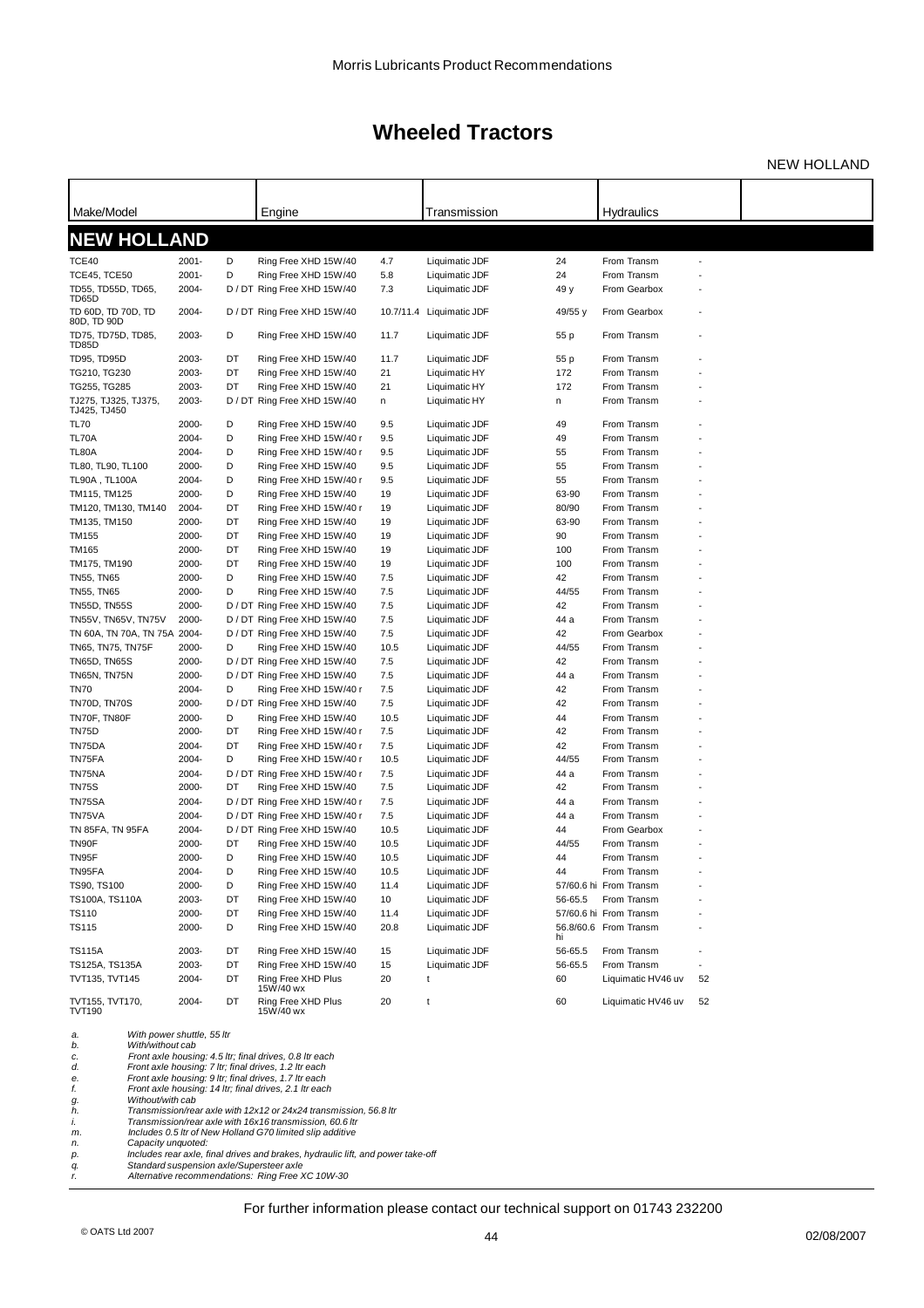NEW HOLLAND

| Make/Model                                                                   |                |          | Engine                                                            |              | Transmission                                                                                                               |            | Hydraulics                            |      |  |
|------------------------------------------------------------------------------|----------------|----------|-------------------------------------------------------------------|--------------|----------------------------------------------------------------------------------------------------------------------------|------------|---------------------------------------|------|--|
| With/without brakes<br>s.<br>Refer to Main Dealer<br>t.                      |                |          |                                                                   |              |                                                                                                                            |            |                                       |      |  |
| u.                                                                           |                |          | Also recommended: Liquimatic Super ATF                            |              |                                                                                                                            |            |                                       |      |  |
| Includes steering system<br>v.<br>w.                                         |                |          |                                                                   |              | Alternative recommendations, Engine: $-20^{\circ}\text{C}$ to 30°C, 10W-30; -20°C to >30°C, 10W-40; -10°C to >30°C, 15W-40 |            |                                       |      |  |
| х.                                                                           |                |          | Also recommended: Ring Free XHD 15W/40, 250hr oil change interval |              |                                                                                                                            |            |                                       |      |  |
| With reversing synchro, 55 ltr<br>у.<br>Without/with front disc brakes<br>z. |                |          |                                                                   |              |                                                                                                                            |            |                                       |      |  |
| NEW HOLLAND (FIATAGRI)                                                       |                |          |                                                                   |              |                                                                                                                            |            |                                       |      |  |
| 35-66                                                                        | 1989-          | DT       | Ring Free XHD 15W/40                                              | 7.5          | Liquimatic JDF                                                                                                             | d          | 13.3/18.5 From Transm                 |      |  |
| 45-66 Q, 45-66 DTQ, 50 1985-<br>-66                                          |                | D        | Ring Free XHD 15W/40                                              | 7.3          | Liquimatic JDF                                                                                                             | 22/23 d    | From Transm                           |      |  |
| 45-66S, 50-66S, 56-66S 1995-                                                 |                |          | D / DT Ring Free XHD 15W/40                                       | 7.3          | Liquimatic JDF                                                                                                             | 22/23 d    | From Transm                           |      |  |
| 50-86S, 55-86, -S, 60-86, 1994-<br>-S                                        |                | DT       | Ring Free XHD 15W/40                                              | 7.3          | Liquimatic JDF                                                                                                             | d          | 31.5/32.1 From Transm                 |      |  |
| 50-86VS                                                                      | 1992-          |          | D / DT Ring Free XHD 15W/40                                       | 7.3          | Liquimatic JDF                                                                                                             | 25-36.5 i  | From Transm                           |      |  |
| 55-56, 60-56                                                                 | 1989-          | DT       | Ring Free XHD 15W/40                                              | 7.3          | Liquimatic JDF                                                                                                             | 32-33 d    | From Transm                           |      |  |
| 55-66S, 60-66S, 65-66S                                                       | 1994-          | DT       | Ring Free XHD 15W/40                                              | 7.3          | Liquimatic JDF                                                                                                             | 46         | From Transm                           |      |  |
| 55-86VS, 55-86F                                                              | 1992-          |          | D / DT Ring Free XHD 15W/40                                       | 7.3          | Liquimatic JDF                                                                                                             |            | 24.5-36.5 From Transm                 |      |  |
| 60-66                                                                        | 1985-          | D        | Ring Free XHD 15W/40                                              | 7.3          | Liquimatic JDF                                                                                                             | 47         | From Transm                           |      |  |
| 60-86VS, 60-86F                                                              | 1992-          |          | D / DT Ring Free XHD 15W/40                                       | 7.3          | Liquimatic JDF                                                                                                             | d          | 42.3/42.7 From Transm                 |      |  |
| 60-93, 60-94                                                                 | 1993-          |          | D / DT Ring Free XHD 15W/40                                       | 7.5          | Liquimatic JDF                                                                                                             | 49 h       | From Transm                           |      |  |
| 62-86                                                                        | 1993-          | D        | Ring Free XHD 15W/40                                              | 7.5          | Liquimatic JDF                                                                                                             | 42/43 d    | From Transm                           |      |  |
| 62-86F                                                                       | 1992-          |          | D / DT Ring Free XHD 15W/40                                       | 7.3          | Liquimatic JDF                                                                                                             | d          | 42.3/42.7 From Transm                 |      |  |
| 65-56, 70-56                                                                 | 1989-          | DT       | Ring Free XHD 15W/40                                              | 11.2         | Liquimatic JDF                                                                                                             | 32/33 d    | From Transm                           |      |  |
| 65-93                                                                        | 1993-          | D        | D / DT Ring Free XHD 15W/40                                       | 11.7         | Liquimatic JDF                                                                                                             | 49 h<br>49 | From Transm<br>From Transm            |      |  |
| 65-94<br>466, 466DT, 566, 566DT                                              | 1993-96        |          | Ring Free XHD 15W/40<br>D / DT Ring Free XHD 15W/40               | 7.5<br>7.3   | Liquimatic JDF<br>Liquimatic JDF                                                                                           |            | 47.8/48.6 From Transm                 |      |  |
| (66 Series)<br>666DT, 766, 766DT (66                                         |                |          | D / DT Ring Free XHD 15W/40                                       | 11.2         | Liquimatic JDF                                                                                                             |            | 47.8/48.6 From Transm                 |      |  |
| Series)                                                                      |                |          |                                                                   |              |                                                                                                                            |            |                                       |      |  |
| 470, 470DT (70 Series)                                                       |                |          | D / DT Refer to Main Dealer k                                     | 7.3          | Refer to Main Dealer                                                                                                       | 14         | Ring Free XHD 20 n                    | 14.0 |  |
| 670, 670H, 670DT,<br>670DTH (70 Series)                                      |                |          | D / DT Refer to Main Dealer k                                     | 11.2         | Liquimatic JDF                                                                                                             |            | 44.5/45.5 From Gearbox                |      |  |
| 70-66S, 80-66S                                                               | 1992-          | DT<br>DT | Ring Free XHD 15W/40                                              | 11.7         | Liquimatic JDF                                                                                                             | 46         | From Transm                           |      |  |
| 70-86S                                                                       | 1994-          |          | Ring Free XHD 15W/40                                              | 11.7         | Liquimatic JDF                                                                                                             | d          | 31.5/32.1 From Transm                 |      |  |
| 70-86VS                                                                      | 1992-          |          | D / DT Ring Free XHD 15W/40                                       | 11.7         | Liquimatic JDF                                                                                                             |            | 24.5-36.5 From Transm                 |      |  |
| 72-86, 82-86                                                                 | 1993-          | D        | Ring Free XHD 15W/40                                              | 11.7         | Liquimatic JDF                                                                                                             | 42/43 d    | From Transm                           |      |  |
| 72-86F, 82-86F                                                               | 1993-          |          | D / DT Ring Free XHD 15W/40                                       | 11.7         | Liquimatic JDF                                                                                                             | Ч          | 43.4/43.9 From Transm                 |      |  |
| 72-86 LP, 82-86 LP                                                           | 1993-          | D        | Ring Free XHD 15W/40                                              | 11.7         | Liquimatic JDF                                                                                                             | 43/44 d    | From Transm                           |      |  |
| 72-93, 82-93, 88-93                                                          | 1993-96        |          | D / DT Ring Free XHD 15W/40                                       | 11.7         | Liquimatic JDF                                                                                                             | 55         | From Transm                           |      |  |
| 72-94, 82-94<br>480S, 480DT, 500S (80                                        | 1993-96        | D        | Ring Free XHD 15W/40<br>D / DT Refer to Main Dealer k             | 11.7<br>7.0  | Liquimatic JDF<br>Refer to Main Dealer                                                                                     | 55         | From Transm<br>16.0/18.0 From Gearbox |      |  |
| Series)<br>680, 680DT (80 Series)                                            |                |          | D / DT Refer to Main Dealer k                                     |              | Liquimatic JDF                                                                                                             |            | 44.5/45.5 From Gearbox                |      |  |
| 780, 780DT (80 Series)                                                       |                |          | D / DT Refer to Main Dealer k                                     | 11.2<br>11.2 | Liquimatic JDF                                                                                                             |            | 44.5/45.5 From Gearbox                |      |  |
| 1180, 1180DT (80<br>Series)                                                  |                |          | D / DT Refer to Main Dealer                                       | 15.2         | Liquimatic JDF m                                                                                                           | m          | 43.1/44.4 From Transm                 |      |  |
| 1380, 1380DT (80<br>Series)                                                  |                |          | D / DT Refer to Main Dealer                                       | 15.2         | Liquimatic JDF m                                                                                                           | m          | 43.1/44.4 From Transm                 |      |  |
| 1580, 1580DT (80<br>Series)                                                  |                |          | D / DT Refer to Main Dealer                                       | 18.3         | Liquimatic JDF m                                                                                                           | m          | 44.7/46.1 From Transm                 |      |  |
| 980, 980DT (80 Series)                                                       |                |          | D / DT Ring Free XHD 15W/40 k                                     | 13.6         | Liquimatic JDF                                                                                                             |            | 44.4/45.5 From Gearbox                |      |  |
| 88-94                                                                        | 1993-96        | DT       | Ring Free XHD 15W/40                                              | 11.7         | Liquimatic JDF                                                                                                             | 55         | From Transm                           |      |  |
| 95-90 CW/SW                                                                  | 1991-96        | D        | Ring Free XHD 15W/40                                              | 13.6         | Liquimatic JDF                                                                                                             | 11         | From Rear Drive                       |      |  |
| 95-90 DTCW/DTSW                                                              | 1991-          | D        | Ring Free XHD 15W/40                                              | 13.6         | Liquimatic JDF                                                                                                             | 11         | From Rear Drive                       |      |  |
| 100-90 CW/SW<br>100-90 DTCW/DTSW                                             | 1984-<br>1984- | D<br>D   | Ring Free XHD 15W/40<br>Ring Free XHD 15W/40                      | 13.6         | Liquimatic JDF<br>Liquimatic JDF                                                                                           | 11         | From Rear Drive<br>From Rear Drive    |      |  |
| 110-90 DTCW/DTSW                                                             | 1987-          | D        | Ring Free XHD 15W/40                                              | 13.6<br>13.6 | Liquimatic JDF                                                                                                             | 11<br>11   | From Rear Drive                       |      |  |
| 130-90 SW/DTSW                                                               | 1984-          | DT       | Ring Free XHD 15W/40                                              | 15.2         | Liquimatic JDF b                                                                                                           | 18 b       | From Rear Drive                       |      |  |
| 140-90 SW/DTSW                                                               | 1984-          | DT       | Ring Free XHD 15W/40                                              | 15.2         | Liquimatic JDF b                                                                                                           | 18 b       | From Rear Drive                       |      |  |
| 160-90 SW/DTSW                                                               | 1984-          | DT       | Ring Free XHD 15W/40                                              | 18.3         | Liquimatic JDF b                                                                                                           | 21 b       | From Rear Drive                       |      |  |
| 180-90 SW/DTSW                                                               | 1984-          | DT       | Ring Free XHD 15W/40                                              | 18.3         | Liquimatic JDF b                                                                                                           | 21 b       | From Rear Drive                       |      |  |
| F 100                                                                        | 1991-96        | D        | Ring Free XHD 15W/40                                              | 13.7         | Liquimatic JDF                                                                                                             | 60         | From Transm                           |      |  |
| F 115                                                                        | 1993-96        | D        | Ring Free XHD 15W/40                                              | 13.7         | Liquimatic JDF                                                                                                             | 60         | From Transm                           |      |  |
| F 130                                                                        | 1991-96        | DT       | Ring Free XHD 15W/40                                              | 13.7         | Liquimatic JDF                                                                                                             | 60         | From Transm                           |      |  |
| F 140                                                                        | 1993-96        | DT       | Ring Free XHD 15W/40                                              | 13.7         | Liquimatic JDF                                                                                                             | 60         | From Transm                           |      |  |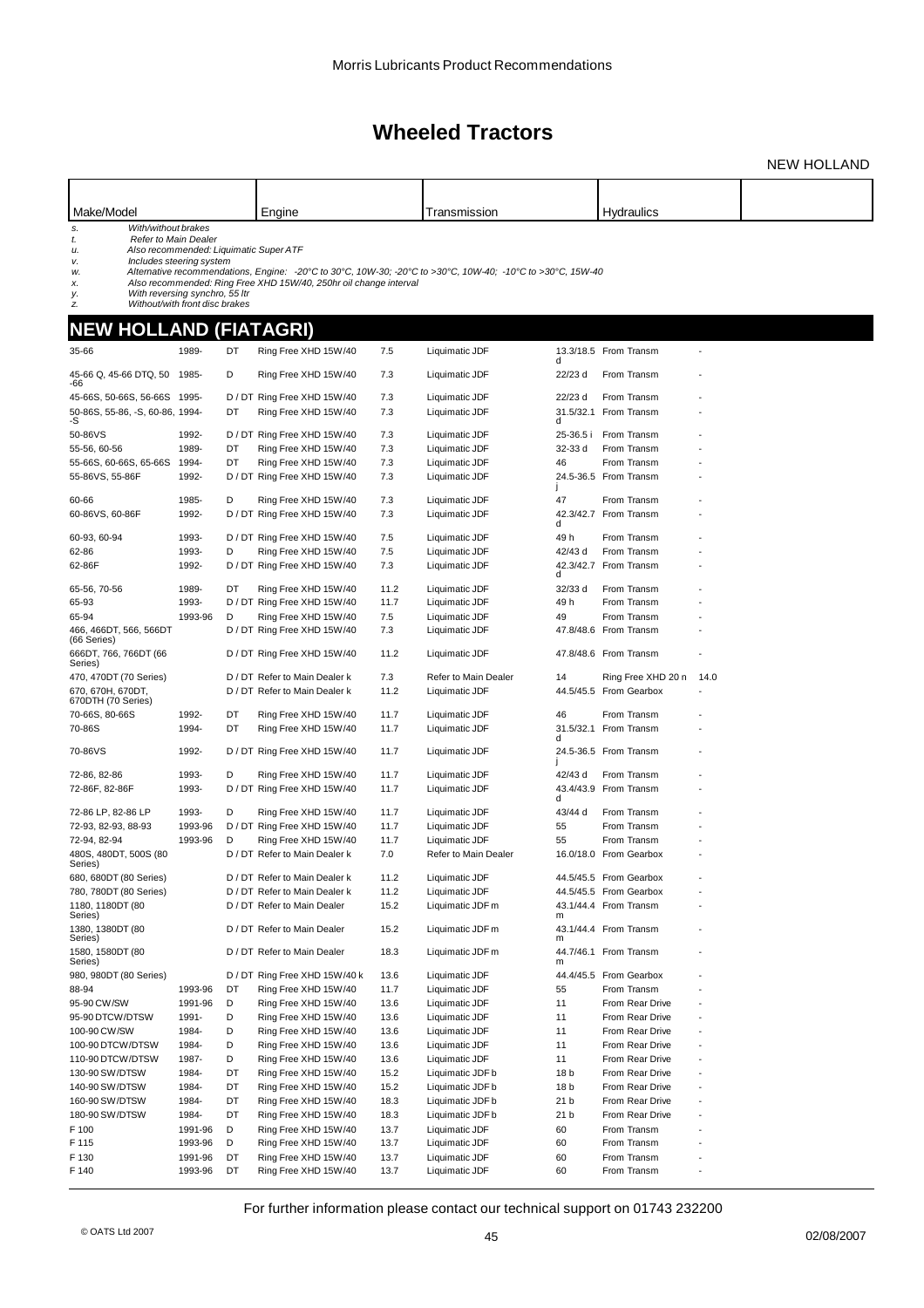### NEW HOLLAND (FIATAGRI)

| Make/Model                                                                                                      |                                  |         | Engine                                                                                                                                                                                                                                                                                                                                                                                                                     |             | Transmission                                                                                                                                                                                                                          |               | <b>Hydraulics</b>          |                          |  |
|-----------------------------------------------------------------------------------------------------------------|----------------------------------|---------|----------------------------------------------------------------------------------------------------------------------------------------------------------------------------------------------------------------------------------------------------------------------------------------------------------------------------------------------------------------------------------------------------------------------------|-------------|---------------------------------------------------------------------------------------------------------------------------------------------------------------------------------------------------------------------------------------|---------------|----------------------------|--------------------------|--|
| G170                                                                                                            | 1994-                            | DT      | Ring Free XHD 15W/40                                                                                                                                                                                                                                                                                                                                                                                                       | 21          | Liquimatic JDF                                                                                                                                                                                                                        | 117           | From Transm                | $\overline{\phantom{a}}$ |  |
| G190                                                                                                            | 1994-                            | DT      | Ring Free XHD 15W/40                                                                                                                                                                                                                                                                                                                                                                                                       | 21          | Liquimatic JDF                                                                                                                                                                                                                        | 140           | From Transm                |                          |  |
| G210, G240                                                                                                      | 1994-                            | DT      | Ring Free XHD 15W/40                                                                                                                                                                                                                                                                                                                                                                                                       | 21          | Liquimatic JDF                                                                                                                                                                                                                        | 140           | From Transm                |                          |  |
| L 60                                                                                                            | 1996-                            | D       | Ring Free XHD 15W/40                                                                                                                                                                                                                                                                                                                                                                                                       | 7.5         | Liquimatic JDF                                                                                                                                                                                                                        | 49            | From Transm                |                          |  |
| L 65, L 75                                                                                                      | 1996-98                          | D       | Ring Free XHD 15W/40                                                                                                                                                                                                                                                                                                                                                                                                       | 11.7        | Liquimatic JDF                                                                                                                                                                                                                        | 49/55         | From Transm                |                          |  |
| L 85, L 95                                                                                                      | 1996-98                          | DT      | Ring Free XHD 15W/40                                                                                                                                                                                                                                                                                                                                                                                                       | 11.7        | Liquimatic JDF                                                                                                                                                                                                                        | 55            | From Transm                |                          |  |
| M 100, M 115                                                                                                    | 1996-00                          | DT      | Ring Free XHD 15W/40                                                                                                                                                                                                                                                                                                                                                                                                       | 19          | Liquimatic JDF                                                                                                                                                                                                                        | 63-90         | From Transm                |                          |  |
| M 135                                                                                                           | 1996-00                          | DT      | Ring Free XHD 15W/40                                                                                                                                                                                                                                                                                                                                                                                                       | 19          | Liquimatic JDF                                                                                                                                                                                                                        | 63-90         | From Transm                |                          |  |
| M 160                                                                                                           | 1996-00                          | DT      | Ring Free XHD 15W/40                                                                                                                                                                                                                                                                                                                                                                                                       | 19          | Liquimatic JDF                                                                                                                                                                                                                        | 100           | From Transm                |                          |  |
| TL 70, TL 80                                                                                                    | 1998-00                          | D       | Ring Free XHD 15W/40                                                                                                                                                                                                                                                                                                                                                                                                       | 11.7        | Liquimatic JDF                                                                                                                                                                                                                        | 49/55         | From Transm                |                          |  |
| TL 90, TL100                                                                                                    | 1998-00                          | D       | Ring Free XHD 15W/40                                                                                                                                                                                                                                                                                                                                                                                                       | 11.7        | Liquimatic JDF                                                                                                                                                                                                                        | 49/55         | From Transm                |                          |  |
| TM 115                                                                                                          | 2000-00                          | DT      | Ring Free XHD 15W/40                                                                                                                                                                                                                                                                                                                                                                                                       | 19          | Liquimatic JDF                                                                                                                                                                                                                        | 63-90         | From Transm                |                          |  |
| TM 125                                                                                                          | 2000-00                          | DT      | Ring Free XHD 15W/40                                                                                                                                                                                                                                                                                                                                                                                                       | 19          | Liquimatic JDF                                                                                                                                                                                                                        | 63-90         | From Transm                |                          |  |
| TM 135                                                                                                          | 2000-00                          | DT      | Ring Free XHD 15W/40                                                                                                                                                                                                                                                                                                                                                                                                       | 19          | Liquimatic JDF                                                                                                                                                                                                                        | 63-90         | From Transm                |                          |  |
| TM 150                                                                                                          | 2000-00                          | DT      | Ring Free XHD 15W/40                                                                                                                                                                                                                                                                                                                                                                                                       | 19          | Liquimatic JDF                                                                                                                                                                                                                        | 63-90         | From Transm                |                          |  |
| TM 160                                                                                                          | 2000-00                          | DT      | Ring Free XHD 15W/40                                                                                                                                                                                                                                                                                                                                                                                                       | 19          | Liquimatic JDF                                                                                                                                                                                                                        | 100           | From Transm                |                          |  |
| TN 55, TN 65-D                                                                                                  | 1998-00                          | D       | Ring Free XHD 15W/40                                                                                                                                                                                                                                                                                                                                                                                                       | 7.5         | Liquimatic JDF                                                                                                                                                                                                                        | 44/55         | From Transm                |                          |  |
| TN 75D                                                                                                          | 1998-00                          | DT      | Ring Free XHD 15W/40                                                                                                                                                                                                                                                                                                                                                                                                       | 7.5         | Liquimatic JDF                                                                                                                                                                                                                        | 44/55         | From Transm                |                          |  |
| TN 65, TN 75-F                                                                                                  | 1998-00                          | D       | Ring Free XHD 15W/40                                                                                                                                                                                                                                                                                                                                                                                                       | 10.5        | Liquimatic JDF                                                                                                                                                                                                                        | 44/55         | From Transm                |                          |  |
| TN 90F                                                                                                          | 1998-00                          | DT      | Ring Free XHD 15W/40                                                                                                                                                                                                                                                                                                                                                                                                       | 10.5        | Liquimatic JDF                                                                                                                                                                                                                        | 44/55         | From Transm                |                          |  |
| TN 55, TN 65-S                                                                                                  | 1998-00                          | D       | Ring Free XHD 15W/40                                                                                                                                                                                                                                                                                                                                                                                                       | 7.5         | Liquimatic JDF                                                                                                                                                                                                                        | 44/55         | From Transm                |                          |  |
| TN 75-S                                                                                                         | 1998-00                          | DT      | Ring Free XHD 15W/40                                                                                                                                                                                                                                                                                                                                                                                                       | 7.5         | Liquimatic JDF                                                                                                                                                                                                                        | 44/55         | From Transm                |                          |  |
| TS 90, TS100                                                                                                    | 1998-00                          | D       | Ring Free XHD 15W/40                                                                                                                                                                                                                                                                                                                                                                                                       | 11.4        | Liquimatic JDF                                                                                                                                                                                                                        |               | 57/60.6 ef From Transm     |                          |  |
| TS 110                                                                                                          | 1998-00                          | DT      | Ring Free XHD 15W/40                                                                                                                                                                                                                                                                                                                                                                                                       | 11.4        | Liquimatic JDF                                                                                                                                                                                                                        |               | 57/60.6 ef From Transm     |                          |  |
| TS 115                                                                                                          | 1998-00                          | D       | Ring Free XHD 15W/40                                                                                                                                                                                                                                                                                                                                                                                                       | 20.8        | Liquimatic JDF                                                                                                                                                                                                                        |               | 57/60.6 ef From Transm     |                          |  |
| 2WD/4WD<br>d.<br>е.<br>f.<br>Without/with cab<br>g.<br>h.<br>i.<br>j.<br>k.<br>m.<br>n.<br><b>General Notes</b> | With reverse synchro: 55 Itr Itr |         | Front axle housing: 7 ltr; hub reductions: 1.3 ltr each side<br>Transmission/Rear Axle with 12x12 or 24x24 transmission: 56.8 Itr Itr<br>Transmission/Rear Axle with 16x16 transmission: 60.6 Itr Itr<br>Alternative recommendations, Engine: >0°C, 20W-40; <0°C, 10W-30<br>With rear diff lock, add 0.6 ltr. With front & rear diff lock, add 1.5 ltr<br>Alternative recommendations, Hydraulics: >0°C, 20W-20; <0°C, 10W |             | 2WD with reverse synchro: 36 ltr; 4WD without reverse synchro: 25 ltr; 4WD with reverse synchro: 36.5 ltr<br>2WD: 24.5 ltr; 2WD with reverse synchro: 36 ltr; 4WD without reverse synchro: 25 ltr; 4WD with reverse synchro: 36.5 ltr |               |                            |                          |  |
| 1.<br>NEW HOLLAND (FORD)                                                                                        |                                  |         | STOU / TOU are not approved for any application                                                                                                                                                                                                                                                                                                                                                                            |             |                                                                                                                                                                                                                                       |               |                            |                          |  |
|                                                                                                                 |                                  |         |                                                                                                                                                                                                                                                                                                                                                                                                                            |             |                                                                                                                                                                                                                                       |               |                            |                          |  |
| 1120, 1220                                                                                                      | 1989-                            | D       | Ring Free XHD 15W/40                                                                                                                                                                                                                                                                                                                                                                                                       | 3.3         | Liquimatic JDF u                                                                                                                                                                                                                      | 16            | From Transm                |                          |  |
| 1320, 1520                                                                                                      | 1989-                            | D       | Ring Free XHD 15W/40                                                                                                                                                                                                                                                                                                                                                                                                       | 4.5         | Liquimatic JDF u                                                                                                                                                                                                                      | 22            | From Transm                |                          |  |
| 1720                                                                                                            | 1989-                            | D       | Ring Free XHD 15W/40                                                                                                                                                                                                                                                                                                                                                                                                       | 4.5         | Liquimatic JDF u                                                                                                                                                                                                                      | 27            | From Transm                |                          |  |
| 1920                                                                                                            | 1989-                            | D       | Ring Free XHD 15W/40                                                                                                                                                                                                                                                                                                                                                                                                       | 6           | Liquimatic JDF u                                                                                                                                                                                                                      | 29            | From Transm                |                          |  |
| 2120                                                                                                            | 1989-                            | D<br>DT | Ring Free XHD 15W/40                                                                                                                                                                                                                                                                                                                                                                                                       | 8           | Liquimatic JDF u                                                                                                                                                                                                                      | 33            | From Transm                |                          |  |
| 3435, 3935, 4135<br>3830                                                                                        | 1995-<br>1997-                   | D       | Ring Free XHD 15W/40<br>Ring Free XHD 15W/40                                                                                                                                                                                                                                                                                                                                                                               | 7.3<br>7.3  | Liquimatic JDF u                                                                                                                                                                                                                      | 22/23 p<br>32 | From Transm<br>From Transm |                          |  |
|                                                                                                                 | 1990-                            | D       | Ring Free XHD 15W/40                                                                                                                                                                                                                                                                                                                                                                                                       |             | Liquimatic JDF                                                                                                                                                                                                                        | $8 - 12$      | From Rear Drive            |                          |  |
| 3930<br>4330V                                                                                                   | 1997-                            | D       | Ring Free XHD 15W/40                                                                                                                                                                                                                                                                                                                                                                                                       | 6.6         | Liquimatic JDF f<br>Liquimatic JDF                                                                                                                                                                                                    | 32            | From Transm                |                          |  |
| 4630                                                                                                            | 1990-                            | D       | Ring Free XHD 15W/40                                                                                                                                                                                                                                                                                                                                                                                                       | 11.7<br>6.6 | Liquimatic JDFf                                                                                                                                                                                                                       | $8 - 12$      | From Rear Drive            |                          |  |
| 4635                                                                                                            | 1996-98                          | D       | Ring Free XHD 15W/40                                                                                                                                                                                                                                                                                                                                                                                                       | 7.5         | Liquimatic JDF                                                                                                                                                                                                                        | 49            | From Transm                |                          |  |
| 4835, 5635                                                                                                      | 1996-98                          | D       | Ring Free XHD 15W/40                                                                                                                                                                                                                                                                                                                                                                                                       | 11.7        | Liquimatic JDF                                                                                                                                                                                                                        | 49/55         | From Transm                |                          |  |
|                                                                                                                 | 1992-                            | D       | Ring Free XHD 15W/40                                                                                                                                                                                                                                                                                                                                                                                                       | 7.6         | Liquimatic JDFf                                                                                                                                                                                                                       | $8 - 12$      | From Rear Drive            |                          |  |
| 5030<br>5640, 6640                                                                                              | 1991-                            | D       | Ring Free XHD 15W/40                                                                                                                                                                                                                                                                                                                                                                                                       | 11.4        | Liquimatic JDF                                                                                                                                                                                                                        | 57/60.6       | From Transm                |                          |  |
| 6635, 7635                                                                                                      | 1996-98                          | DT      | Ring Free XHD 15W/40                                                                                                                                                                                                                                                                                                                                                                                                       | 11.7        | Liquimatic JDF                                                                                                                                                                                                                        | 55            | From Transm                |                          |  |
| 5600, 6600, 7600 (600                                                                                           |                                  | D / DT  | Super Farm Universal                                                                                                                                                                                                                                                                                                                                                                                                       | 8.5         | Liquimatic JDF su                                                                                                                                                                                                                     | 53.0/56.8     | From Engine                |                          |  |
| Series)                                                                                                         |                                  |         | 10W/30 r                                                                                                                                                                                                                                                                                                                                                                                                                   |             |                                                                                                                                                                                                                                       |               |                            |                          |  |
| 7740                                                                                                            | 1991-                            | DT      | Ring Free XHD 15W/40                                                                                                                                                                                                                                                                                                                                                                                                       | 11.4        | Liquimatic JDF                                                                                                                                                                                                                        | 57/60.6       | From Transm                |                          |  |
| 7840                                                                                                            | 1991-98                          | D       | Ring Free XHD 15W/40                                                                                                                                                                                                                                                                                                                                                                                                       | 20.9        | Liquimatic JDF                                                                                                                                                                                                                        | 57/60.6       | From Transm                |                          |  |
| 8160, 8260                                                                                                      | 1996-00                          | D       | Ring Free XHD 15W/40                                                                                                                                                                                                                                                                                                                                                                                                       | 19          | Liquimatic JDF                                                                                                                                                                                                                        | 63-90         | From Transm                |                          |  |
| 8240, 8340                                                                                                      | 1991-                            |         | D / DT Ring Free XHD 15W/40                                                                                                                                                                                                                                                                                                                                                                                                | 20.9        | Liquimatic JDF                                                                                                                                                                                                                        | 60.6          | From Transm                |                          |  |
| 8360                                                                                                            | 1996-00                          | DT      | Ring Free XHD 15W/40                                                                                                                                                                                                                                                                                                                                                                                                       | 19          | Liquimatic JDF                                                                                                                                                                                                                        | 63-90         | From Transm                |                          |  |
| 8430DT                                                                                                          | 1993-                            | DT      | Ring Free XHD 15W/40                                                                                                                                                                                                                                                                                                                                                                                                       | 15.2        | Liquimatic JDF u                                                                                                                                                                                                                      | q             | From Transm                |                          |  |
| 8560                                                                                                            | 1996-00                          | DT      | Ring Free XHD 15W/40                                                                                                                                                                                                                                                                                                                                                                                                       | 19          | Liquimatic JDF                                                                                                                                                                                                                        | 100           | From Transm                |                          |  |
| 8630, 8730                                                                                                      | 1990-98                          | DT      | Ring Free XHD 15W/40                                                                                                                                                                                                                                                                                                                                                                                                       | 19          | Liquimatic JDF                                                                                                                                                                                                                        | 95 c          | From Transm                |                          |  |
| 8670, TA8670A                                                                                                   | 1994-02                          | DT      | Ring Free XHD 15W/40                                                                                                                                                                                                                                                                                                                                                                                                       | 21          | Liquimatic JDF                                                                                                                                                                                                                        | 117           | From Transm                |                          |  |
| 8770, TA8770A                                                                                                   | 1994-02                          | DT      | Ring Free XHD 15W/40                                                                                                                                                                                                                                                                                                                                                                                                       | 21          | Liquimatic JDF                                                                                                                                                                                                                        | 140           | From Transm                |                          |  |
| 8830                                                                                                            | 1990-                            | DT      | Ring Free XHD 15W/40                                                                                                                                                                                                                                                                                                                                                                                                       | 19          | Liquimatic JDF                                                                                                                                                                                                                        | 96 c          | From Transm                |                          |  |
|                                                                                                                 |                                  |         |                                                                                                                                                                                                                                                                                                                                                                                                                            |             |                                                                                                                                                                                                                                       |               |                            |                          |  |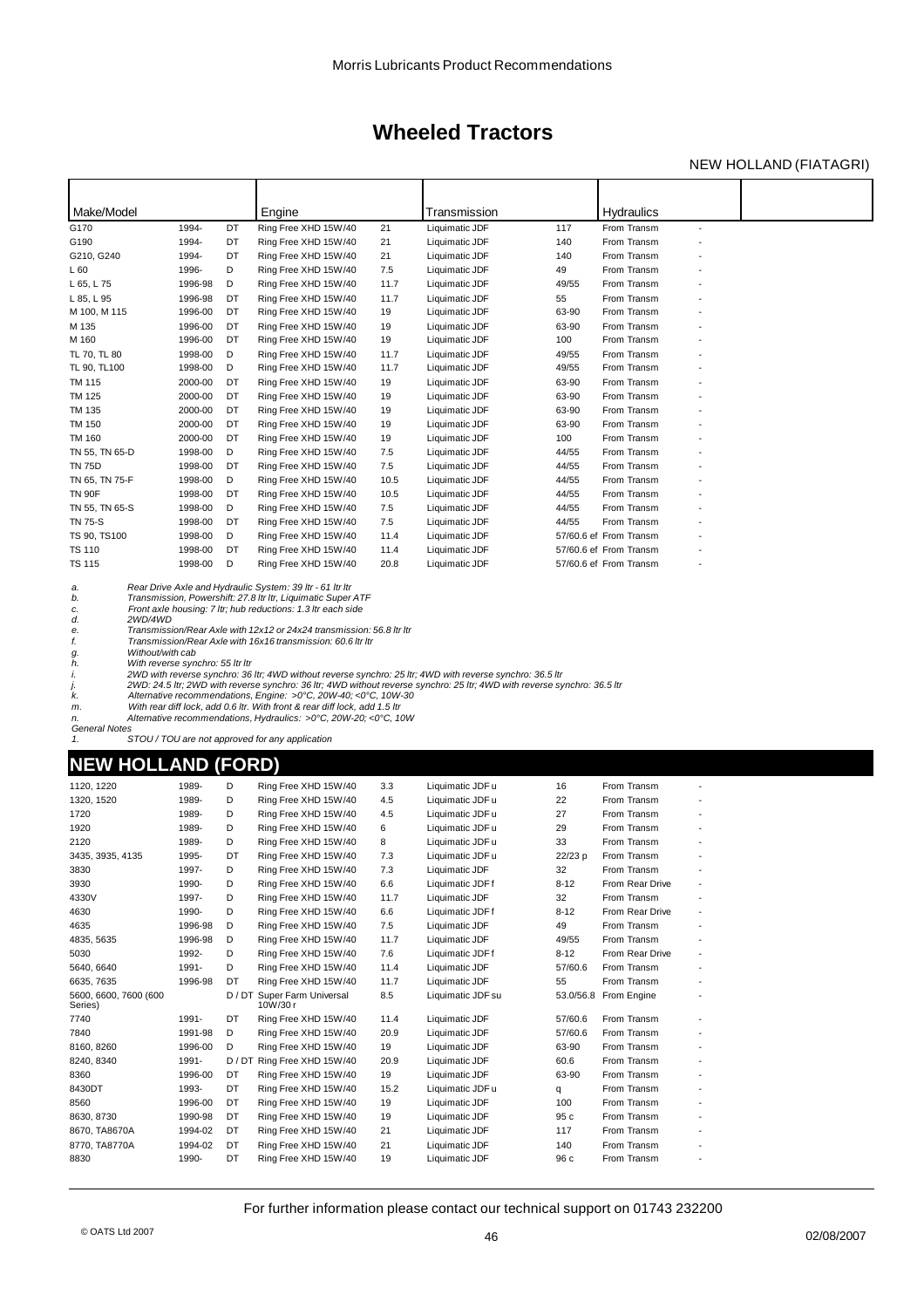### NEW HOLLAND (FORD)

| Make/Model                                                                                                                                                                                                                                                     |                               |          | Engine                                                                                                                                                                                                                                                                                                                                                                                                                                                                                            |            | Transmission                                                                                                                                                                                                                                                                                                                                                                                                                                                                                                             |                | <b>Hydraulics</b>          |                          |  |
|----------------------------------------------------------------------------------------------------------------------------------------------------------------------------------------------------------------------------------------------------------------|-------------------------------|----------|---------------------------------------------------------------------------------------------------------------------------------------------------------------------------------------------------------------------------------------------------------------------------------------------------------------------------------------------------------------------------------------------------------------------------------------------------------------------------------------------------|------------|--------------------------------------------------------------------------------------------------------------------------------------------------------------------------------------------------------------------------------------------------------------------------------------------------------------------------------------------------------------------------------------------------------------------------------------------------------------------------------------------------------------------------|----------------|----------------------------|--------------------------|--|
| 8870, TA8870A, 8970<br>TA8970A                                                                                                                                                                                                                                 | 1994-02                       | DT       | Ring Free XHD 15W/40                                                                                                                                                                                                                                                                                                                                                                                                                                                                              | 21         | Liquimatic JDF                                                                                                                                                                                                                                                                                                                                                                                                                                                                                                           | 140            | From Transm                | $\overline{\phantom{a}}$ |  |
| 9280, 9480, 9680, 9880,<br>9282, 9482, 9682, 9882                                                                                                                                                                                                              | 1995-                         | DT       | Ring Free XHD 15W/40                                                                                                                                                                                                                                                                                                                                                                                                                                                                              | 37/39      | Liquimatic JDF                                                                                                                                                                                                                                                                                                                                                                                                                                                                                                           | 38/51          | Liquimatic JDF             | 110i                     |  |
| TL70, TL 80                                                                                                                                                                                                                                                    | 1998-00                       | D        | Ring Free XHD 15W/40                                                                                                                                                                                                                                                                                                                                                                                                                                                                              | 11.7       | Liquimatic JDF                                                                                                                                                                                                                                                                                                                                                                                                                                                                                                           | 49-55          | From Transm                |                          |  |
| TL90, TL 100                                                                                                                                                                                                                                                   | 1998-00                       | D        | Ring Free XHD 15W/40                                                                                                                                                                                                                                                                                                                                                                                                                                                                              | 11.7       | Liquimatic JDF                                                                                                                                                                                                                                                                                                                                                                                                                                                                                                           | 55             | From Transm                |                          |  |
| TM110, TM120<br><b>TM 115</b>                                                                                                                                                                                                                                  | 1998-<br>2000-00              | DT<br>D  | Ring Free XHD 15W/40<br>Ring Free XHD 15W/40                                                                                                                                                                                                                                                                                                                                                                                                                                                      | 19<br>19   | Liquimatic JDF<br>Liquimatic JDF                                                                                                                                                                                                                                                                                                                                                                                                                                                                                         | 63-80<br>63-90 | From Transm<br>From Transm |                          |  |
| <b>TM 125</b>                                                                                                                                                                                                                                                  | 2000-00                       | D        | Ring Free XHD 15W/40                                                                                                                                                                                                                                                                                                                                                                                                                                                                              | 19         | Liquimatic JDF                                                                                                                                                                                                                                                                                                                                                                                                                                                                                                           | 63-90          | From Transm                |                          |  |
| TM130, TM140                                                                                                                                                                                                                                                   | 1998-                         | DT       | Ring Free XHD 15W/40                                                                                                                                                                                                                                                                                                                                                                                                                                                                              | 19         | Liquimatic JDF                                                                                                                                                                                                                                                                                                                                                                                                                                                                                                           | 65-90          | From Transm                |                          |  |
| TM 135                                                                                                                                                                                                                                                         | 2000-00                       | DT       | Ring Free XHD 15W/40                                                                                                                                                                                                                                                                                                                                                                                                                                                                              | 19         | Liquimatic JDF                                                                                                                                                                                                                                                                                                                                                                                                                                                                                                           | 63-90          | From Transm                |                          |  |
| <b>TM 150</b>                                                                                                                                                                                                                                                  | 2000-00                       | DT       | Ring Free XHD 15W/40                                                                                                                                                                                                                                                                                                                                                                                                                                                                              | 19         | Liquimatic JDF                                                                                                                                                                                                                                                                                                                                                                                                                                                                                                           | 63-90          | From Transm                |                          |  |
| <b>TM 165</b>                                                                                                                                                                                                                                                  | 2000-00                       | DT       | Ring Free XHD 15W/40                                                                                                                                                                                                                                                                                                                                                                                                                                                                              | 19         | Liquimatic JDF                                                                                                                                                                                                                                                                                                                                                                                                                                                                                                           | 100            | From Transm                |                          |  |
| TN 55, TN 65-D                                                                                                                                                                                                                                                 | 1998-00                       | D        | Ring Free XHD 15W/40                                                                                                                                                                                                                                                                                                                                                                                                                                                                              | 7.5        | Liquimatic JDF                                                                                                                                                                                                                                                                                                                                                                                                                                                                                                           | 44/55          | From Transm                |                          |  |
| TN 55, TN 65-S<br><b>TN 75D</b>                                                                                                                                                                                                                                | 1998-00<br>1998-00            | D<br>DT  | Ring Free XHD 15W/40<br>Ring Free XHD 15W/40                                                                                                                                                                                                                                                                                                                                                                                                                                                      | 7.5<br>7.5 | Liquimatic JDF<br>Liquimatic JDF                                                                                                                                                                                                                                                                                                                                                                                                                                                                                         | 44/55<br>44/55 | From Transm<br>From Transm |                          |  |
| <b>TN 75S</b>                                                                                                                                                                                                                                                  | 1998-00                       | DT       | Ring Free XHD 15W/40                                                                                                                                                                                                                                                                                                                                                                                                                                                                              | 7.5        | Liquimatic JDF                                                                                                                                                                                                                                                                                                                                                                                                                                                                                                           | 44/55          | From Transm                |                          |  |
| <b>TN 90F</b>                                                                                                                                                                                                                                                  | 1998-00                       | DT       | Ring Free XHD 15W/40                                                                                                                                                                                                                                                                                                                                                                                                                                                                              | 10.5       | Liquimatic JDF                                                                                                                                                                                                                                                                                                                                                                                                                                                                                                           | 44/55          | From Transm                |                          |  |
| TN65, TN 75-F                                                                                                                                                                                                                                                  | 1998-00                       | D        | Ring Free XHD 15W/40                                                                                                                                                                                                                                                                                                                                                                                                                                                                              | 10.5       | Liquimatic JDF                                                                                                                                                                                                                                                                                                                                                                                                                                                                                                           | 44/55          | From Transm                |                          |  |
| <b>TS 110</b>                                                                                                                                                                                                                                                  | 1998-00                       | DT       | Ring Free XHD 15W/40                                                                                                                                                                                                                                                                                                                                                                                                                                                                              | 11.4       | Liquimatic JDF                                                                                                                                                                                                                                                                                                                                                                                                                                                                                                           |                | 57/60.6 jk From Transm     |                          |  |
| <b>TS 115</b>                                                                                                                                                                                                                                                  | 1998-00                       | D        | Ring Free XHD 15W/40                                                                                                                                                                                                                                                                                                                                                                                                                                                                              | 20.8       | Liquimatic JDF                                                                                                                                                                                                                                                                                                                                                                                                                                                                                                           | jk             | From Transm                |                          |  |
| TS 90, TS100                                                                                                                                                                                                                                                   | 1998-00                       | D        | Ring Free XHD 15W/40                                                                                                                                                                                                                                                                                                                                                                                                                                                                              | 11.4       | Liquimatic JDF                                                                                                                                                                                                                                                                                                                                                                                                                                                                                                           |                | 57/60.6 jk From Transm     |                          |  |
| f.<br>g.<br>h.<br>With three-point hitch: 117 ltr<br>i.<br>j.<br>k.<br>m.<br>Without/with cab<br>n.<br>2WD/4WD<br>p.<br>q.<br>r.<br>Integral Final Drive:<br>s.<br>t.<br>u.<br>ν.<br>W.<br><b>General Notes</b><br>Steering Box (Manual): EP80W/90<br>1.<br>2. | Front Axle (FWD): 8.2 Itr Itr |          | Also recommended: Super Farm Universal 10W/30<br>Also recommended: Super Farm Universal 10W/30<br>Transmission/Rear Axle with 12x12 or 24x24 transmission: 56.8 Itr Itr<br>Transmission/Rear Axle with 16x16 transmission: 60.6 ltr ltr<br>Gearbox: 18.3 Itr; rear axle, lift hydraulics and PTO: 58.9 Itr<br>Also recommended: Lodexol Ultra Drive 80W/90<br>Alternative recommendations, FW: Super Farm Universal 10W/30<br>Alternative recommendations, Hydraulics, Versatile: Liquimatic HV46 |            | Liquimatic JDF/Super Farm Universal 10W/30 also suitable for models without Shuttle Shift transmission<br>Alternative recommendations, Engine: <-12°C, 5W-20; -12°C to 4°C, 10W; 0°C to 32°C, 20W-20; >24°C, 30<br>Additional transmission oil recommendations where Liquimatic JDF wet brake fluid is recommended: Super Farm Universal 10W/30<br>Brake fluids, TW-5, TW-15, TW-25 and Series 35, 40 and 60: LHM Plus; Versatile and 9000 Series: Refer to Main Dealer; All other models: From hydraulics or mechanical |                |                            |                          |  |
| <b>RENAULT</b>                                                                                                                                                                                                                                                 |                               |          |                                                                                                                                                                                                                                                                                                                                                                                                                                                                                                   |            |                                                                                                                                                                                                                                                                                                                                                                                                                                                                                                                          |                |                            |                          |  |
| 103-52, 103-54 TX, 103<br>-54 TZ                                                                                                                                                                                                                               | 1989-                         | DT       | Super Farm Universal<br>10W/30 ng                                                                                                                                                                                                                                                                                                                                                                                                                                                                 |            | 10.3/11.3 Liquimatic JDF                                                                                                                                                                                                                                                                                                                                                                                                                                                                                                 | 59/61          | From Transm                |                          |  |
| 106-54 TL                                                                                                                                                                                                                                                      | 1992-                         | D        | Super Farm Universal<br>10W/30 n                                                                                                                                                                                                                                                                                                                                                                                                                                                                  | 14.8       | Liquimatic JDF                                                                                                                                                                                                                                                                                                                                                                                                                                                                                                           | 60             | From Transm                |                          |  |
| 110-14 TS, 110-54 TX,<br>110-54 TZ                                                                                                                                                                                                                             | 1986-                         |          | Super Farm Universal<br>10W/30 n                                                                                                                                                                                                                                                                                                                                                                                                                                                                  | 14.8       | Liquimatic JDF ce                                                                                                                                                                                                                                                                                                                                                                                                                                                                                                        |                | 58/61 de From Transm       |                          |  |
| 120-14, 120-54 TX, 120 1982-<br>-54 TZ                                                                                                                                                                                                                         |                               | D        | Super Farm Universal<br>10W/30n                                                                                                                                                                                                                                                                                                                                                                                                                                                                   | 14.8       | Liquimatic JDF ce                                                                                                                                                                                                                                                                                                                                                                                                                                                                                                        | 60 de          | From Transm                |                          |  |
| 120-54 Nectra                                                                                                                                                                                                                                                  | 1991-                         | D        | Super Farm Universal<br>10W/30 n                                                                                                                                                                                                                                                                                                                                                                                                                                                                  | 14.8       | Liquimatic JDF                                                                                                                                                                                                                                                                                                                                                                                                                                                                                                           | 70             | From Transm                |                          |  |
| 133-14, 133-54 TX, 133<br>-54 TZ                                                                                                                                                                                                                               | 1982-                         | D        | Super Farm Universal<br>10W/30n                                                                                                                                                                                                                                                                                                                                                                                                                                                                   | 14.8       | Liquimatic JDF ce                                                                                                                                                                                                                                                                                                                                                                                                                                                                                                        | 60 de          | From Transm                |                          |  |
| 145-14, 145-54 TX, 145<br>-54 TZ                                                                                                                                                                                                                               | 1982-                         | DT       | Super Farm Universal<br>$10W/30$ ng                                                                                                                                                                                                                                                                                                                                                                                                                                                               | 15.5       | Liquimatic JDF ce                                                                                                                                                                                                                                                                                                                                                                                                                                                                                                        | 60 de          | From Transm                |                          |  |
| 155-54 Nectra                                                                                                                                                                                                                                                  | 1991-                         | DT       | Super Farm Universal<br>10W/30 ng                                                                                                                                                                                                                                                                                                                                                                                                                                                                 | 15.5       | Liquimatic JDF                                                                                                                                                                                                                                                                                                                                                                                                                                                                                                           | 70             | From Transm                |                          |  |
| 155-54 TX, 155-54 TZ                                                                                                                                                                                                                                           | 1989-                         | DT       | Super Farm Universal<br>10W/30 ng                                                                                                                                                                                                                                                                                                                                                                                                                                                                 | 15.5       | Liquimatic JDF e                                                                                                                                                                                                                                                                                                                                                                                                                                                                                                         | 60 e           | From Transm                |                          |  |
| 160-94 TZ<br>175-74 TX, 175-74 TZ                                                                                                                                                                                                                              | 1993-<br>1990-                | DT<br>DT | Ring Free XHD 15W/40 ng<br>Super Farm Universal<br>10W/30 ng                                                                                                                                                                                                                                                                                                                                                                                                                                      | 17<br>20.4 | Liquimatic JDF<br>Liquimatic JDF                                                                                                                                                                                                                                                                                                                                                                                                                                                                                         | 120<br>85      | From Transm<br>From Transm |                          |  |
| 180-94 TZ                                                                                                                                                                                                                                                      | 1993-                         | DT       | Ring Free XHD 15W/40 nq                                                                                                                                                                                                                                                                                                                                                                                                                                                                           | 17         | Liquimatic JDF                                                                                                                                                                                                                                                                                                                                                                                                                                                                                                           | 120            | From Transm                |                          |  |
| 50-12 F, 55-12 F                                                                                                                                                                                                                                               | 1991-                         | D        | Super Farm Universal<br>10W/30 n                                                                                                                                                                                                                                                                                                                                                                                                                                                                  | 9          | Liquimatic JDF                                                                                                                                                                                                                                                                                                                                                                                                                                                                                                           | 31             | From Transm                |                          |  |
| 55-12 LB, 55-14 LB                                                                                                                                                                                                                                             | 1991-                         | D        | Super Farm Universal<br>10W/30 n                                                                                                                                                                                                                                                                                                                                                                                                                                                                  | 9          | Liquimatic JDF                                                                                                                                                                                                                                                                                                                                                                                                                                                                                                           | 31             | From Transm                |                          |  |

### For further information please contact our technical support on 01743 232200

55-14 F 1991- D Super Farm Universal 9 Liquimatic JDF 31 From Transm - 10W/30 n 58-32 MX 1991- D Super Farm Universal 7.8 Liquimatic JDF 46/50 From Transm - 10W/30 n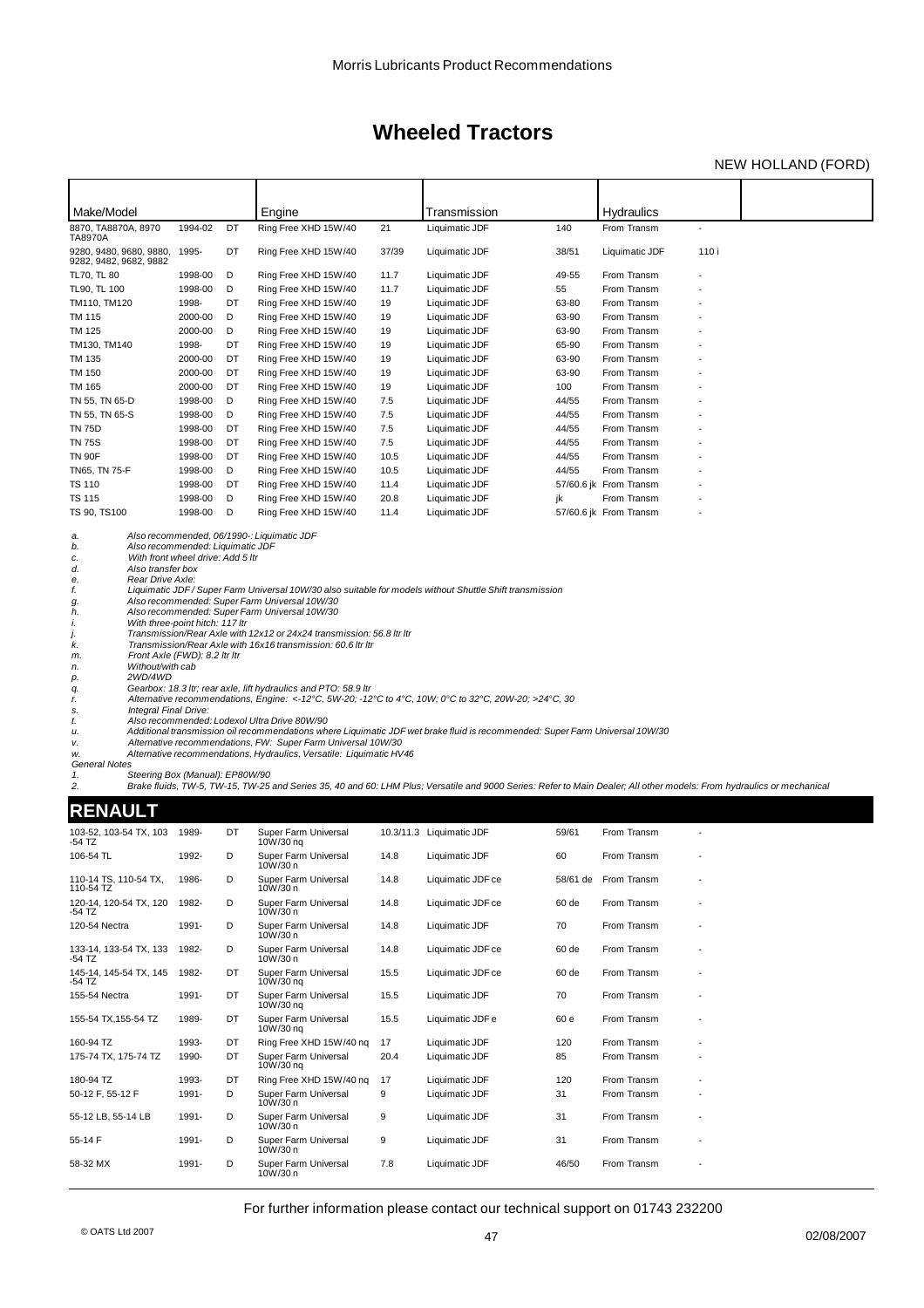RENAULT

| Make/Model                                 |                |    |                                        |                | Transmission                     |          | <b>Hydraulics</b>          |                |  |
|--------------------------------------------|----------------|----|----------------------------------------|----------------|----------------------------------|----------|----------------------------|----------------|--|
| 58-34 MX                                   | 1991-          | D  | Engine<br>Super Farm Universal         | 7.8            | Liquimatic JDF                   | 48/52    | From Transm                | $\blacksquare$ |  |
|                                            |                |    | 10W/30 n                               |                |                                  |          |                            |                |  |
| 65-32 MX, 65-34 MX                         | 1989-          | D  | Super Farm Universal<br>10W/30 n       | 7.8            | Liquimatic JDF                   | 45/48 b  | From Transm                |                |  |
| 70-12 F, 70-12 V, 80-12 1991-<br>F, 8012 V |                | D  | Super Farm Universal<br>10W/30 n       | 11             | Liquimatic JDF                   | 36/38    | From Transm                |                |  |
| 70-14 F, 70-14 LB, 70-14 1991-             |                | D  | Super Farm Universal                   | 11             | Liquimatic JDF                   | 36/38    | From Transm                |                |  |
| V, 80-14 F, 80-14 V<br>70-32 PX, 80-32 PX  |                | D  | 10W/30 n<br>Super Farm Universal       |                |                                  |          |                            |                |  |
|                                            | 1989-          |    | 10W/30 n                               | 7.2            | Liquimatic JDF                   | 46/50 b  | From Transm                |                |  |
| 70-34 PX, 80-34 PX                         | 1989-          | D  | Super Farm Universal<br>10W/30 n       | 7.2            | Liquimatic JDF                   | 48/52 b  | From Transm                |                |  |
| 75-14 TS, 75-14 RS, 77<br>-14 TS           | 1983-          | D  | Super Farm Universal<br>10W/30 n       | 11.3           | Super Farm Universal<br>10W/30 p | 45 a     | From Transm                |                |  |
| 77-12 TS                                   | 1986-          | D  | Super Farm Universal                   | 10.8           | Super Farm Universal             | 43 a     | From Transm                |                |  |
| Fructus/Dionis 110, 210                    | 1998-          | D  | 10W/30 n<br>Ring Free XHD 15W/40 n     | 9              | 10W/30 p<br>Liquimatic JDF       | 31       | From Transm                |                |  |
| Fructus/Dionis 120                         | 1998-          | D  | Ring Free XHD 15W/40 n                 | 9              | Liquimatic JDF                   | 31       | From Transm                |                |  |
| Fructus/Dionis 130, 140                    | 1998-          | D  | Ring Free XHD 15W/40 n                 | 11             | Liquimatic JDF                   | 31       | From Transm                |                |  |
| Herdsman 210                               | 1998-          | D  | Ring Free XHD 15W/40 n                 | 9              | Liquimatic JDF                   | 31       | From Transm                |                |  |
| Herdsman 230, 240                          | 1998-          | D  | Ring Free XHD 15W/40 n                 | 11             | Liquimatic JDF                   | 31       | From Transm                |                |  |
| 540, 550 (RX or RZ)                        | 1997-          | DT | Ring Free XHD Plus                     | 12.5           | Liquimatic JDF                   | 65       | From Transm                |                |  |
| (Ares)                                     |                |    | 15W/40 nq                              |                |                                  |          |                            |                |  |
| 546, 556, 566 (RX or RZ) 2002-<br>(Ares)   |                |    | D / DT Ring Free XHD Plus<br>15W/40 nq | 12.5           | Liquimatic JDF                   | 70       | From Transm                |                |  |
| 610 (RX or RZ) (Ares)                      | 1996-          | D  | Ring Free XHD Plus<br>15W/40 n         | 17             | Liquimatic JDF                   | 65       | From Transm                |                |  |
| 616 (RX or RZ) (Ares)                      | 2002-          | D  | Ring Free XHD Plus                     | 17             | Liquimatic JDF                   | 65-70    | From Transm                |                |  |
| 620 (RX or RZ) (Ares)                      | 1996-          | DT | 15W/40 n<br>Ring Free XHD Plus         | 17             | Liquimatic JDF                   | 65       | From Transm                |                |  |
| 626, 636 (RX or RZ)                        | 2002-03        | DT | 15W/40 nq<br>Ring Free XHD Plus        | 17             | Liquimatic JDF                   | 70       | From Transm                |                |  |
| (Ares)<br>630 (RX or RZ) (Ares)            | 1996-          | DT | 15W/40 nq<br>Ring Free XHD Plus        | 17             | Liquimatic JDF                   | 70       | From Transm                |                |  |
| 640 (RX or RZ) (Ares)                      | 1997-          | DT | 15W/40 nq<br>Ring Free XHD Plus        | 17             | Liquimatic JDF                   | 70       | From Transm                |                |  |
|                                            |                | DT | 15W/40 nq<br>Ring Free XHD Plus        | 17             |                                  | 65       |                            |                |  |
| 656 (RX or RZ) (Ares)                      | 2003-          |    | 15W/40 nq                              |                | Liquimatic JDF                   |          | From Transm                |                |  |
| 696 (RX or RZ) (Ares)                      | 2002-          | DT | Ring Free XHD Plus<br>15W/40 nq        | 17             | Liquimatic JDF                   | 65-70    | From Transm                |                |  |
| 710, 720 (RX or RZ)<br>(Ares)              | 1997-          | DT | Ring Free XHD Plus<br>15W/40 nq        | 25             | Liquimatic JDF                   | 95/105 g | From Transm                |                |  |
| 715, 725, 735 (RX or RZ) 1999-<br>(Ares)   |                | D  | Ring Free XHD Plus<br>15W/40 n         | 28             | Liquimatic JDF                   | 120      | From Transm                |                |  |
| 815 (RX or RZ) (Ares)                      | 1999-          | DT | Ring Free XHD Plus<br>15W/40 nq        | 28             | Liquimatic JDF                   | 145      | From Transm                |                |  |
| 816 (RX or RZ) (Ares)                      | 2002-          | DT | Ring Free XHD Plus<br>15W/40 nq        | 28             | Liquimatic JDF                   | 120      | From Transm                |                |  |
| 825 (RX or RZ) (Ares)                      | 1999-          | DT | Ring Free XHD Plus<br>15W/40 nq        | 28             | Liquimatic JDF                   | 145      | From Transm                |                |  |
| 826, 836 (RX or RZ)<br>(Ares)              | 2002-          | DT | Ring Free XHD Plus<br>15W/40 nq        | 28             | Liquimatic JDF                   | 120      | From Transm                |                |  |
| 915RZ (Atles Series)                       | 2000-          | DT | Ring Free XHD Plus<br>15W/40 nq        | 22             | Liquimatic JDF                   | 150      | From Transm                |                |  |
| 925RZ (Atles Series)                       | 2000-02        | DT | Ring Free XHD Plus<br>15W/40 nq        | 22             | Liquimatic JDF                   | 150      | From Transm                |                |  |
| 926RZ, 936RZ (Atles<br>Series)             | 2002-          | DT | Ring Free XHD Plus<br>15W/40 nq        | 22             | Liquimatic JDF                   | 150-158  | From Transm                |                |  |
| 935RZ (Atles Series)                       | 2000-          | DT | Ring Free XHD Plus<br>15W/40 nq        | 22             | Liquimatic JDF                   | 158      | From Transm                |                |  |
| 426 (Celtis)                               | 2003-          | D  | Ring Free XHD Plus                     | 12.5           | Liquimatic JDF                   | 55       | From Transm                |                |  |
| 436, 446 (Celtis)                          | 2003-          | DT | 15W/40 n<br>Ring Free XHD Plus         | 12.5           | Liquimatic JDF                   | 55       | From Transm                |                |  |
| 456 (Celtis)                               | 2003-          | DT | 15W/40 nq<br>Ring Free XHD Plus        | 12.5           | Liquimatic JDF                   | 55       | From Transm                |                |  |
| 310 (Ceres)                                | 1996-          | D  | 15W/40 nq<br>Ring Free XHD 15W/40 n    | $\overline{7}$ | Liquimatic JDF                   | 53/56 f  | From Transm                |                |  |
| 320, 325S (Ceres)                          |                | D  |                                        |                |                                  |          |                            |                |  |
|                                            | 1996-<br>1999- | D  | Ring Free XHD 15W/40 n                 | 9<br>9         | Liquimatic JDF                   | 53/56 f  | From Transm<br>From Transm |                |  |
| 320X, 325X (Ceres)                         |                |    | Ring Free XHD 15W/40 n                 |                | Liquimatic JDF                   | 53/60 f  |                            |                |  |
| 325, 335 (Ceres)                           | $2001 -$       | D  | Ring Free XHD 15W/40 n                 | 11             | Liquimatic JDF                   | 57/60 f  | From Transm                |                |  |
| 330, 335S (Ceres)                          | 1996-          | D  | Ring Free XHD 15W/40 n                 | 9              | Liquimatic JDF                   | 57/60 f  | From Transm                |                |  |
| 330X, 335X (Ceres)                         | 1999-          | D  | Ring Free XHD 15W/40 n                 | 9              | Liquimatic JDF                   | 53/60 f  | From Transm                |                |  |
| 340, 345S (Ceres)                          | 1996-          | D  | Ring Free XHD 15W/40 n                 | 11             | Liquimatic JDF                   | 57/60 f  | From Transm                |                |  |
| 340X, 345X (Ceres)                         | 1999-          | DT | Ring Free XHDS 10W/40 nq 11            |                | Liquimatic JDF                   | 57/60 f  | From Transm                |                |  |
| 345, 355 (Ceres)                           | $2001 -$       | DT | Ring Free XHDS 10W/40 nq 11            |                | Liquimatic JDF                   | 57/60 f  | From Transm                |                |  |
| 350, 350X, 355S, 355X<br>(Ceres)           | 1999-          |    | D / DT Ring Free XHDS 10W/40 nq 9      |                | Liquimatic JDF                   | 57/60 f  | From Transm                |                |  |
| 355 (Ceres)                                | 1999-          |    | D / DT Ring Free XHD 15W/40 ng 11      |                | Liquimatic JDF                   | 58/65    | From Transm                |                |  |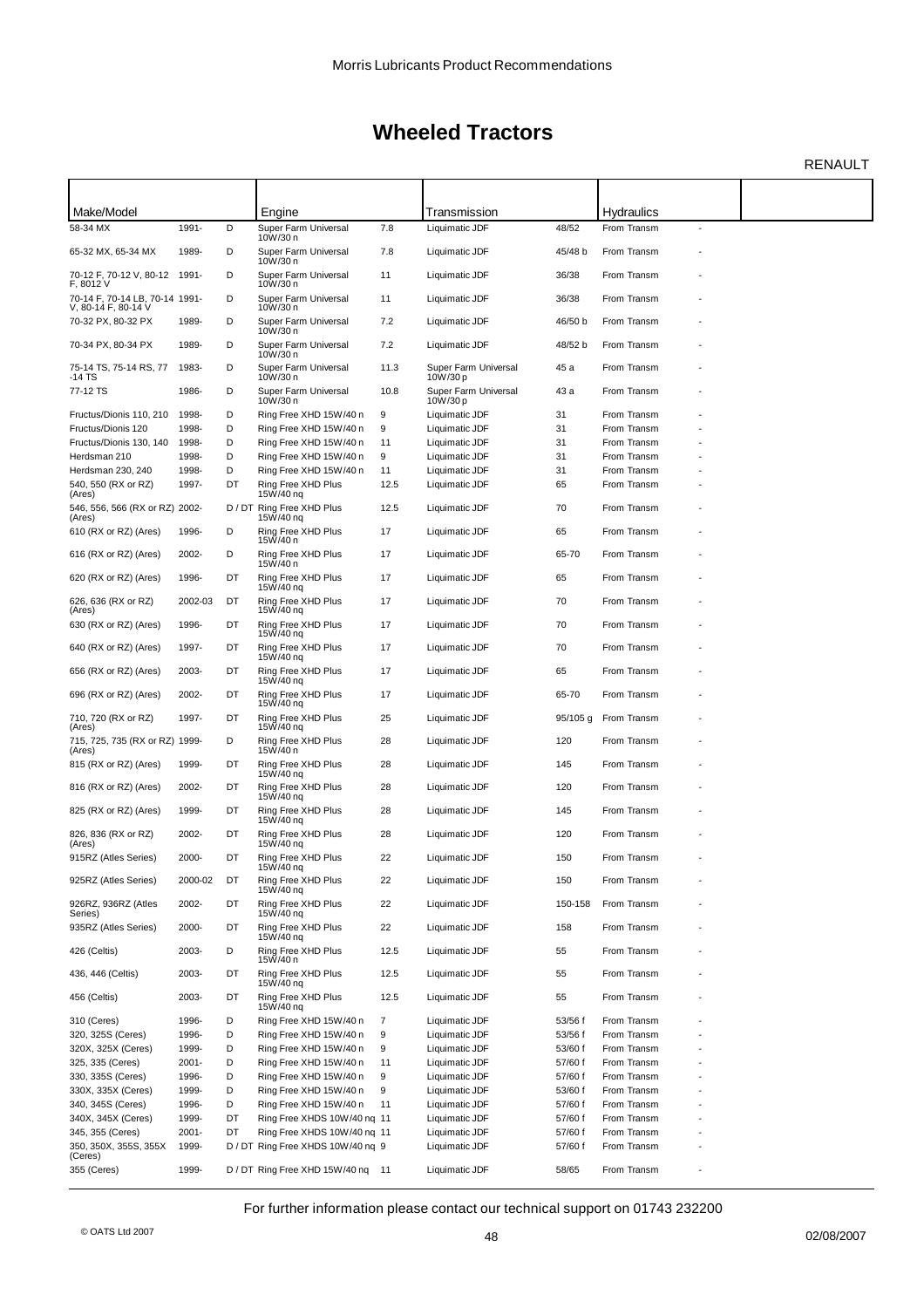RENAULT

| Make/Model                                                                          |          |    | Engine                                                                                                                                                                                   |      | Transmission     |         | Hydraulics  |  |
|-------------------------------------------------------------------------------------|----------|----|------------------------------------------------------------------------------------------------------------------------------------------------------------------------------------------|------|------------------|---------|-------------|--|
| 65, 70 (Ceres)                                                                      | 1993-    | D  | Super Farm Universal<br>10W/30 n                                                                                                                                                         | 7.8  | Liquimatic JDF   | 52/54 f | From Transm |  |
| 75, 75X (Ceres)                                                                     | 1993-    | D  | Super Farm Universal<br>10W/30 n                                                                                                                                                         | 7.2  | Liquimatic JDF   | 52/54 f | From Transm |  |
| 85, 85X, 95, 95X (Ceres) 1993-                                                      |          | D  | Super Farm Universal<br>10W/30 n                                                                                                                                                         | 11.3 | Liquimatic JDF   | 52/54 f | From Transm |  |
| S 65 (Ceres)                                                                        | 1995-    | D  | Ring Free XHD 15W/40                                                                                                                                                                     | 7    | Liquimatic JDF   | 53/57 f | From Transm |  |
| S 75 (Ceres)                                                                        | 1995-    | D  | Ring Free XHD 15W/40                                                                                                                                                                     | 9    | Liquimatic JDF   | 53/57 f | From Transm |  |
| S 85 (Ceres)                                                                        | 1995-    | D  | Ring Free XHD 15W/40                                                                                                                                                                     | 9    | Liquimatic JDF   | 56/60 f | From Transm |  |
| S 95 (Ceres)                                                                        | 1995-    | DT | Ring Free XHD 15W/40 g                                                                                                                                                                   | 11   | Liquimatic JDF   | 56/60 f | From Transm |  |
| 330, 335 (Cergos)                                                                   | 1997-    | D  | Ring Free XHD 15W/40 n                                                                                                                                                                   | 9    | Liquimatic JDF   | 65      | From Transm |  |
| 340, 345, 350, 355<br>(Cergos)                                                      | 1997-    | DT | Ring Free XHD 15W/40 ng                                                                                                                                                                  | 11   | Liquimatic JDF   | 65      | From Transm |  |
| 100 RM (Ergos)                                                                      | $2001 -$ | DT | Ring Free XHD 15W/40 ng                                                                                                                                                                  | 11   | Liquimatic JDF   | 55/58 f | From Transm |  |
| 100 RM Hydro, 110 RM<br>Hydro (Ergos)                                               | $2001 -$ | DT | Ring Free XHD 15W/40 ng                                                                                                                                                                  | 11   | Liquimatic JDF j | 55/58 f | From Transm |  |
| 105 RM (Ergos)                                                                      | 1999-    | DT | Ring Free XHD 15W/40 nq                                                                                                                                                                  | 11   | Liquimatic JDF   | 60/65 f | From Transm |  |
| 110 RM (Ergos)                                                                      | $2001 -$ | DT | Ring Free XHD 15W/40 nq                                                                                                                                                                  | 11   | Liquimatic JDF   | 55/58 f | From Transm |  |
| 85 RM (Ergos)                                                                       | 1999-    | D  | Ring Free XHD 15W/40 n                                                                                                                                                                   | 9    | Liquimatic JDF   | 60/65 f | From Transm |  |
| 90 RM (Ergos)                                                                       | $2001 -$ | D  | Ring Free XHD 15W/40 n                                                                                                                                                                   | 11   | Liquimatic JDF   | 55/58 f | From Transm |  |
| 95 RM (Ergos)                                                                       | 1999-    | DT | Ring Free XHD 15W/40 ng                                                                                                                                                                  | 11   | Liquimatic JDF   | 60/65 f | From Transm |  |
| 95 RM Hydro, 105 RM<br>Hydro (Ergos)                                                | 1999-    | DT | Ring Free XHD 15W/40 nq                                                                                                                                                                  | -11  | Liquimatic JDF j | 53/56 f | From Transm |  |
| 210 RM (Pales)                                                                      | 1999-    | D  | Ring Free XHD 15W/40 n                                                                                                                                                                   | 9    | Liquimatic JDF   | 31      | From Transm |  |
| 230 RM, 240 RM (Pales)                                                              | 1999-    | D  | Ring Free XHD 15W/40 n                                                                                                                                                                   | 11   | Liquimatic JDF   | 31      | From Transm |  |
| 550X (Temis Series)                                                                 | 2000-    | DT | Ring Free XHD 15W/40 ng                                                                                                                                                                  | 13.5 | Liquimatic JDF   | 60/65   | From Transm |  |
| 610X, 610Z (Temis<br>Series)                                                        | 2000-    | DT | Ring Free XHD 15W/40 ng                                                                                                                                                                  | 13.5 | Liquimatic JDF   | 60/65   | From Transm |  |
| 630X, 630Z (Temis<br>Series)                                                        | 2000-    | DT | Ring Free XHD 15W/40 ng                                                                                                                                                                  | 13.5 | Liquimatic JDF   | 60/65   | From Transm |  |
| 650X, 650Z (Temis<br>Series)                                                        | 2000-    | DT | Ring Free XHD 15W/40 ng                                                                                                                                                                  | 13.5 | Liquimatic JDF   | 60/65   | From Transm |  |
| a.<br>b.<br>c.<br>Without/with wet brakes<br>d.<br>Transmission Tractoshift: 70 ltr |          |    | With external hydraulic equipment: Add 13 ltr<br>With external hydraulic equipment: Add 10 Itr<br>Models before June. 1988 without wet brakes: Super Farm Universal 10W/30 also suitable |      |                  |         |             |  |

*f. 2WD/4WD g. Ares 710/720*

Cergos 330 front axle: 6 ltr; front hubs: 0.7 ltr; Cergos 340, 350 front axle: 5.5 ltr; front hubs: 0.6 ltr; PTO: 0.5 ltr

*e. Transmission, Tractoshift: 70 ltr i. Dionis/Fructus j. Hydrostatic Transmission: 80 ltr k. Rigid axle/sprung axle*

*m. Capacity unquoted: n. Additional engine oil recommendations (except Ceres S Models), naturally aspirated: Ring Free XHD 15W/40, turbocharged: Ring Free XHD Plus 15W/40 p. Also recommended: Liquimatic JDF*

*q. Super Farm Universal 10W/30 approved in turbocharged engines after first 200 hrs GENERAL NOTES:.*

1. Use only CC oils in air cooled and naturally aspirated engines for run-in and early life. Super Farm Universal 10W/30 in engines approved after first 200 hrs.<br>2. Girtrac brakes (TS, TX, TZ ranges except 180-94 TZ and 16

### **SAME LAMBORGHINI-LAMBORGHINI**

| 105 Formula DT                                                                  | 1989- | DT     | Ring Free XHD 15W/40 a        | 9.2 | Liquimatic JDF   | 52  | From Transm |                          |
|---------------------------------------------------------------------------------|-------|--------|-------------------------------|-----|------------------|-----|-------------|--------------------------|
| 1060 Premium                                                                    | 1995- | D      | Ring Free XHD 15W/40          | 15  | Liquimatic JDF   | 71  | From Transm | $\overline{\phantom{a}}$ |
| 1100 Premium, 1300<br>Premium                                                   |       |        | D / DT Ring Free XHD 15W/40   | 16  | Liquimatic JDF   | 75  | From Transm |                          |
| 115, 135 Formula DT                                                             | 1990- | DT     | Ring Free XHD 15W/40 a        | 15  | Liquimatic JDF   | 75  | From Transm |                          |
| 150 Racing                                                                      | 1994- | DT     | Ring Free XHD 15W/40          | 15  | Liquimatic JDF   | 118 | From Transm |                          |
| 1600 Premium, 1800<br>Premium                                                   |       |        | D / DT Ring Free XHD 15W/40   | 16  | Liquimatic JDF   | 113 | From Transm | $\overline{\phantom{a}}$ |
| 165 Racing                                                                      | 1991- | DT     | Ring Free XHD 15W/40          | 15  | Liquimatic JDF   | 118 | From Transm |                          |
| 190 Racing                                                                      | 1992- | DT     | Ring Free XHD 15W/40          | 15  | Liquimatic JDF   | 118 | From Transm |                          |
| 554-50 Crono, 564-60<br>Crono, 574-70 Crono,<br>554-55F, 564-65F, 574<br>$-75F$ |       |        | D / DT Ring Free XHD 15W/40   | 8.8 | Liquimatic JDF   | 41  | From Transm |                          |
| 600, 600-DT                                                                     | 1989- | D      | Ring Free XHD 15W/40 a        | 6.7 | Liquimatic JDF   | 28  | From Transm |                          |
| 654-55 Sprint                                                                   |       | D / DT | Ring Free XHD 15W/40          | 7.7 | Liquimatic JDF   | 41  | From Transm | $\overline{\phantom{a}}$ |
| 660-F Plus                                                                      | 1991- | D      | Ring Free XHD 15W/40          | 6.7 | Liquimatic JDF   | 28  | From Transm | $\overline{\phantom{a}}$ |
| 660S Agile, 770S Agile                                                          |       |        | D / DT Ring Free XHD 15W/40   | 7.7 | Liquimatic JDF   | 41  | From Transm | $\overline{\phantom{a}}$ |
| 660V                                                                            |       |        | D / DT Ring Free XHD 15W/40   | 7.7 | Liquimatic JDF   | 33  | From Transm |                          |
| 660V Agile                                                                      |       |        | D / DT Ring Free XHD 15W/40   | 7.7 | Liquimatic JDF   | 41  | From Transm | $\overline{\phantom{a}}$ |
| 664-565 Sprint, 674-75<br>Sprint, 684-85 Sprint                                 |       |        | D / DT Ring Free XHD 15W/40   | 12  | Liquimatic JDF   | 41  | From Transm | $\overline{\phantom{a}}$ |
| 664-60 Sprint                                                                   |       |        | D / DT Ring Free XHD 15W/40 c | 6.7 | Liquimatic JDF d | 41  | From Transm |                          |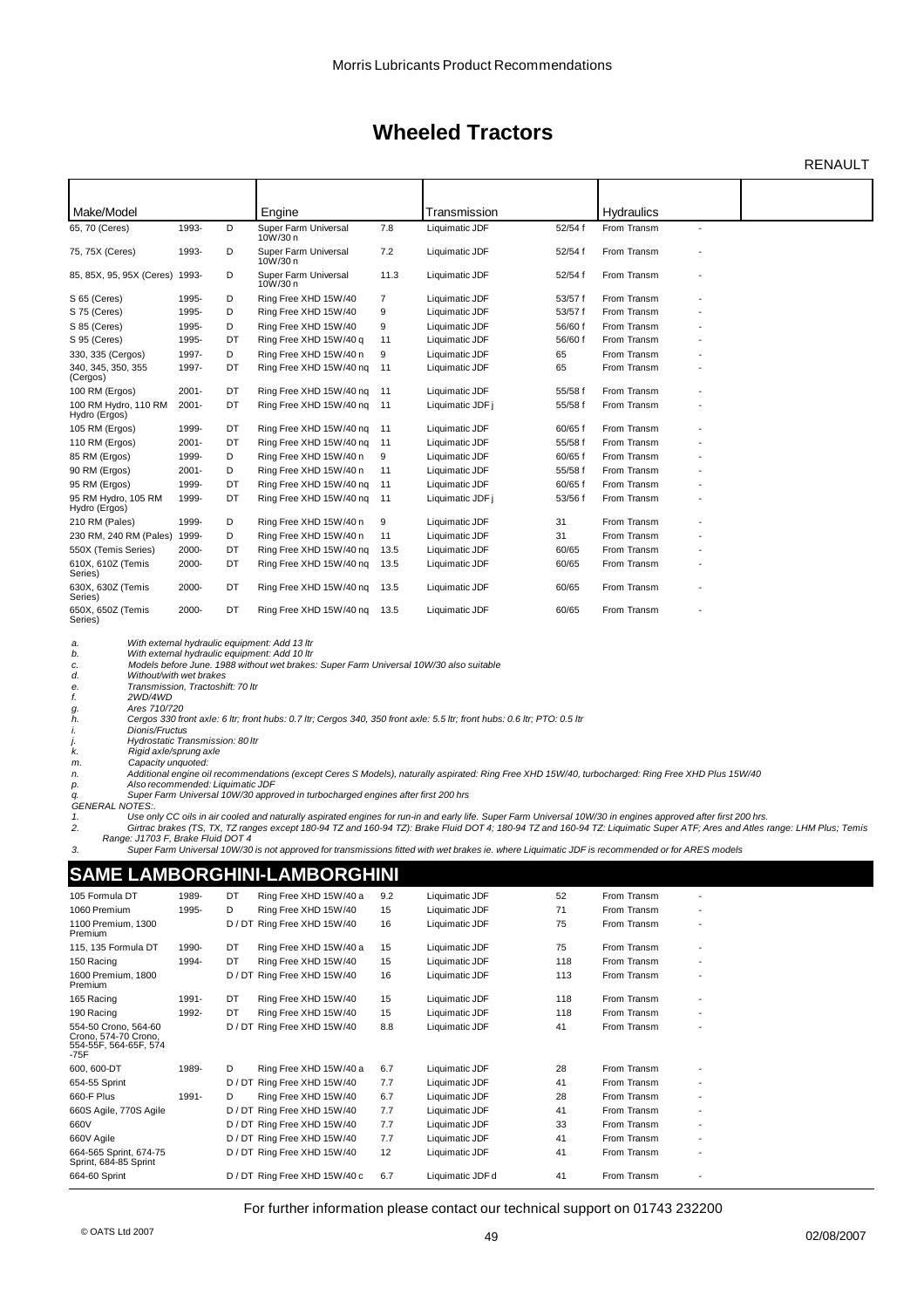### SAME LAMBORGHINI-

LAMBORGHINI

| Make/Model                                                                      |       |    | Engine                        |          | Transmission                   |      | Hydraulics             |  |
|---------------------------------------------------------------------------------|-------|----|-------------------------------|----------|--------------------------------|------|------------------------|--|
| 664-65 Sprint, 674-70<br>Sprint                                                 |       |    | D / DT Ring Free XHD 15W/40 c | 11       | Liquimatic JDF d               | 41   | From Transm            |  |
| 674-70 Grand Prix LS.<br>774-80 Grand Prix LS.<br>874-90 Turbo Grand Prix<br>LS |       |    | D / DT Ring Free XHD 15W/40   | 12       | Liquimatic JDF                 | 52   |                        |  |
| 674-70GP, -DT                                                                   | 1987- | D  | Ring Free XHD 15W/40 a        | 9.2      | Liquimatic JDF                 | 45   | From Transm            |  |
| 674-70N, 774-80N, 874<br>-80N Basso                                             |       |    | D / DT Ring Free XHD 15W/40   | 12       | Liquimatic JDF                 | 52   | From Transm            |  |
| 674-70N Club 1.5, 774<br>-80N Club 1.5                                          |       |    | D / DT Ring Free XHD 15W/40   | 12       | Liquimatic JDF                 | 52   | From Transm            |  |
| 674-70N Gamma 1.5,<br>774-80N Gamma 1.5                                         |       |    | D / DT Ring Free XHD 15W/40   | 12       | Liquimatic JDF                 | 52   | From Transm            |  |
| 700, -DT, -Twin System                                                          | 1989- | DT | Ring Free XHD 15W/40 a        | 7.1      | Liquimatic JDF                 | 28   | From Transm            |  |
| 774-80 GP, -DT                                                                  | 1986- | D  | Ring Free XHD 15W/40 a        | 9.2      | Liquimatic JDF                 | 52   | From Transm            |  |
| 774-80 LP                                                                       | 1991- | D  | Ring Free XHD 15W/40          | 9.2      | Liquimatic JDF                 | 52   | From Transm            |  |
| 775-F Plus                                                                      | 1991- | DT | Ring Free XHD 15W/40          | 6.7      | Liquimatic JDF                 | 28   | From Transm            |  |
| 775V                                                                            |       |    | D / DT Ring Free XHD 15W/40   | 12       | Liquimatic JDF                 | 33   | From Transm            |  |
| 775V Agile                                                                      |       |    | D / DT Ring Free XHD 15W/40   | 12       | Liquimatic JDF                 | 41   | From Transm            |  |
| 850 Premium, 950<br>Premium, 1050 Premium                                       | 1995- |    | D / DT Ring Free XHD 15W/40   | 9        | Liquimatic JDF                 | 71   | From Transm            |  |
| 874-90 T, -Turbo GP                                                             | 1986- | DT | Ring Free XHD 15W/40 a        | 9.2      | Liquimatic JDF                 | 52   | From Transm            |  |
| 880-F Plus, 990-F Plus                                                          |       |    | D / DT Ring Free XHD 15W/40   | 12       | Liquimatic JDF                 | 33   | From Transm            |  |
| 880S Agile, 990S Agile                                                          |       |    | D / DT Ring Free XHD 15W/40   | 12       | Liquimatic JDF                 | 41   | From Transm            |  |
| Champion 120, 135, 150, 2000-<br>160, 180, 200                                  |       | D  | Ring Free XHD 15W/40          | 15       | Liquimatic JDF b               | 113  | From Transm            |  |
| High Clearance 90                                                               |       |    | D / DT Ring Free XHD 15W/40   | 12       | Liquimatic JDF                 | 52   | From Transm            |  |
| R483, R483DT                                                                    |       |    | D / DT Ring Free XHD 15W/40   | 6.5      | Liquimatic JDF                 | 24.0 | From Gearbox           |  |
| Runner 250                                                                      | 1992- | D  | Ring Free XHD 15W/40          | 4.6      | Liquimatic JDF                 | 21   | From Transm            |  |
| Runner 250 Jet                                                                  |       |    | D / DT Ring Free XHD 15W/40   | 4.6      | <b>Liquimatic Super ATF</b>    | 28   | From Transm            |  |
| Runner 350, Runner<br>350A, Runner 350 Heavy<br>Duty, Runner 450,<br>Runner 500 |       |    | D / DT Ring Free XHD 15W/40   | 6.6      | Liquimatic JDF                 | 21   | From Transm            |  |
| Twin System 90                                                                  | 1991- | DT | Ring Free XHD 15W/40          | 9.2      | Liquimatic JDF                 | 52   | From Transm            |  |
| Victory 230 Plus, Victory<br>260 Plus                                           |       |    | D / DT Ring Free XHD 15W/40   | 22       | Refer to Main Dealer           | 80   | From Transm            |  |
| 10000S, 13000, 12500,<br>14500 (10000 Series mk-<br>II)                         |       |    | D / DT Ring Free XHD 30 g     | 18.0     | Super Farm Universal<br>10W/30 |      | 80.0/81.0 From Gearbox |  |
| R1.30 (R1 Series)                                                               |       |    | D / DT Ring Free XHD 15W/40   | 5.1      | Liquimatic JDF                 | 21   | From Transm            |  |
| R1.40, R1.50 (R1 Series)                                                        |       |    | D / DT Ring Free XHD 15W/40   | 7.1      | Liquimatic JDF                 | 21   | From Transm            |  |
| R2.56, R2.66 (R2 Series)                                                        |       |    | D / DT Ring Free XHD 15W/40   | 7.7      | Liquimatic JDF                 | 41.0 | From Transm            |  |
| R2.76, R2.86 (R2 Series)                                                        |       |    | D / DT Ring Free XHD 15W/40   | 12.0     | Liquimatic JDF                 | 41.0 | From Transm            |  |
| R3.75, R3.85, R3.95 (R3<br>Series)                                              |       |    | D / DT Ring Free XHD 15W/40 f | 12       | Liquimatic JDF                 | 71   | From Transm            |  |
| R4.105 (R4 Series)                                                              |       |    | D / DT Ring Free XHD 15W/40 f | 16       | Liquimatic JDF                 | 71   | From Transm            |  |
| R4.110 (R4 Series)                                                              |       |    | D / DT Ring Free XHD 15W/40 f | 12       | Liquimatic JDF                 | 71   | From Transm            |  |
| R4.85, R4.95 (R4 Series)                                                        |       |    | D / DT Ring Free XHD 15W/40 f | 12       | Liquimatic JDF                 | 71   | From Transm            |  |
| R5.115, R5.130 (R5<br>Series)                                                   |       |    | D / DT Ring Free XHD 15W/40 f | 16       | Liquimatic JDF                 | 75   | From Transm            |  |
| RF.55, RF.70, RF.75,<br>RF.90, RF.100 (RF<br>Series)                            |       |    | D / DT Ring Free XHD 15W/40   | 7.7/12.0 | Liquimatic JDF                 | 41.0 | From Gearbox           |  |

*a. Models up to 1991: CDSE also suitable b. Also includes, Power Shift, Main Clutch, Front and Rear Lift, Hydrostatic Steering and Auxiliary Systems c. Alternative recommendations, Engine: 15°C to 40°C, 15W-40; -25°C to 30°C, 10W-30*

*d. Includes hydraulics and steering e. Capacity unquoted:*

*f. Alternative recommendations: 10W-30; 15W-40 g. Alternative recommendations, Engine: <0°C, 10W; 0°C to 27°C, 20W-20; >27°C, 30 h. Liquid cooling systems (all models to April 1993). Use Universal Antifreeze at a concentration of 50% or one part Universal Antifreeze with one part water, plus 0.5 ltr corrosion inhibiting fluid to Same Lamborghini Part No. 007.1007.0. April 1993 onwards: use only AKROS FLUID (identified by decal in cab)*

General Notes<br>1. Hydrostatic steering: Runner 250, 350, 660-F, -Plus, 600, 674 (all models), 700, -Twin system, 774 (all models), 775-F, -Plus, Formula (all models), 1706 (after Serial No. 1047), 150 Racing, 165 Racing, 190 Racing and Premium range: Liquimatic JDF. All other models: Liquimatic Super ATF<br>2. Super Farm Universal 10W/30 is not recommended for any application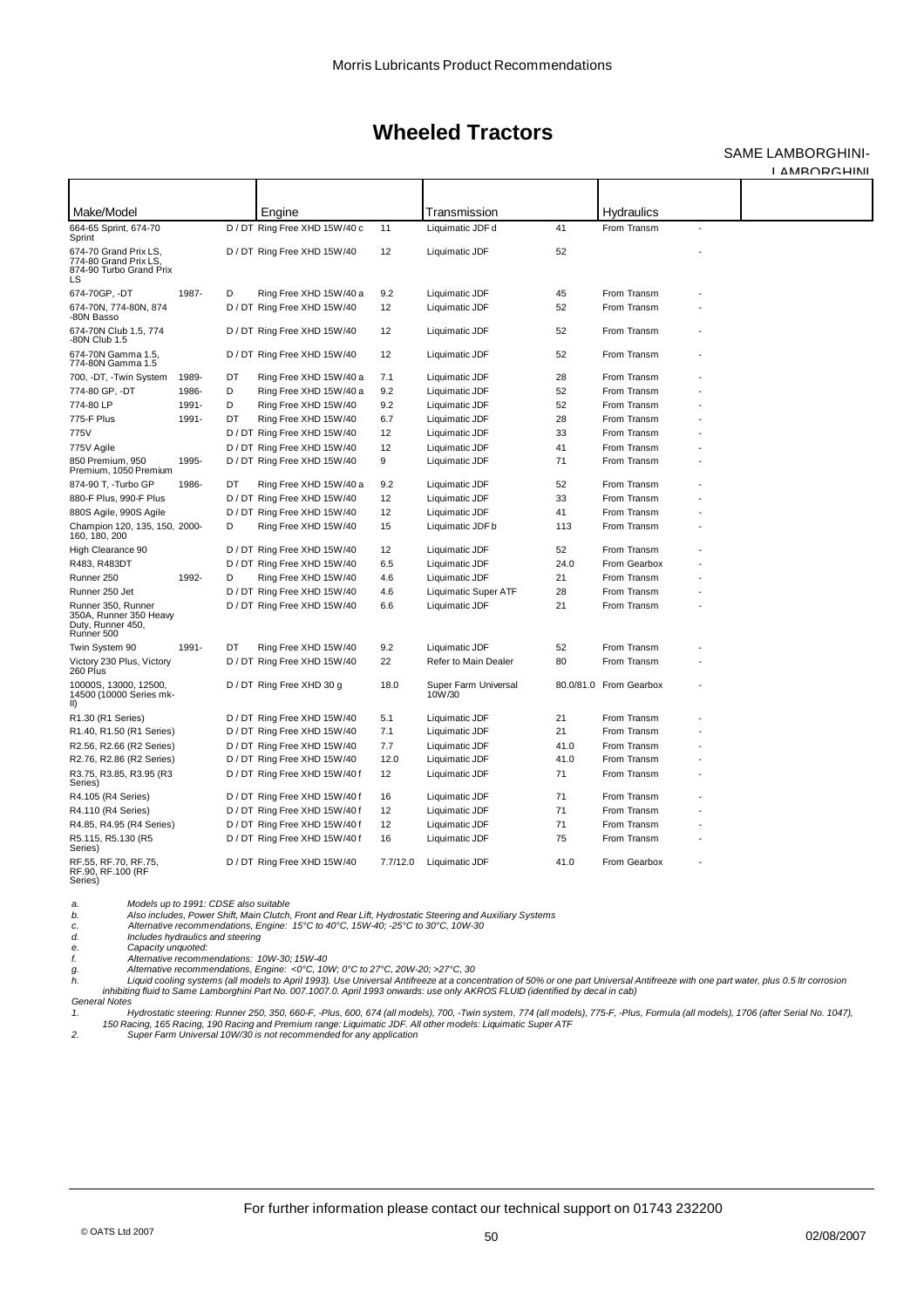### SAME LAMBORGHINI-SAME

| Make/Model                                  |                |          | Engine                                           |          | Transmission         |          | Hydraulics   |  |
|---------------------------------------------|----------------|----------|--------------------------------------------------|----------|----------------------|----------|--------------|--|
|                                             |                |          |                                                  |          |                      |          |              |  |
| <b>SAME LAMBORGHINI-SAME</b>                |                |          |                                                  |          |                      |          |              |  |
|                                             |                |          |                                                  |          |                      |          |              |  |
| Antares 100                                 | 1989-<br>1990- | DT<br>DT | Ring Free XHD 15W/40 a<br>Ring Free XHD 15W/40 a | 9.2      | Liquimatic JDF       | 52<br>75 | From Transm  |  |
| Antares 110, 130; Top<br>110, 130           |                |          |                                                  | 15       | Liquimatic JDF       |          | From Transm  |  |
| Antares II 110, 130                         |                |          | D / DT Ring Free XHD 15W/40                      | 16.5     | Liquimatic JDF       | 75       | From Transm  |  |
| Argon 50, 60, 70                            |                |          | D / DT Ring Free XHD 15W/40                      | 8.8      | Liquimatic JDF       | 41       | From Transm  |  |
| Argon 55F, 65F, 75F                         |                |          | D / DT Ring Free XHD 15W/40                      | 8.8      | Liquimatic JDF       | 41       | From Transm  |  |
| Aster 60                                    | 1989-          | D        | Ring Free XHD 15W/40 a                           | 6.7      | Liquimatic JDF       | 28       | From Transm  |  |
| Aster 70, Dual Trac 70                      | 1989-          | DT       | Ring Free XHD 15W/40 a                           | 7.1      | Liquimatic JDF       | 28       | From Transm  |  |
| Delfino 35, 35 Frutteto                     |                |          | D / DT Ring Free XHD 15W/40                      | 6.4      | Liquimatic JDF       | 32       | From Transm  |  |
| Diamond II 230, 260                         |                |          | D / DT Ring Free XHD 15W/40                      | 23       | d                    | 80       | From Transm  |  |
| Dorado 55, 60, 65                           |                |          | D / DT Ring Free XHD 15W/40                      | 7.7      | Liquimatic JDF       | 41       | From Transm  |  |
| Dorado 70, 75, 85                           |                |          | D / DT Ring Free XHD 15W/40                      | 12       | Liquimatic JDF       | 41       | From Transm  |  |
| Explorer 60 II Special                      |                |          | D / DT Ring Free XHD 15W/40                      | 8.2      | Liquimatic JDF       | 52       | From Transm  |  |
| Explorer 60 Special                         |                |          | D / DT Ring Free XHD 15W/40                      | 8.2      | Liquimatic JDF       | 52       | From Transm  |  |
| Explorer 60-II Top                          |                |          | D / DT Ring Free XHD 15W/40                      | 8.2      | Liquimatic JDF       | 52       | From Transm  |  |
| Explorer 70, 70-II, 70-L                    | 1987-          | D        | Ring Free XHD 15W/40 a                           | 9.2      | Liquimatic JDF       | 45       | From Transm  |  |
| Explorer 70, 80, 90T<br>(Special Gamma 1.5) |                |          | D / DT Ring Free XHD 15W/40                      | 12       | Liquimatic JDF       | 52       | From Transm  |  |
| Explorer 70 Il Special                      |                |          | D / DT Ring Free XHD 15W/40                      | 12       | Liquimatic JDF       | 52       | From Transm  |  |
| Explorer 70 Special, 80                     |                |          | D / DT Ring Free XHD 15W/40                      | 12       | Liquimatic JDF       | 52       | From Transm  |  |
| Special, 90 Special                         |                |          |                                                  |          |                      |          |              |  |
| Explorer 70-II Top, 80-II                   |                |          | D / DT Ring Free XHD 15W/40                      | 12       | Liquimatic JDF       | 52       | From Transm  |  |
| Top                                         |                |          |                                                  |          |                      |          |              |  |
| Explorer 80, 80-II, 80-LP                   | 1986-          | D        | Ring Free XHD 15W/40 a                           | 9.2      | Liquimatic JDF       | 52       | From Transm  |  |
| Explorer 80 II Special<br>Basso             |                |          | D / DT Ring Free XHD 15W/40                      | 12       | Liquimatic JDF       | 52       | From Transm  |  |
| Explorer 90 T, 90 T-II,                     | 1986-          | DT       | Ring Free XHD 15W/40 a                           | 9.2      | Liquimatic JDF       | 52       | From Transm  |  |
| Dual Trac 90                                |                |          |                                                  |          |                      |          |              |  |
| Frutetto 85-II                              |                |          | D / DT Ring Free XHD 15W/40                      | 12       | Liquimatic JDF       | 33       | From Transm  |  |
| Frutteto 60, 60-II                          | 1988-          | D        | Ring Free XHD 15W/40 a                           | 6.7      | Liquimatic JDF       | 28       | From Transm  |  |
| Frutteto 75, 75-II                          | 1988-          | D        | Ring Free XHD 15W/40 a                           | 9.2      | Liquimatic JDF       | 28       | From Transm  |  |
| Golden 60 Compatto, 65                      |                |          | D / DT Ring Free XHD 15W/40                      | 7.7      | Liquimatic JDF       | 41       | From Transm  |  |
| Compatto                                    |                |          |                                                  |          |                      |          |              |  |
| Golden 60V                                  |                |          | D / DT Ring Free XHD 15W/40                      | 7.7      | Liquimatic JDF       | 41       | From Transm  |  |
| Golden 75 Compatto, 85<br>Compatto          |                |          | D / DT Ring Free XHD 15W/40                      | 12       | Liquimatic JDF       | 41       | From Transm  |  |
| Golden 75V                                  |                |          | D / DT Ring Free XHD 15W/40                      | 12       | Liquimatic JDF       | 41       | From Transm  |  |
| Laser 150 Turbo                             |                | DT       | Ring Free XHD 15W/40                             | 17.7     | Liquimatic JDF       | 76       | From Transm  |  |
| R4.05, R5.115, R5.130                       |                |          | D / DT Ring Free XHD 15W/40                      | 16       | Liquimatic JDF       | 71/75    | From Gearbox |  |
| R4.85, R4.95, R4.110                        |                |          | D / DT Ring Free XHD 15W/40                      | 12       | Liquimatic JDF       | 71       | From Gearbox |  |
| Ranger 45, 45 Frutetto                      |                |          | D / DT Ring Free XHD 15W/40                      | 8.8      | Liquimatic JDF       | 32       | From Transm  |  |
| Row Crop 100                                |                |          | D / DT Ring Free XHD 15W/40                      | 12       | Liquimatic JDF       | 52       | From Transm  |  |
| Row Crop 100.6                              |                |          | D / DT Ring Free XHD 15W/40                      | 12       | Liquimatic JDF       | 71       | From Transm  |  |
| Row Crop 90                                 |                |          | D / DT Ring Free XHD 15W/40                      | 12       | Liquimatic JDF       | 52       | From Transm  |  |
| Rubin 120, 135, 150,                        |                |          | D / DT Ring Free XHD 15W/40                      | 16       | Liquimatic JDF       | 113      | From Transm  |  |
| 160, 180, 200                               |                |          |                                                  |          |                      |          |              |  |
| <b>Silver 100.6</b>                         | 1995-          | D        | Ring Free XHD 15W/40                             | 16       | Liquimatic JDF       | 71       | From Transm  |  |
| Silver 80, 90, 100.4                        | 1995-          |          | D / DT Ring Free XHD 15W/40                      | 12       | Liquimatic JDF       | 71       | From Transm  |  |
| Solar 50                                    |                |          | D / DT Ring Free XHD 15W/40                      | 7.7      | Liquimatic JDF       | 28       | From Transm  |  |
| <b>Solaris 25, 35</b>                       | 1992-          | D        | Ring Free XHD 15W/40                             | 3.6/5.1  | Liquimatic JDF       | 21       | From Transm  |  |
| Solaris 25 Hydro                            |                |          | D / DT Ring Free XHD 15W/40                      | 5.1      | Liquimatic Super ATF | 2.8      | From Transm  |  |
| Solaris 35 Wind, 35                         |                |          | D / DT Ring Free XHD 15W/40                      | 7.1      | Liquimatic JDF       | 21       | From Transm  |  |
| Heavy Duty<br>Solaris 45, 50                |                |          | D / DT Ring Free XHD 15W/40                      | 7.1      | Liquimatic JDF       | 21       | From Transm  |  |
| Titan 145                                   | 1994-          | DT       | Ring Free XHD 15W/40                             | 15       | Liquimatic JDF       | 118      | From Transm  |  |
| Titan 145-150                               |                |          | D / DT Ring Free XHD 15W/40                      | 16       | Liquimatic JDF       | 118      | From Transm  |  |
| Titan 160                                   | 1991-          | DT       | Ring Free XHD 15W/40                             | 15       | Liquimatic JDF       | 118      | From Transm  |  |
| Titan 160-165                               |                |          | D / DT Ring Free XHD 15W/40                      | 16       | Liquimatic JDF       | 118      | From Transm  |  |
| Titan 190                                   | 1993-          | DT       | Ring Free XHD 15W/40                             | 15       | Liquimatic JDF       | 118      | From Transm  |  |
| <b>Titan Supertitan</b>                     |                |          | D / DT Ring Free XHD 15W/40                      | 16       | Liquimatic JDF       | 118      | From Transm  |  |
| Vigneron 62                                 |                |          | D / DT Ring Free XHD 15W/40                      | 7.7      | Liquimatic JDF       | 33       | From Transm  |  |
| Vigneron 75                                 |                |          | D / DT Ring Free XHD 15W/40                      | 12       | Liquimatic JDF       | 33       | From Transm  |  |
| 56, 66, 76, 86 (Dorado)                     |                |          | D / DT Ring Free XHD 15W/40                      | 7.7/12.0 | Liquimatic JDF       | 41.0     | From Transm  |  |
| F55, F70 (Dorado F                          |                |          | D / DT Ring Free XHD 15W/40                      | 7.7      | Liquimatic JDF       | 41       | From Transm  |  |
| Series)                                     |                |          |                                                  |          |                      |          |              |  |
| F75, F90, F100 (Dorado                      |                |          | D / DT Ring Free XHD 15W/40                      | 12       | Liquimatic JDF       | 41       | From Transm  |  |
| F Series)                                   |                |          |                                                  |          |                      |          |              |  |
| 85, 95 (Explorer Series)                    |                | DT       | Ring Free XHD 15W/40                             | 12       | Liquimatic JDF       | 71       | From Gearbox |  |
| 175S, 190S, 200 (Iron<br>Series)            |                | DT       | Ring Free XHD 15W/40                             | 18       | Liquimatic JDF       | 113      | From Gearbox |  |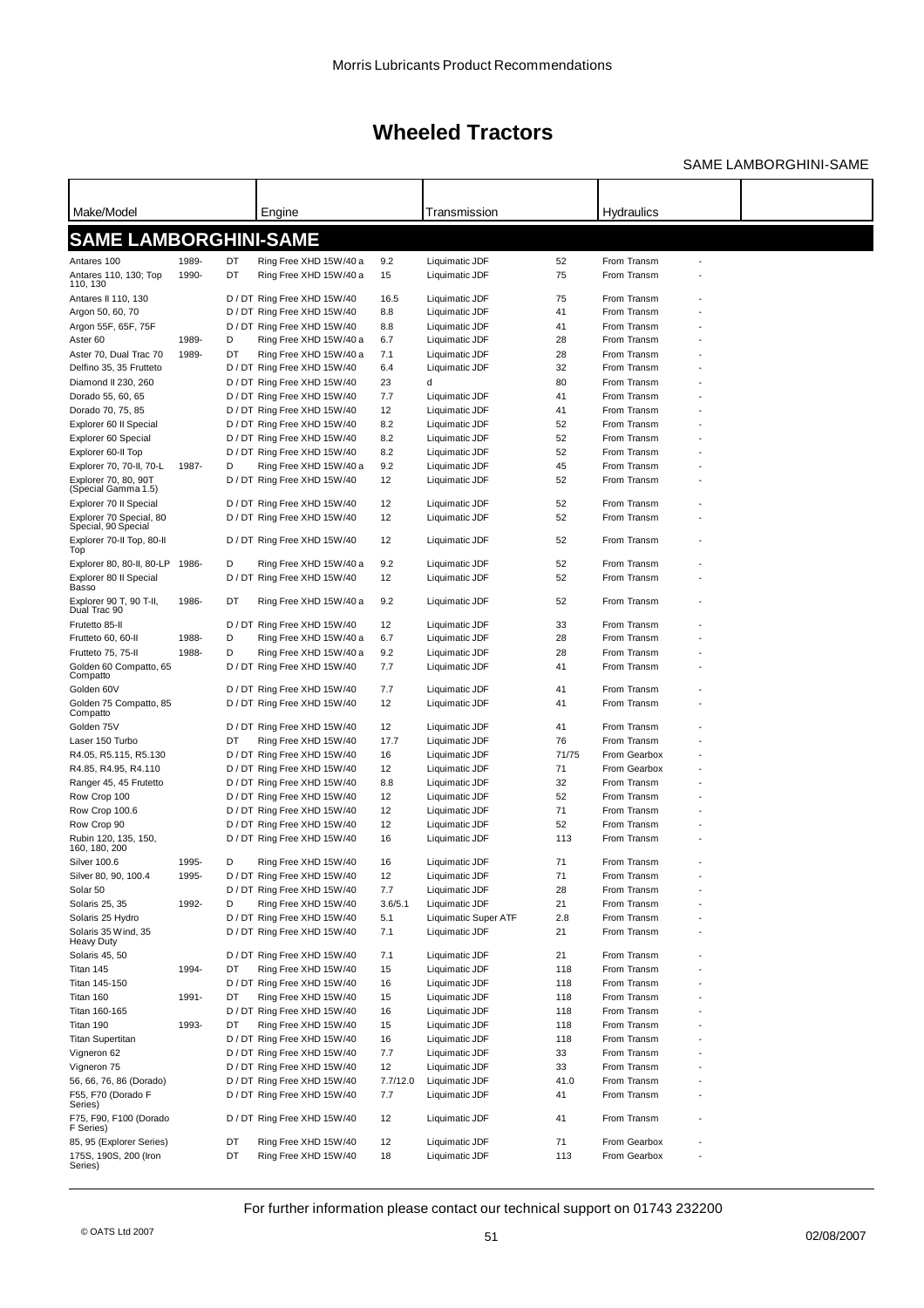### SAME LAMBORGHINI-SAME

| Make/Model                                | Engine                        |         | Transmission   |    | <b>Hydraulics</b> |                          |  |
|-------------------------------------------|-------------------------------|---------|----------------|----|-------------------|--------------------------|--|
| 100.4 (Silver - Medium<br>Series)         | D / DT Ring Free XHD 15W/40 b | 11      | Liquimatic JDF | 71 | From Gearbox      | $\overline{\phantom{a}}$ |  |
| 100.6 (Silver - Medium<br>Series)         | D / DT Ring Free XHD 15W/40 b | 16      | Liquimatic JDF | 71 | From Gearbox      | $\overline{\phantom{a}}$ |  |
| 110, 115, 130 (Silver -<br>Medium Series) | D / DT Ring Free XHD 15W/40 b | 16      | Liquimatic JDF | 75 | From Gearbox      | $\overline{\phantom{a}}$ |  |
| 80, 90 (Silver - Medium<br>Series)        | D / DT Ring Free XHD 15W/40 b | 11      | Liquimatic JDF | 71 | From Gearbox      | $\overline{\phantom{a}}$ |  |
| 30, 40 (Solaris)                          | D / DT Ring Free XHD 15W/40   | 5.1/7.1 | Liquimatic JDF | 21 | From Gearbox      | $\overline{\phantom{a}}$ |  |

*a. Models up to 1991: Ring Free XHD 15W/40 also suitable b. Alternative recommendations, Engine: -15°C to 40°C, 15W-40; -25°C to 30°C, 10W-30 c. Capacity unquoted:*

*d. Refer to Main Dealer e. Liquid cooling systems (all models to April 1993). Use Universal Antifreeze at a concentration of 50% or one part Universal Antifreeze with one part water, plus 0.5 ltr corrosion* inhibiting fluid to Same Lamborghini Part No. 007.1007.0. April 1993 onwards: use only AKROS FLUID (identified by decal in cab)

*General Notes* 1. Hydrostatic steering: Solaris 25, 35, Frutteto (all models), 70, Dual Trac 70, Aster 60, Explorer (all models), Dual Trac 90, Antares (all models), Galaxy (after Serial No. 1216), Titan<br>and Silver: Liquimatic JDF. All o

### **STEYR**

| 120CVT, 130CVT                        | 2003- | DT | Ring Free XHD 15W/40 h       | 20             | Refer to Main Dealer             | 60              | Liquimatic Super ATF 51  |       |
|---------------------------------------|-------|----|------------------------------|----------------|----------------------------------|-----------------|--------------------------|-------|
| 150CVT, 170CVT                        | 2003- | DT | Ring Free XHD 15W/40 h       | 20             | Refer to Main Dealer             | 60              | Liquimatic Super ATF 51  |       |
| 6135, 6145, 6155, 6170,<br>6190 (CVT) |       |    | D / DT Ring Free XC 10W/30   | 20             | Refer to Main Dealer             | 60              | Triad 46                 | 52    |
| 667A                                  |       | DT | Ring Free XHD 15W/40 fh      | 7              | Super Farm Universal<br>10W/30   | 23              | Triad 46                 | 25-35 |
| 680A                                  |       | D  | eh                           | 9              | Super Farm Universal<br>10W/30   | 23              | Triad 46                 | 25-35 |
| 942, 942A                             | 1992- | D  | Ring Free XHD 15W/40 h       | 7.2            | Liquimatic JDF                   | 22/24           | Triad 46 d               | 10    |
| 948, 948A                             | 1992- | DT | Ring Free XHD 15W/40 h       | 7.2            | Liquimatic JDF                   | 22/24           | Triad 46 d               | 10    |
| 955, 955A                             | 1992- | D  | Ring Free XHD 15W/40 h       | 6.6            | Liquimatic JDF a                 | 22/24           | Triad 46 d               | 15    |
| 958                                   |       | DT | Ring Free XHDS 10W/40 fh 7.5 |                | Super Farm Universal<br>10W/30 c | 22              | Liquimatic DII           | 19.6  |
| 958A                                  |       | DT | Ring Free XHDS 10W/40 fh 7.5 |                | Super Farm Universal<br>10W/30 c | 24              | Liquimatic DII           | 19.6  |
| 964, 964A, 970A                       | 1992- | DT | Ring Free XHD 15W/40 h       | $\overline{7}$ | Liquimatic JDF a                 | 22/24           | Triad 46 d               | 15    |
| 8045                                  |       | D  | eh                           | 7.2            | Liquimatic JDFf                  | 22              | Liquimatic Super ATF     | 9.6   |
| 8045A                                 |       | D  | eh                           | 7.2            | Liquimatic JDFf                  | 24              | Liquimatic Super ATF 9.6 |       |
| 8055A (turbo)                         |       | DT | Ring Free XHD 15W/40 fh      | $\overline{7}$ | Liquimatic JDF f                 | 24              | Triad 46 d               | 9.6   |
| 8055AS                                |       | D  | eh                           | $\overline{7}$ | Liquimatic JDF f                 | 24              | Triad 46 d               | 9.6   |
| 8055S                                 |       | D  | eh                           | $7 - 7.5$      | Liquimatic JDF f                 | 22              | Triad 46 d               | 9.6   |
| 8060, 8060A                           | 1984- | D  | Ring Free XHD 15W/40 h       | 6.4/6.8        | Liquimatic JDF                   | 24.5/26.5       | Triad 46 d               | 10/11 |
| 8065A                                 | 1992- | DT | Ring Free XHD 15W/40 h       | $\overline{7}$ | Liquimatic JDF                   | 24              | Triad 46 d               | 10    |
| 8065AP                                |       | DT | Ring Free XHD 15W/40 fh      | $\overline{7}$ | Liquimatic JDF f                 | 24              | Triad 46 d               | 9.6   |
| 8065AS                                |       | DT | Ring Free XHD 15W/40 fh      | $\overline{7}$ | Liquimatic JDF f                 | 24              | Triad 46 d               | 9.6   |
| 8065S                                 |       | DT | Ring Free XHD 15W/40 f       | $\overline{7}$ | Liquimatic JDFf                  | 22              | Triad 46 d               | 9.6   |
| 8070, 8070A                           | 1984- | D  | Ring Free XHD 15W/40 h       | 9/9.6          | Liquimatic JDF                   | 24.5/26.5       | Triad 46 d               | 15/16 |
| 8075                                  | 1992- | D  | Ring Free XHD 15W/40 hj      | 9/9.6          | Liquimatic JDF                   | 22/24           | Triad 46 d               | 10    |
| 8075A                                 |       | D  | ehj                          | 9              | Liquimatic JDF f                 | 24 <sub>g</sub> | Triad 46 d               | 14 g  |
| 8075AP                                |       | D  | ehj                          | 9              | Liquimatic JDF f                 | 24              | Triad 46 d               | 9.6   |
| 8075AS                                |       | D  | ehj                          | 9              | Liquimatic JDF f                 | 24              | Triad 46 d               | 9.6   |
| 8075P                                 |       | D  | ehj                          | $9 - 9.6$      | Liquimatic JDF f                 | 22              | Triad 46 d               | 9.6   |
| 8075S                                 |       | D  | ehj                          | 9              | Liquimatic JDF f                 | 22              | Triad 46 d               | 9.6   |
| 8080, 8080A                           | 1984- | DT | Ring Free XHD 15W/40 h       | 9/9.6          | Liquimatic JDF                   | 27.5/29.5       | Triad 46 d               | 15.5  |
| 8085A, 8095AP                         |       | DT | Ring Free XHD 15W/40 fh      | 9              | Liquimatic JDFf                  | 27.5            | From Transm              |       |
| 8090, 8090A                           | 1984- | DT | Ring Free XHD 15W/40 h       | 9/9.6          | Liquimatic JDF                   | 29/31           | From Transm              |       |
| 8100, 8100A, 8110,<br>8110A           | 1984- | D  | Ring Free XHD 15W/40 h       | 13.8           | As Engine                        | 38/40           | Triad 46 d               | 16    |
| 8120, 8120A, 8130,<br>8130A           | 1984- | DT | Ring Free XHD 15W/40 h       | 13.8           | As Engine                        | 38/40           | Triad 46 d               | 16    |
| 8140                                  |       | D  | eh                           | 12.5           | Super Farm Universal<br>10W/30   | 80              | From Transm              |       |
| 8150A                                 | 1984- | DT | Ring Free XHD 15W/40 h       | 12.5           | Super Farm Universal<br>10W/30   | 85              | From Transm              |       |
| 8165A, 8180A                          | 1992- | DT | Ring Free XHD 15W/40 h       | 14             | Super Farm Universal<br>10W/30   | 85              | From Transm              |       |
| 9078, 9078A                           | 1992- | DT | Ring Free XHD 15W/40 h       | 8.5            | Super Farm Universal<br>10W/30   | 31/33           | Triad 46 d               | 34    |
| 9083A                                 | 1994- | DT | Ring Free XHD 15W/40 h       | 8.5            | Super Farm Universal<br>10W/30 c | 34              | Triad 46 d               | 30    |
| 9086, 9086A, 9094 A                   | 1992- | DT | Ring Free XHD 15W/40 h       | 8.5            | Super Farm Universal<br>10W/30 c | 32/34           | Triad 46 d               | 34    |
| 9105A                                 | 1995- | DT | Ring Free XHD 15W/40 h       | 14             | Super Farm Universal<br>10W/30   | 70              | From Transm              |       |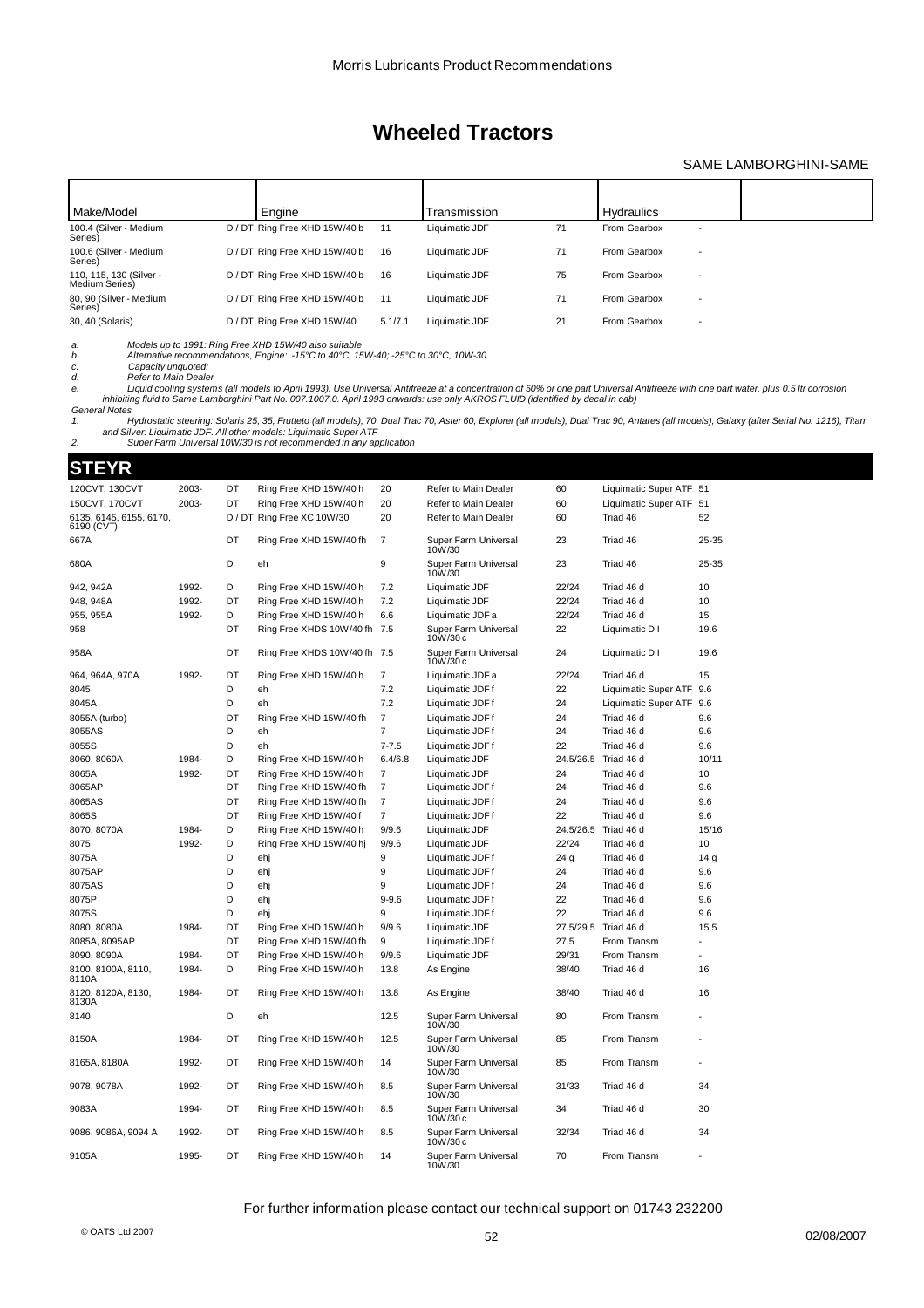**STEYR** 

| Make/Model                              |       |    | Engine                                                                                                                   |     | Transmission                     |    | <b>Hydraulics</b> |                          |  |
|-----------------------------------------|-------|----|--------------------------------------------------------------------------------------------------------------------------|-----|----------------------------------|----|-------------------|--------------------------|--|
| 9115A, 9125A, 9145A                     | 1995- | DT | Ring Free XHD 15W/40 h                                                                                                   | 20  | Super Farm Universal<br>10W/30   | 70 | From Transm       | $\overline{\phantom{a}}$ |  |
| 9155A, 9170A, 9190A                     | 1992- | DT | Ring Free XHD 15W/40 h                                                                                                   | 21  | Super Farm Universal<br>10W/30c  | 75 | From Transm       |                          |  |
| 9160A, 9180A, 9200A                     |       | DT | Ring Free XHD 15W/40 fh                                                                                                  | 21  | Super Farm Universal<br>10W/30c  | 90 | From Transm       |                          |  |
| 9320                                    | 1995- | DT | Ring Free XHD 15W/40 h                                                                                                   | 19  | Triad 46                         | 63 | From Transm       |                          |  |
| 360, 370, 375 (Kompakt)                 |       | DT | Ring Free XC 10W/30                                                                                                      | 7.5 | Liquimatic JDF                   | 42 | From Transm       |                          |  |
| M948                                    |       | D  | hj                                                                                                                       | 7.5 | Super Farm Universal<br>10W/30c  | 22 | Liquimatic DII    | 19.6                     |  |
| M948A                                   |       | D  | h                                                                                                                        | 7.5 | Super Farm Universal<br>10W/30c  | 24 | Liquimatic DII    | 19.6                     |  |
| M958                                    |       | DT | Ring Free XHD 15W/40 fhi                                                                                                 | 7.5 | Super Farm Universal<br>10W/30c  | 22 | Liquimatic DII    | 19.6                     |  |
| M958A                                   |       | DT | Ring Free XHD 15W/40 f                                                                                                   | 7.5 | Super Farm Universal<br>10W/30c  | 24 | Liquimatic DII    | 19.6                     |  |
| M968                                    |       | DT | Ring Free XHD 15W/40 fh                                                                                                  | 7   | Super Farm Universal<br>10W/30c  | 24 | Liquimatic DII    | 23                       |  |
| M968A, M975A                            | 1994- | DT | Ring Free XHD 15W/40 h                                                                                                   | 7   | Super Farm Universal<br>10W/30 c | 30 | Triad 46 d        | 15                       |  |
| 9080, 9090, 9100 (M<br>Series)          |       | DT | Ring Free XC 10W/30                                                                                                      | 12  | Refer to Main Dealer             | 31 | Liquimatic HV46   | 34                       |  |
| 4100, 4115, 6115, 6125,<br>6135 (Profi) |       | DT | Ring Free XC 10W/30                                                                                                      | 10  | Liquimatic JDF                   |    | From Transm       |                          |  |
| a.<br>b.                                |       |    | From chassis no. 01739: Super Farm Universal 10W/30, Liquimatic JDF<br>With multi-disc self locking differential: XEP 90 |     |                                  |    |                   |                          |  |

*c. Also recommended: Liquimatic JDF d. Alternative recommendations: Super Farm Universal 10W/30; Liquimatic JDF*

*e. Also recommended: Superfarm Universal 10W/30 f. Also recommended: Super Farm Universal 10W/30*

*g. Models with common oil supply for transmission and power lift: axle, 27.5 ltr; hubs (each), 2.8 ltr h. Differential (4WD), 25.25 / 20.29: 2.2 ltr / 5.5 ltr*

*i. 16X16 with reinforced rear axle 65.5ltrs; 16X16 with standard rear axle 58.5ltrs; 24X24 with reinforced rear axle 62ltrs; 24X24 with standard rear axle 55ltrs. j. Alternative recommendations, Engine: -20°C to 30°C, 10W-30; -20°C to >30°C, 10W-40; -20°C to >30°C, 10W-50; -10°C to >30°C, 15W-40; >-5°C, 20W-50*

*k. Without / with front brakes*

*m. Rear Drive Axle, 155,190 HP / 135, 145 HP: General Notes*

.<br>Super Farm Universal 10W/30 is approved for all engines and transmissions and all rear hubs, except 9320 and rear hubs on 9100 Series and all new series from 1996

### **TYM**

| T350, T390, T430 | 2000- | Super Farm Universal<br>10W/30 a | 8 | Liquimatic JDF | 29 | From Transm | $\overline{\phantom{0}}$ |
|------------------|-------|----------------------------------|---|----------------|----|-------------|--------------------------|
|                  | 2000- | Super Farm Universal<br>10W/30 a | 9 | Liquimatic JDF | 29 | From Transm | $\overline{\phantom{0}}$ |
|                  | 2000- | Super Farm Universal<br>10W/30 a | 8 | Liquimatic JDF | 34 | From Transm | $\overline{\phantom{0}}$ |
|                  | 2000- | Super Farm Universal<br>10W/30 a |   | Liquimatic JDF | 34 | From Transm | $\overline{\phantom{0}}$ |
|                  |       |                                  |   |                |    |             |                          |

*a. Alternative recommendations, Engine: 0°C to >25°C, 10W-30*

| <b>UNIVERSAL</b> |    |                                |    |                                |    |             |                          |  |  |
|------------------|----|--------------------------------|----|--------------------------------|----|-------------|--------------------------|--|--|
| 1988-            | D  | Super Farm Universal<br>10W/30 |    | Super Farm Universal<br>10W/30 | 23 | From Transm | $\overline{\phantom{0}}$ |  |  |
| 1988-            | D  | Super Farm Universal<br>10W/30 | 10 | Super Farm Universal<br>10W/30 | 23 | From Transm | $\overline{\phantom{a}}$ |  |  |
| 1988-            | D  | Super Farm Universal<br>10W/30 | 10 | Super Farm Universal<br>10W/30 | 32 | From Transm | $\overline{\phantom{a}}$ |  |  |
| 1989-            | DT | Super Farm Universal<br>10W/30 | 10 | Super Farm Universal<br>10W/30 | 32 | From Transm | $\overline{\phantom{a}}$ |  |  |
|                  |    |                                |    |                                |    |             |                          |  |  |

#### **URSUS** 490 1994- D 7 Super Farm Universal 42 From Transm - 10W/30 b Super Farm Universal 10W/30 b 912, 914 1985- D 10 Super Farm Universal 45 From Transm - Super Farm Universal 10W/30 b Super Farm Universal<br>10W/30 b 932, 934 1993- D 10 Super Farm Universal 45 From Transm - Super Farm Universal 10W/30 b Super Farm Universal<br>10W/30 b 1012, 1014 1985- DT 10 Super Farm Universal 45 From Transm - Super Farm Universal 10W/30 b Super Farm Universal<br>10W/30 b 1032, 1034 1993- DT Super Farm Universal 10 Super Farm Universal 45 From Transm -<br>10W/30 b 10W/30b 10W/30b Super Farm Universal 10W/30 b 1222, 1224, 1224 T 1985- D / DT Super Farm Universal 19 Super Farm Universal 50 From Transm -<br>10W/30 b 10W/30 b 10W/30 b Super Farm Universal<br>10W/30 b 1234, 1234 T 1993- D / DT Super Farm Universal 19 Super Farm Universal 50 From Transm -<br>10W/30 b 10W/30 b 10W/30 b Super Farm Universal<br>10W/30 b 2812, 3512 1987- D 6.8 Super Farm Universal 42 From Transm - 10W/30 b Super Farm Universal 10W/30 b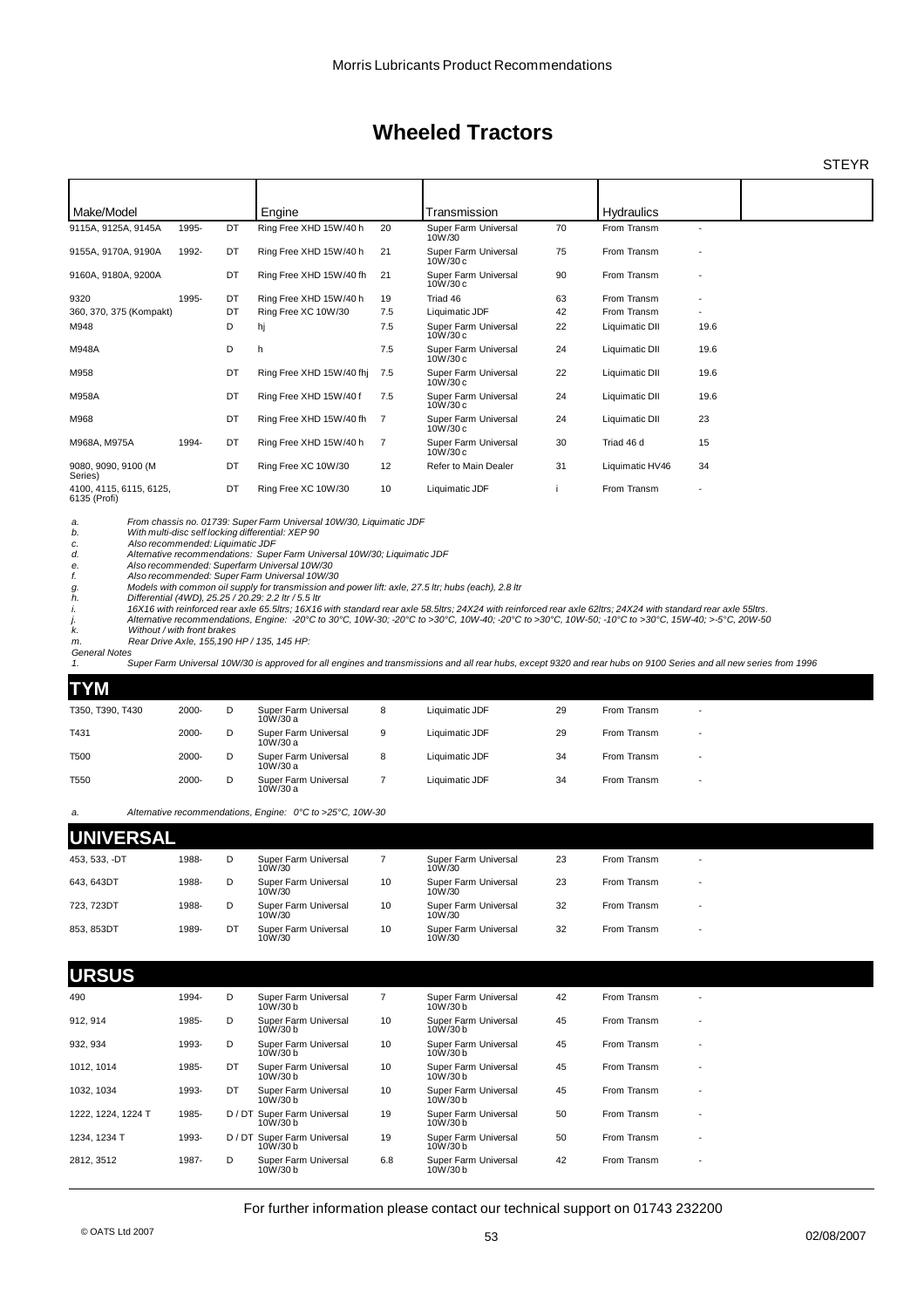URSUS

| Make/Model   |       | Engine                                 | Transmission                    |    | <b>Hydraulics</b> |                          |  |
|--------------|-------|----------------------------------------|---------------------------------|----|-------------------|--------------------------|--|
| 4512, 4512 T | 1989- | D / DT Super Farm Universal<br>10W/30h | Super Farm Universal<br>10W/30b | 42 | From Transm       | $\overline{\phantom{0}}$ |  |
| 4514, 4514 T | 1990- | D / DT Super Farm Universal<br>10W/30h | Super Farm Universal<br>10W/30b | 42 | From Transm       | $\overline{\phantom{a}}$ |  |
| 5312, 5312 T | 1993- | D / DT Super Farm Universal<br>10W/30h | Super Farm Universal<br>10W/30b | 42 | From Transm       | $\overline{\phantom{a}}$ |  |
| 5314, 5314 T | 1993- | D / DT Super Farm Universal<br>10W/30b | Super Farm Universal<br>10W/30b | 42 | From Transm       | $\overline{\phantom{a}}$ |  |

a. Super Farm Universal 10W/30 also suitable for rear hubs and front axles<br>b. Magnol STOU 15W/30 also suitable for naturally aspirated engines, all transmissions, hubs and axles

# **VALTRA incl VALMET**

| 115                                     |       | <b>DT</b> | Super Farm Universal<br>10W/30 it        | 13             | Super Farm Universal<br>10W/30 i | 43-50 | From Transm                          |   |
|-----------------------------------------|-------|-----------|------------------------------------------|----------------|----------------------------------|-------|--------------------------------------|---|
| 205, 555                                |       | D         | Super Farm Universal<br>10W/30 kt        | $\overline{7}$ | Super Farm Universal<br>10W/30   | 23    | Super Farm Universal 35<br>10W/30 p  |   |
| 305, 405, 455, 465, 565 1985-           |       | DT        | Super Farm Universal<br>10W/30 t         | 7              | Super Farm Universal<br>10W/30   | 23    | Super Farm Universal 35<br>10W/30    |   |
| 3100, 3300                              |       | DT        | Super Farm Universal<br>10W/30t          | 9              | Liquimatic JDF                   | 36-38 | From Transm                          |   |
| 3400, 3500                              |       | <b>DT</b> | Super Farm Universal<br>10W/30t          | 11             | Liquimatic JDF                   | 36-38 | From Transm                          |   |
| 355, 365                                | 1993- | D         | Super Farm Universal<br>10W/30t          | 7              | Super Farm Universal<br>10W/30   | 23    | Super Farm Universal 35<br>10W/30    |   |
| 600, 700                                |       | D         | Super Farm Universal<br>10W/30 kt        | 7              | Super Farm Universal<br>10W/30   | 27    | Super Farm Universal 35<br>10W/30 p  |   |
| 665                                     | 1992- | D         | Super Farm Universal<br>10W/30t          | 13             | Super Farm Universal<br>10W/30   | 23    | Super Farm Universal 35<br>10W/30    |   |
| 800, 900                                |       | D         | Super Farm Universal<br>10W/30 kt        | 9              | Super Farm Universal<br>10W/30   | 27    | Super Farm Universal 35<br>10W/30 p  |   |
| 865                                     | 1996- | DT        | Super Farm Universal<br>10W/30t          | 12             | Super Farm Universal<br>10W/30   | 51    | From Transm                          |   |
| 95, 105                                 |       | DT        | Super Farm Universal<br>10W/30 it        | 13             | Super Farm Universal<br>10W/30 j | 43-50 | From Transm                          |   |
| A65-2, A65-4 (A Series)                 |       | DT        | Super Farm Universal<br>10W/30 dt        | g              | Liquimatic JDF                   | g     | Liquimatic JDF c                     | g |
| A75-2, A75-4 (A Series)                 |       | DT        | Super Farm Universal<br>10W/30 dt        | g              | Liquimatic JDF                   | g     | Liquimatic JDF c                     | g |
| A85-2, A85-4 (A Series)                 |       | DT        | Super Farm Universal<br>10W/30 dt        | g              | Liquimatic JDF                   | g     | Liquimatic JDF c                     | g |
| A95-2, A95-4 (A Series)                 |       | DT        | Super Farm Universal<br>10W/30 dt        | g              | Liquimatic JDF                   | g     | Liquimatic JDF c                     | g |
| 6550 X 100 (Articulated)                |       | DT        | Ring Free XHD Plus<br>15W/40 dt          | 13             | Liquimatic JDF                   | 55-65 | From Transm                          |   |
| 6650 X 110, 6850 X 120<br>(Articulated) |       | DT        | Ring Free XHD Plus<br>15W/40 dt          | 13             | Liquimatic JDF                   | 55-65 | From Transm                          |   |
| C100 (C Series)                         | 2004- | DT        | Ring Free XHD Plus<br>15W/40t            | 19             | h                                | 45-65 | From Transm                          |   |
| C110 (C Series)                         | 2004- | DT        | Ring Free XHD Plus<br>15W/40t            | 19             | h                                | 45-65 | From Transm                          |   |
| C120, C120 Eco Power<br>(C Series)      | 2004- | DT        | Ring Free XHD Plus<br>15W/40t            | 19             | h                                | 45-65 | From Transm                          |   |
| C130 (C Series)                         | 2004- | DT        | Ring Free XHD Plus<br>15W/40t            | 19             | h                                | 45-65 | From Transm                          |   |
| C <sub>150</sub> (C Series)             | 2004- | DT        | Ring Free XHD Plus<br>15W/40t            | 19             | h                                | 45-65 | From Transm                          |   |
| C90 (C Series)                          | 2004- | DT        | Ring Free XHD Plus<br>15W/40t            | 19             | h                                | 45-65 | From Transm                          |   |
| 6750, 8350, (EcoPower)                  |       | DT        | Ring Free XHD Plus<br>15W/40 dt          | 19             | Liquimatic JDF                   | 55-65 | From Transm                          |   |
| 6250Hi, 6350Hi, 6550Hi<br>(Hi-Tech)     | 2000- | DT        | Super Farm Universal<br>10W/30 dt        | 13             | Liquimatic JDF                   | 55-65 | From Transm                          |   |
| 6650Hi, 6850Hi (Hi-<br>Tech)            | 2000- | DT        | Super Farm Universal<br>10W/30 dt        | 13             | Liquimatic JDF                   | 55-65 | From Transm                          |   |
| 8050Hi, 8150Hi (Hi-<br>Tech)            | 2000- | DT        | Super Farm Universal<br>10W/30 dt        | 19             | Liquimatic JDF                   | 55-65 | From Transm                          |   |
| 8350Hi (Hi-Tech)                        | 2000- | DT        | Super Farm Universal<br>10W/30 dt        | 19             | Liquimatic JDF                   | 55-65 | From Transm                          |   |
| 8450Hi, 8550Hi (Hi-<br>Tech)            | 2000- | DT        | Super Farm Universal<br>10W/30 dt        | 19             | Liquimatic JDF                   | 55-65 | From Transm                          |   |
| 8950Hi (Hi-Tech)                        | 2000- | DT        | Super Farm Universal<br>10W/30 dt        | 19             | Liquimatic JDF                   | 55-65 | From Transm                          |   |
| 600L (L Series)                         |       | D         | Super Farm Universal<br>10W/30 kt        | 7              | Super Farm Universal<br>10W/30 m | 27    | Super Farm Universal 35<br>10W/30 np |   |
| 700L (L Series)                         |       |           | D / DT Super Farm Universal<br>10W/30 kt | 7              | Super Farm Universal<br>10W/30 m | 27    | Super Farm Universal 35<br>10W/30 np |   |
| 800L (L Series)                         |       | D         | Super Farm Universal<br>10W/30 kt        | 9              | Super Farm Universal<br>10W/30 m | 27    | Super Farm Universal 35<br>10W/30 np |   |
| 900L (L Series)                         |       | DT        | Super Farm Universal<br>10W/30 kt        | 9              | Super Farm Universal<br>10W/30 m | 27    | Super Farm Universal 35<br>10W/30 np |   |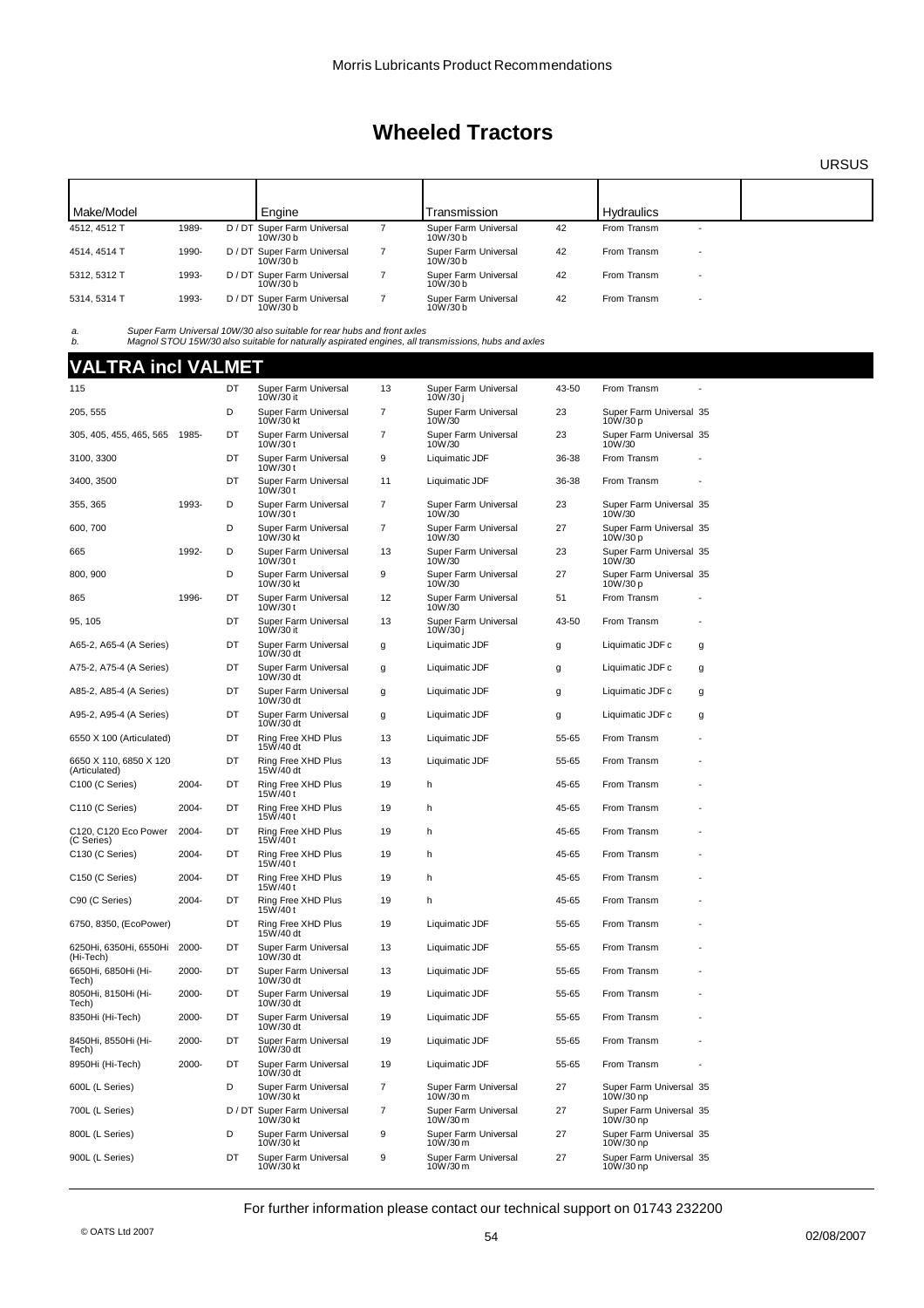### VALTRA incl VALMET

| Make/Model<br>M120, M130, M150 (M      |                                                                                                                                                                                                                                                                                                                                                                                                                                                                                                                                                                                                                                                                                                                                                                                                                                                                                                                                                                                                                                                                                                                                                                                                                                                                                                                                                                                                                                                                                                                                                                                                                                                                                                                                                   | DT | Engine<br>Ring Free XHD Plus      |                | Transmission<br>h              |       | Hydraulics<br>From Transm |         |
|----------------------------------------|---------------------------------------------------------------------------------------------------------------------------------------------------------------------------------------------------------------------------------------------------------------------------------------------------------------------------------------------------------------------------------------------------------------------------------------------------------------------------------------------------------------------------------------------------------------------------------------------------------------------------------------------------------------------------------------------------------------------------------------------------------------------------------------------------------------------------------------------------------------------------------------------------------------------------------------------------------------------------------------------------------------------------------------------------------------------------------------------------------------------------------------------------------------------------------------------------------------------------------------------------------------------------------------------------------------------------------------------------------------------------------------------------------------------------------------------------------------------------------------------------------------------------------------------------------------------------------------------------------------------------------------------------------------------------------------------------------------------------------------------------|----|-----------------------------------|----------------|--------------------------------|-------|---------------------------|---------|
| Series)                                |                                                                                                                                                                                                                                                                                                                                                                                                                                                                                                                                                                                                                                                                                                                                                                                                                                                                                                                                                                                                                                                                                                                                                                                                                                                                                                                                                                                                                                                                                                                                                                                                                                                                                                                                                   |    | 15W/40t                           | g              |                                | g     |                           |         |
| XM130, XM150 (M<br>Series Articulated) |                                                                                                                                                                                                                                                                                                                                                                                                                                                                                                                                                                                                                                                                                                                                                                                                                                                                                                                                                                                                                                                                                                                                                                                                                                                                                                                                                                                                                                                                                                                                                                                                                                                                                                                                                   | DT | Ring Free XHD Plus<br>15W/40 dt   | - g            | h                              | - g   | From Transm               |         |
| M600, M700 (M100<br>Series)            |                                                                                                                                                                                                                                                                                                                                                                                                                                                                                                                                                                                                                                                                                                                                                                                                                                                                                                                                                                                                                                                                                                                                                                                                                                                                                                                                                                                                                                                                                                                                                                                                                                                                                                                                                   | DT | Super Farm Universal<br>10W/30 dt | $\overline{7}$ | Liquimatic JDF                 | 27    | Liquimatic JDF c          | 35      |
| M800, M900 (M100<br>Series)            |                                                                                                                                                                                                                                                                                                                                                                                                                                                                                                                                                                                                                                                                                                                                                                                                                                                                                                                                                                                                                                                                                                                                                                                                                                                                                                                                                                                                                                                                                                                                                                                                                                                                                                                                                   | DT | Super Farm Universal<br>10W/30 dt | 9              | Liquimatic JDF                 | 27    | Liquimatic JDF c          | 35      |
| 8000 (Mega)                            | 1991-                                                                                                                                                                                                                                                                                                                                                                                                                                                                                                                                                                                                                                                                                                                                                                                                                                                                                                                                                                                                                                                                                                                                                                                                                                                                                                                                                                                                                                                                                                                                                                                                                                                                                                                                             | D  | Super Farm Universal<br>10W/30t   | 21             | Liquimatic JDF b               | 34    | From Transm               |         |
| 8050 (Mega)                            | 1996-                                                                                                                                                                                                                                                                                                                                                                                                                                                                                                                                                                                                                                                                                                                                                                                                                                                                                                                                                                                                                                                                                                                                                                                                                                                                                                                                                                                                                                                                                                                                                                                                                                                                                                                                             | DT | Super Farm Universal<br>10W/30 dt | 19             | Liquimatic JDF b               | 43-50 | From Transm               |         |
| 8100 (Mega)                            | 1990-                                                                                                                                                                                                                                                                                                                                                                                                                                                                                                                                                                                                                                                                                                                                                                                                                                                                                                                                                                                                                                                                                                                                                                                                                                                                                                                                                                                                                                                                                                                                                                                                                                                                                                                                             | D  | Super Farm Universal<br>10W/30t   | 21             | Liquimatic JDF                 | 34    | From Transm               |         |
| 8150 (Mega)                            | 1996-                                                                                                                                                                                                                                                                                                                                                                                                                                                                                                                                                                                                                                                                                                                                                                                                                                                                                                                                                                                                                                                                                                                                                                                                                                                                                                                                                                                                                                                                                                                                                                                                                                                                                                                                             | DT | Super Farm Universal<br>10W/30 dt | 19             | Liquimatic JDF                 | 43-50 | From Transm               |         |
| 8200 (Mega)                            | 1994-                                                                                                                                                                                                                                                                                                                                                                                                                                                                                                                                                                                                                                                                                                                                                                                                                                                                                                                                                                                                                                                                                                                                                                                                                                                                                                                                                                                                                                                                                                                                                                                                                                                                                                                                             | D  | Super Farm Universal<br>10W/30t   | 21             | Liquimatic JDF                 | 34    | From Transm               |         |
| 8300 (Mega)                            | 1990-                                                                                                                                                                                                                                                                                                                                                                                                                                                                                                                                                                                                                                                                                                                                                                                                                                                                                                                                                                                                                                                                                                                                                                                                                                                                                                                                                                                                                                                                                                                                                                                                                                                                                                                                             | D  | Super Farm Universal<br>10W/30t   | 21             | Liquimatic JDF                 | 85    | From Transm               |         |
| 8300R (Mega)                           | 1990-                                                                                                                                                                                                                                                                                                                                                                                                                                                                                                                                                                                                                                                                                                                                                                                                                                                                                                                                                                                                                                                                                                                                                                                                                                                                                                                                                                                                                                                                                                                                                                                                                                                                                                                                             | D  | Super Farm Universal<br>10W/30t   | 21             | Liquimatic JDF                 | 75    | From Transm               |         |
| 8400 (Mega)                            | 1993-                                                                                                                                                                                                                                                                                                                                                                                                                                                                                                                                                                                                                                                                                                                                                                                                                                                                                                                                                                                                                                                                                                                                                                                                                                                                                                                                                                                                                                                                                                                                                                                                                                                                                                                                             | DT | Super Farm Universal<br>10W/30t   | 16             | Liquimatic JDF                 | 34    | From Transm               |         |
| 8450 (Mega)                            | 1996-                                                                                                                                                                                                                                                                                                                                                                                                                                                                                                                                                                                                                                                                                                                                                                                                                                                                                                                                                                                                                                                                                                                                                                                                                                                                                                                                                                                                                                                                                                                                                                                                                                                                                                                                             | DT | Super Farm Universal<br>10W/30 dt | 19             | Liquimatic JDF                 | 43-50 | From Transm               |         |
| 8550 (Mega)                            | 1996-                                                                                                                                                                                                                                                                                                                                                                                                                                                                                                                                                                                                                                                                                                                                                                                                                                                                                                                                                                                                                                                                                                                                                                                                                                                                                                                                                                                                                                                                                                                                                                                                                                                                                                                                             | DT | Super Farm Universal<br>10W/30 dt | 19             | Liquimatic JDF                 | 43-50 | From Transm               |         |
| 8750 (Mega)                            | 1996-                                                                                                                                                                                                                                                                                                                                                                                                                                                                                                                                                                                                                                                                                                                                                                                                                                                                                                                                                                                                                                                                                                                                                                                                                                                                                                                                                                                                                                                                                                                                                                                                                                                                                                                                             | DT | Super Farm Universal<br>10W/30t   | 21             | Liquimatic JDF                 | 75    | From Transm               |         |
| 8800 (Mega)                            | 1994-                                                                                                                                                                                                                                                                                                                                                                                                                                                                                                                                                                                                                                                                                                                                                                                                                                                                                                                                                                                                                                                                                                                                                                                                                                                                                                                                                                                                                                                                                                                                                                                                                                                                                                                                             | DT | Super Farm Universal<br>10W/30t   | 21             | Liquimatic JDF                 | 75    | From Transm               |         |
| 6000 (Mezzo)                           | 1994-                                                                                                                                                                                                                                                                                                                                                                                                                                                                                                                                                                                                                                                                                                                                                                                                                                                                                                                                                                                                                                                                                                                                                                                                                                                                                                                                                                                                                                                                                                                                                                                                                                                                                                                                             | D  | Super Farm Universal<br>10W/30t   | 13             | Liquimatic JDF b               | 23    | From Transm               |         |
| 6100 (Mezzo)                           | 1991-                                                                                                                                                                                                                                                                                                                                                                                                                                                                                                                                                                                                                                                                                                                                                                                                                                                                                                                                                                                                                                                                                                                                                                                                                                                                                                                                                                                                                                                                                                                                                                                                                                                                                                                                             | DT | Super Farm Universal<br>10W/30t   | 10             | Liquimatic JDF b               | 34    | From Transm               |         |
| 6200, 6300, 6400, 6600<br>(Mezzo)      | 1991-                                                                                                                                                                                                                                                                                                                                                                                                                                                                                                                                                                                                                                                                                                                                                                                                                                                                                                                                                                                                                                                                                                                                                                                                                                                                                                                                                                                                                                                                                                                                                                                                                                                                                                                                             | DT | Super Farm Universal<br>10W/30 dt | 13             | Liquimatic JDF b               | 43-50 | From Transm               |         |
| 6800 (Mezzo)                           | 1996-                                                                                                                                                                                                                                                                                                                                                                                                                                                                                                                                                                                                                                                                                                                                                                                                                                                                                                                                                                                                                                                                                                                                                                                                                                                                                                                                                                                                                                                                                                                                                                                                                                                                                                                                             | DT | Super Farm Universal<br>10W/30 dt | 13             | Liquimatic JDF b               | 43-50 | From Transm               |         |
| S230, S240, S260, S280<br>(S Series)   |                                                                                                                                                                                                                                                                                                                                                                                                                                                                                                                                                                                                                                                                                                                                                                                                                                                                                                                                                                                                                                                                                                                                                                                                                                                                                                                                                                                                                                                                                                                                                                                                                                                                                                                                                   |    | 15W/40 dt                         | 19/31.5        | Super Farm Universal<br>10W/30 | 80    | Liquimatic HV46 r         | 100/130 |
| T120, T130 (T Series)                  |                                                                                                                                                                                                                                                                                                                                                                                                                                                                                                                                                                                                                                                                                                                                                                                                                                                                                                                                                                                                                                                                                                                                                                                                                                                                                                                                                                                                                                                                                                                                                                                                                                                                                                                                                   | DT | Ring Free XHD Plus<br>15W/40t     | 19             | h                              | 45-65 | From Transm               |         |
| T140 (T Series)                        |                                                                                                                                                                                                                                                                                                                                                                                                                                                                                                                                                                                                                                                                                                                                                                                                                                                                                                                                                                                                                                                                                                                                                                                                                                                                                                                                                                                                                                                                                                                                                                                                                                                                                                                                                   | DT | Ring Free XHD Plus<br>15W/40t     | 19             | h.                             | 45-65 | From Transm               |         |
| T160, T170 (T Series)                  |                                                                                                                                                                                                                                                                                                                                                                                                                                                                                                                                                                                                                                                                                                                                                                                                                                                                                                                                                                                                                                                                                                                                                                                                                                                                                                                                                                                                                                                                                                                                                                                                                                                                                                                                                   | DT | Ring Free XHD Plus<br>15W/40t     | 19             | h                              | 45-65 | From Transm               |         |
| T180, T190 (T Series)                  |                                                                                                                                                                                                                                                                                                                                                                                                                                                                                                                                                                                                                                                                                                                                                                                                                                                                                                                                                                                                                                                                                                                                                                                                                                                                                                                                                                                                                                                                                                                                                                                                                                                                                                                                                   | DT | Ring Free XHD Plus<br>15W/40t     | 19             | h                              | 45-65 | From Transm               |         |
| X100, X110, X120 (X<br>Series)         |                                                                                                                                                                                                                                                                                                                                                                                                                                                                                                                                                                                                                                                                                                                                                                                                                                                                                                                                                                                                                                                                                                                                                                                                                                                                                                                                                                                                                                                                                                                                                                                                                                                                                                                                                   |    |                                   | 13             | q                              | 45/65 | From Gearbox              |         |
| a.                                     |                                                                                                                                                                                                                                                                                                                                                                                                                                                                                                                                                                                                                                                                                                                                                                                                                                                                                                                                                                                                                                                                                                                                                                                                                                                                                                                                                                                                                                                                                                                                                                                                                                                                                                                                                   |    |                                   |                |                                |       |                           |         |
| b.<br>c.                               |                                                                                                                                                                                                                                                                                                                                                                                                                                                                                                                                                                                                                                                                                                                                                                                                                                                                                                                                                                                                                                                                                                                                                                                                                                                                                                                                                                                                                                                                                                                                                                                                                                                                                                                                                   |    |                                   |                |                                |       |                           |         |
| d.                                     |                                                                                                                                                                                                                                                                                                                                                                                                                                                                                                                                                                                                                                                                                                                                                                                                                                                                                                                                                                                                                                                                                                                                                                                                                                                                                                                                                                                                                                                                                                                                                                                                                                                                                                                                                   |    |                                   |                |                                |       |                           |         |
| е.<br>f.                               |                                                                                                                                                                                                                                                                                                                                                                                                                                                                                                                                                                                                                                                                                                                                                                                                                                                                                                                                                                                                                                                                                                                                                                                                                                                                                                                                                                                                                                                                                                                                                                                                                                                                                                                                                   |    |                                   |                |                                |       |                           |         |
| g.                                     |                                                                                                                                                                                                                                                                                                                                                                                                                                                                                                                                                                                                                                                                                                                                                                                                                                                                                                                                                                                                                                                                                                                                                                                                                                                                                                                                                                                                                                                                                                                                                                                                                                                                                                                                                   |    |                                   |                |                                |       |                           |         |
| h.                                     |                                                                                                                                                                                                                                                                                                                                                                                                                                                                                                                                                                                                                                                                                                                                                                                                                                                                                                                                                                                                                                                                                                                                                                                                                                                                                                                                                                                                                                                                                                                                                                                                                                                                                                                                                   |    |                                   |                |                                |       |                           |         |
| i.<br>j.                               |                                                                                                                                                                                                                                                                                                                                                                                                                                                                                                                                                                                                                                                                                                                                                                                                                                                                                                                                                                                                                                                                                                                                                                                                                                                                                                                                                                                                                                                                                                                                                                                                                                                                                                                                                   |    |                                   |                |                                |       |                           |         |
| k.                                     |                                                                                                                                                                                                                                                                                                                                                                                                                                                                                                                                                                                                                                                                                                                                                                                                                                                                                                                                                                                                                                                                                                                                                                                                                                                                                                                                                                                                                                                                                                                                                                                                                                                                                                                                                   |    |                                   |                |                                |       |                           |         |
| m.                                     |                                                                                                                                                                                                                                                                                                                                                                                                                                                                                                                                                                                                                                                                                                                                                                                                                                                                                                                                                                                                                                                                                                                                                                                                                                                                                                                                                                                                                                                                                                                                                                                                                                                                                                                                                   |    |                                   |                |                                |       |                           |         |
| n.                                     |                                                                                                                                                                                                                                                                                                                                                                                                                                                                                                                                                                                                                                                                                                                                                                                                                                                                                                                                                                                                                                                                                                                                                                                                                                                                                                                                                                                                                                                                                                                                                                                                                                                                                                                                                   |    |                                   |                |                                |       |                           |         |
| р.<br>q.                               |                                                                                                                                                                                                                                                                                                                                                                                                                                                                                                                                                                                                                                                                                                                                                                                                                                                                                                                                                                                                                                                                                                                                                                                                                                                                                                                                                                                                                                                                                                                                                                                                                                                                                                                                                   |    |                                   |                |                                |       |                           |         |
| r.                                     | D / DT Ring Free XHD Plus<br>D / DT Ring Free XHD 15W/40 dt<br>Each side<br>Hi-Trol fluid coupling, where fitted: Liquimatic Super ATF or Ring Free XHD 10W. Capacity unquoted. Refer to handbook<br>Alternative recommendations, Hydraulics: -30°C to 30°C, Liquimatic HV 32; -10°C to 40°C, Liquimatic HV 46<br>Alternative recommendations, Engine: -20 $\degree$ C to 30 $\degree$ C, 10W-30; -10 $\degree$ C to 40 $\degree$ C, 15W-40<br>Sole recommendation: Liquimatic Super ATF<br>Sole recommendation: Lodexol PG 220<br>Capacity unquoted:<br>Sole recommendation: Liquimatic JDF<br>Alternative recommendations, Engine: -20°C to 30°C, 10W-30; -10°C to 40°C, 15W-40<br>Alternative recommendations, Transmission: -10°C to 40°C, 15W-40; -20°C to 30°C, 10W-30; -30°C to 30°C, 5W-30; -30°C to 10°C, 5W-20<br>Alternative recommendations, Engine: <- $20^{\circ}$ C, 5W-40; - $20^{\circ}$ C to - $30^{\circ}$ C, 5W-30<br>Alternative recommendations, Gears (oil): 15W-40; 10W-30; 5W-30; -30°C to -10°C, 5W-20<br>Alternative recommendations, Hydraulics: 5W-20; 5W-30; 5W-40; 15W-40<br>Alternative recommendations: Liquimatic HV<br>Recommended grades, -30°C to +30°C, Refer to Main Dealer; -10°C to +40°C, Valtra Refer to Main Dealer<br>Alternative recommendations, Hydraulics: -30°C to 30°C, Liquimatic HV 32; -10°C to 40°C, Liquimatic HV 46<br>Without/with suspension axle<br>Additional engine oil recommendations: Ring Free XHD 15W/40. Magnol STOU 15W/30 also suitable for naturally aspirated engines<br>Use only CC oils in naturally aspirated engines for first 500 hours run-in<br>2005, 2105 modele: 'TRAC TROLLond Consequetorn: Ding Free VHD 1014/or ofter flugbing: Cuper Ferm Universal 1014/20 |    |                                   |                |                                |       |                           |         |
| s.                                     |                                                                                                                                                                                                                                                                                                                                                                                                                                                                                                                                                                                                                                                                                                                                                                                                                                                                                                                                                                                                                                                                                                                                                                                                                                                                                                                                                                                                                                                                                                                                                                                                                                                                                                                                                   |    |                                   |                |                                |       |                           |         |
| t.<br><b>General Notes</b>             |                                                                                                                                                                                                                                                                                                                                                                                                                                                                                                                                                                                                                                                                                                                                                                                                                                                                                                                                                                                                                                                                                                                                                                                                                                                                                                                                                                                                                                                                                                                                                                                                                                                                                                                                                   |    |                                   |                |                                |       |                           |         |
| 1.                                     |                                                                                                                                                                                                                                                                                                                                                                                                                                                                                                                                                                                                                                                                                                                                                                                                                                                                                                                                                                                                                                                                                                                                                                                                                                                                                                                                                                                                                                                                                                                                                                                                                                                                                                                                                   |    |                                   |                |                                |       |                           |         |

*2. 2005, 2105 models: 'TRAC-TROL' and Servosystem: Ring Free XHD 10W or, after flushing: Super Farm Universal 10W/30 3. Super Farm Universal 10W/30 may be used in all applications (for hydraulics, 10W-30 grades only) except those models requiring a limited slip oil for front axles and hubs*